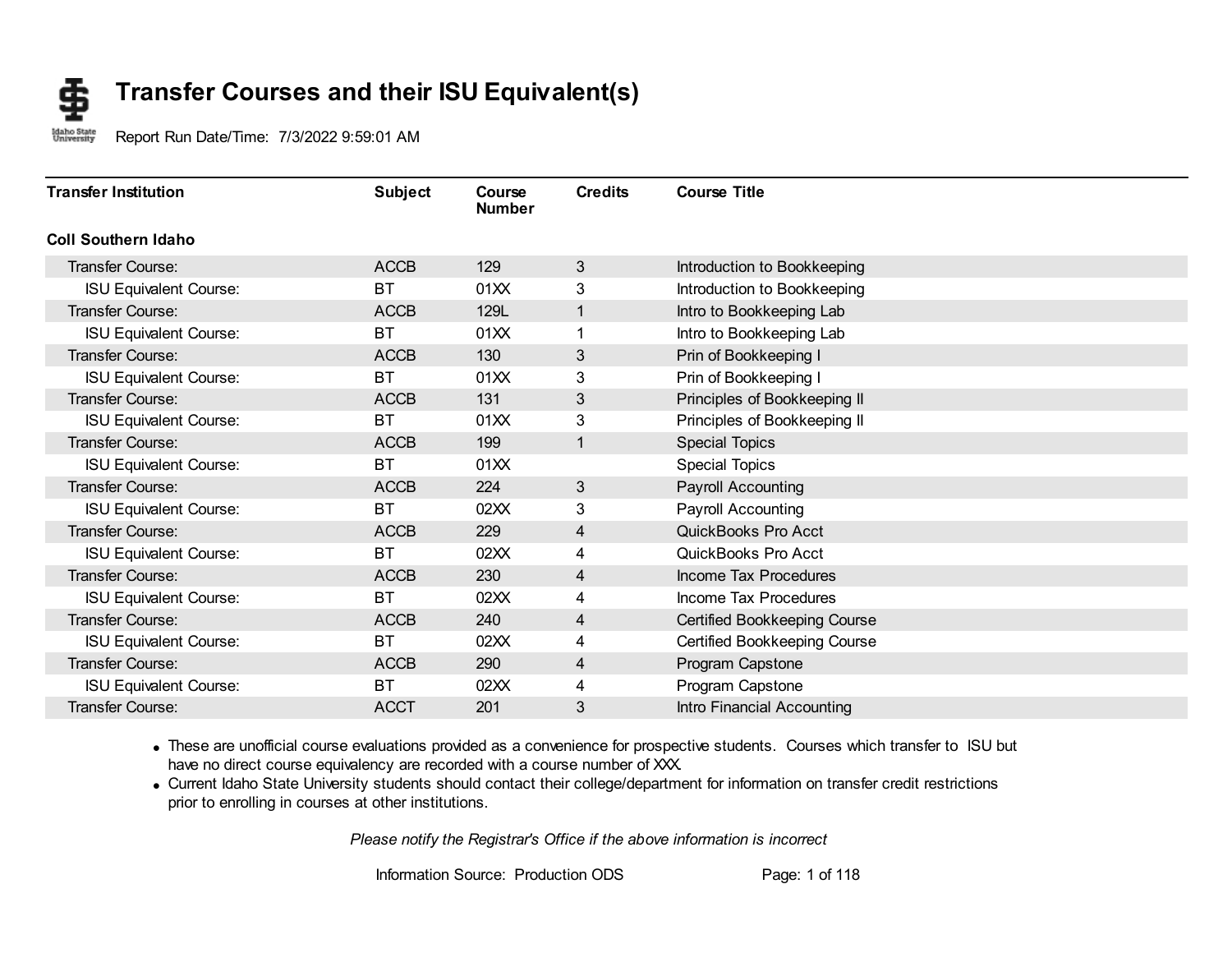Report Run Date/Time: 7/3/2022 9:59:01 AM

| <b>Transfer Institution</b>   | <b>Subject</b> | Course<br><b>Number</b> | <b>Credits</b> | <b>Course Title</b>                   |
|-------------------------------|----------------|-------------------------|----------------|---------------------------------------|
| <b>Coll Southern Idaho</b>    |                |                         |                |                                       |
| Transfer Course:              | <b>ACCT</b>    | 201                     | 3              | Intro Financial Accounting            |
| <b>ISU Equivalent Course:</b> | <b>ACCT</b>    | 2201                    | 3              | Principles of Accounting I            |
| Transfer Course:              | <b>ACCT</b>    | 202                     | 3              | Intro Managerial Accounting           |
| <b>ISU Equivalent Course:</b> | <b>ACCT</b>    | 2202                    | 3              | Principles of Accounting II           |
| <b>Transfer Course:</b>       | <b>ADMN</b>    | 100                     | 3              | <b>Mech of Business Writing</b>       |
| <b>ISU Equivalent Course:</b> | <b>ELEC</b>    | 01XX                    | 3              | Mech of Business Writing              |
| <b>Transfer Course:</b>       | <b>ADMN</b>    | 110                     | 3              | <b>Business Financial Application</b> |
| <b>ISU Equivalent Course:</b> | <b>ELEC</b>    | 01XX                    | 3              | <b>Business Financial Application</b> |
| Transfer Course:              | <b>ADMN</b>    | 116                     | 3              | <b>Spreadsheet Applications</b>       |
| <b>ISU Equivalent Course:</b> | <b>ELEC</b>    | 01XX                    | 3              | <b>Spreadsheet Applications</b>       |
| <b>Transfer Course:</b>       | <b>ADMN</b>    | 142                     | 3              | <b>Business Document Processing</b>   |
| <b>ISU Equivalent Course:</b> | <b>ELEC</b>    | 01XX                    | 3              | <b>Business Document Processing</b>   |
| Transfer Course:              | <b>ADMN</b>    | 231                     | 3              | Internship                            |
| <b>ISU Equivalent Course:</b> | <b>ELEC</b>    | 02XX                    | 3              | Internship                            |
| Transfer Course:              | <b>AETC</b>    | 172                     | 3              | <b>Industrial Electronics</b>         |
| <b>ISU Equivalent Course:</b> | <b>ELEC</b>    | 01XX                    | 3              | <b>Industrial Electronics</b>         |
| Transfer Course:              | <b>AETC</b>    | 173                     | 4              | <b>Basc Electrical/Circuit Theory</b> |
| <b>ISU Equivalent Course:</b> | <b>ELEC</b>    | 01XX                    | 4              | <b>Bsc Electrical/Circuit Theory</b>  |
| <b>Transfer Course:</b>       | <b>AETC</b>    | 174                     | $\overline{2}$ | <b>Bsc Electrical/Circuit Lab</b>     |
| <b>ISU Equivalent Course:</b> | <b>ELEC</b>    | 01XX                    | $\overline{2}$ | <b>Bsc Electrical/Circuit Lab</b>     |
| <b>Transfer Course:</b>       | <b>AETC</b>    | 236                     | 3              | <b>Industrial Communications</b>      |
| <b>ISU Equivalent Course:</b> | <b>ELEC</b>    | 02XX                    | 3              | <b>Industrial Communications</b>      |
| Transfer Course:              | <b>AETC</b>    | 237                     | 3              | <b>Integrated Process Control</b>     |

· These are unofficial course evaluations provided as a convenience for prospective students. Courses which transfer to ISU but have no direct course equivalency are recorded with a course number of XXX.

· Current Idaho State University students should contact their college/department for information on transfer credit restrictions prior to enrolling in courses at other institutions.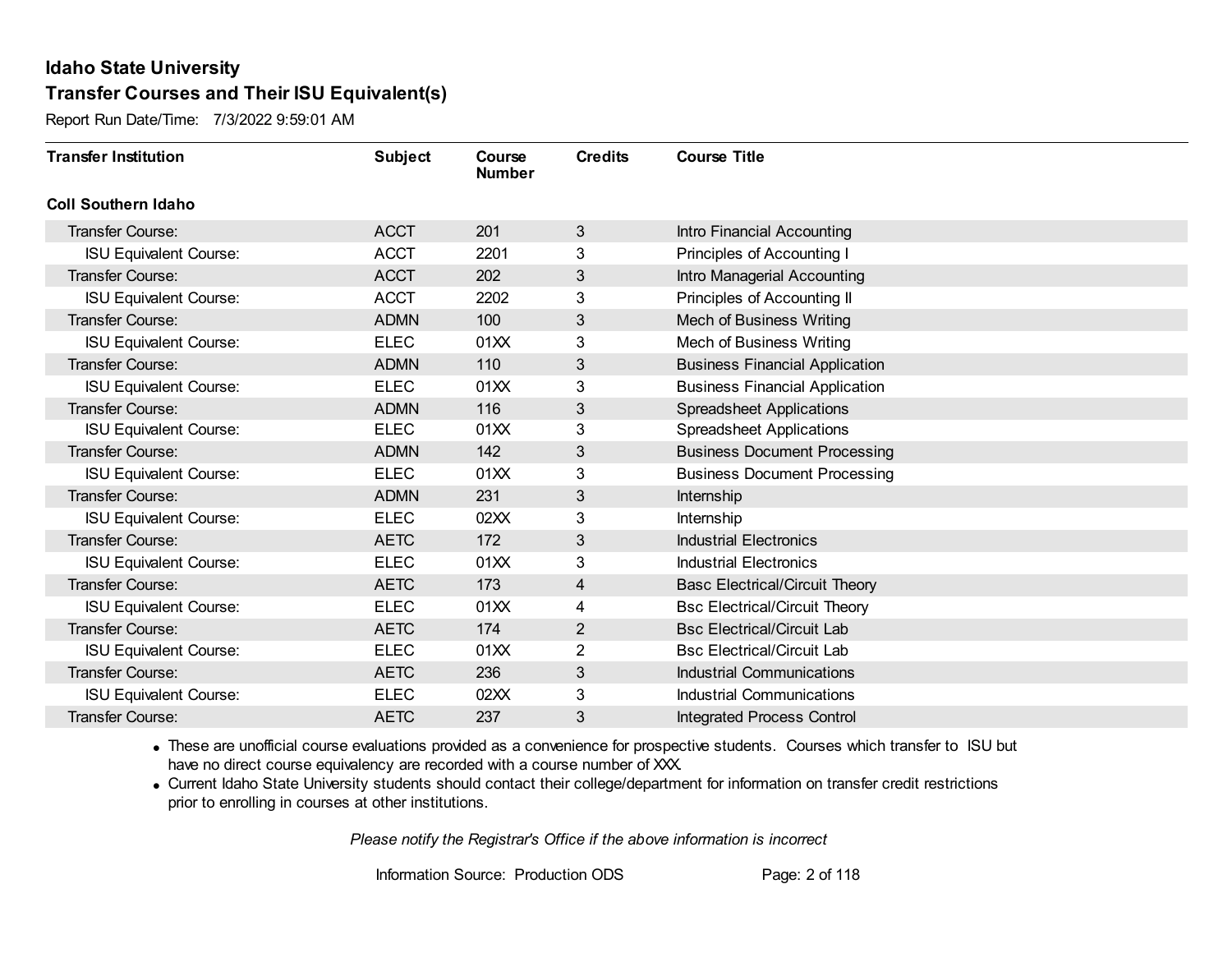Report Run Date/Time: 7/3/2022 9:59:01 AM

| <b>Transfer Institution</b>   | <b>Subject</b> | Course<br><b>Number</b> | <b>Credits</b> | <b>Course Title</b>                   |
|-------------------------------|----------------|-------------------------|----------------|---------------------------------------|
| <b>Coll Southern Idaho</b>    |                |                         |                |                                       |
| Transfer Course:              | <b>AETC</b>    | 237                     | 3              | <b>Integrated Process Control</b>     |
| <b>ISU Equivalent Course:</b> | <b>ELEC</b>    | 02XX                    | 3              | <b>Integrated Process Control</b>     |
| Transfer Course:              | <b>AETC</b>    | 246                     | 3              | Robotic Systems                       |
| <b>ISU Equivalent Course:</b> | <b>ELEC</b>    | 02XX                    | 3              | Robotic Systems                       |
| <b>Transfer Course:</b>       | <b>AETC</b>    | 247                     | 3              | <b>Applied Automation</b>             |
| <b>ISU Equivalent Course:</b> | <b>ELEC</b>    | 02XX                    | 3              | <b>Applied Automation</b>             |
| Transfer Course:              | <b>AETC</b>    | 280                     | 3              | <b>Automation Engineering Project</b> |
| <b>ISU Equivalent Course:</b> | <b>ELEC</b>    | 02XX                    | 3              | <b>Automation Engineering Project</b> |
| Transfer Course:              | <b>AETC</b>    | 285                     | 1              | Cooperative Educ/Internships          |
| <b>ISU Equivalent Course:</b> | <b>ELEC</b>    | 02XX                    |                | Cooperative Educ/Internships          |
| <b>Transfer Course:</b>       | <b>AGRI</b>    | 100                     | $\mathbf{1}$   | Agriculture/Nat Resour Seminar        |
| <b>ISU Equivalent Course:</b> | <b>ELEC</b>    | 1XXX                    |                | Agriculture/Nat Resour Seminar        |
| Transfer Course:              | <b>AGRI</b>    | 102                     | 3              | Plant Science in Agriculture          |
| <b>ISU Equivalent Course:</b> | <b>ELEC</b>    | 1XXX                    | 3              | Plant Science in Agriculture          |
| Transfer Course:              | <b>AGRI</b>    | 102L                    | 1              | Plant Sci in Agriculture Lab          |
| <b>ISU Equivalent Course:</b> | <b>ELEC</b>    | 1XXX                    | 1              | Plant Sci in Agriculture Lab          |
| Transfer Course:              | <b>AGRI</b>    | 104                     | 4              | Agriculture Management                |
| <b>ISU Equivalent Course:</b> | <b>ELEC</b>    | 1XXX                    | 4              | Agriculture Management                |
| Transfer Course:              | <b>AGRI</b>    | 108                     | 4              | <b>Crop Production</b>                |
| <b>ISU Equivalent Course:</b> | <b>ELEC</b>    | 1XXX                    | 4              | Crop Production                       |
| Transfer Course:              | <b>AGRI</b>    | 109                     | 3              | Principles of Animal Science          |
| <b>ISU Equivalent Course:</b> | <b>ELEC</b>    | 1XXX                    | 3              | Principles of Animal Science          |
| Transfer Course:              | <b>AGRI</b>    | 109L                    | 1              | Principles of Animal Sci Lab          |

· These are unofficial course evaluations provided as a convenience for prospective students. Courses which transfer to ISU but have no direct course equivalency are recorded with a course number of XXX.

· Current Idaho State University students should contact their college/department for information on transfer credit restrictions prior to enrolling in courses at other institutions.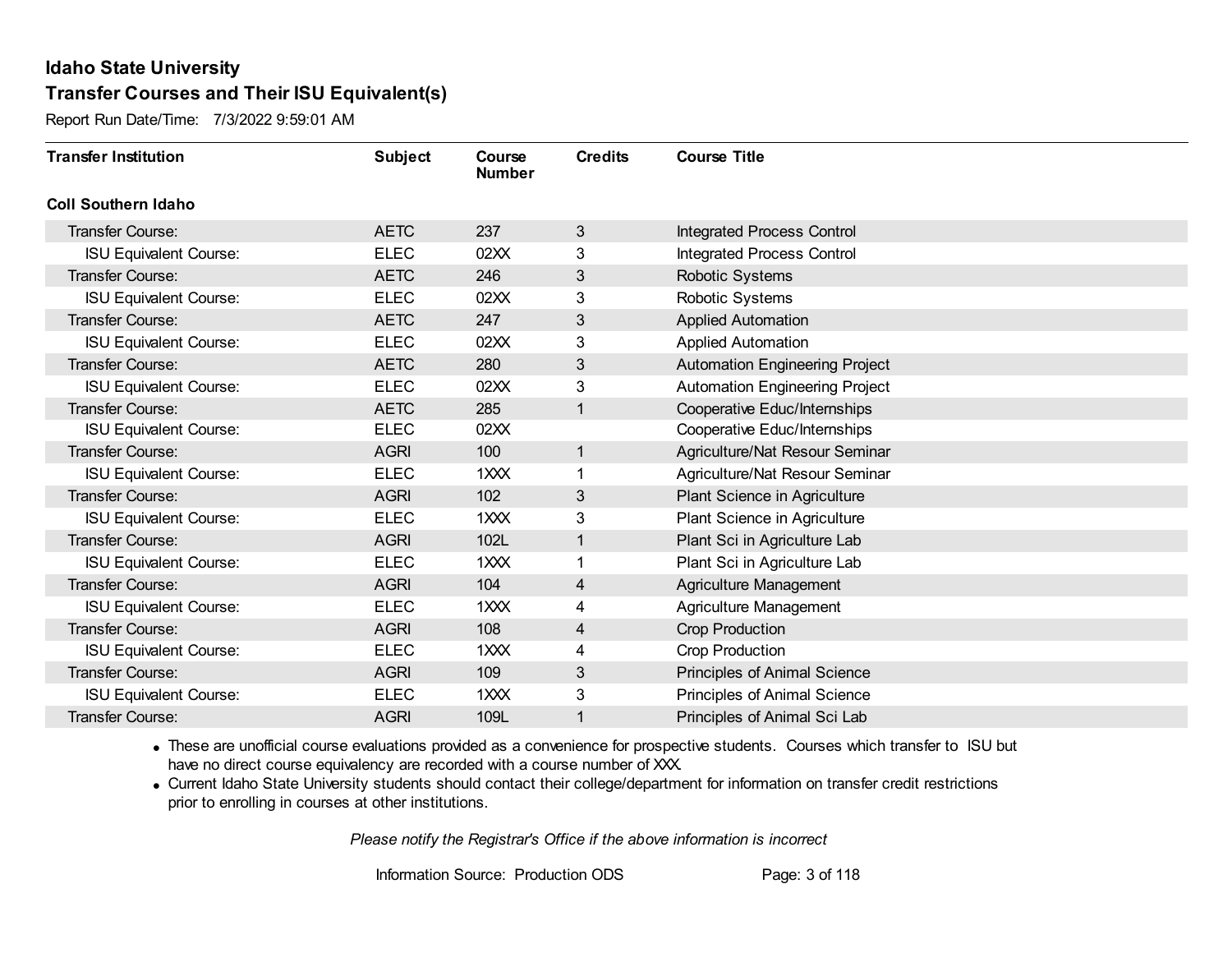Report Run Date/Time: 7/3/2022 9:59:01 AM

| <b>Transfer Institution</b>   | <b>Subject</b> | Course<br><b>Number</b> | <b>Credits</b> | <b>Course Title</b>                   |
|-------------------------------|----------------|-------------------------|----------------|---------------------------------------|
| <b>Coll Southern Idaho</b>    |                |                         |                |                                       |
| Transfer Course:              | <b>AGRI</b>    | 109L                    | 1              | Principles of Animal Sci Lab          |
| <b>ISU Equivalent Course:</b> | <b>ELEC</b>    | 1XXX                    | 1              | Principles of Animal Sci Lab          |
| Transfer Course:              | <b>AGRI</b>    | 111                     | $\overline{2}$ | <b>Artificial Insemination Cattle</b> |
| <b>ISU Equivalent Course:</b> | <b>ELEC</b>    | 01XX                    | $\overline{2}$ | <b>Artificial Insemination Cattle</b> |
| <b>Transfer Course:</b>       | <b>AGRI</b>    | 114                     | $\overline{2}$ | <b>Agricultural Activities</b>        |
| <b>ISU Equivalent Course:</b> | <b>ELEC</b>    | 01XX                    | 2              | <b>Agricultural Activities</b>        |
| <b>Transfer Course:</b>       | <b>AGRI</b>    | 121                     | 4              | Pest Management                       |
| <b>ISU Equivalent Course:</b> | <b>ELEC</b>    | 1XXX                    | 4              | Pest Management                       |
| <b>Transfer Course:</b>       | <b>AGRI</b>    | 121L                    | $\mathbf 0$    | Pest Management Lab                   |
| <b>ISU Equivalent Course:</b> | <b>ELEC</b>    | 1XXX                    | 0              | Pest Management Lab                   |
| <b>Transfer Course:</b>       | <b>AGRI</b>    | 126                     | 3              | <b>Fundamentals of GIS</b>            |
| <b>ISU Equivalent Course:</b> | <b>ELEC</b>    | 1XXX                    | 3              | <b>Fundamentals of GIS</b>            |
| Transfer Course:              | <b>AGRI</b>    | 126L                    | $\mathbf 0$    | <b>Fundamentals of GIS Lab</b>        |
| <b>ISU Equivalent Course:</b> | <b>ELEC</b>    | 1XXX                    | 0              | Fundamentals of GIS Lab               |
| Transfer Course:              | <b>AGRI</b>    | 155                     | $\overline{2}$ | Introduction to GPS                   |
| <b>ISU Equivalent Course:</b> | <b>ELEC</b>    | 1XXX                    | $\overline{2}$ | Introduction to GPS                   |
| <b>Transfer Course:</b>       | <b>AGRI</b>    | 158                     | 4              | <b>Applied Animal Nutrition</b>       |
| <b>ISU Equivalent Course:</b> | <b>ELEC</b>    | 1XXX                    | 4              | <b>Applied Animal Nutrition</b>       |
| <b>Transfer Course:</b>       | <b>AGRI</b>    | 158L                    | $\mathbf 0$    | <b>Applied Animal Nutrition Lab</b>   |
| <b>ISU Equivalent Course:</b> | <b>ELEC</b>    | 1XXX                    | 0              | <b>Applied Animal Nutrition Lab</b>   |
| <b>Transfer Course:</b>       | <b>AGRI</b>    | 160                     | 3              | Intro to Agricultural Selling         |
| <b>ISU Equivalent Course:</b> | <b>ELEC</b>    | 1XXX                    | 3              | Intro to Agricultural Selling         |
| Transfer Course:              | <b>AGRI</b>    | 180                     | 4              | Food System Science GM4               |

· These are unofficial course evaluations provided as a convenience for prospective students. Courses which transfer to ISU but have no direct course equivalency are recorded with a course number of XXX.

· Current Idaho State University students should contact their college/department for information on transfer credit restrictions prior to enrolling in courses at other institutions.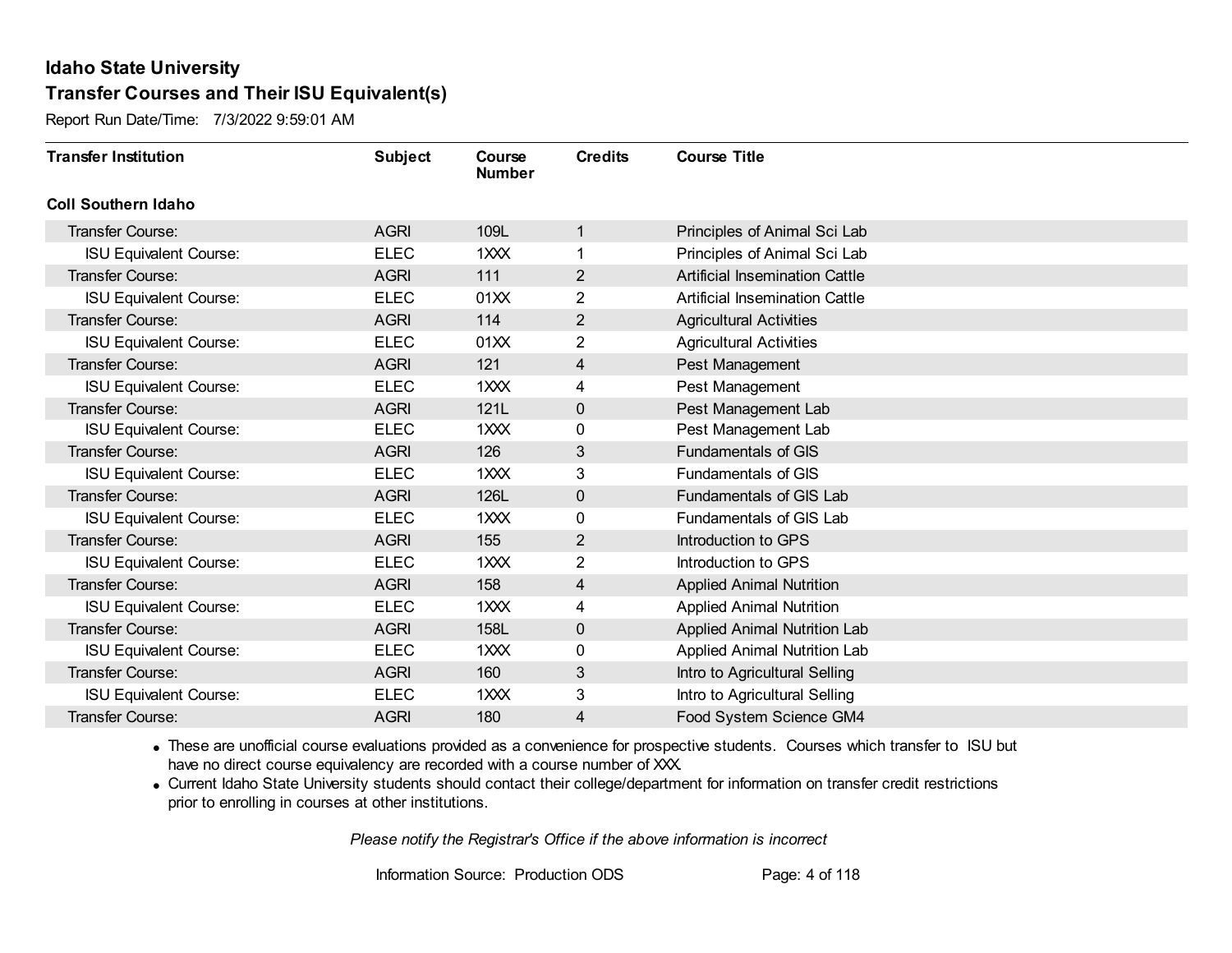Report Run Date/Time: 7/3/2022 9:59:01 AM

| <b>Transfer Institution</b>   | <b>Subject</b> | Course<br><b>Number</b> | <b>Credits</b> | <b>Course Title</b>                  |
|-------------------------------|----------------|-------------------------|----------------|--------------------------------------|
| <b>Coll Southern Idaho</b>    |                |                         |                |                                      |
| Transfer Course:              | <b>AGRI</b>    | 180                     | 4              | Food System Science GM4              |
| <b>ISU Equivalent Course:</b> | <b>ELEC</b>    | 01XX                    | 4              | Food System Science GM4              |
| Transfer Course:              | <b>AGRI</b>    | 180L                    | $\mathbf 0$    | Food System Science GM Lab           |
| <b>ISU Equivalent Course:</b> | <b>ELEC</b>    | 01XX                    | 0              | Food System Science GM Lab           |
| <b>Transfer Course:</b>       | <b>AGRI</b>    | 181                     | 2              | Intro to Extension Education         |
| <b>ISU Equivalent Course:</b> | <b>ELEC</b>    | 01XX                    | 2              | Intro to Extension Education         |
| <b>Transfer Course:</b>       | <b>AGRI</b>    | 190                     | 3              | Intro to Precision Agriculture       |
| <b>ISU Equivalent Course:</b> | <b>ELEC</b>    | 1XXX                    | 3              | Intro to Precision Agriculture       |
| <b>Transfer Course:</b>       | <b>AGRI</b>    | 199                     | 1              | <b>Special Topics</b>                |
| <b>ISU Equivalent Course:</b> | <b>ELEC</b>    | 01XX                    |                | <b>Special Topics</b>                |
| <b>Transfer Course:</b>       | <b>AGRI</b>    | 2001                    | 1              | Agriculture Independent Study        |
| <b>ISU Equivalent Course:</b> | <b>ELEC</b>    | 02XX                    |                | Agriculture Independent Study        |
| Transfer Course:              | <b>AGRI</b>    | 201                     | $\overline{2}$ | Wildlife Plant Identification        |
| <b>ISU Equivalent Course:</b> | <b>ELEC</b>    | 02XX                    | $\overline{2}$ | <b>Wildlife Plant Identification</b> |
| Transfer Course:              | <b>AGRI</b>    | 204                     | 1              | Agriculture Workshop                 |
| <b>ISU Equivalent Course:</b> | <b>ELEC</b>    | 02XX                    |                | <b>Agriculture Workshop</b>          |
| Transfer Course:              | <b>AGRI</b>    | 205                     | $\mathbf{3}$   | <b>General Soils</b>                 |
| <b>ISU Equivalent Course:</b> | <b>ELEC</b>    | 2XXX                    | 3              | <b>General Soils</b>                 |
| Transfer Course:              | <b>AGRI</b>    | 205L                    | 1              | General Soils Lab                    |
| <b>ISU Equivalent Course:</b> | <b>ELEC</b>    | 2XXX                    |                | General Soils Lab                    |
| Transfer Course:              | <b>AGRI</b>    | 210                     | $\overline{2}$ | <b>Environmental Law</b>             |
| <b>ISU Equivalent Course:</b> | <b>ELEC</b>    | 02XX                    | $\overline{2}$ | Environmental Law                    |
| Transfer Course:              | <b>AGRI</b>    | 212                     | 4              | <b>Plant Nutrition</b>               |

· These are unofficial course evaluations provided as a convenience for prospective students. Courses which transfer to ISU but have no direct course equivalency are recorded with a course number of XXX.

· Current Idaho State University students should contact their college/department for information on transfer credit restrictions prior to enrolling in courses at other institutions.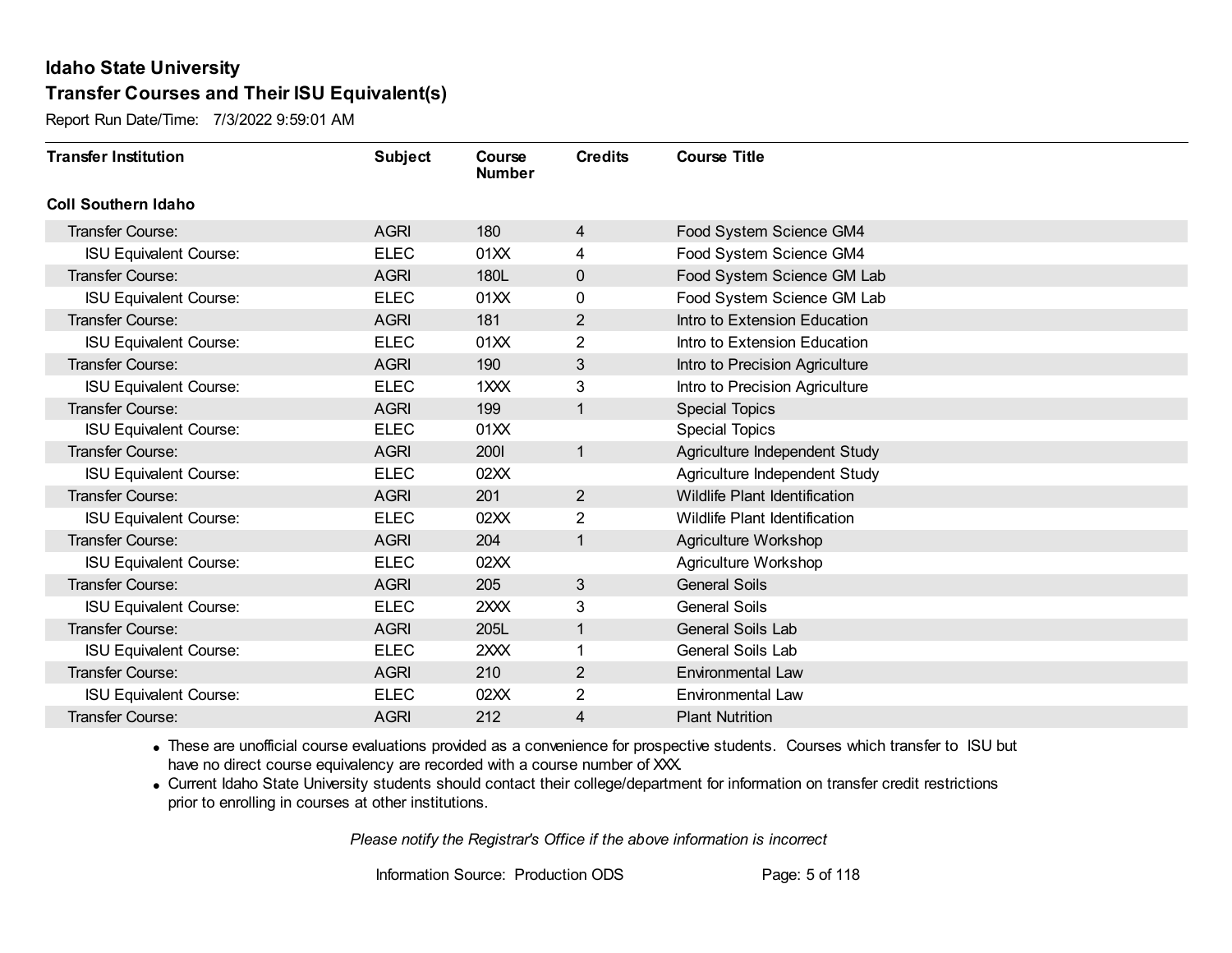Report Run Date/Time: 7/3/2022 9:59:01 AM

| <b>Transfer Institution</b>   | <b>Subject</b> | Course<br><b>Number</b> | <b>Credits</b> | <b>Course Title</b>                 |
|-------------------------------|----------------|-------------------------|----------------|-------------------------------------|
| <b>Coll Southern Idaho</b>    |                |                         |                |                                     |
| Transfer Course:              | <b>AGRI</b>    | 212                     | 4              | <b>Plant Nutrition</b>              |
| <b>ISU Equivalent Course:</b> | <b>ELEC</b>    | 02XX                    | 4              | <b>Plant Nutrition</b>              |
| <b>Transfer Course:</b>       | <b>AGRI</b>    | 222                     | 3              | <b>Animal Reproduction/Breeding</b> |
| <b>ISU Equivalent Course:</b> | <b>ELEC</b>    | 2XXX                    | 3              | Animal Reproduction/Breeding        |
| <b>Transfer Course:</b>       | <b>AGRI</b>    | 226                     | 3              | Spatial Analysis with GIS           |
| <b>ISU Equivalent Course:</b> | <b>ELEC</b>    | 2XXX                    | 3              | Spatial Analysis with GIS           |
| <b>Transfer Course:</b>       | <b>AGRI</b>    | 226L                    | $\mathbf 0$    | Spatial Analysis with GIS Lab       |
| <b>ISU Equivalent Course:</b> | <b>ELEC</b>    | 2XXX                    | 0              | Spatial Analysis with GIS Lab       |
| <b>Transfer Course:</b>       | <b>AGRI</b>    | 227                     | 3              | Agricultural Internship             |
| <b>ISU Equivalent Course:</b> | <b>ELEC</b>    | 02XX                    |                | Agricultural Internship             |
| <b>Transfer Course:</b>       | <b>AGRI</b>    | 240                     | 3              | Forage Crops                        |
| <b>ISU Equivalent Course:</b> | <b>ELEC</b>    | 2XXX                    | 3              | Forage Crops                        |
| <b>Transfer Course:</b>       | <b>AGRI</b>    | 250                     | 3              | <b>Agricultural Markets</b>         |
| <b>ISU Equivalent Course:</b> | <b>ELEC</b>    | 2XXX                    | 3              | <b>Agricultural Markets</b>         |
| Transfer Course:              | <b>AGRI</b>    | 252                     | 1              | <b>Agricultural Issues</b>          |
| <b>ISU Equivalent Course:</b> | <b>ELEC</b>    | 02XX                    |                | Agricultural Issues                 |
| <b>Transfer Course:</b>       | <b>AGRI</b>    | 253                     | 3              | <b>Animal Evaluation</b>            |
| <b>ISU Equivalent Course:</b> | <b>ELEC</b>    | 02XX                    | 3              | <b>Animal Evaluation</b>            |
| <b>Transfer Course:</b>       | <b>AGRI</b>    | 254                     | 3              | Principles of Animal Breeding       |
| <b>ISU Equivalent Course:</b> | <b>ELEC</b>    | 02XX                    | 3              | Principles of Animal Breeding       |
| <b>Transfer Course:</b>       | <b>AGRI</b>    | 255                     | 3              | Entrepreneurship in Agri            |
| <b>ISU Equivalent Course:</b> | <b>ELEC</b>    | 02XX                    | 3              | Entrepreneurship in Agri            |
| Transfer Course:              | <b>AGRI</b>    | 256                     | 2              | <b>Prof Development Agriculture</b> |

· These are unofficial course evaluations provided as a convenience for prospective students. Courses which transfer to ISU but have no direct course equivalency are recorded with a course number of XXX.

· Current Idaho State University students should contact their college/department for information on transfer credit restrictions prior to enrolling in courses at other institutions.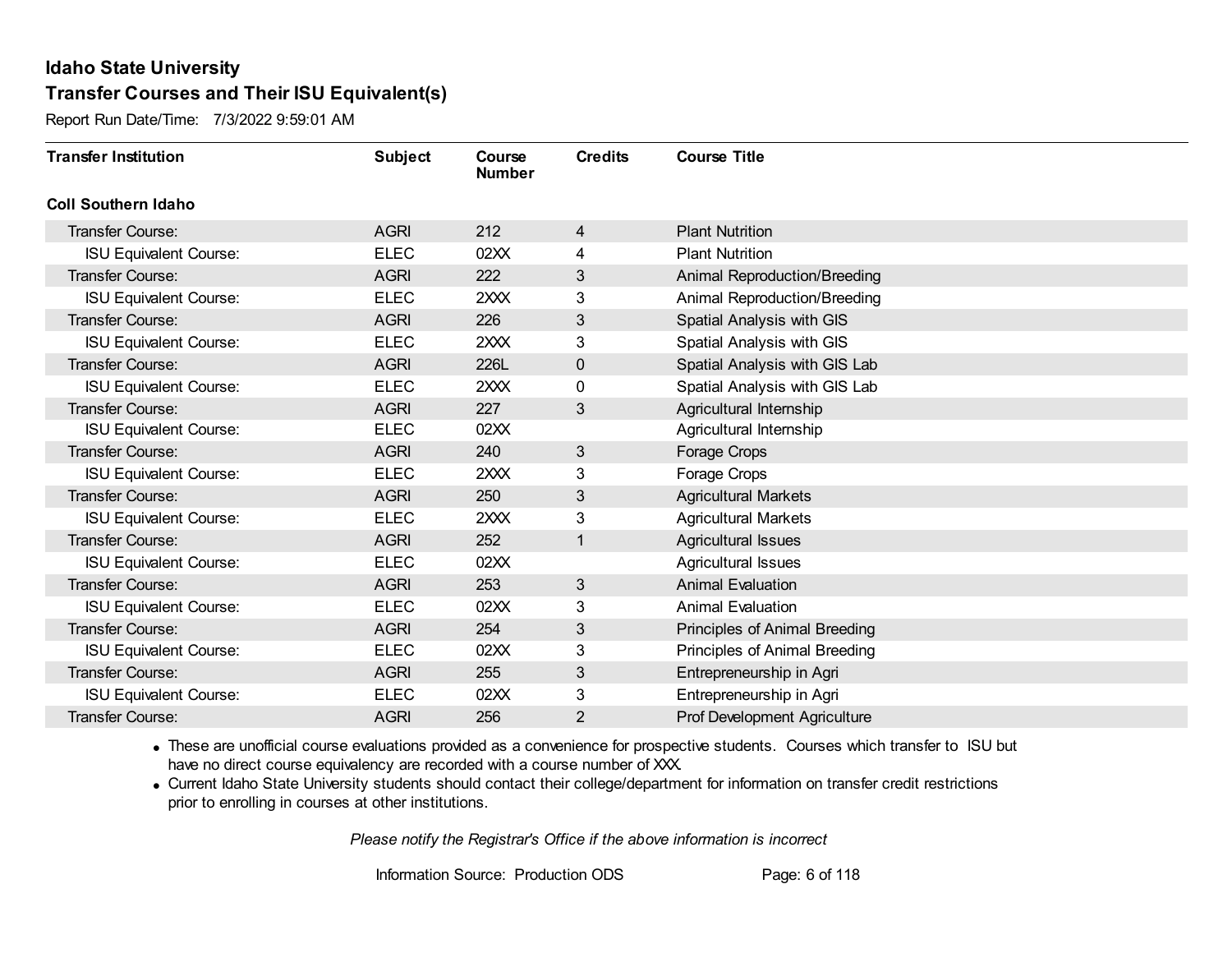Report Run Date/Time: 7/3/2022 9:59:01 AM

| <b>Transfer Institution</b>   | <b>Subject</b> | Course<br><b>Number</b> | <b>Credits</b> | <b>Course Title</b>                 |
|-------------------------------|----------------|-------------------------|----------------|-------------------------------------|
| <b>Coll Southern Idaho</b>    |                |                         |                |                                     |
| Transfer Course:              | <b>AGRI</b>    | 256                     | 2              | Prof Development Agriculture        |
| <b>ISU Equivalent Course:</b> | <b>ELEC</b>    | 02XX                    | $\overline{2}$ | <b>Prof Development Agriculture</b> |
| Transfer Course:              | <b>AGRI</b>    | 261                     | 3              | Livestock Judging                   |
| <b>ISU Equivalent Course:</b> | <b>ELEC</b>    | 02XX                    | 3              | Livestock Judging                   |
| <b>Transfer Course:</b>       | <b>AGRI</b>    | 261L                    | 3              | Livestock Judging Lab               |
| <b>ISU Equivalent Course:</b> | <b>ELEC</b>    | 02XX                    | 3              | Livestock Judging Lab               |
| Transfer Course:              | <b>AGRI</b>    | 271                     | 4              | Animal Anatomy & Physiology         |
| <b>ISU Equivalent Course:</b> | <b>ELEC</b>    | 2XXX                    | 4              | Animal Anatomy & Physiology         |
| <b>Transfer Course:</b>       | <b>AGRI</b>    | 271L                    | 0              | Animal Anatomy/ Physiology Lab      |
| <b>ISU Equivalent Course:</b> | <b>ELEC</b>    | 2XXX                    | 0              | Animal Anatomy/ Physiology Lab      |
| Transfer Course:              | <b>AGRI</b>    | 285                     | 1              | <b>Cooperative Education</b>        |
| <b>ISU Equivalent Course:</b> | <b>ELEC</b>    | 02XX                    |                | <b>Cooperative Education</b>        |
| Transfer Course:              | <b>AIRC</b>    | 134                     | 1              | <b>National Electrical Code</b>     |
| <b>ISU Equivalent Course:</b> | <b>ELEC</b>    | 01XX                    | 1              | <b>National Electrical Code</b>     |
| Transfer Course:              | <b>AIRC</b>    | 135                     | 7.5            | Air Conditioning                    |
| <b>ISU Equivalent Course:</b> | <b>ELEC</b>    | 01XX                    | 7.5            | Air Conditioning                    |
| Transfer Course:              | <b>AIRC</b>    | 136                     | $\mathbf{1}$   | <b>EPA Certification</b>            |
| <b>ISU Equivalent Course:</b> | <b>ELEC</b>    | 01XX                    | 1              | <b>EPA Certification</b>            |
| Transfer Course:              | <b>AIRC</b>    | 137                     | 8              | <b>Fossil Fuel Furnaces</b>         |
| <b>ISU Equivalent Course:</b> | <b>ELEC</b>    | 01XX                    | 8              | <b>Fossil Fuel Furnaces</b>         |
| <b>Transfer Course:</b>       | <b>AIRC</b>    | 138                     | 8              | Ammonia Refrigeration               |
| <b>ISU Equivalent Course:</b> | <b>ELEC</b>    | 01XX                    | 8              | Ammonia Refrigeration               |
| Transfer Course:              | <b>AIRC</b>    | 139                     | 8              | <b>Heat Pumps</b>                   |

· These are unofficial course evaluations provided as a convenience for prospective students. Courses which transfer to ISU but have no direct course equivalency are recorded with a course number of XXX.

· Current Idaho State University students should contact their college/department for information on transfer credit restrictions prior to enrolling in courses at other institutions.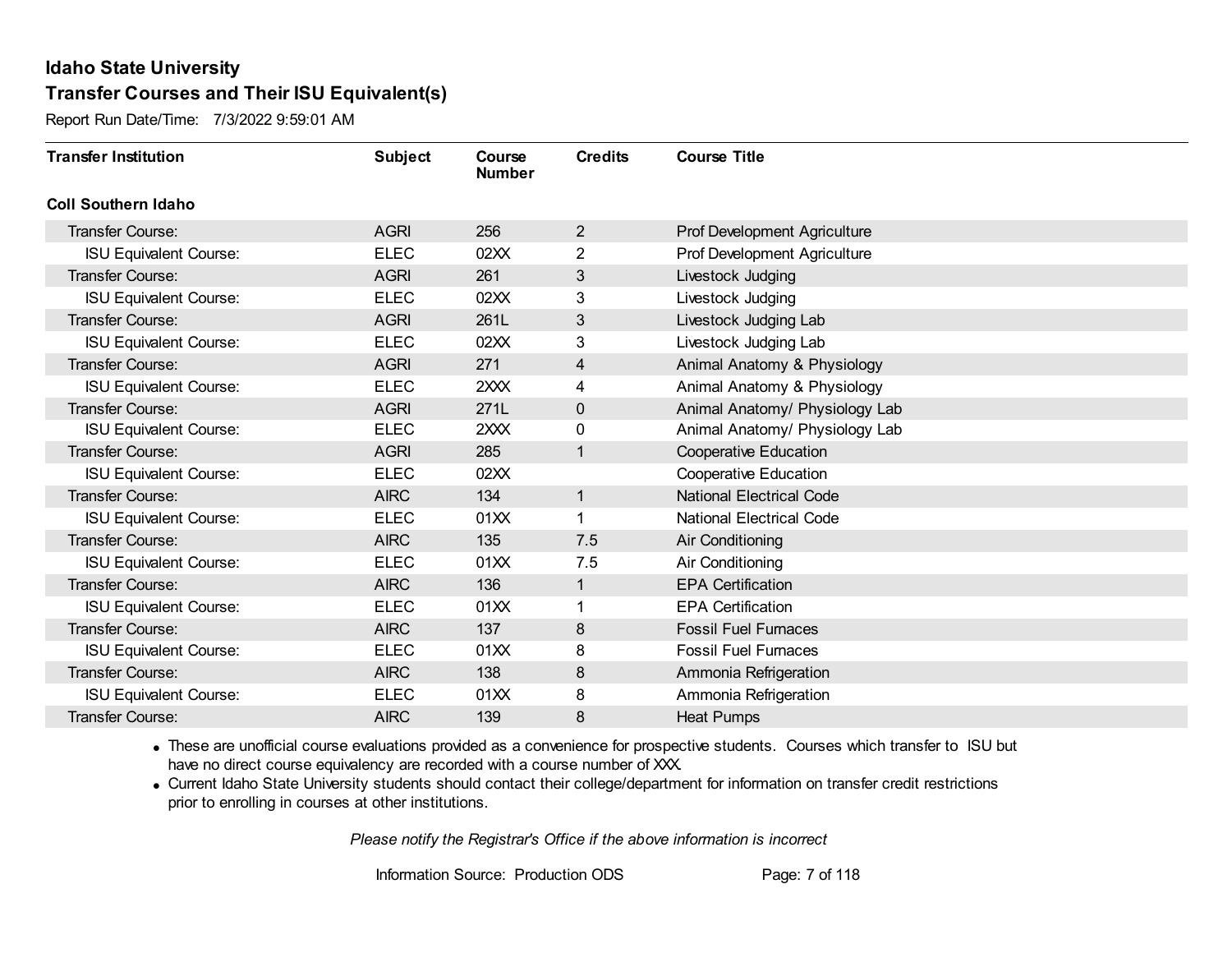Report Run Date/Time: 7/3/2022 9:59:01 AM

| <b>Transfer Institution</b>   | <b>Subject</b> | Course<br><b>Number</b> | <b>Credits</b> | <b>Course Title</b>                |
|-------------------------------|----------------|-------------------------|----------------|------------------------------------|
| <b>Coll Southern Idaho</b>    |                |                         |                |                                    |
| Transfer Course:              | <b>AIRC</b>    | 139                     | 8              | <b>Heat Pumps</b>                  |
| <b>ISU Equivalent Course:</b> | <b>ELEC</b>    | 01XX                    | 8              | <b>Heat Pumps</b>                  |
| <b>Transfer Course:</b>       | <b>AIRC</b>    | 140                     | 7.5            | <b>Commercial Refrigeration</b>    |
| <b>ISU Equivalent Course:</b> | <b>ELEC</b>    | 01XX                    | 7.5            | <b>Commercial Refrigeration</b>    |
| <b>Transfer Course:</b>       | <b>AIRC</b>    | 285                     | 1              | <b>Cooperative Education</b>       |
| <b>ISU Equivalent Course:</b> | <b>ELEC</b>    | 02XX                    |                | <b>Cooperative Education</b>       |
| <b>Transfer Course:</b>       | <b>ALLH</b>    | 100                     | $\overline{2}$ | Intro to Allied Health             |
| <b>ISU Equivalent Course:</b> | HO             | 0105                    | 2              | Intro to Allied Health Careers     |
| <b>Transfer Course:</b>       | <b>ALLH</b>    | 100E                    | $\overline{2}$ | Intro to Allied Health             |
| <b>ISU Equivalent Course:</b> | HO             | 0105                    | $\overline{2}$ | Intro to Allied Health Careers     |
| <b>Transfer Course:</b>       | <b>ALLH</b>    | 101                     | 2              | <b>Medical Terminology</b>         |
| <b>ISU Equivalent Course:</b> | <b>HCA</b>     | 2210                    | $\overline{2}$ | Med Terminology and Comm           |
| <b>Transfer Course:</b>       | <b>ALLH</b>    | 102                     | $6\,$          | <b>Certified Nursing Assistant</b> |
| <b>ISU Equivalent Course:</b> | <b>ELEC</b>    | 01XX                    | 6              | <b>Certified Nursing Assistant</b> |
| <b>Transfer Course:</b>       | <b>ALLH</b>    | 103                     | 2              | Pharmacy Technician                |
| <b>ISU Equivalent Course:</b> | <b>ELEC</b>    | 01XX                    | $\overline{2}$ | Pharmacy Technician                |
| Transfer Course:              | <b>ALLH</b>    | 104                     | 3              | <b>Central Sterile Processing</b>  |
| <b>ISU Equivalent Course:</b> | <b>ELEC</b>    | 01XX                    | 3              | <b>Central Sterile Processing</b>  |
| <b>Transfer Course:</b>       | <b>ALLH</b>    | 131                     | 1              | First Aid & CPR                    |
| <b>ISU Equivalent Course:</b> | <b>CPH</b>     | 1XXX                    |                | First Aid & CPR                    |
| <b>Transfer Course:</b>       | <b>ALLH</b>    | 160                     | 3              | Cultural/Hist/Phil Concepts/Sp     |
| <b>ISU Equivalent Course:</b> | <b>CPH</b>     | 1XXX                    | 3              | Cultural/Hist/Phil Concepts/Sp     |
| <b>Transfer Course:</b>       | <b>ALLH</b>    | 199                     | 1              | <b>Special Topics</b>              |

· These are unofficial course evaluations provided as a convenience for prospective students. Courses which transfer to ISU but have no direct course equivalency are recorded with a course number of XXX.

· Current Idaho State University students should contact their college/department for information on transfer credit restrictions prior to enrolling in courses at other institutions.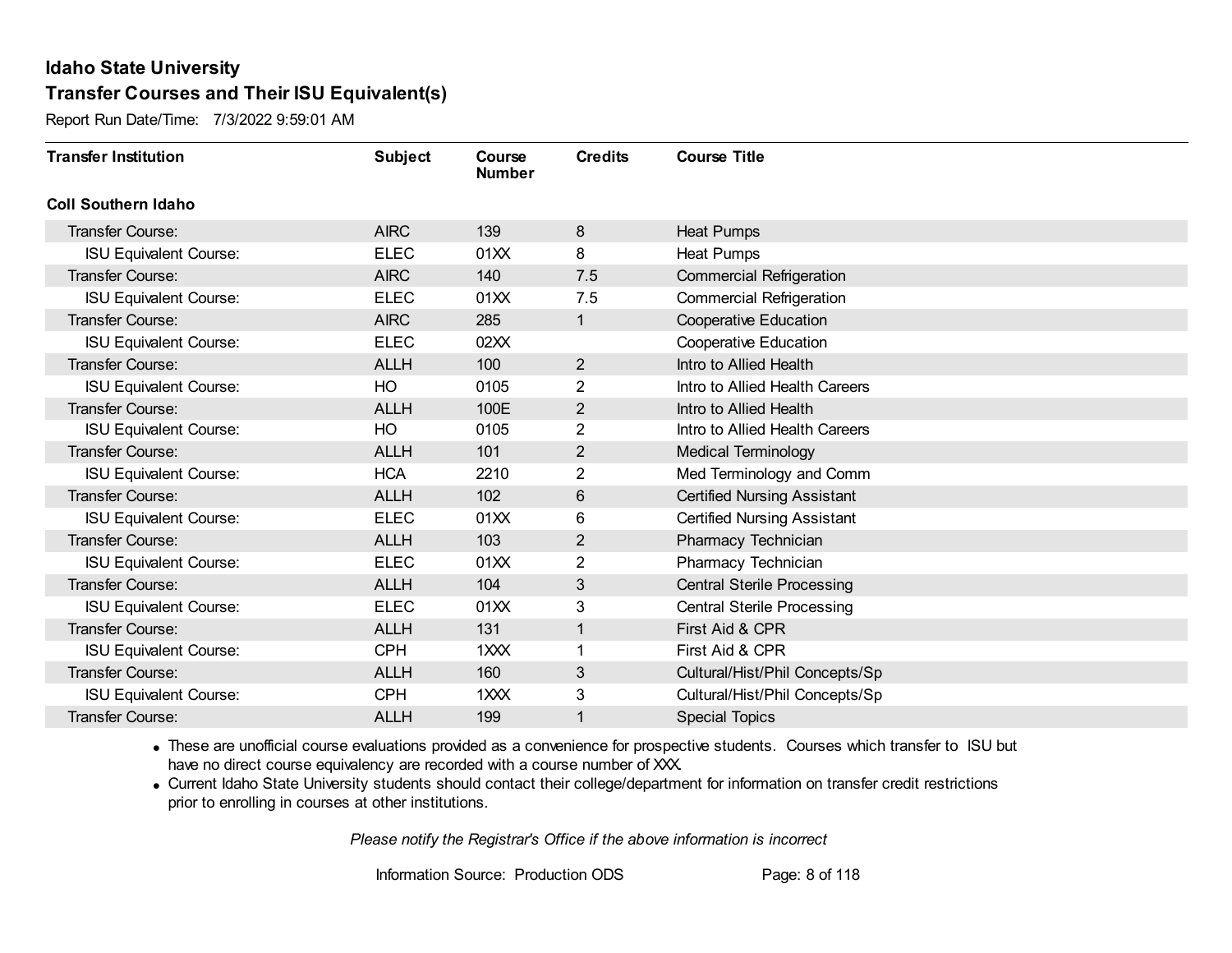Report Run Date/Time: 7/3/2022 9:59:01 AM

| <b>Transfer Institution</b>   | <b>Subject</b> | Course<br><b>Number</b> | <b>Credits</b> | <b>Course Title</b>                  |
|-------------------------------|----------------|-------------------------|----------------|--------------------------------------|
| <b>Coll Southern Idaho</b>    |                |                         |                |                                      |
| <b>Transfer Course:</b>       | <b>ALLH</b>    | 199                     | 1              | <b>Special Topics</b>                |
| <b>ISU Equivalent Course:</b> | <b>HCA</b>     | 1XXX                    |                | <b>Special Topics</b>                |
| <b>Transfer Course:</b>       | <b>ALLH</b>    | 220                     | 3              | <b>Fundamentals of Nutrition GM4</b> |
| <b>ISU Equivalent Course:</b> | <b>NTD</b>     | 2239                    | 3              | <b>Nutrition GM4</b>                 |
| <b>Transfer Course:</b>       | <b>ALLH</b>    | 230                     | 3              | Healthy Aspects of Aging             |
| <b>ISU Equivalent Course:</b> | <b>HCA</b>     | 2XXX                    | 3              | Healthy Aspects of Aging             |
| <b>Transfer Course:</b>       | <b>ANTH</b>    | 101                     | 3              | Physical Anthropology GM6            |
| <b>ISU Equivalent Course:</b> | <b>ANTH</b>    | 2230                    | 3              | <b>Biological Anthropology GM6</b>   |
| <b>Transfer Course:</b>       | <b>ANTH</b>    | 102                     | 3              | Cultural Anthropology GM6            |
| <b>ISU Equivalent Course:</b> | <b>ANTH</b>    | 1102                    | 3              | Cultural Anthropology GM6            |
| <b>Transfer Course:</b>       | <b>ANTH</b>    | 103                     | 3              | Introduction to Archeology           |
| <b>ISU Equivalent Course:</b> | <b>ANTH</b>    | 2203                    | 3              | Introduction to Archaeology          |
| <b>Transfer Course:</b>       | <b>ANTH</b>    | 104                     | 3              | Intro Biological Anth GM4            |
| <b>ISU Equivalent Course:</b> | <b>ANTH</b>    | 2230                    | 3              | <b>Biological Anthropology GM4</b>   |
| <b>Transfer Course:</b>       | <b>ANTH</b>    | 104L                    | 1              | Intro Biological Anth GM4 Lab        |
| <b>ISU Equivalent Course:</b> | <b>ANTH</b>    | 2230L                   |                | Biological Anthropology Lab          |
| <b>Transfer Course:</b>       | <b>ANTH</b>    | 199                     | 1              | <b>Special Topics</b>                |
| <b>ISU Equivalent Course:</b> | <b>ANTH</b>    | 1XXX                    |                | <b>Special Topics</b>                |
| <b>Transfer Course:</b>       | <b>ANTH</b>    | 2001                    | $\mathbf{1}$   | Anthropology                         |
| <b>ISU Equivalent Course:</b> | <b>ANTH</b>    | 2XXX                    |                | Anthropology                         |
| <b>Transfer Course:</b>       | <b>ANTH</b>    | 238                     | 3              | Native Peoples of N America          |
| <b>ISU Equivalent Course:</b> | <b>ANTH</b>    | 2238                    | 3              | Peoples and Cult of New World        |
| <b>Transfer Course:</b>       | <b>AQUA</b>    | 101                     | 3              | <b>Fisheries Management I</b>        |

· These are unofficial course evaluations provided as a convenience for prospective students. Courses which transfer to ISU but have no direct course equivalency are recorded with a course number of XXX.

· Current Idaho State University students should contact their college/department for information on transfer credit restrictions prior to enrolling in courses at other institutions.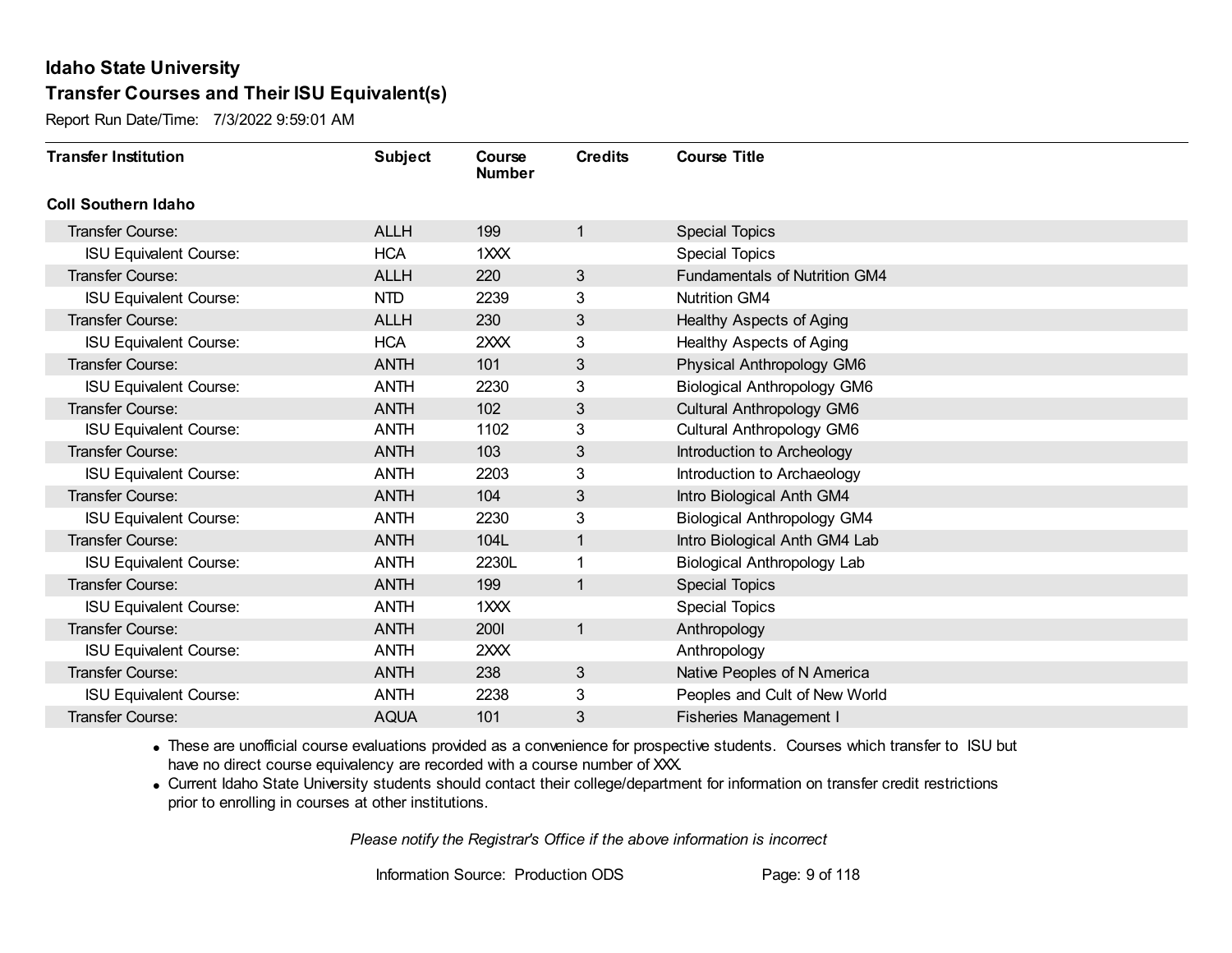Report Run Date/Time: 7/3/2022 9:59:01 AM

| <b>Transfer Institution</b>   | <b>Subject</b> | Course<br><b>Number</b> | <b>Credits</b> | <b>Course Title</b>           |
|-------------------------------|----------------|-------------------------|----------------|-------------------------------|
| <b>Coll Southern Idaho</b>    |                |                         |                |                               |
| <b>Transfer Course:</b>       | <b>AQUA</b>    | 101                     | 3              | Fisheries Management I        |
| <b>ISU Equivalent Course:</b> | <b>ELEC</b>    | 01XX                    | 3              | <b>Fisheries Management I</b> |
| <b>Transfer Course:</b>       | <b>AQUA</b>    | 101L                    | $\mathbf{1}$   | Fisheries Mgmt Lab 1          |
| <b>ISU Equivalent Course:</b> | <b>ELEC</b>    | 01XX                    | 1              | Fisheries Mgmt Lab 1          |
| <b>Transfer Course:</b>       | <b>AQUA</b>    | 102                     | 3              | Diseases of Fish I            |
| <b>ISU Equivalent Course:</b> | <b>ELEC</b>    | 01XX                    | 3              | Diseases of Fish I            |
| <b>Transfer Course:</b>       | <b>AQUA</b>    | 103                     | 3              | <b>Fish Nutrition I</b>       |
| <b>ISU Equivalent Course:</b> | <b>ELEC</b>    | 01XX                    | 3              | <b>Fish Nutrition I</b>       |
| <b>Transfer Course:</b>       | <b>AQUA</b>    | 104                     | 3              | Practicum 1                   |
| <b>ISU Equivalent Course:</b> | <b>ELEC</b>    | 01XX                    | 3              | Practicum 1                   |
| <b>Transfer Course:</b>       | <b>AQUA</b>    | 199                     | $\mathbf{1}$   | <b>Special Topics</b>         |
| <b>ISU Equivalent Course:</b> | <b>ELEC</b>    | 01XX                    |                | <b>Special Topics</b>         |
| <b>Transfer Course:</b>       | <b>AQUA</b>    | <b>2001</b>             | $\mathbf{1}$   | Aquaculture Independent Study |
| <b>ISU Equivalent Course:</b> | <b>ELEC</b>    | 01XX                    |                | Aquaculture Independent Study |
| Transfer Course:              | <b>AQUA</b>    | 201                     | 4              | <b>Fisheries Management 2</b> |
| <b>ISU Equivalent Course:</b> | <b>ELEC</b>    | 02XX                    | 4              | <b>Fisheries Management 2</b> |
| <b>Transfer Course:</b>       | <b>AQUA</b>    | 202                     | 3              | Diseases of Fish 2            |
| <b>ISU Equivalent Course:</b> | <b>ELEC</b>    | 02XX                    | 3              | Diseases of Fish 2            |
| <b>Transfer Course:</b>       | <b>AQUA</b>    | 203                     | 3              | <b>Fish Nutrition 2</b>       |
| <b>ISU Equivalent Course:</b> | <b>ELEC</b>    | 02XX                    | 3              | <b>Fish Nutrition 2</b>       |
| <b>Transfer Course:</b>       | <b>AQUA</b>    | 204                     | 3              | Practicum 2                   |
| <b>ISU Equivalent Course:</b> | <b>ELEC</b>    | 02XX                    | 3              | Practicum 2                   |
| <b>Transfer Course:</b>       | <b>AQUA</b>    | 285                     | 1              | <b>Cooperative Education</b>  |

· These are unofficial course evaluations provided as a convenience for prospective students. Courses which transfer to ISU but have no direct course equivalency are recorded with a course number of XXX.

· Current Idaho State University students should contact their college/department for information on transfer credit restrictions prior to enrolling in courses at other institutions.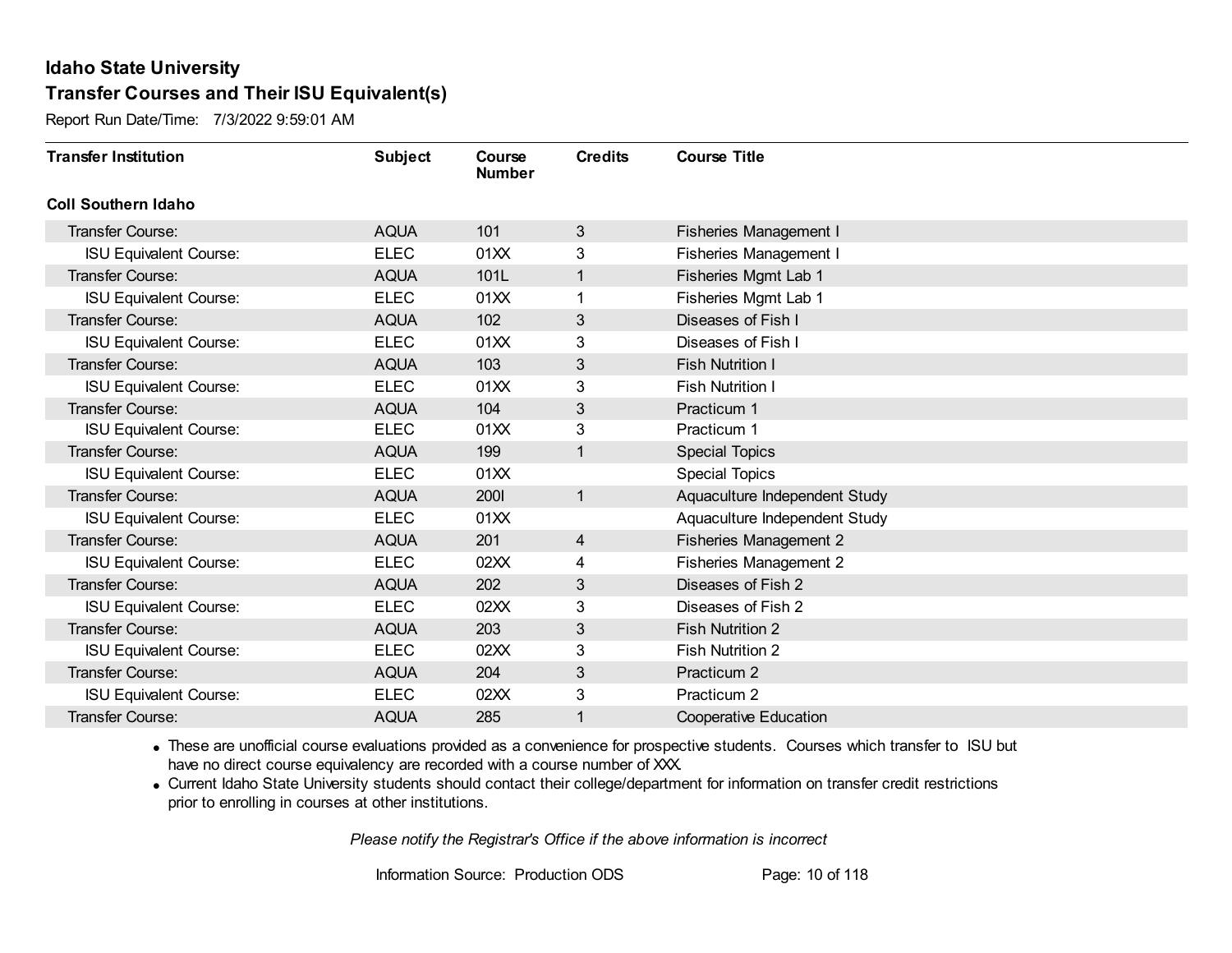Report Run Date/Time: 7/3/2022 9:59:01 AM

| <b>Transfer Institution</b>   | <b>Subject</b> | Course<br><b>Number</b> | <b>Credits</b> | <b>Course Title</b>            |
|-------------------------------|----------------|-------------------------|----------------|--------------------------------|
| <b>Coll Southern Idaho</b>    |                |                         |                |                                |
| <b>Transfer Course:</b>       | <b>AQUA</b>    | 285                     | 1              | <b>Cooperative Education</b>   |
| <b>ISU Equivalent Course:</b> | <b>ELEC</b>    | 02XX                    |                | <b>Cooperative Education</b>   |
| Transfer Course:              | <b>ARTS</b>    | 101                     | 3              | Art History I GM5              |
| <b>ISU Equivalent Course:</b> | <b>ART</b>     | 1101                    | 3              | History of Western Art I GM5   |
| <b>Transfer Course:</b>       | <b>ARTS</b>    | 102                     | 3              | Art History II GM5             |
| <b>ISU Equivalent Course:</b> | <b>ART</b>     | 1102                    | 3              | History of Western Art II GM5  |
| Transfer Course:              | <b>ARTS</b>    | 103                     | 3              | History/Photography Apprec GM5 |
| <b>ISU Equivalent Course:</b> | <b>CMP</b>     | 2250                    | 3              | History Appreciation Photo GM5 |
| <b>Transfer Course:</b>       | <b>ARTS</b>    | 105                     | 3              | Design I                       |
| <b>ISU Equivalent Course:</b> | <b>ART</b>     | 1103                    | 3              | <b>Creative Process</b>        |
| <b>Transfer Course:</b>       | <b>ARTS</b>    | 106                     | 3              | Design II                      |
| <b>ISU Equivalent Course:</b> | <b>ART</b>     | 1104                    | 3              | <b>Creative Process</b>        |
| Transfer Course:              | <b>ARTS</b>    | 109                     | 3              | Drawing 1                      |
| <b>ISU Equivalent Course:</b> | <b>ART</b>     | 1105                    | 3              | Drawing I                      |
| Transfer Course:              | <b>ARTS</b>    | 110                     | 3              | <b>Book Arts</b>               |
| <b>ISU Equivalent Course:</b> | <b>ART</b>     | 1XXX                    | 3              | <b>Book Arts</b>               |
| Transfer Course:              | <b>ARTS</b>    | 117                     | 3 <sup>2</sup> | Visual Art 1                   |
| <b>ISU Equivalent Course:</b> | <b>ART</b>     | 1XXX                    | 3              | Visual Art 1                   |
| Transfer Course:              | <b>ARTS</b>    | 127                     | 3              | Visual Art 2                   |
| <b>ISU Equivalent Course:</b> | <b>ART</b>     | $1 \times X$            | 3              | Visual Art 2                   |
| <b>Transfer Course:</b>       | <b>ARTS</b>    | 150                     | 3              | Beg Digital Photography        |
| <b>ISU Equivalent Course:</b> | <b>CMP</b>     | 2251                    | 3              | Introduction to Photography    |
| Transfer Course:              | <b>ARTS</b>    | 199                     | 1              | <b>Special Topics</b>          |

· These are unofficial course evaluations provided as a convenience for prospective students. Courses which transfer to ISU but have no direct course equivalency are recorded with a course number of XXX.

· Current Idaho State University students should contact their college/department for information on transfer credit restrictions prior to enrolling in courses at other institutions.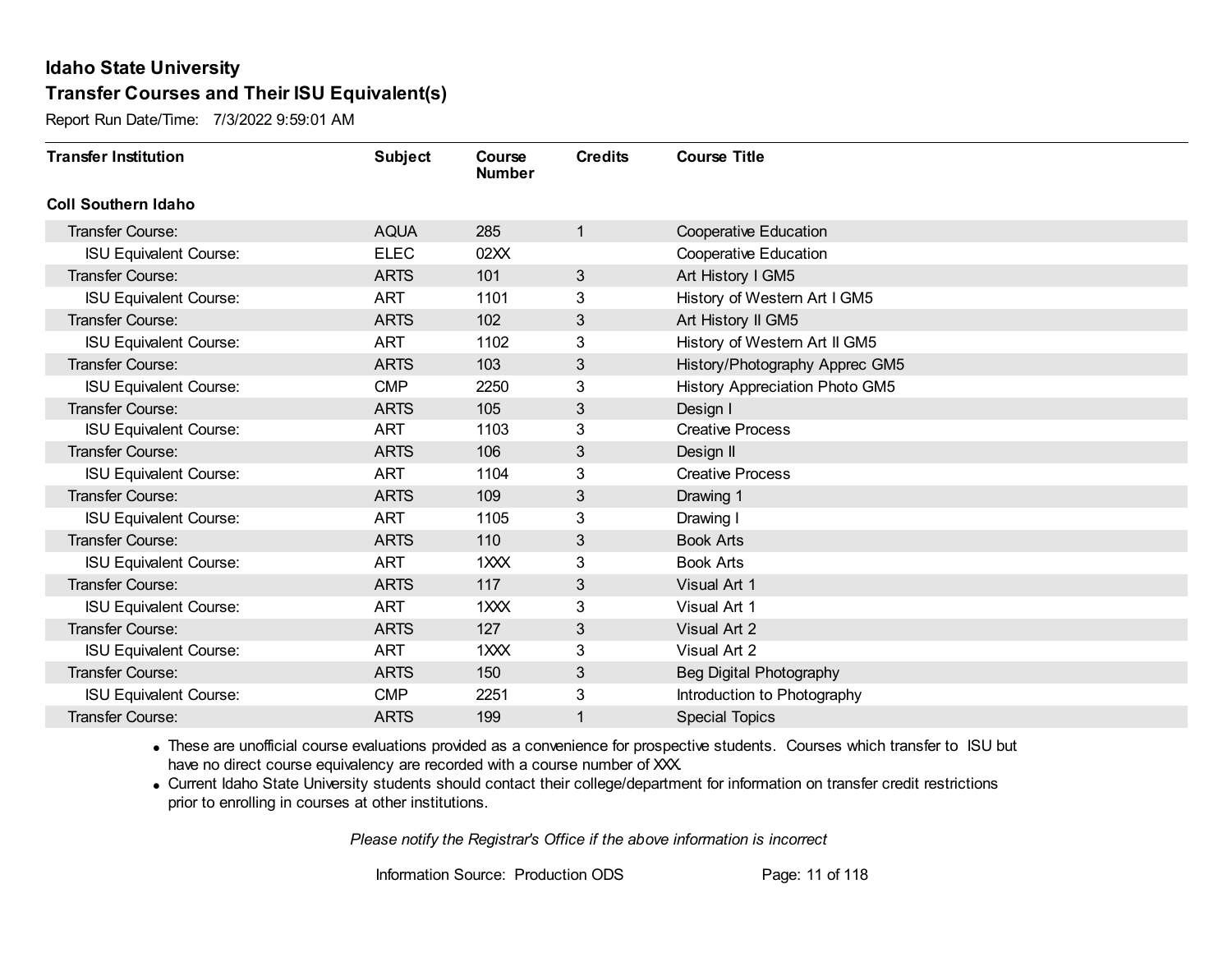Report Run Date/Time: 7/3/2022 9:59:01 AM

| <b>Transfer Institution</b>   | <b>Subject</b> | Course<br><b>Number</b> | <b>Credits</b> | <b>Course Title</b>         |
|-------------------------------|----------------|-------------------------|----------------|-----------------------------|
| <b>Coll Southern Idaho</b>    |                |                         |                |                             |
| Transfer Course:              | <b>ARTS</b>    | 199                     | 1              | <b>Special Topics</b>       |
| <b>ISU Equivalent Course:</b> | <b>ART</b>     | 1XXX                    |                | <b>Special Topics</b>       |
| <b>Transfer Course:</b>       | <b>ARTS</b>    | 201                     | $\overline{2}$ | <b>Studio Drawing</b>       |
| <b>ISU Equivalent Course:</b> | <b>ART</b>     | 2XXX                    | $\overline{2}$ | <b>Studio Drawing</b>       |
| <b>Transfer Course:</b>       | <b>ARTS</b>    | 202                     | 2              | <b>Studio Art Painting</b>  |
| <b>ISU Equivalent Course:</b> | <b>ART</b>     | 2XXX                    | 2              | Studio Art Painting         |
| <b>Transfer Course:</b>       | <b>ARTS</b>    | 203                     | 2              | <b>Studio Ceramics</b>      |
| <b>ISU Equivalent Course:</b> | <b>ART</b>     | 2XXX                    | 2              | <b>Studio Ceramics</b>      |
| <b>Transfer Course:</b>       | <b>ARTS</b>    | 204                     | $\overline{2}$ | Studio Photography          |
| <b>ISU Equivalent Course:</b> | <b>ART</b>     | 2XXX                    | $\overline{2}$ | Studio Photography          |
| <b>Transfer Course:</b>       | <b>ARTS</b>    | 205                     | 2              | <b>Studio Sculpture</b>     |
| <b>ISU Equivalent Course:</b> | <b>ART</b>     | 2XXX                    | $\overline{2}$ | <b>Studio Sculpture</b>     |
| <b>Transfer Course:</b>       | <b>ARTS</b>    | 207                     | $\overline{2}$ | <b>Studio Printmaking</b>   |
| <b>ISU Equivalent Course:</b> | <b>ART</b>     | 2XXX                    | $\overline{2}$ | Studio Prinkmaking          |
| <b>Transfer Course:</b>       | <b>ARTS</b>    | 209                     | 3              | Intro to Printmaking        |
| <b>ISU Equivalent Course:</b> | <b>ART</b>     | 2231                    | 3              | Introduction to Printmaking |
| Transfer Course:              | <b>ARTS</b>    | 210                     | 2              | <b>Studio Book Arts</b>     |
| <b>ISU Equivalent Course:</b> | <b>ART</b>     | 2XXX                    | 2              | <b>Studio Book Arts</b>     |
| <b>Transfer Course:</b>       | <b>ARTS</b>    | 212                     | 3              | Intermediate Drawing II     |
| <b>ISU Equivalent Course:</b> | <b>ART</b>     | 2202                    | 3              | Intermediate Drawing        |
| <b>Transfer Course:</b>       | <b>ARTS</b>    | 215                     | 3              | Painting 1                  |
| <b>ISU Equivalent Course:</b> | <b>ART</b>     | 2XXX                    | 3              | Painting 1                  |
| <b>Transfer Course:</b>       | <b>ARTS</b>    | 217                     | 3              | Visual Art 3                |

· These are unofficial course evaluations provided as a convenience for prospective students. Courses which transfer to ISU but have no direct course equivalency are recorded with a course number of XXX.

· Current Idaho State University students should contact their college/department for information on transfer credit restrictions prior to enrolling in courses at other institutions.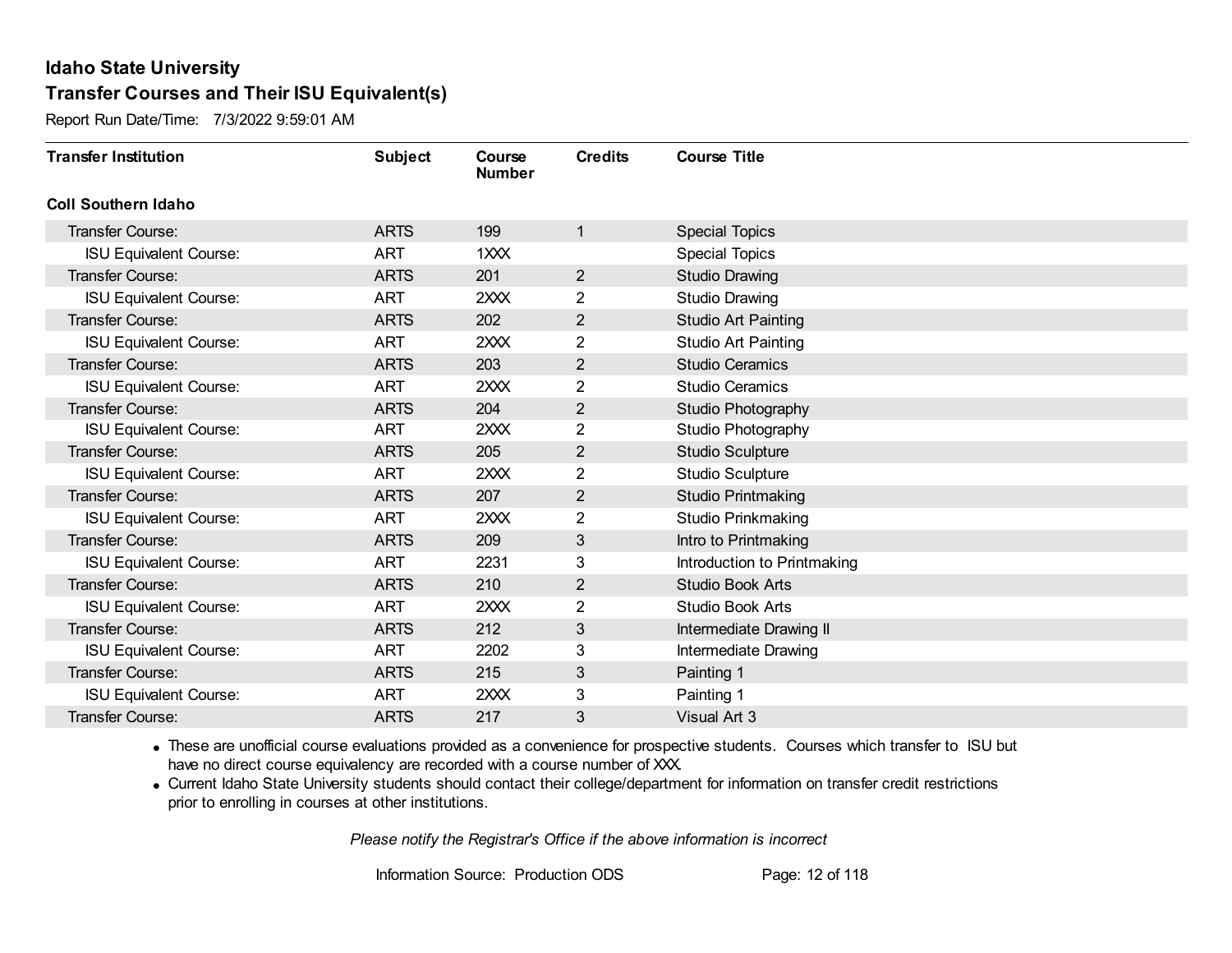Report Run Date/Time: 7/3/2022 9:59:01 AM

| <b>Transfer Institution</b>   | <b>Subject</b> | Course<br><b>Number</b> | <b>Credits</b> | <b>Course Title</b>         |
|-------------------------------|----------------|-------------------------|----------------|-----------------------------|
| <b>Coll Southern Idaho</b>    |                |                         |                |                             |
| Transfer Course:              | <b>ARTS</b>    | 217                     | 3              | Visual Art 3                |
| <b>ISU Equivalent Course:</b> | <b>ART</b>     | 2XXX                    | 3              | Visual Art 3                |
| <b>Transfer Course:</b>       | <b>ARTS</b>    | 225                     | 3              | Ceramics I                  |
| <b>ISU Equivalent Course:</b> | <b>ART</b>     | 2271                    | 3              | Introduction to Ceramics    |
| <b>Transfer Course:</b>       | <b>ARTS</b>    | 226                     | 3              | Ceramics 2                  |
| <b>ISU Equivalent Course:</b> | <b>ART</b>     | 2XXX                    | 3              | Ceramics II                 |
| <b>Transfer Course:</b>       | <b>ARTS</b>    | 227                     | 3              | Visual Art 4                |
| <b>ISU Equivalent Course:</b> | <b>ART</b>     | 2XXX                    | 3              | Visual Art 4                |
| <b>Transfer Course:</b>       | <b>ARTS</b>    | 231                     | 3              | Sculpture 1                 |
| <b>ISU Equivalent Course:</b> | <b>ART</b>     | 2281                    | 3              | Introduction to Sculpture   |
| <b>Transfer Course:</b>       | <b>ARTS</b>    | 251                     | 3              | Photography Darkroom I      |
| <b>ISU Equivalent Course:</b> | <b>CMP</b>     | 2XXX                    | 3              | Photography Darkroom I      |
| <b>Transfer Course:</b>       | <b>ARTS</b>    | 252                     | 3              | Photography Darkroom 2      |
| <b>ISU Equivalent Course:</b> | <b>CMP</b>     | 2XXX                    | 3              | Photography Darkroom 2      |
| <b>Transfer Course:</b>       | <b>ARTS</b>    | 253                     | 3              | Digital Photography         |
| <b>ISU Equivalent Course:</b> | <b>CMP</b>     | 2251                    | 3              | Introduction to Photography |
| Transfer Course:              | <b>ARTS</b>    | 260                     | 3              | <b>Figure Drawing</b>       |
| <b>ISU Equivalent Course:</b> | <b>ART</b>     | 2XXX                    | 3              | Figure Drawing              |
| <b>Transfer Course:</b>       | <b>ARTS</b>    | 275                     | 3              | Painting 2                  |
| <b>ISU Equivalent Course:</b> | <b>ART</b>     | 2XXX                    | 3              | Painting 2                  |
| <b>Transfer Course:</b>       | <b>ARTS</b>    | 280                     | 1              | Art Portfolio               |
| <b>ISU Equivalent Course:</b> | <b>ART</b>     | 2XXX                    |                | Art Portfolio               |
| <b>Transfer Course:</b>       | <b>ASEP</b>    | 100                     | $\overline{2}$ | Auto Tech Fund & Safety     |

· These are unofficial course evaluations provided as a convenience for prospective students. Courses which transfer to ISU but have no direct course equivalency are recorded with a course number of XXX.

· Current Idaho State University students should contact their college/department for information on transfer credit restrictions prior to enrolling in courses at other institutions.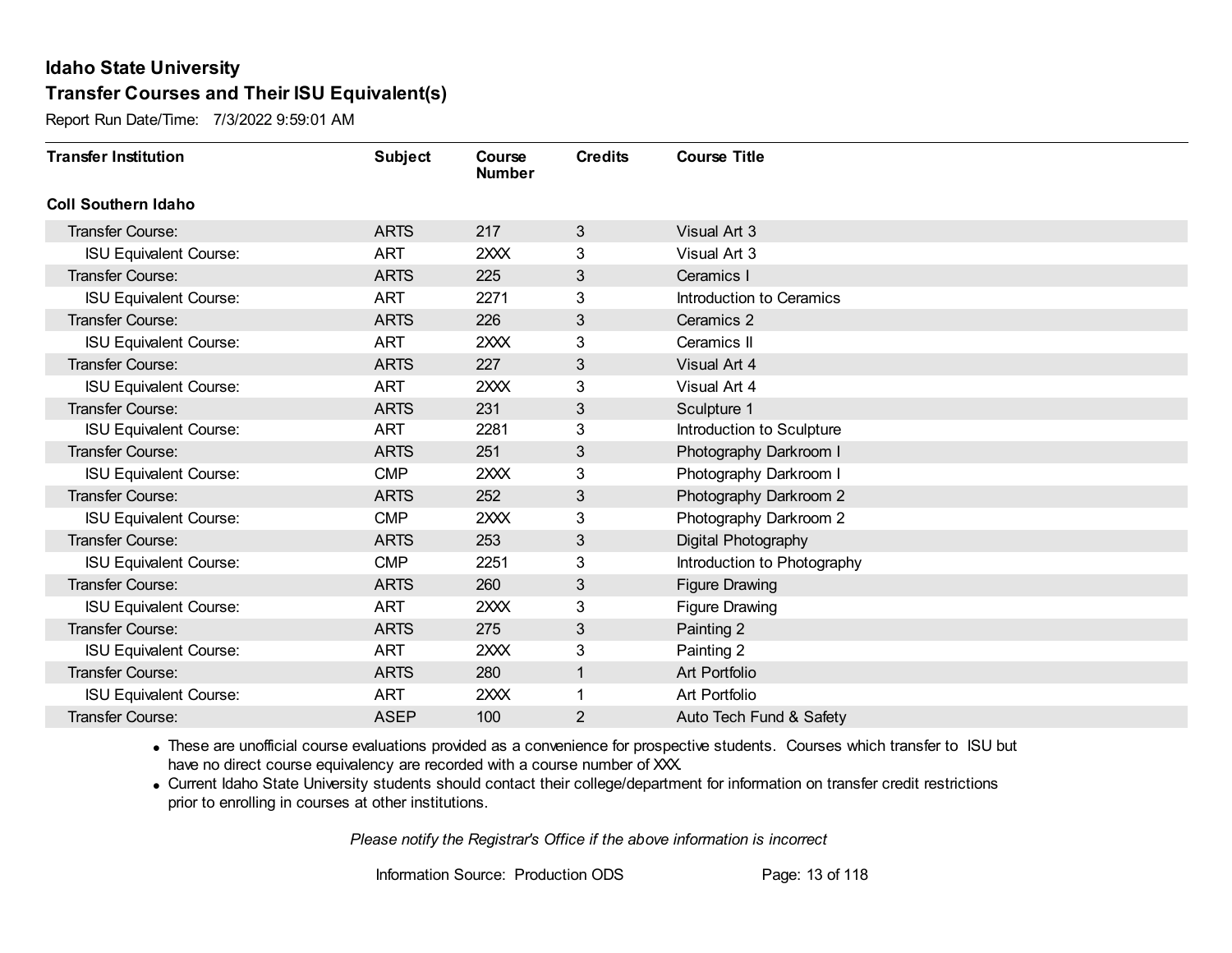Report Run Date/Time: 7/3/2022 9:59:01 AM

| <b>Transfer Institution</b>   | <b>Subject</b> | Course<br><b>Number</b> | <b>Credits</b> | <b>Course Title</b>                  |
|-------------------------------|----------------|-------------------------|----------------|--------------------------------------|
| <b>Coll Southern Idaho</b>    |                |                         |                |                                      |
| Transfer Course:              | <b>ASEP</b>    | 100                     | $\overline{2}$ | Auto Tech Fund & Safety              |
| <b>ISU Equivalent Course:</b> | <b>AUTM</b>    | 01XX                    | 2              | Auto Tech Fund & Safety              |
| Transfer Course:              | <b>ASEP</b>    | 101                     | 3              | <b>Engine Repair</b>                 |
| <b>ISU Equivalent Course:</b> | <b>AUTM</b>    | 01XX                    | 3              | <b>Engine Repair</b>                 |
| <b>Transfer Course:</b>       | <b>ASEP</b>    | 104                     | 4              | Auto Suspension & Steering           |
| <b>ISU Equivalent Course:</b> | <b>AUTM</b>    | 01XX                    | 4              | Auto Suspension & Steering           |
| Transfer Course:              | <b>ASEP</b>    | 105                     | 3              | <b>Automotive Brakes</b>             |
| <b>ISU Equivalent Course:</b> | <b>AUTM</b>    | 01XX                    | 3              | <b>Automotive Brakes</b>             |
| <b>Transfer Course:</b>       | <b>ASEP</b>    | 106                     | 3              | Electrical/Electronic Systems        |
| <b>ISU Equivalent Course:</b> | <b>AUTM</b>    | 01XX                    | 3              | <b>Electrical/Electronic Systems</b> |
| Transfer Course:              | <b>ASEP</b>    | 107                     | $\mathbf{1}$   | Heating/Air Conditioning             |
| <b>ISU Equivalent Course:</b> | <b>AUTM</b>    | 01XX                    |                | Heating/Air Conditioning             |
| Transfer Course:              | <b>ASEP</b>    | 121                     | $\overline{4}$ | Work Experience 1                    |
| <b>ISU Equivalent Course:</b> | <b>AUTM</b>    | 01XX                    | 4              | Work Experience 1                    |
| Transfer Course:              | <b>ASEP</b>    | 202                     | 4              | Auto Transmiss/Transaxle             |
| <b>ISU Equivalent Course:</b> | <b>AUTM</b>    | 02XX                    | 4              | Auto Transmiss/Transaxle             |
| Transfer Course:              | <b>ASEP</b>    | 203                     | 4              | Manual Drive Trn & Axle              |
| <b>ISU Equivalent Course:</b> | <b>AUTM</b>    | 02XX                    | 4              | Manual Drive Trn & Axle              |
| Transfer Course:              | <b>ASEP</b>    | 206                     | 4              | Electrical/Eltr Systems 2            |
| <b>ISU Equivalent Course:</b> | <b>AUTM</b>    | 02XX                    | 4              | Electrical/Eltr Systems 2            |
| Transfer Course:              | <b>ASEP</b>    | 208                     | 4              | Engine Performance                   |
| <b>ISU Equivalent Course:</b> | <b>AUTM</b>    | 02XX                    | 4              | <b>Engine Performance</b>            |
| Transfer Course:              | <b>ASEP</b>    | 222                     | 4              | <b>Work Experience 2</b>             |

· These are unofficial course evaluations provided as a convenience for prospective students. Courses which transfer to ISU but have no direct course equivalency are recorded with a course number of XXX.

· Current Idaho State University students should contact their college/department for information on transfer credit restrictions prior to enrolling in courses at other institutions.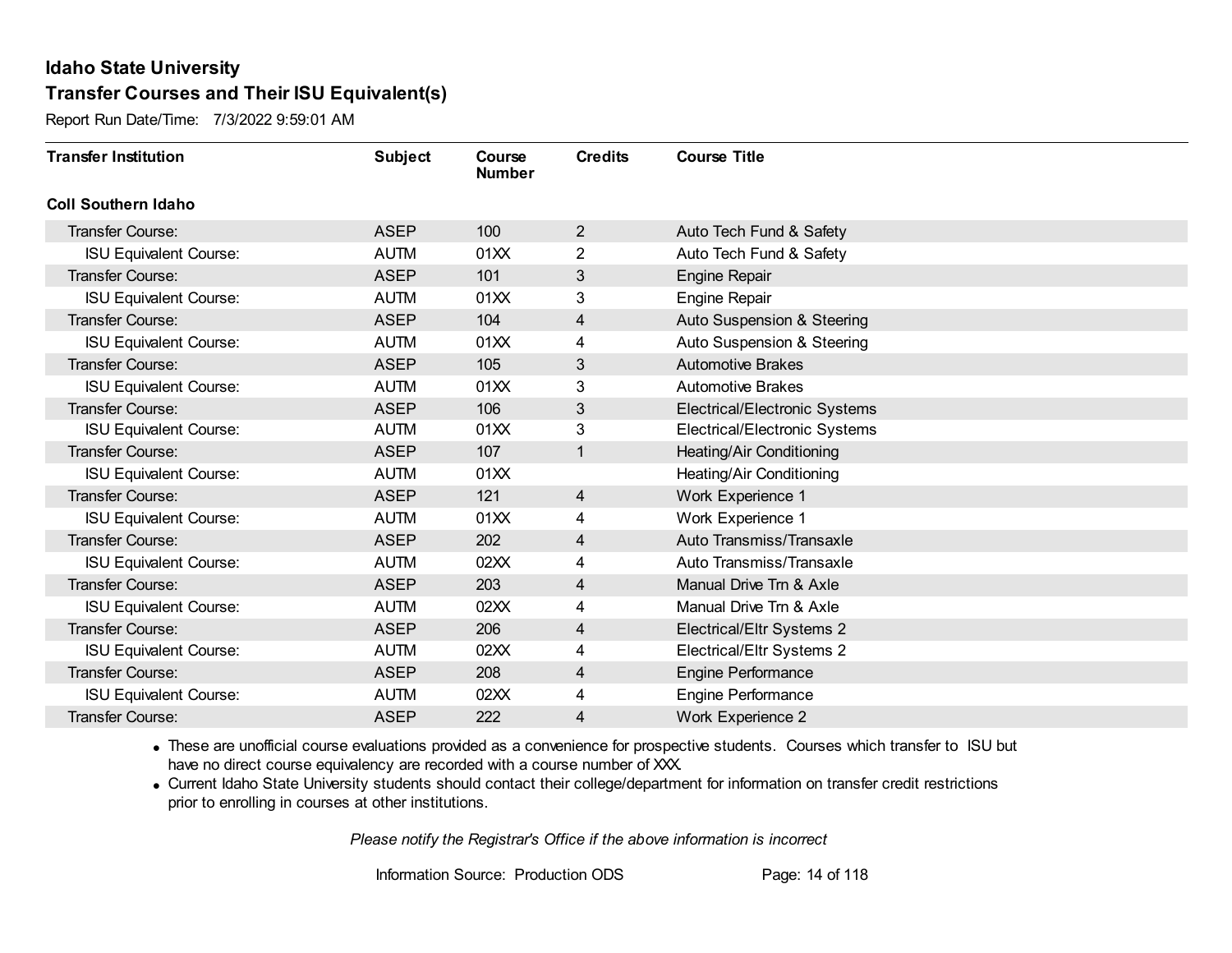Report Run Date/Time: 7/3/2022 9:59:01 AM

| <b>Transfer Institution</b>   | <b>Subject</b> | Course<br><b>Number</b> | <b>Credits</b> | <b>Course Title</b>            |
|-------------------------------|----------------|-------------------------|----------------|--------------------------------|
| <b>Coll Southern Idaho</b>    |                |                         |                |                                |
| Transfer Course:              | <b>ASEP</b>    | 222                     | 4              | Work Experience 2              |
| <b>ISU Equivalent Course:</b> | <b>AUTM</b>    | 02XX                    | 4              | Work Experience 2              |
| Transfer Course:              | <b>ASEP</b>    | 223                     | 4              | Work Experience 3              |
| <b>ISU Equivalent Course:</b> | <b>AUTM</b>    | 02XX                    | 4              | Work Experience 3              |
| <b>Transfer Course:</b>       | <b>ASEP</b>    | 268                     | 4              | Engine Perform 2/Adv Diag      |
| <b>ISU Equivalent Course:</b> | <b>AUTM</b>    | 02XX                    | 4              | Engine Perform 2/Adv Diag      |
| Transfer Course:              | <b>AUTB</b>    | 101                     | 6              | Intro to Auto Body Repair & Pa |
| <b>ISU Equivalent Course:</b> | <b>ACRR</b>    | 01 <sub>XX</sub>        | 6              | Intro to Auto Body Repair & Pa |
| <b>Transfer Course:</b>       | <b>AUTB</b>    | 102L                    | 6              | Intro Auto Rep & Paint 2       |
| <b>ISU Equivalent Course:</b> | <b>ACRR</b>    | 01XX                    | 6              | Intro Auto Rep & Paint 2       |
| <b>Transfer Course:</b>       | <b>AUTB</b>    | 103                     | $\overline{2}$ | Detailing & Polishing          |
| <b>ISU Equivalent Course:</b> | <b>ACRR</b>    | 01XX                    | 2              | Detailing & Polishing          |
| Transfer Course:              | <b>AUTB</b>    | 130                     | 1              | Into Welding Coll Repair       |
| <b>ISU Equivalent Course:</b> | <b>ACRR</b>    | 01XX                    |                | Into Welding Coll Repair       |
| Transfer Course:              | <b>AUTB</b>    | 130L                    | $\overline{2}$ | Intro Weld Collision Lab       |
| <b>ISU Equivalent Course:</b> | <b>ACRR</b>    | 01XX                    | $\overline{2}$ | Intro Weld Collision Lab       |
| Transfer Course:              | <b>AUTB</b>    | 136                     | 4              | Electrical & Components        |
| <b>ISU Equivalent Course:</b> | <b>ACRR</b>    | 01XX                    | 4              | Electrical & Components        |
| Transfer Course:              | <b>AUTB</b>    | 150                     | $\overline{2}$ | Intro Coll Repair Safety       |
| <b>ISU Equivalent Course:</b> | <b>ACRR</b>    | 01XX                    | 2              | Intro Coll Repair Safety       |
| Transfer Course:              | <b>AUTB</b>    | 151                     | 4              | Panel Replace/Adjust           |
| <b>ISU Equivalent Course:</b> | <b>ACRR</b>    | 01XX                    | 4              | Panel Replace/Adjust           |
| Transfer Course:              | <b>AUTB</b>    | 152                     | 1              | Minor Collis Repair Theory     |

· These are unofficial course evaluations provided as a convenience for prospective students. Courses which transfer to ISU but have no direct course equivalency are recorded with a course number of XXX.

· Current Idaho State University students should contact their college/department for information on transfer credit restrictions prior to enrolling in courses at other institutions.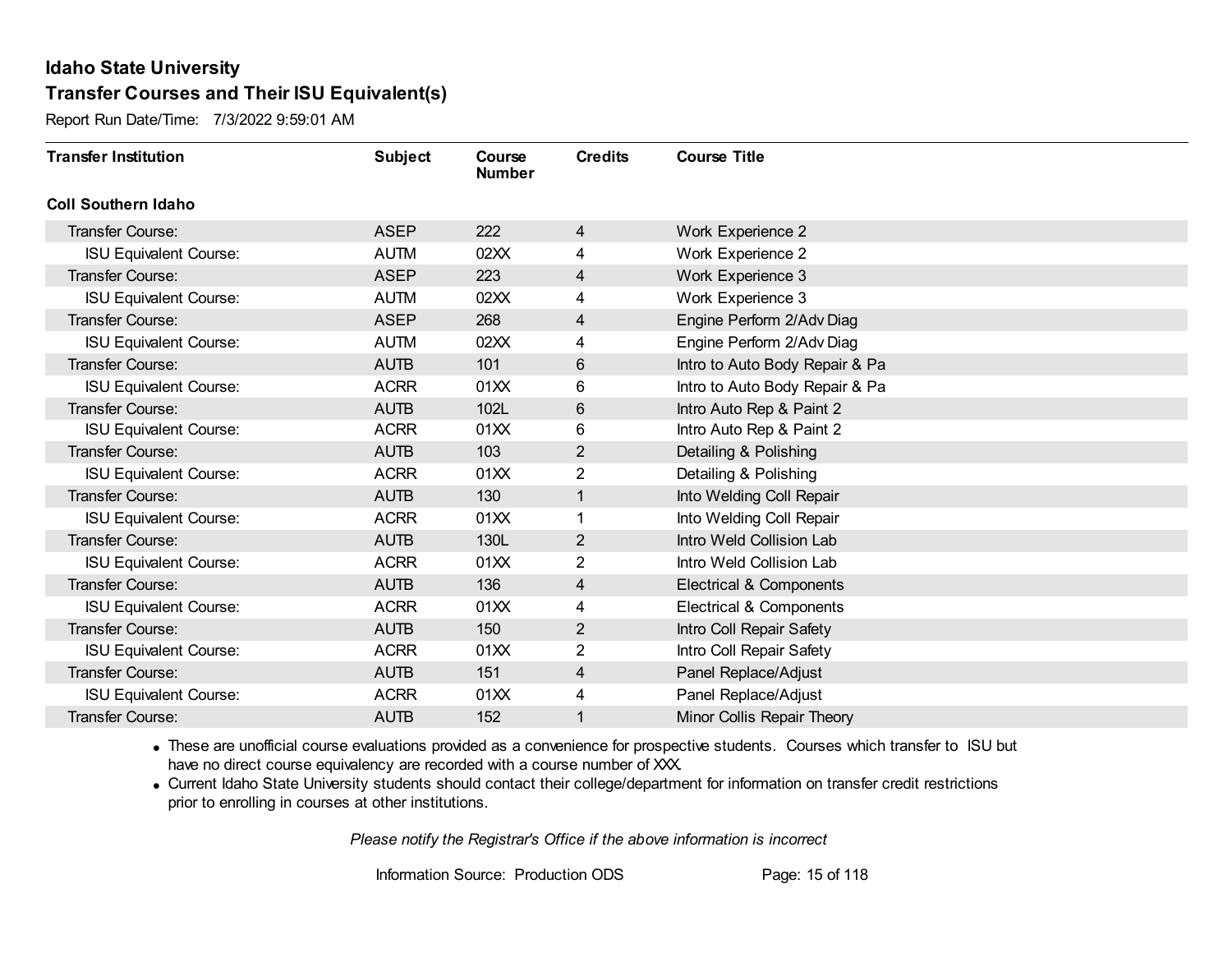Report Run Date/Time: 7/3/2022 9:59:01 AM

| <b>Transfer Institution</b>   | <b>Subject</b> | Course<br><b>Number</b> | <b>Credits</b> | <b>Course Title</b>              |
|-------------------------------|----------------|-------------------------|----------------|----------------------------------|
| <b>Coll Southern Idaho</b>    |                |                         |                |                                  |
| Transfer Course:              | <b>AUTB</b>    | 152                     | 1              | Minor Collis Repair Theory       |
| <b>ISU Equivalent Course:</b> | <b>ACRR</b>    | 01XX                    |                | Minor Collis Repair Theory       |
| Transfer Course:              | <b>AUTB</b>    | 152L                    | $\overline{2}$ | Minor Collision Repair Lab       |
| <b>ISU Equivalent Course:</b> | <b>ACRR</b>    | 01XX                    | $\overline{2}$ | Minor Collision Repair Lab       |
| <b>Transfer Course:</b>       | <b>AUTB</b>    | 155                     | $\overline{2}$ | Plastic & Adhesives              |
| <b>ISU Equivalent Course:</b> | <b>ACRR</b>    | 01XX                    | 2              | Plastic & Adhesives              |
| Transfer Course:              | <b>AUTB</b>    | 159                     | 5              | Mechanical/Electr Components     |
| <b>ISU Equivalent Course:</b> | <b>ACRR</b>    | 01XX                    | 5              | <b>Mech/Electrial Components</b> |
| Transfer Course:              | <b>AUTB</b>    | 163                     | 4              | Painting & Refinishing           |
| <b>ISU Equivalent Course:</b> | <b>ACRR</b>    | 01XX                    | 4              | Painting & Refinishing           |
| Transfer Course:              | <b>AUTB</b>    | 165                     | 4              | Mechanical & Electrical Repair   |
| <b>ISU Equivalent Course:</b> | <b>ACRR</b>    | 01XX                    | 4              | Mechanical & Electrical Repair   |
| Transfer Course:              | <b>AUTB</b>    | 166                     | 5              | Structural Analysis & Damage     |
| <b>ISU Equivalent Course:</b> | <b>ACRR</b>    | 01XX                    | 5              | Structural Analysis & Damage     |
| Transfer Course:              | <b>AUTB</b>    | 167                     | 6              | <b>Adv Collision Repair</b>      |
| <b>ISU Equivalent Course:</b> | <b>ACRR</b>    | 01XX                    | 6              | <b>Adv Collision Repair</b>      |
| Transfer Course:              | <b>AUTB</b>    | 199                     | 1              | <b>Special Topics</b>            |
| <b>ISU Equivalent Course:</b> | <b>ACRR</b>    | 01XX                    |                | <b>Special Topics</b>            |
| Transfer Course:              | <b>AUTB</b>    | 200                     | $\mathbf{1}$   | Auto Body Independ Study         |
| <b>ISU Equivalent Course:</b> | <b>ACRR</b>    | 02XX                    |                | Auto Body Independ Study         |
| Transfer Course:              | <b>AUTB</b>    | 268                     | 6              | Indiv AB Collision Rep/Ref       |
| <b>ISU Equivalent Course:</b> | <b>ACRR</b>    | 02XX                    | 6              | Indiv AB Collision Rep/Ref       |
| Transfer Course:              | <b>AUTB</b>    | 285                     | 1              | <b>Cooperative Education</b>     |

· These are unofficial course evaluations provided as a convenience for prospective students. Courses which transfer to ISU but have no direct course equivalency are recorded with a course number of XXX.

· Current Idaho State University students should contact their college/department for information on transfer credit restrictions prior to enrolling in courses at other institutions.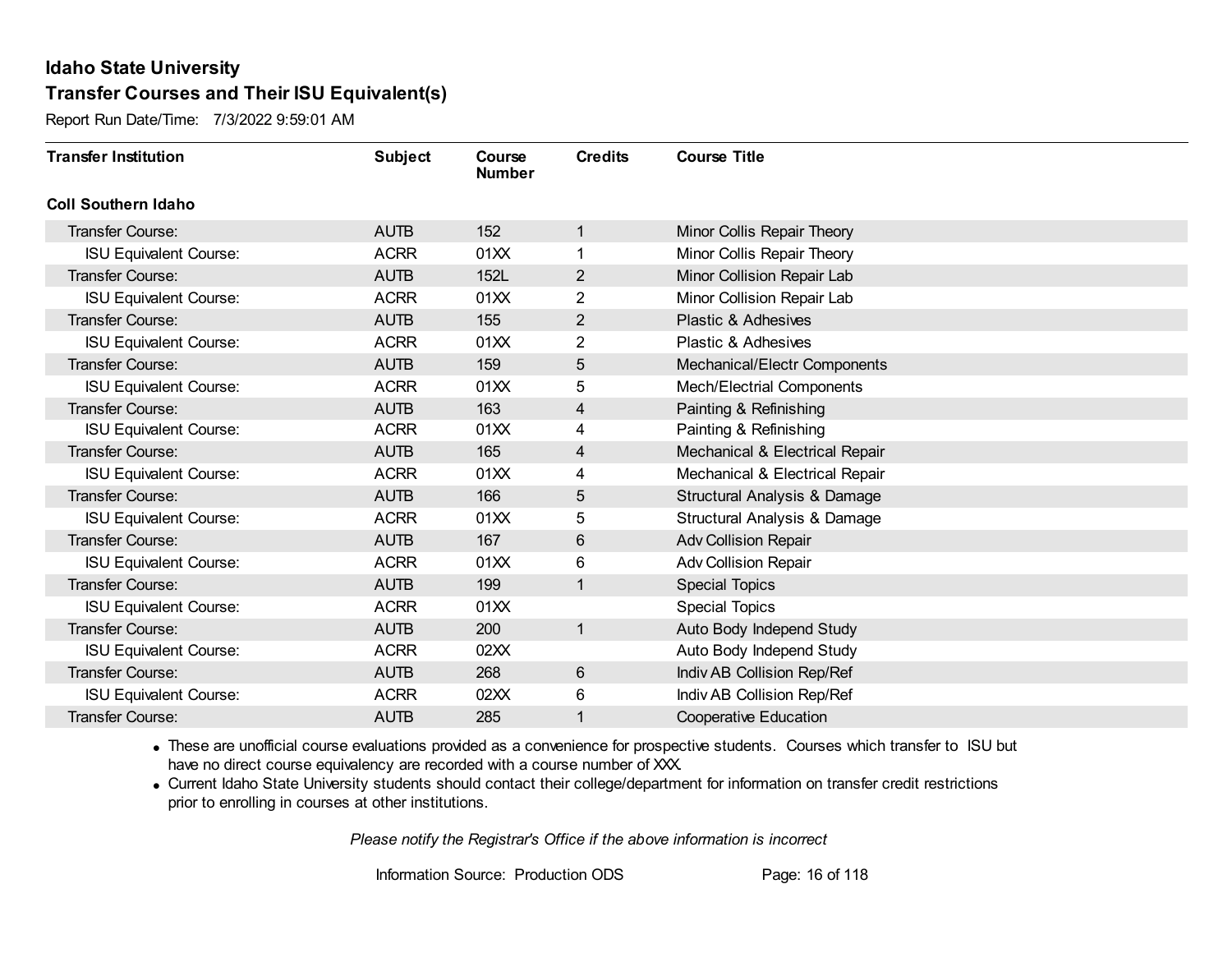Report Run Date/Time: 7/3/2022 9:59:01 AM

| <b>Transfer Institution</b>   | <b>Subject</b> | Course<br><b>Number</b> | <b>Credits</b> | <b>Course Title</b>              |
|-------------------------------|----------------|-------------------------|----------------|----------------------------------|
| <b>Coll Southern Idaho</b>    |                |                         |                |                                  |
| Transfer Course:              | <b>AUTB</b>    | 285                     | $\overline{1}$ | <b>Cooperative Education</b>     |
| <b>ISU Equivalent Course:</b> | <b>ACRR</b>    | 02XX                    |                | <b>Cooperative Education</b>     |
| Transfer Course:              | <b>AUTB</b>    | 286                     | $\mathfrak{S}$ | Management/Professionalism       |
| <b>ISU Equivalent Course:</b> | <b>ACRR</b>    | 02XX                    | 3              | Management/Professionalism       |
| <b>Transfer Course:</b>       | <b>BAKE</b>    | 110                     | $6\phantom{1}$ | Prof Baking and Pastry 1         |
| <b>ISU Equivalent Course:</b> | <b>ELEC</b>    | 01XX                    | 6              | Prof Baking and Pastry 1         |
| Transfer Course:              | <b>BAKE</b>    | 120                     | $6\phantom{1}$ | Prof Baking & Pastry 2           |
| <b>ISU Equivalent Course:</b> | <b>ELEC</b>    | 01XX                    | 6              | Prof Baking & Pastry 2           |
| Transfer Course:              | <b>BAKE</b>    | 199                     | $\mathbf{1}$   | <b>Special Topics</b>            |
| <b>ISU Equivalent Course:</b> | <b>ELEC</b>    | 01XX                    |                | <b>Special Topics</b>            |
| <b>Transfer Course:</b>       | <b>BAKE</b>    | 230                     | $6\phantom{1}$ | Prof Baking and Pastry 3         |
| <b>ISU Equivalent Course:</b> | <b>ELEC</b>    | 02XX                    | 6              | Prof Baking & Pastry 3           |
| Transfer Course:              | <b>BAKE</b>    | 240                     | 6              | Prof Baking and Pastry 4         |
| <b>ISU Equivalent Course:</b> | <b>ELEC</b>    | 02XX                    | 6              | Prof Baking & Pastry 4           |
| Transfer Course:              | <b>BAKE</b>    | 285                     | $\mathbf{1}$   | Coop Education in Baking         |
| <b>ISU Equivalent Course:</b> | <b>ELEC</b>    | 02XX                    |                | Coop Educ in Baking              |
| Transfer Course:              | <b>BIOL</b>    | 100                     | $\overline{4}$ | Concepts of Biology w/Lab GM4    |
| <b>ISU Equivalent Course:</b> | <b>BIOL</b>    | 1100                    | 4              | Concepts of Biology GM4          |
| <b>ISU Equivalent Course:</b> | <b>BIOL</b>    | 1100L                   | 0              | Concepts of Biology Lab GM4L     |
| <b>ISU Equivalent Course:</b> | <b>BIOL</b>    | 1100                    | 4              | Concepts of Biology GM4          |
| Transfer Course:              | <b>BIOL</b>    | 102                     | $\sqrt{3}$     | Environmental Sci with Lab GM4   |
| <b>ISU Equivalent Course:</b> | <b>BIOL</b>    | 1100                    | 3              | Concepts of Biology GM4          |
| Transfer Course:              | <b>BIOL</b>    | 102L                    | 1              | <b>Environmental Science Lab</b> |

· These are unofficial course evaluations provided as a convenience for prospective students. Courses which transfer to ISU but have no direct course equivalency are recorded with a course number of XXX.

· Current Idaho State University students should contact their college/department for information on transfer credit restrictions prior to enrolling in courses at other institutions.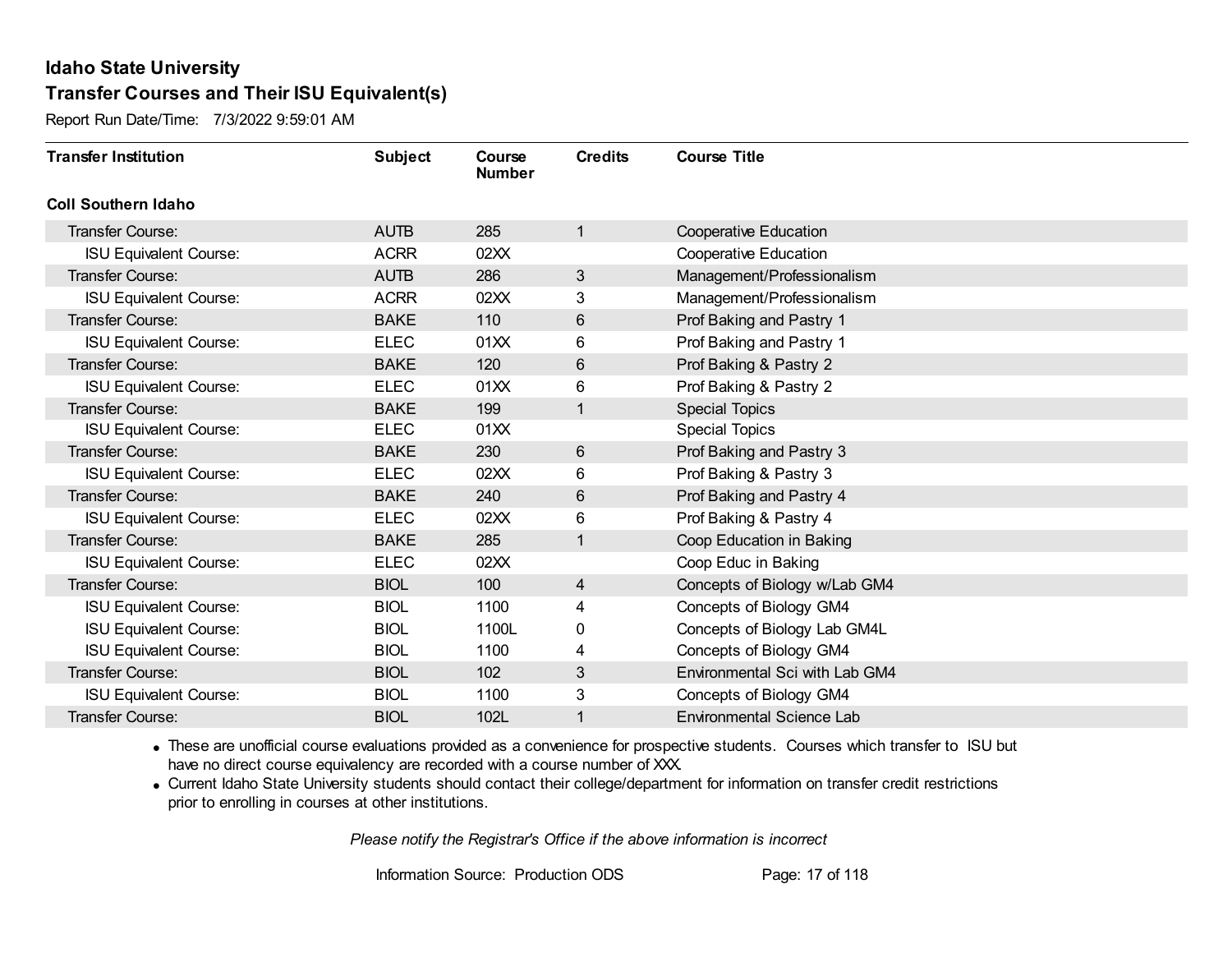Report Run Date/Time: 7/3/2022 9:59:01 AM

| <b>Transfer Institution</b>   | <b>Subject</b> | Course<br><b>Number</b> | <b>Credits</b> | <b>Course Title</b>              |
|-------------------------------|----------------|-------------------------|----------------|----------------------------------|
| <b>Coll Southern Idaho</b>    |                |                         |                |                                  |
| <b>Transfer Course:</b>       | <b>BIOL</b>    | 102L                    | 1              | <b>Environmental Science Lab</b> |
| <b>ISU Equivalent Course:</b> | <b>BIOL</b>    | 1100L                   | 1              | Concepts of Biology Lab          |
| Transfer Course:              | <b>BIOL</b>    | 105                     | 4              | Human Struct & Function          |
| <b>ISU Equivalent Course:</b> | HO             | 0111                    | 4              | Intro Anatomy and Physiology     |
| <b>Transfer Course:</b>       | <b>BIOL</b>    | 105B                    | 4              | Human Structure & Function       |
| <b>ISU Equivalent Course:</b> | HO             | 0111                    | 4              | Intro Anatomy and Physiology     |
| Transfer Course:              | <b>BIOL</b>    | 105L                    | $\mathbf 0$    | Human Struct & Function Lab      |
| <b>ISU Equivalent Course:</b> | HO             | 01XX                    | 0              | Human Struct & Function Lab      |
| <b>Transfer Course:</b>       | <b>BIOL</b>    | 120                     | 4              | Intro Biological Science         |
| <b>ISU Equivalent Course:</b> | <b>BIOL</b>    | 1100L                   | 0              | Concepts Biol Human Conc Lab     |
| <b>ISU Equivalent Course:</b> | <b>BIOL</b>    | 1100                    | 4              | Concepts Biol Human Concerns     |
| <b>ISU Equivalent Course:</b> | <b>BIOL</b>    | 1100L                   | 0              | Concepts Biol Human Conc Lab     |
| Transfer Course:              | <b>BIOL</b>    | 172                     | 1              | Workplace Ethics in Science      |
| <b>ISU Equivalent Course:</b> | <b>BIOL</b>    | 1XXX                    | 1              | Workplace Ethics in Science      |
| Transfer Course:              | <b>BIOL</b>    | 199                     | 1              | <b>Special Topics</b>            |
| <b>ISU Equivalent Course:</b> | <b>BIOL</b>    | 1XXX                    |                | Special Topics                   |
| Transfer Course:              | <b>BIOL</b>    | <b>2001</b>             | $\mathbf{1}$   | <b>Biology Independent Study</b> |
| <b>ISU Equivalent Course:</b> | <b>BIOL</b>    | 2XXX                    |                | <b>Biology Independent Study</b> |
| Transfer Course:              | <b>BIOL</b>    | 201                     | 4              | Biology 1 GM4                    |
| <b>ISU Equivalent Course:</b> | <b>BIOL</b>    | 1101                    | 4              | Biology I                        |
| <b>Transfer Course:</b>       | <b>BIOL</b>    | 201L                    | $\mathbf 0$    | Biology 1 Lab GM4L               |
| <b>ISU Equivalent Course:</b> | <b>BIOL</b>    | 1101L                   | 0              | Biology I Lab                    |
| Transfer Course:              | <b>BIOL</b>    | 202                     | 4              | Biology 2                        |

· These are unofficial course evaluations provided as a convenience for prospective students. Courses which transfer to ISU but have no direct course equivalency are recorded with a course number of XXX.

· Current Idaho State University students should contact their college/department for information on transfer credit restrictions prior to enrolling in courses at other institutions.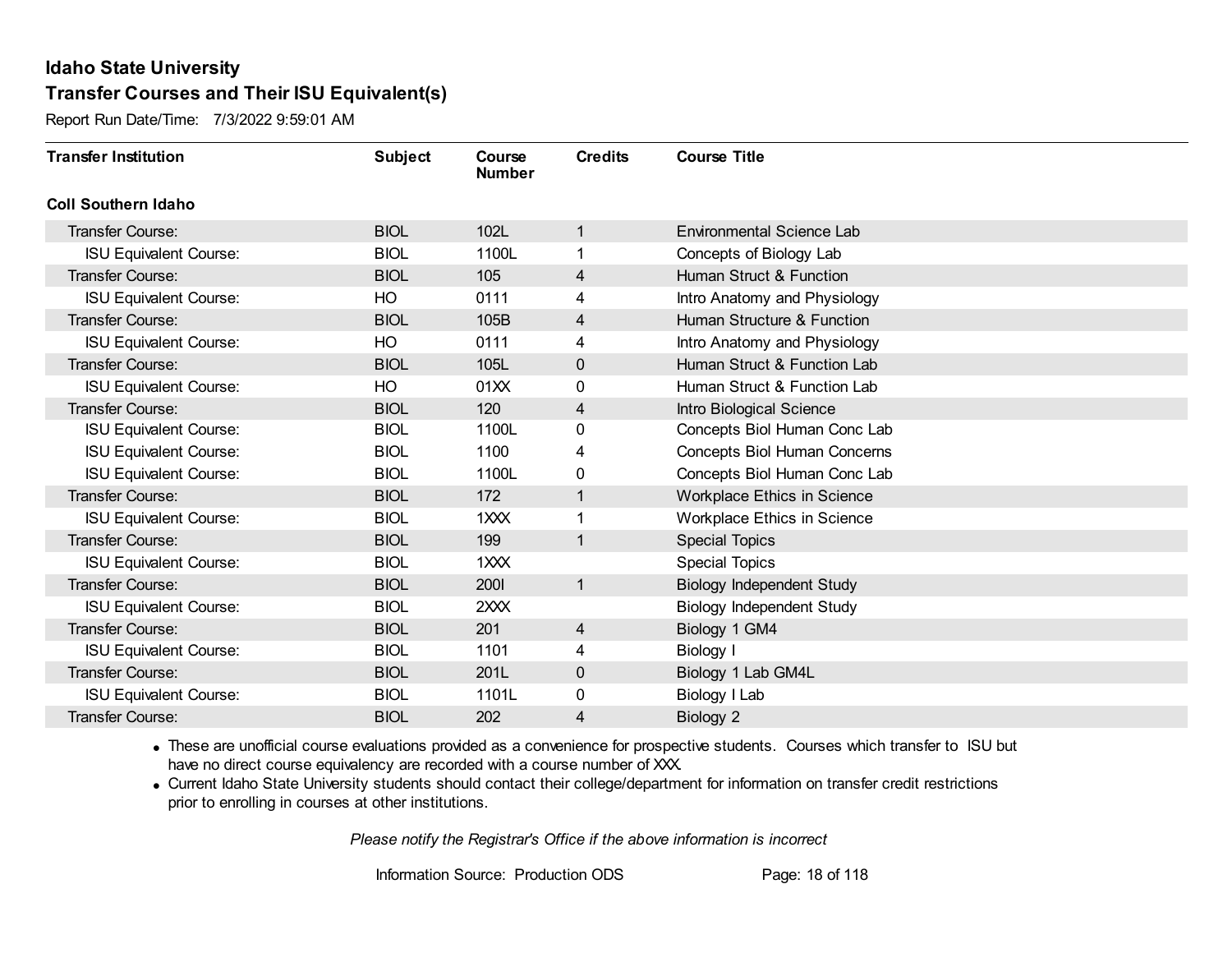Report Run Date/Time: 7/3/2022 9:59:01 AM

| <b>Transfer Institution</b>   | <b>Subject</b> | Course<br><b>Number</b> | <b>Credits</b> | <b>Course Title</b>           |
|-------------------------------|----------------|-------------------------|----------------|-------------------------------|
| <b>Coll Southern Idaho</b>    |                |                         |                |                               |
| <b>Transfer Course:</b>       | <b>BIOL</b>    | 202                     | 4              | Biology 2                     |
| <b>ISU Equivalent Course:</b> | <b>BIOL</b>    | 1102                    | 4              | <b>Biology II</b>             |
| <b>Transfer Course:</b>       | <b>BIOL</b>    | 202L                    | $\mathbf 0$    | Biology 2 Lab                 |
| <b>ISU Equivalent Course:</b> | <b>BIOL</b>    | 1102L                   | 0              | Biology II Lab                |
| <b>Transfer Course:</b>       | <b>BIOL</b>    | 204                     | $\overline{4}$ | Introduction to Cell Biology  |
| <b>ISU Equivalent Course:</b> | <b>BIOL</b>    | 2206                    | 4              | Cell Biology                  |
| <b>Transfer Course:</b>       | <b>BIOL</b>    | 204L                    | 0              | Intro to Cell Biology Lab     |
| <b>ISU Equivalent Course:</b> | <b>BIOL</b>    | 2207                    | 0              | Cell Biology Laboratory       |
| <b>Transfer Course:</b>       | <b>BIOL</b>    | 209                     | 4              | <b>General Ecology</b>        |
| <b>ISU Equivalent Course:</b> | <b>BIOL</b>    | 2209                    | 4              | General Ecology               |
| <b>Transfer Course:</b>       | <b>BIOL</b>    | 209L                    | $\mathbf 0$    | General Ecology Lab           |
| <b>ISU Equivalent Course:</b> | <b>BIOL</b>    | 2209L                   | 0              | General Ecology Laboratory    |
| Transfer Course:              | <b>BIOL</b>    | 210                     | 3              | Science Lit & Environment     |
| <b>ISU Equivalent Course:</b> | <b>BIOL</b>    | 2XXX                    | 3              | Science Lit & Environment     |
| <b>Transfer Course:</b>       | <b>BIOL</b>    | 221                     | 4              | Introductory Microbiology GM4 |
| <b>ISU Equivalent Course:</b> | <b>BIOL</b>    | 2221                    | 4              | Introductory Microbiology GM4 |
| <b>Transfer Course:</b>       | <b>BIOL</b>    | 221L                    | $\mathbf 0$    | Intro Microbiology Lab GM4L   |
| <b>ISU Equivalent Course:</b> | <b>BIOL</b>    | 2221L                   | 0              | Introductory Microbiology Lab |
| Transfer Course:              | <b>BIOL</b>    | 227                     | 4              | Human Anat & Phys I GM4       |
| <b>ISU Equivalent Course:</b> | <b>BIOL</b>    | 2227                    | 4              | Human Anat and Phys 1         |
| <b>Transfer Course:</b>       | <b>BIOL</b>    | 227B                    | 4              | Human Anat & Physio 1 GM      |
| <b>ISU Equivalent Course:</b> | <b>BIOL</b>    | 2227                    | 3              | Human Anat and Phys 1         |
| <b>ISU Equivalent Course:</b> | <b>BIOL</b>    | 2227L                   |                | Human Anat and Phys 1 Lab     |

· These are unofficial course evaluations provided as a convenience for prospective students. Courses which transfer to ISU but have no direct course equivalency are recorded with a course number of XXX.

· Current Idaho State University students should contact their college/department for information on transfer credit restrictions prior to enrolling in courses at other institutions.

*Please notify the Registrar's Office if the above information is incorrect*

Information Source: Production ODS Page: 19 of 118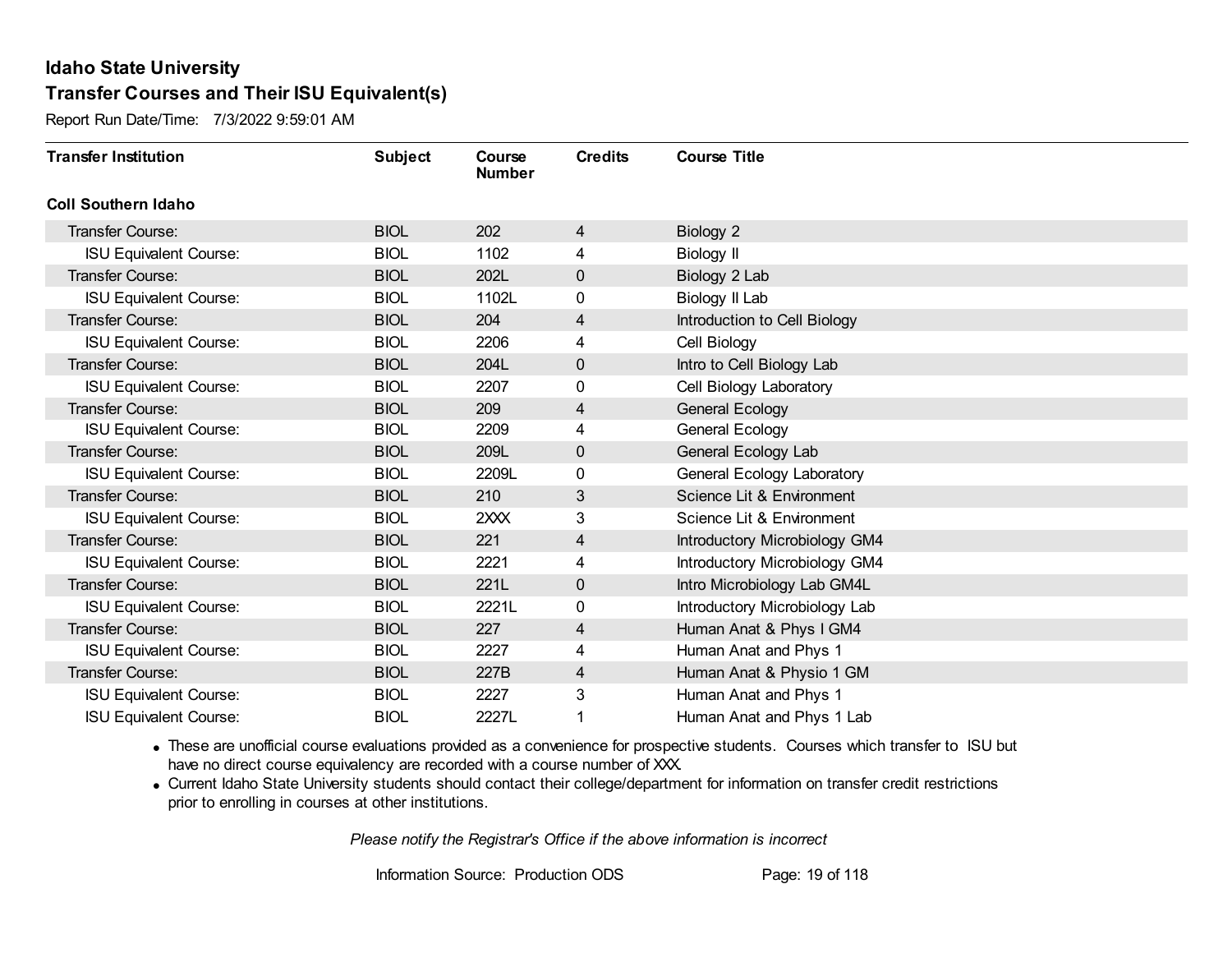Report Run Date/Time: 7/3/2022 9:59:01 AM

| <b>Transfer Institution</b>   | <b>Subject</b> | Course<br><b>Number</b> | <b>Credits</b> | <b>Course Title</b>            |
|-------------------------------|----------------|-------------------------|----------------|--------------------------------|
| <b>Coll Southern Idaho</b>    |                |                         |                |                                |
| Transfer Course:              | <b>BIOL</b>    | 227L                    | $\mathbf 0$    | Human Anat & Phys I GM4L       |
| <b>ISU Equivalent Course:</b> | <b>BIOL</b>    | 2227L                   | $\mathbf{0}$   | Human Anat and Phys 1 Lab      |
| Transfer Course:              | <b>BIOL</b>    | 228                     | 4              | Human Anat & Physiology II GM4 |
| <b>ISU Equivalent Course:</b> | <b>BIOL</b>    | 2228                    | 4              | Human Anat and Phys 2 GM4      |
| <b>Transfer Course:</b>       | <b>BIOL</b>    | 228B                    | 4              | Human Anat & Physio II GM      |
| <b>ISU Equivalent Course:</b> | <b>BIOL</b>    | 2228                    | 3              | Human Anat and Phys 2          |
| <b>ISU Equivalent Course:</b> | <b>BIOL</b>    | 2228L                   |                | Human Anat and Phys 2 Lab      |
| Transfer Course:              | <b>BIOL</b>    | 228L                    | $\mathbf 0$    | Human Anat & Phys II Lab GM4L  |
| <b>ISU Equivalent Course:</b> | <b>BIOL</b>    | 2228L                   | 0              | Human Anat and Phys 2 Lab GM4L |
| Transfer Course:              | <b>BIOL</b>    | 229                     | 4              | <b>Cadaver Prosection</b>      |
| <b>ISU Equivalent Course:</b> | <b>BIOL</b>    | 2XXX                    | 4              | <b>Cadaver Prosection</b>      |
| Transfer Course:              | <b>BIOL</b>    | 230L                    | 1              | Donor Body Prosection          |
| <b>ISU Equivalent Course:</b> | <b>BIOL</b>    | 2XXX                    |                | Donor Body Prosection          |
| <b>Transfer Course:</b>       | <b>BIOL</b>    | 250                     | 4              | General Microbiology           |
| <b>ISU Equivalent Course:</b> | <b>BIOL</b>    | 2235                    | 4              | General Microbiology           |
| Transfer Course:              | <b>BIOL</b>    | 250L                    | 0              | General Microbiology Lab       |
| <b>ISU Equivalent Course:</b> | <b>BIOL</b>    | 2235L                   | $\mathbf 0$    | General Microbiology Lab       |
| <b>Transfer Course:</b>       | <b>BIOL</b>    | 275                     | $\mathbf 0$    | <b>Field Biology</b>           |
| <b>ISU Equivalent Course:</b> | <b>BIOL</b>    | 2XXX                    |                | <b>Field Biology</b>           |
| Transfer Course:              | <b>BIOL</b>    | 298                     | 1              | Practicum in Life Science      |
| <b>ISU Equivalent Course:</b> | <b>BIOL</b>    | 2XXX                    |                | Practicum in Life Science      |
| Transfer Course:              | <b>BUSA</b>    | 101                     | 3              | Introduction to Business       |
| <b>ISU Equivalent Course:</b> | <b>MGT</b>     | 1101                    | 3              | Introduction to Business       |

· These are unofficial course evaluations provided as a convenience for prospective students. Courses which transfer to ISU but have no direct course equivalency are recorded with a course number of XXX.

· Current Idaho State University students should contact their college/department for information on transfer credit restrictions prior to enrolling in courses at other institutions.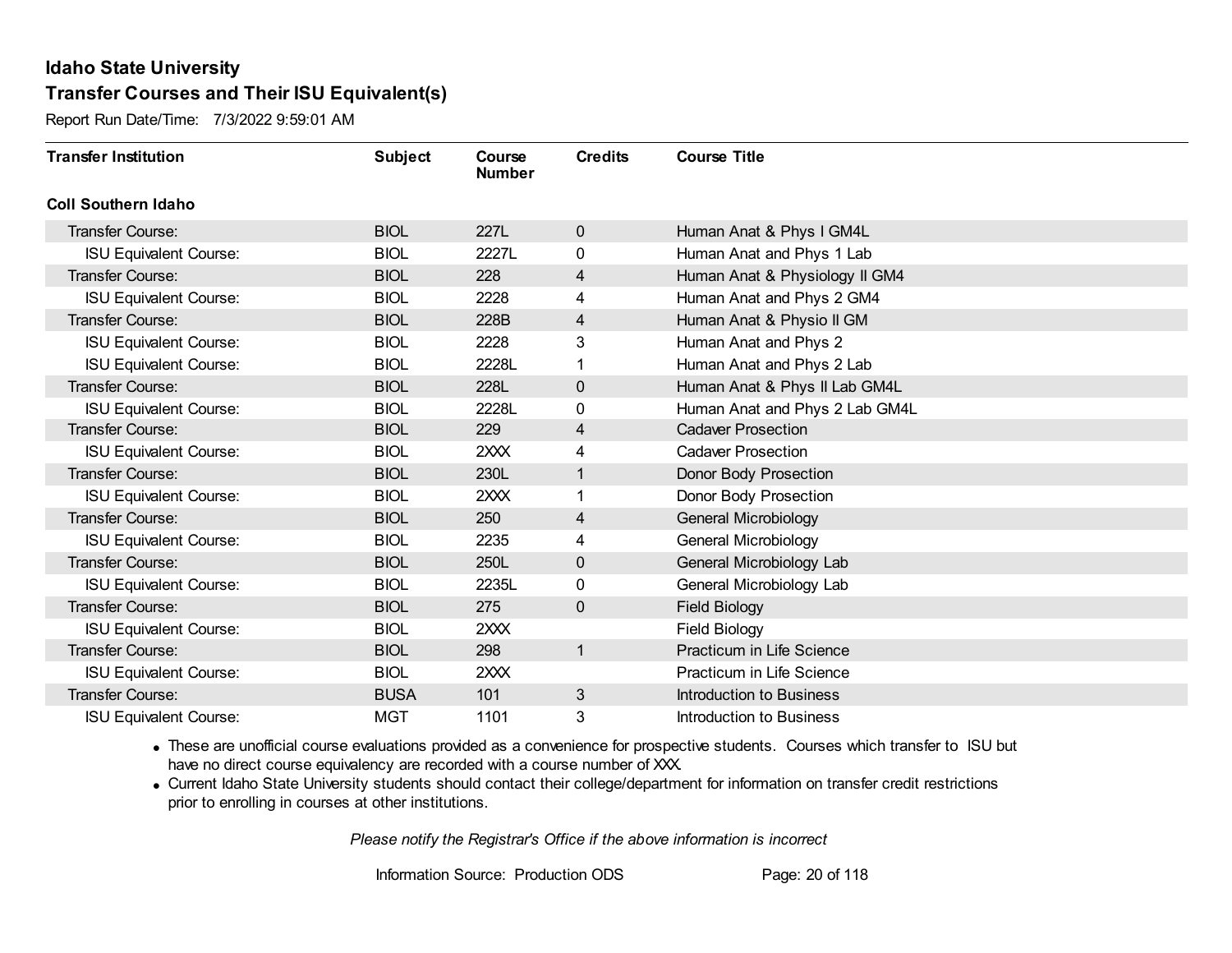Report Run Date/Time: 7/3/2022 9:59:01 AM

| <b>Transfer Institution</b>   | <b>Subject</b> | Course<br><b>Number</b> | <b>Credits</b> | <b>Course Title</b>                 |
|-------------------------------|----------------|-------------------------|----------------|-------------------------------------|
| <b>Coll Southern Idaho</b>    |                |                         |                |                                     |
| Transfer Course:              | <b>BUSA</b>    | 190                     | 1              | <b>Business Travel Experience</b>   |
| <b>ISU Equivalent Course:</b> | <b>MGT</b>     | 1XXX                    |                | <b>Business Travel Experience</b>   |
| <b>Transfer Course:</b>       | <b>BUSA</b>    | 199                     | 1              | <b>Special Topics</b>               |
| <b>ISU Equivalent Course:</b> | <b>MGT</b>     | 1XXX                    |                | <b>Special Topics</b>               |
| <b>Transfer Course:</b>       | <b>BUSA</b>    | 2001                    | 1              | <b>Business Independent Study</b>   |
| <b>ISU Equivalent Course:</b> | <b>MGT</b>     | 2XXX                    |                | <b>Business Independent Study</b>   |
| <b>Transfer Course:</b>       | <b>BUSA</b>    | 201                     | 3              | <b>Business Communication</b>       |
| <b>ISU Equivalent Course:</b> | <b>MGT</b>     | 2XXX                    | 3              | <b>Business Communication</b>       |
| <b>Transfer Course:</b>       | <b>BUSA</b>    | 207                     | 3              | <b>Bus Stats for Decisions I</b>    |
| <b>ISU Equivalent Course:</b> | <b>MGT</b>     | 2216                    | 3              | <b>Business Statistics</b>          |
| <b>Transfer Course:</b>       | <b>BUSA</b>    | 208                     | 3              | Bus Stats for Dcsn Makng 2          |
| <b>ISU Equivalent Course:</b> | <b>MGT</b>     | 2217                    | 3              | <b>Advanced Business Statistics</b> |
| <b>Transfer Course:</b>       | <b>BUSA</b>    | 215                     | 3              | Intro to Info Sci & Data Mngmt      |
| <b>ISU Equivalent Course:</b> | <b>INFO</b>    | 2XXX                    | 3              | Intro to Info Sci & Data Mngmt      |
| Transfer Course:              | <b>BUSA</b>    | 250                     | 3              | <b>Principles of Marketing</b>      |
| <b>ISU Equivalent Course:</b> | <b>MKTG</b>    | 2225                    | 3              | <b>Basic Marketing Management</b>   |
| <b>Transfer Course:</b>       | <b>BUSA</b>    | 265                     | 3              | Legal Environment                   |
| <b>ISU Equivalent Course:</b> | <b>MGT</b>     | 2261                    | 3              | Legal Environment of Orgs           |
| <b>Transfer Course:</b>       | <b>BUSA</b>    | 285                     | 1              | <b>Cooperative Education</b>        |
| <b>ISU Equivalent Course:</b> | <b>MGT</b>     | 2XXX                    |                | <b>Cooperative Education</b>        |
| <b>Transfer Course:</b>       | <b>BUSM</b>    | 145                     | 3              | <b>Marketing Basics</b>             |
| <b>ISU Equivalent Course:</b> | <b>ELEC</b>    | 01XX                    | 3              | <b>Marketing Basics</b>             |
| Transfer Course:              | <b>BUSM</b>    | 166                     | 3              | <b>Retailing Merchandising Mgmt</b> |

· These are unofficial course evaluations provided as a convenience for prospective students. Courses which transfer to ISU but have no direct course equivalency are recorded with a course number of XXX.

· Current Idaho State University students should contact their college/department for information on transfer credit restrictions prior to enrolling in courses at other institutions.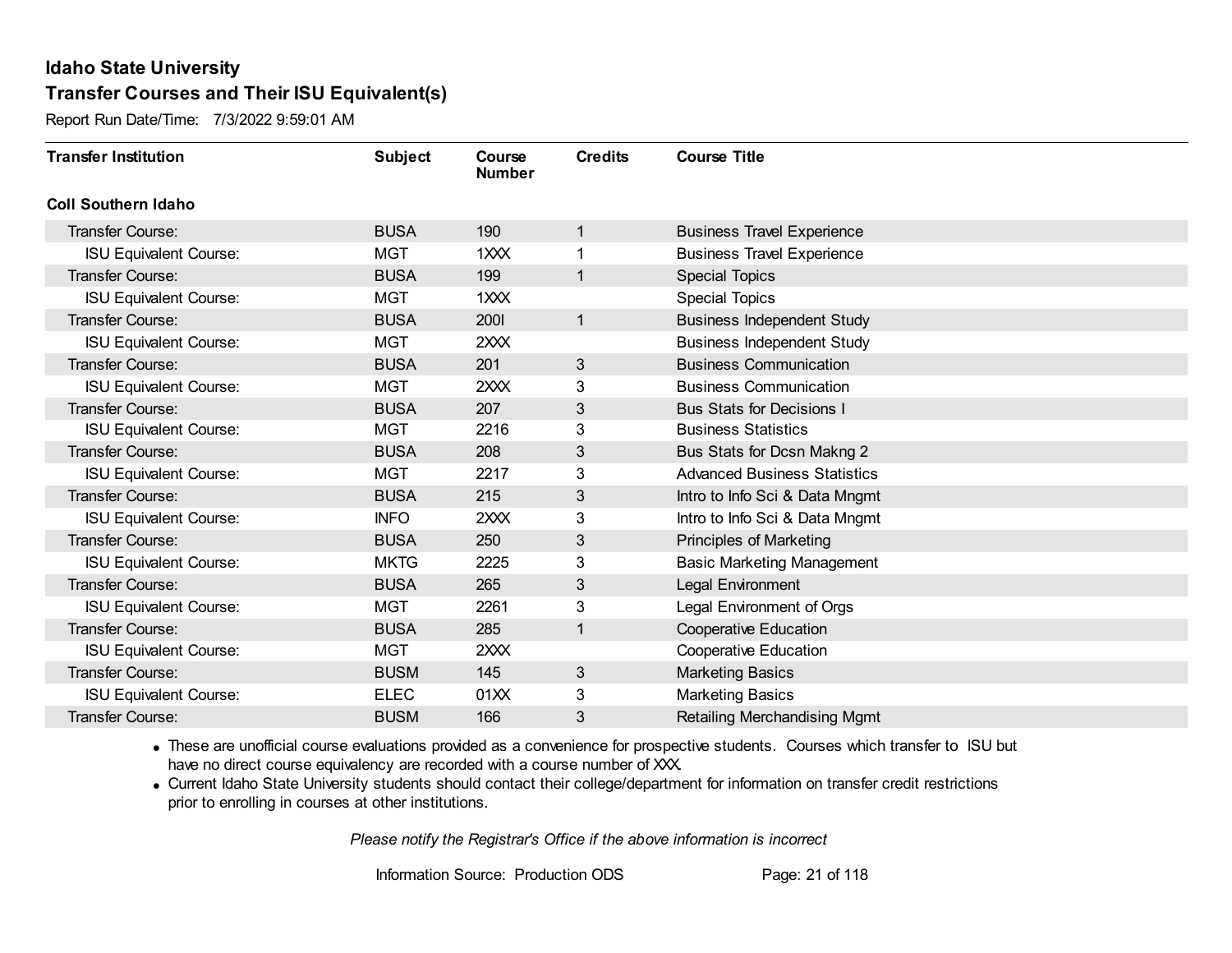Report Run Date/Time: 7/3/2022 9:59:01 AM

| <b>Transfer Institution</b>   | <b>Subject</b> | Course<br><b>Number</b> | <b>Credits</b> | <b>Course Title</b>                 |
|-------------------------------|----------------|-------------------------|----------------|-------------------------------------|
| <b>Coll Southern Idaho</b>    |                |                         |                |                                     |
| Transfer Course:              | <b>BUSM</b>    | 166                     | 3              | <b>Retailing Merchandising Mgmt</b> |
| <b>ISU Equivalent Course:</b> | <b>ELEC</b>    | 01XX                    | 3              | Retailing Merchandising Mgmt        |
| Transfer Course:              | <b>BUSM</b>    | 181                     | 3              | Human Resources Mgmt                |
| <b>ISU Equivalent Course:</b> | <b>ELEC</b>    | 01XX                    | 3              | Human Resources Mgmt                |
| <b>Transfer Course:</b>       | <b>BUSM</b>    | 199                     | 1              | <b>Special Topics</b>               |
| <b>ISU Equivalent Course:</b> | <b>ELEC</b>    | 01XX                    |                | <b>Special Topics</b>               |
| Transfer Course:              | <b>BUSM</b>    | 245                     | 3              | Social & Electronic Mktg            |
| <b>ISU Equivalent Course:</b> | <b>ELEC</b>    | 02XX                    | 3              | Social & Electronic Mktg            |
| Transfer Course:              | <b>BUSM</b>    | 261                     | 3              | <b>Business Management</b>          |
| <b>ISU Equivalent Course:</b> | <b>ELEC</b>    | 02XX                    | 3              | <b>Business Management</b>          |
| <b>Transfer Course:</b>       | <b>BUSM</b>    | 262                     | 3              | <b>Entrepreneurship Essentials</b>  |
| <b>ISU Equivalent Course:</b> | <b>ELEC</b>    | 02XX                    | 3              | <b>Entrepreneurship Essentials</b>  |
| Transfer Course:              | <b>BUSM</b>    | 265                     | 3              | Principles of Project Mgmt          |
| <b>ISU Equivalent Course:</b> | <b>ELEC</b>    | 02XX                    | 3              | Principles of Project Mgmt          |
| Transfer Course:              | <b>BUSM</b>    | 275                     | 3              | Intro to Operations Management      |
| <b>ISU Equivalent Course:</b> | <b>ELEC</b>    | 02XX                    | 3              | Intro to Operations Management      |
| Transfer Course:              | <b>BUSM</b>    | 276                     | 3              | Intro to Nonprofit Management       |
| <b>ISU Equivalent Course:</b> | <b>ELEC</b>    | 02XX                    | 3              | Intro to Nonprofit Management       |
| Transfer Course:              | <b>BUSM</b>    | 277                     | 3              | Principles of Property Managem      |
| <b>ISU Equivalent Course:</b> | <b>ELEC</b>    | 02XX                    | 3              | Principles of Property Managem      |
| Transfer Course:              | <b>BUSM</b>    | 285                     | 1              | <b>Cooperative Education</b>        |
| <b>ISU Equivalent Course:</b> | <b>ELEC</b>    | 02XX                    |                | <b>Cooperative Education</b>        |
| Transfer Course:              | <b>BUSM</b>    | 290                     | 1              | Program Capstone                    |

· These are unofficial course evaluations provided as a convenience for prospective students. Courses which transfer to ISU but have no direct course equivalency are recorded with a course number of XXX.

· Current Idaho State University students should contact their college/department for information on transfer credit restrictions prior to enrolling in courses at other institutions.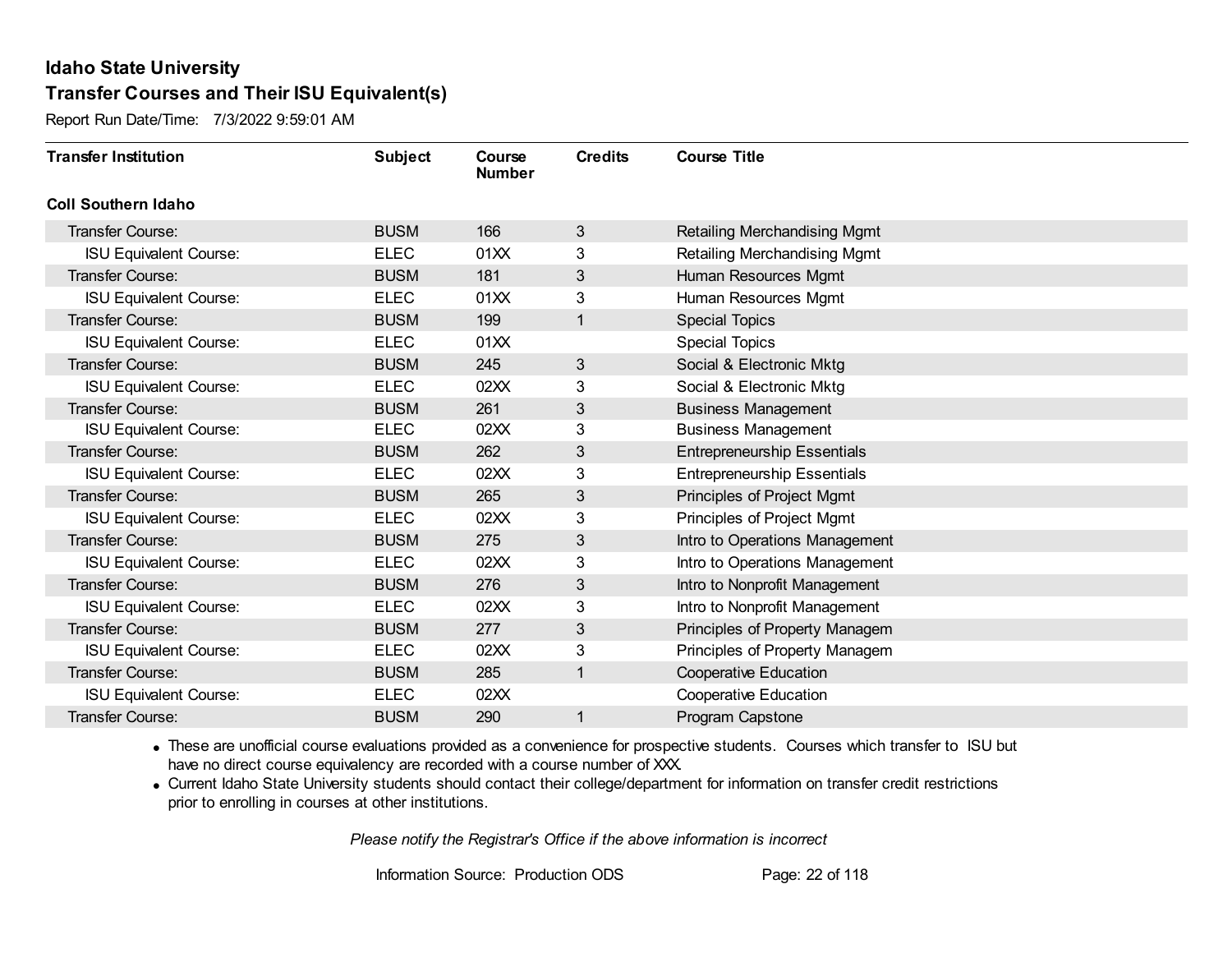Report Run Date/Time: 7/3/2022 9:59:01 AM

| <b>Transfer Institution</b>   | <b>Subject</b> | Course<br><b>Number</b> | <b>Credits</b> | <b>Course Title</b>                   |
|-------------------------------|----------------|-------------------------|----------------|---------------------------------------|
| <b>Coll Southern Idaho</b>    |                |                         |                |                                       |
| Transfer Course:              | <b>BUSM</b>    | 290                     | 1              | Program Capstone                      |
| <b>ISU Equivalent Course:</b> | <b>ELEC</b>    | 02XX                    |                | Program Capstone                      |
| Transfer Course:              | <b>CABW</b>    | 100A                    | 1              | <b>Woodworking Safety 1</b>           |
| <b>ISU Equivalent Course:</b> | <b>ELEC</b>    | 01XX                    | 1              | Woodworking Safety I                  |
| <b>Transfer Course:</b>       | <b>CABW</b>    | 100B                    | 1              | <b>Woodworking Safety 2</b>           |
| <b>ISU Equivalent Course:</b> | <b>ELEC</b>    | 01XX                    |                | <b>Woodworking Safety 2</b>           |
| Transfer Course:              | <b>CABW</b>    | 101                     | 3              | Intro to Woodworking                  |
| <b>ISU Equivalent Course:</b> | <b>ELEC</b>    | 01XX                    | 3              | <b>Woodworking Safety</b>             |
| <b>Transfer Course:</b>       | <b>CABW</b>    | 102                     | 3              | Residential Constructn Safety         |
| <b>ISU Equivalent Course:</b> | <b>ELEC</b>    | 01XX                    | 3              | <b>Residential Constructn Safety</b>  |
| Transfer Course:              | <b>CABW</b>    | 103                     | 3              | Residential Constructn Foundtn        |
| <b>ISU Equivalent Course:</b> | <b>ELEC</b>    | 01XX                    | 3              | <b>Residential Constructn Foundtn</b> |
| Transfer Course:              | <b>CABW</b>    | 104                     | 3              | <b>Woodshop Foundations</b>           |
| <b>ISU Equivalent Course:</b> | <b>ELEC</b>    | 01XX                    | 3              | <b>Woodshop Foundations</b>           |
| Transfer Course:              | <b>CABW</b>    | 105                     | 3              | <b>Tech Woodwork Applications</b>     |
| <b>ISU Equivalent Course:</b> | <b>ELEC</b>    | 01XX                    | 3              | <b>Tech Woodwork Applications</b>     |
| Transfer Course:              | <b>CABW</b>    | 106                     | 3              | Applied Joinery                       |
| <b>ISU Equivalent Course:</b> | <b>ELEC</b>    | 01XX                    | 3              | Applied Joinery                       |
| Transfer Course:              | <b>CABW</b>    | 110                     | 1              | <b>Basic Concepts of Woodworking</b>  |
| <b>ISU Equivalent Course:</b> | <b>ELEC</b>    | 01XX                    |                | Basic Concepts of Woodworking         |
| Transfer Course:              | <b>CABW</b>    | 112                     | 3              | Intro to Cabinetmaking                |
| <b>ISU Equivalent Course:</b> | <b>ELEC</b>    | 01XX                    | 3              | Intro to Cabinetmaking                |
| Transfer Course:              | <b>CABW</b>    | 113                     | 3              | Intermediate Cabinetmaking            |

· These are unofficial course evaluations provided as a convenience for prospective students. Courses which transfer to ISU but have no direct course equivalency are recorded with a course number of XXX.

· Current Idaho State University students should contact their college/department for information on transfer credit restrictions prior to enrolling in courses at other institutions.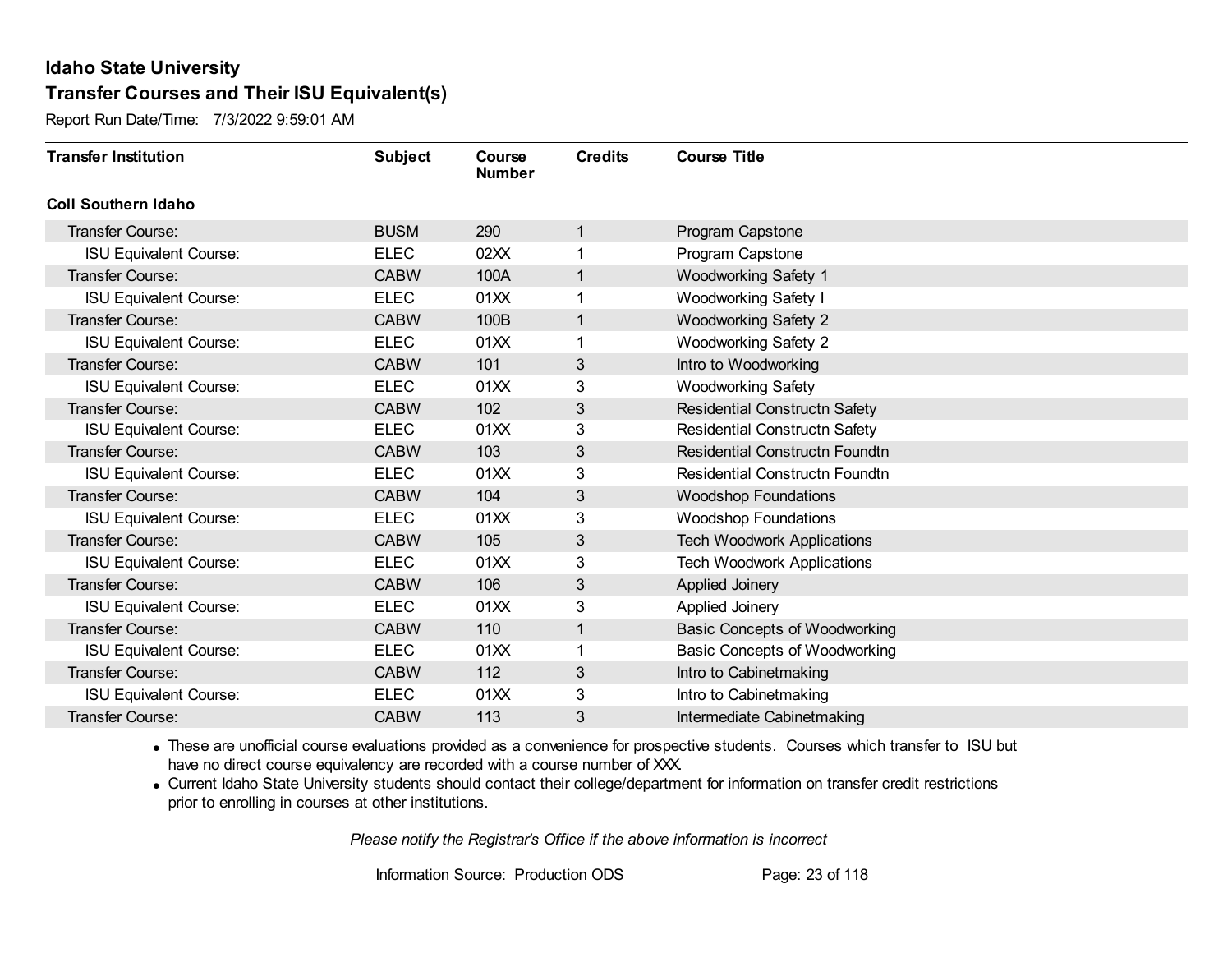Report Run Date/Time: 7/3/2022 9:59:01 AM

| <b>Transfer Institution</b>   | <b>Subject</b> | Course<br><b>Number</b> | <b>Credits</b> | <b>Course Title</b>            |
|-------------------------------|----------------|-------------------------|----------------|--------------------------------|
| <b>Coll Southern Idaho</b>    |                |                         |                |                                |
| Transfer Course:              | <b>CABW</b>    | 113                     | $\mathfrak{S}$ | Intermediate Cabinetmaking     |
| <b>ISU Equivalent Course:</b> | <b>ELEC</b>    | 01XX                    | 3              | Intermediate Cabinetmaking     |
| <b>Transfer Course:</b>       | <b>CABW</b>    | 114                     | 3              | <b>Advanced Cabinetmaking</b>  |
| <b>ISU Equivalent Course:</b> | <b>ELEC</b>    | 01XX                    | 3              | <b>Advanced Cabinetmaking</b>  |
| <b>Transfer Course:</b>       | <b>CABW</b>    | 115                     | 3              | <b>Cabinetmaking Concepts</b>  |
| <b>ISU Equivalent Course:</b> | <b>ELEC</b>    | 01XX                    | 3              | <b>Cabinetmaking Concepts</b>  |
| <b>Transfer Course:</b>       | <b>CABW</b>    | 121                     | 1              | <b>Applied Mathematics</b>     |
| <b>ISU Equivalent Course:</b> | <b>ELEC</b>    | 01XX                    |                | <b>Applied Mathematics</b>     |
| <b>Transfer Course:</b>       | <b>CABW</b>    | 131                     | 1              | <b>Basic Drafting</b>          |
| <b>ISU Equivalent Course:</b> | <b>ELEC</b>    | 01XX                    | 1              | <b>Basic Drafting</b>          |
| <b>Transfer Course:</b>       | <b>CABW</b>    | 141                     | 2              | Joinery                        |
| <b>ISU Equivalent Course:</b> | <b>ELEC</b>    | 01XX                    | 2              | Joinery                        |
| Transfer Course:              | <b>CABW</b>    | 143                     | 1              | Layout Procedures              |
| <b>ISU Equivalent Course:</b> | <b>ELEC</b>    | 01XX                    | 1              | Layout Procedures              |
| Transfer Course:              | <b>CABW</b>    | 150                     | 1              | <b>Face Frame Construction</b> |
| <b>ISU Equivalent Course:</b> | <b>ELEC</b>    | 01XX                    | 1              | <b>Face Frame Construction</b> |
| <b>Transfer Course:</b>       | <b>CABW</b>    | 159                     | $\overline{2}$ | <b>Project Applications</b>    |
| <b>ISU Equivalent Course:</b> | <b>ELEC</b>    | 01XX                    | 2              | <b>Project Applications</b>    |
| Transfer Course:              | <b>CABW</b>    | 160                     | $\overline{2}$ | Door Construction              |
| <b>ISU Equivalent Course:</b> | <b>ELEC</b>    | 01XX                    | $\overline{2}$ | Door Construction              |
| <b>Transfer Course:</b>       | <b>CABW</b>    | 163                     | $\overline{2}$ | <b>Drawers</b>                 |
| <b>ISU Equivalent Course:</b> | <b>ELEC</b>    | 01XX                    | 2              | <b>Drawers</b>                 |
| Transfer Course:              | <b>CABW</b>    | 170                     | 3              | <b>Construction Theory</b>     |

· These are unofficial course evaluations provided as a convenience for prospective students. Courses which transfer to ISU but have no direct course equivalency are recorded with a course number of XXX.

· Current Idaho State University students should contact their college/department for information on transfer credit restrictions prior to enrolling in courses at other institutions.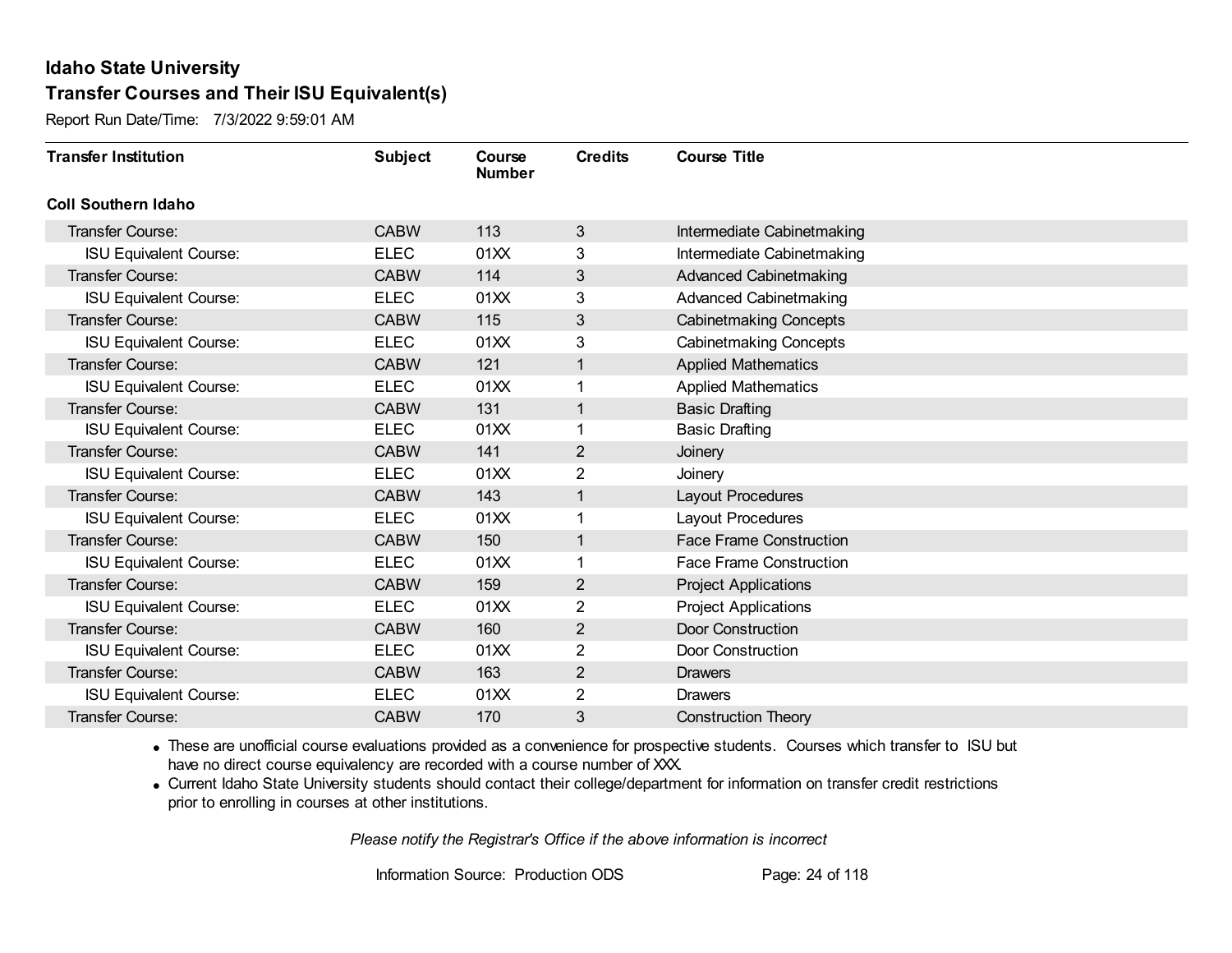Report Run Date/Time: 7/3/2022 9:59:01 AM

| <b>Transfer Institution</b>   | <b>Subject</b> | Course<br><b>Number</b> | <b>Credits</b> | <b>Course Title</b>                 |
|-------------------------------|----------------|-------------------------|----------------|-------------------------------------|
| <b>Coll Southern Idaho</b>    |                |                         |                |                                     |
| Transfer Course:              | <b>CABW</b>    | 170                     | 3              | <b>Construction Theory</b>          |
| <b>ISU Equivalent Course:</b> | <b>ELEC</b>    | 01XX                    | 3              | <b>Construction Theory</b>          |
| Transfer Course:              | <b>CABW</b>    | 175                     | 3              | <b>Box Construction</b>             |
| <b>ISU Equivalent Course:</b> | <b>ELEC</b>    | 01XX                    | 3              | <b>Box Construction</b>             |
| <b>Transfer Course:</b>       | <b>CABW</b>    | 176                     | 1              | Cabinetmaking                       |
| <b>ISU Equivalent Course:</b> | <b>ELEC</b>    | 01XX                    |                | Cabinetmaking                       |
| <b>Transfer Course:</b>       | <b>CABW</b>    | 180                     | 2              | <b>Countertop Construction</b>      |
| <b>ISU Equivalent Course:</b> | <b>ELEC</b>    | 01XX                    | 2              | <b>Countertop Construction</b>      |
| <b>Transfer Course:</b>       | <b>CABW</b>    | 189                     | 2              | <b>CNC Computer Application</b>     |
| <b>ISU Equivalent Course:</b> | <b>ELEC</b>    | 01XX                    | $\overline{2}$ | <b>CNC Computer Application</b>     |
| <b>Transfer Course:</b>       | <b>CABW</b>    | 189L                    | 2              | <b>CNC Computer Application Lab</b> |
| <b>ISU Equivalent Course:</b> | <b>ELEC</b>    | 01XX                    | $\overline{2}$ | <b>CNC Computer Application Lab</b> |
| <b>Transfer Course:</b>       | <b>CABW</b>    | 199                     | 1              | Special Topics                      |
| <b>ISU Equivalent Course:</b> | <b>ELEC</b>    | 01XX                    |                | <b>Special Topics</b>               |
| <b>Transfer Course:</b>       | <b>CABW</b>    | 2001                    | $\mathbf{1}$   | Cabinetmaking Independent Stdy      |
| <b>ISU Equivalent Course:</b> | <b>ELEC</b>    | 01XX                    |                | Cabinetmaking Independent Stdy      |
| <b>Transfer Course:</b>       | <b>CABW</b>    | 201                     | $\mathbf{3}$   | <b>Finishing Techniques</b>         |
| <b>ISU Equivalent Course:</b> | <b>ELEC</b>    | 02XX                    | 3              | <b>Finishing Techniques</b>         |
| <b>Transfer Course:</b>       | <b>CABW</b>    | 202                     | 3              | Furniture                           |
| <b>ISU Equivalent Course:</b> | <b>ELEC</b>    | 02XX                    | 3              | <b>Furniture</b>                    |
| <b>Transfer Course:</b>       | <b>CABW</b>    | 203                     | 3              | Advanced Woodworking Applicatn      |
| <b>ISU Equivalent Course:</b> | <b>ELEC</b>    | 02XX                    | 3              | Advanced Woodworking Applicatn      |
| Transfer Course:              | <b>CABW</b>    | 205                     | 3              | Finishing                           |

· These are unofficial course evaluations provided as a convenience for prospective students. Courses which transfer to ISU but have no direct course equivalency are recorded with a course number of XXX.

· Current Idaho State University students should contact their college/department for information on transfer credit restrictions prior to enrolling in courses at other institutions.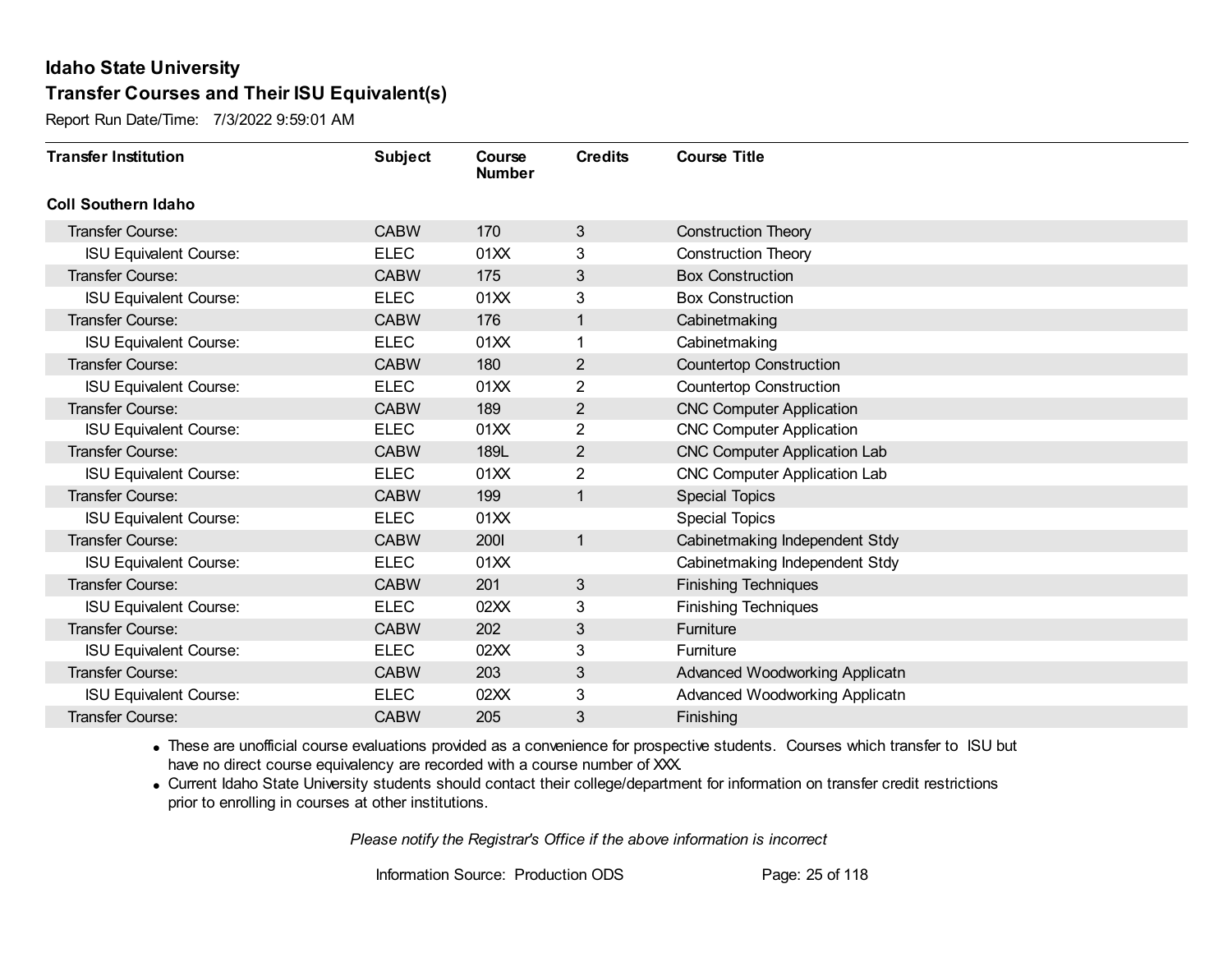Report Run Date/Time: 7/3/2022 9:59:01 AM

| <b>Transfer Institution</b>   | <b>Subject</b> | Course<br><b>Number</b> | <b>Credits</b> | <b>Course Title</b>              |
|-------------------------------|----------------|-------------------------|----------------|----------------------------------|
| <b>Coll Southern Idaho</b>    |                |                         |                |                                  |
| Transfer Course:              | <b>CABW</b>    | 205                     | 3              | Finishing                        |
| <b>ISU Equivalent Course:</b> | <b>ELEC</b>    | 02XX                    | 3              | Finishing                        |
| <b>Transfer Course:</b>       | <b>CABW</b>    | 207                     | 1              | Leadership                       |
| <b>ISU Equivalent Course:</b> | <b>ELEC</b>    | 02XX                    | 1              | Leadership                       |
| <b>Transfer Course:</b>       | <b>CABW</b>    | 212                     | 3              | Project Management               |
| <b>ISU Equivalent Course:</b> | <b>ELEC</b>    | 02XX                    | 3              | Project Management               |
| <b>Transfer Course:</b>       | <b>CABW</b>    | 213                     | 3              | <b>Advanced Furniture</b>        |
| <b>ISU Equivalent Course:</b> | <b>ELEC</b>    | 02XX                    | 3              | <b>Advanced Furniture</b>        |
| <b>Transfer Course:</b>       | <b>CABW</b>    | 220                     | 3              | <b>CNC Projects</b>              |
| <b>ISU Equivalent Course:</b> | <b>ELEC</b>    | 02XX                    | 3              | <b>CNC Projects</b>              |
| <b>Transfer Course:</b>       | <b>CABW</b>    | 221                     | 3              | <b>CNC Applications</b>          |
| <b>ISU Equivalent Course:</b> | <b>ELEC</b>    | 02XX                    | 3              | <b>CNC Applications</b>          |
| <b>Transfer Course:</b>       | <b>CABW</b>    | 225                     | 3              | <b>Advanced CNC Applications</b> |
| <b>ISU Equivalent Course:</b> | <b>ELEC</b>    | 02XX                    | 3              | <b>Advanced CNC Applications</b> |
| Transfer Course:              | <b>CABW</b>    | 250                     | 3              | Furniture                        |
| <b>ISU Equivalent Course:</b> | <b>ELEC</b>    | 02XX                    | 3              | Furniture                        |
| <b>Transfer Course:</b>       | <b>CABW</b>    | 250L                    | $\mathbf 0$    | Furniture Advanced Lab           |
| <b>ISU Equivalent Course:</b> | <b>ELEC</b>    | 02XX                    | 0              | Furniture Advanced Lab           |
| Transfer Course:              | <b>CABW</b>    | 269                     | 3              | <b>Advanced Projects</b>         |
| <b>ISU Equivalent Course:</b> | <b>ELEC</b>    | 02XX                    | 3              | <b>Advanced Projects</b>         |
| <b>Transfer Course:</b>       | <b>CABW</b>    | 285                     | $\mathbf{1}$   | <b>Cooperative Education</b>     |
| <b>ISU Equivalent Course:</b> | <b>ELEC</b>    | 02XX                    |                | <b>Cooperative Education</b>     |
| Transfer Course:              | <b>CABW</b>    | 290                     | $\overline{2}$ | <b>Special Construction</b>      |

· These are unofficial course evaluations provided as a convenience for prospective students. Courses which transfer to ISU but have no direct course equivalency are recorded with a course number of XXX.

· Current Idaho State University students should contact their college/department for information on transfer credit restrictions prior to enrolling in courses at other institutions.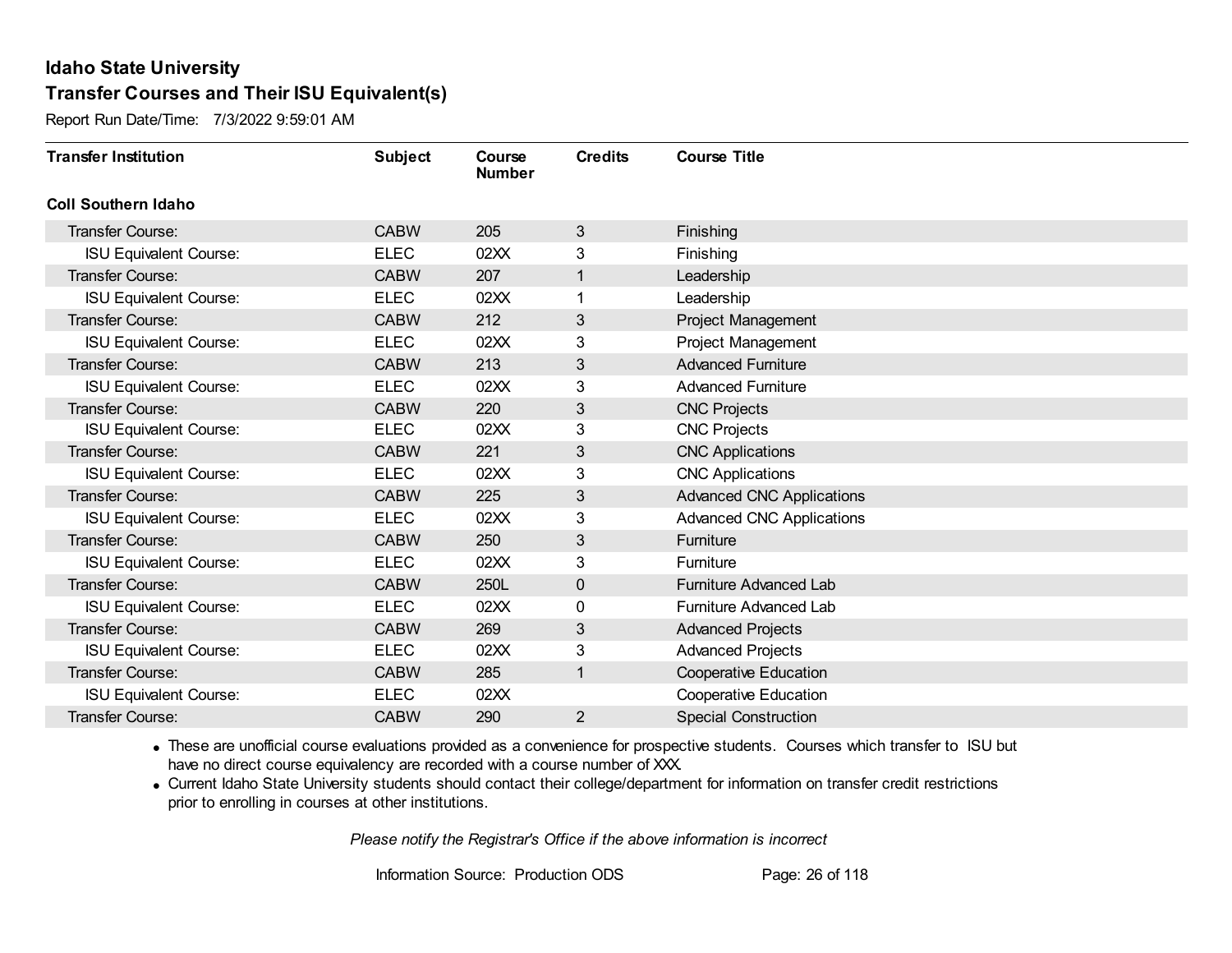Report Run Date/Time: 7/3/2022 9:59:01 AM

| <b>Transfer Institution</b>   | <b>Subject</b> | Course<br><b>Number</b> | <b>Credits</b> | <b>Course Title</b>            |
|-------------------------------|----------------|-------------------------|----------------|--------------------------------|
| <b>Coll Southern Idaho</b>    |                |                         |                |                                |
| Transfer Course:              | <b>CABW</b>    | 290                     | $\overline{2}$ | <b>Special Construction</b>    |
| <b>ISU Equivalent Course:</b> | <b>ELEC</b>    | 02XX                    | $\overline{2}$ | <b>Special Construction</b>    |
| Transfer Course:              | <b>CABW</b>    | 295                     | 3              | <b>Distressed Furniture</b>    |
| <b>ISU Equivalent Course:</b> | <b>ELEC</b>    | 02XX                    | 3              | <b>Distressed Furniture</b>    |
| <b>Transfer Course:</b>       | <b>CHEM</b>    | 100                     | 4              | Concepts of Chemistry GM4      |
| <b>ISU Equivalent Course:</b> | <b>CHEM</b>    | 1100                    | 4              | Concepts of Chemistry GM4      |
| Transfer Course:              | <b>CHEM</b>    | 100L                    | $\mathbf 0$    | Concept of Chem Lab GM4L       |
| <b>ISU Equivalent Course:</b> | <b>CHEM</b>    | 1XXX                    | 0              | Concept of Chem Lab GM4L       |
| Transfer Course:              | <b>CHEM</b>    | 101                     | $\overline{4}$ | Introduction to Chemistry GM4  |
| <b>ISU Equivalent Course:</b> | <b>CHEM</b>    | 1101                    | 4              | Intro to Chemistry GM4         |
| Transfer Course:              | <b>CHEM</b>    | 101L                    | $\mathbf 0$    | Intro to Chemistry Lab GM4L    |
| <b>ISU Equivalent Course:</b> | <b>CHEM</b>    | 1XXX                    | 0              | Intro to Chem Lab GM4L         |
| Transfer Course:              | <b>CHEM</b>    | 102                     | 5              | Essen of Organic & Biochem GM4 |
| <b>ISU Equivalent Course:</b> | <b>CHEM</b>    | 1102                    | 5              | Intro to Org and BioChem GM4   |
| Transfer Course:              | <b>CHEM</b>    | 102L                    | 0              | Essen of Org & Biochem LabGM4L |
| <b>ISU Equivalent Course:</b> | <b>CHEM</b>    | 1103                    | 0              | Intro Gen Org BioChem LabGM4L  |
| Transfer Course:              | <b>CHEM</b>    | 111                     | 5              | General Chemistry I GM4        |
| <b>ISU Equivalent Course:</b> | <b>CHEM</b>    | 1111                    | 5              | General Chemistry I GM4        |
| Transfer Course:              | <b>CHEM</b>    | 111L                    | $\mathbf 0$    | General Chemistry 1 Lab GM4L   |
| <b>ISU Equivalent Course:</b> | <b>CHEM</b>    | 1111L                   | 0              | General Chemistry I Lab        |
| Transfer Course:              | <b>CHEM</b>    | 112                     | 5              | Principles of Chemistry 2      |
| <b>ISU Equivalent Course:</b> | <b>CHEM</b>    | 1112                    | 5              | <b>General Chemistry II</b>    |
| Transfer Course:              | <b>CHEM</b>    | 112L                    | 0              | Principles of Chemistry 2 Lab  |

· These are unofficial course evaluations provided as a convenience for prospective students. Courses which transfer to ISU but have no direct course equivalency are recorded with a course number of XXX.

· Current Idaho State University students should contact their college/department for information on transfer credit restrictions prior to enrolling in courses at other institutions.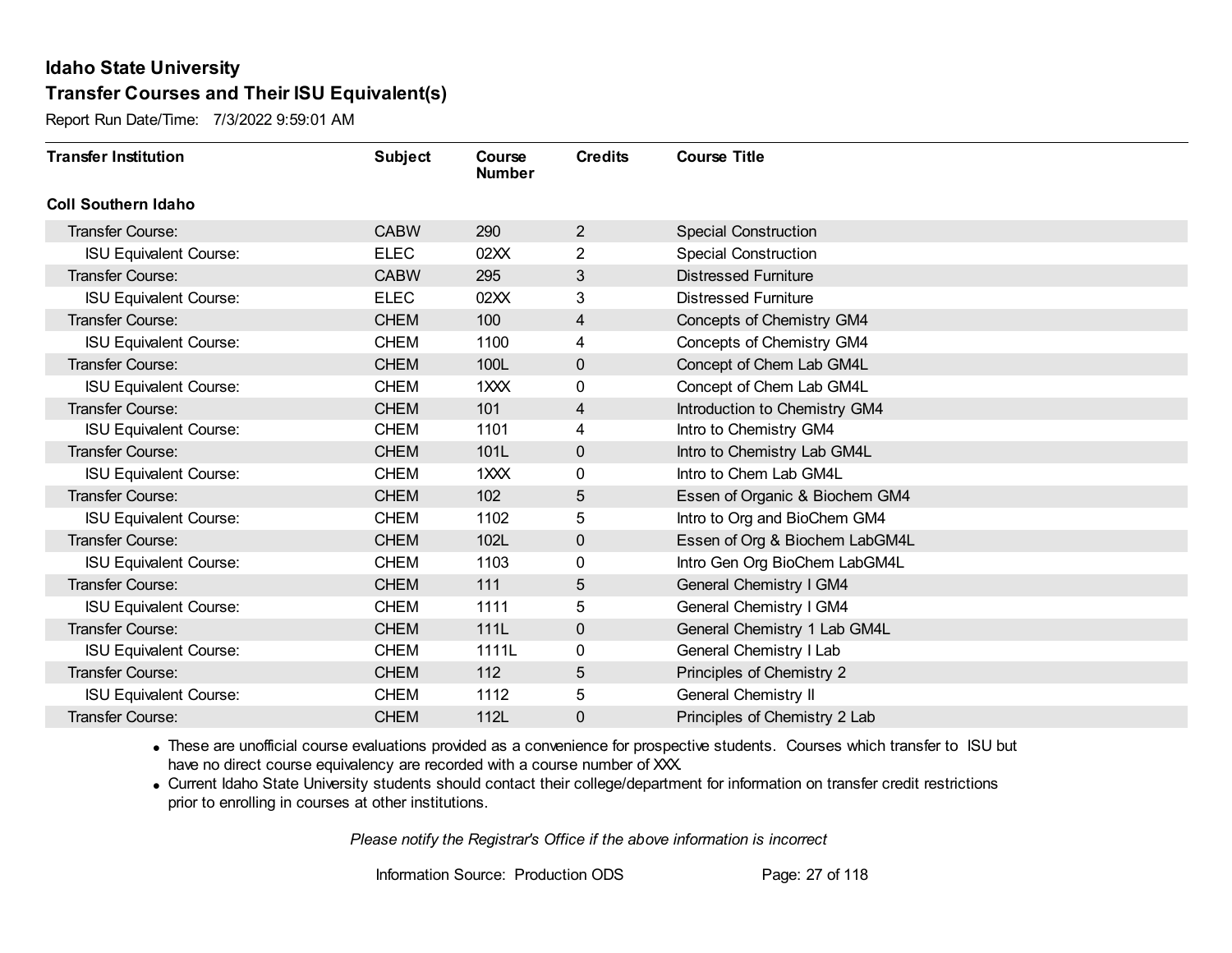Report Run Date/Time: 7/3/2022 9:59:01 AM

| <b>Transfer Institution</b>   | <b>Subject</b> | Course<br><b>Number</b> | <b>Credits</b> | <b>Course Title</b>                |
|-------------------------------|----------------|-------------------------|----------------|------------------------------------|
| <b>Coll Southern Idaho</b>    |                |                         |                |                                    |
| Transfer Course:              | <b>CHEM</b>    | 112L                    | $\mathbf 0$    | Principles of Chemistry 2 Lab      |
| <b>ISU Equivalent Course:</b> | <b>CHEM</b>    | 1112L                   | 0              | General Chemistry II Lab           |
| Transfer Course:              | <b>CHEM</b>    | 172                     | 1              | <b>Workplace Ethics in Science</b> |
| <b>ISU Equivalent Course:</b> | <b>CHEM</b>    | 1XXX                    | 1              | Workplace Ethics in Science        |
| <b>Transfer Course:</b>       | <b>CHEM</b>    | 190                     | 1              | Math Skills for Chemistry          |
| <b>ISU Equivalent Course:</b> | <b>CHEM</b>    | 1XXX                    |                | Math Skills for Chemistry          |
| Transfer Course:              | <b>CHEM</b>    | 199                     | 1              | ST: Chemistry                      |
| <b>ISU Equivalent Course:</b> | <b>CHEM</b>    | 1XXX                    |                | ST: Chemistry                      |
| Transfer Course:              | <b>CHEM</b>    | 2001                    | $\mathbf{1}$   | Chemistry Independent Study        |
| <b>ISU Equivalent Course:</b> | <b>CHEM</b>    | 2XXX                    |                | Chemistry Independent Study        |
| <b>Transfer Course:</b>       | <b>CHEM</b>    | 253                     | 5              | <b>Quantitative Analysis</b>       |
| <b>ISU Equivalent Course:</b> | <b>CHEM</b>    | 2232                    | 5              | <b>Quantitative Analysis</b>       |
| Transfer Course:              | <b>CHEM</b>    | 253L                    | 0              | Quantitative Analysis Lab          |
| <b>ISU Equivalent Course:</b> | <b>CHEM</b>    | 2234                    | 0              | Quantitative Analysis Lab          |
| Transfer Course:              | <b>CHEM</b>    | 298                     | 4              | Organic Chemistry I                |
| <b>ISU Equivalent Course:</b> | <b>CHEM</b>    | 3301                    | 4              | Organic Chemistry I                |
| Transfer Course:              | <b>CHEM</b>    | 298L                    | $\mathbf 0$    | Organic Chemistry I Lab            |
| <b>ISU Equivalent Course:</b> | <b>CHEM</b>    | 3303                    | 0              | Organic Chemistry Lab              |
| Transfer Course:              | <b>CHEM</b>    | 299                     | 5              | <b>Organic Chemistry II</b>        |
| <b>ISU Equivalent Course:</b> | <b>CHEM</b>    | 3302                    | 5              | Organic Chemistry II               |
| Transfer Course:              | <b>CHEM</b>    | 299L                    | 0              | Organic Chemistry II Lab           |
| <b>ISU Equivalent Course:</b> | <b>CHEM</b>    | 3304                    | 0              | Organic Chemistry Lab II           |
| Transfer Course:              | <b>CIS</b>     | 103                     | 3              | <b>Computer Programming Logic</b>  |

· These are unofficial course evaluations provided as a convenience for prospective students. Courses which transfer to ISU but have no direct course equivalency are recorded with a course number of XXX.

· Current Idaho State University students should contact their college/department for information on transfer credit restrictions prior to enrolling in courses at other institutions.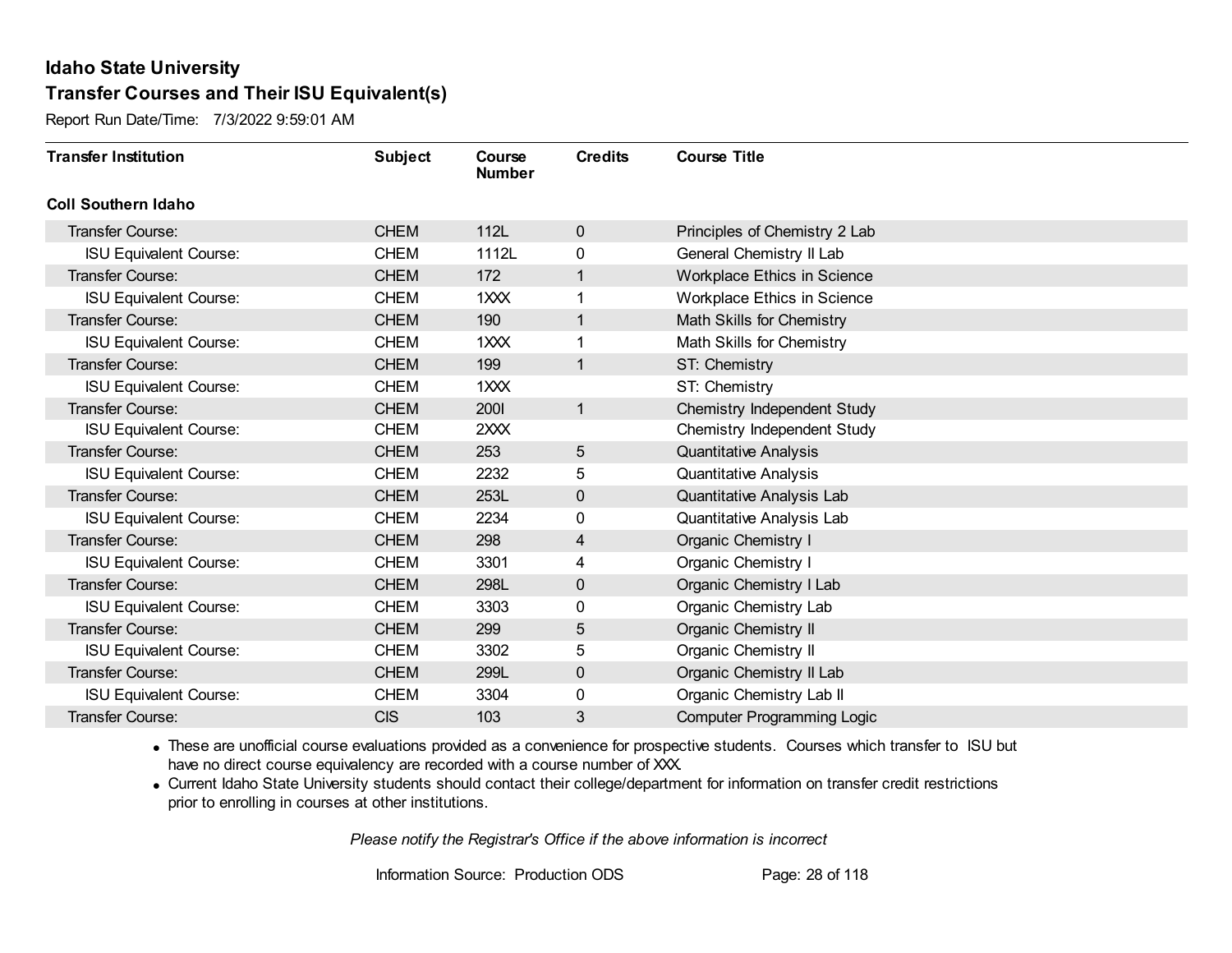Report Run Date/Time: 7/3/2022 9:59:01 AM

| <b>Transfer Institution</b>   | <b>Subject</b> | Course<br><b>Number</b> | <b>Credits</b> | <b>Course Title</b>                |
|-------------------------------|----------------|-------------------------|----------------|------------------------------------|
| <b>Coll Southern Idaho</b>    |                |                         |                |                                    |
| Transfer Course:              | <b>CIS</b>     | 103                     | $\mathbf{3}$   | <b>Computer Programming Logic</b>  |
| <b>ISU Equivalent Course:</b> | <b>CS</b>      | 1XXX                    |                | <b>Computer Programming Logic</b>  |
| <b>Transfer Course:</b>       | <b>CIS</b>     | 180                     | $\mathbf{3}$   | Programming in C/C++               |
| <b>ISU Equivalent Course:</b> | <b>CS</b>      | 1XXX                    |                | Programming in C/C++               |
| <b>Transfer Course:</b>       | <b>CIS</b>     | 183                     | $\mathbf{3}$   | Java Programming                   |
| <b>ISU Equivalent Course:</b> | <b>CS</b>      | 1XXX                    |                | Java Programming                   |
| <b>Transfer Course:</b>       | <b>CISA</b>    | 101                     | 3              | <b>Office Application Overview</b> |
| <b>ISU Equivalent Course:</b> | <b>ELEC</b>    | 01XX                    | 3              | <b>Office Application Overview</b> |
| <b>Transfer Course:</b>       | <b>CISA</b>    | 103                     | 3              | <b>Workforce Skills Essentials</b> |
| <b>ISU Equivalent Course:</b> | <b>ELEC</b>    | 01XX                    | 3              | <b>Workforce Skills Essentials</b> |
| <b>Transfer Course:</b>       | <b>CISA</b>    | 109                     | 1              | <b>Basic Keyboarding</b>           |
| <b>ISU Equivalent Course:</b> | <b>ELEC</b>    | 01XX                    | 1              | <b>Basic Keyboarding</b>           |
| <b>Transfer Course:</b>       | <b>CISA</b>    | 115                     | 1              | Introduction to Spreadsheets       |
| <b>ISU Equivalent Course:</b> | <b>ELEC</b>    | 01XX                    | 1              | Introduction to Spreadsheets       |
| <b>Transfer Course:</b>       | <b>CISG</b>    | 101                     | 3              | Photoshop 1                        |
| <b>ISU Equivalent Course:</b> | <b>ELEC</b>    | 01XX                    | 3              | Photoshop 1                        |
| Transfer Course:              | <b>CISG</b>    | 102                     | 3              | Photoshop 2                        |
| <b>ISU Equivalent Course:</b> | <b>ELEC</b>    | 01XX                    | 3              | Photoshop 2                        |
| <b>Transfer Course:</b>       | <b>CISG</b>    | 105                     | 3              | Survey of Graphic Design           |
| <b>ISU Equivalent Course:</b> | <b>ELEC</b>    | 01XX                    | 3              | Survey of Graphic Design           |
| <b>Transfer Course:</b>       | <b>CISG</b>    | 106                     | 3              | Typography & Letter Forms          |
| <b>ISU Equivalent Course:</b> | <b>ELEC</b>    | 01XX                    | 3              | Typography & Letter Forms          |
| <b>Transfer Course:</b>       | <b>CISG</b>    | 109                     | 3              | <b>Digital Media Tools</b>         |

· These are unofficial course evaluations provided as a convenience for prospective students. Courses which transfer to ISU but have no direct course equivalency are recorded with a course number of XXX.

· Current Idaho State University students should contact their college/department for information on transfer credit restrictions prior to enrolling in courses at other institutions.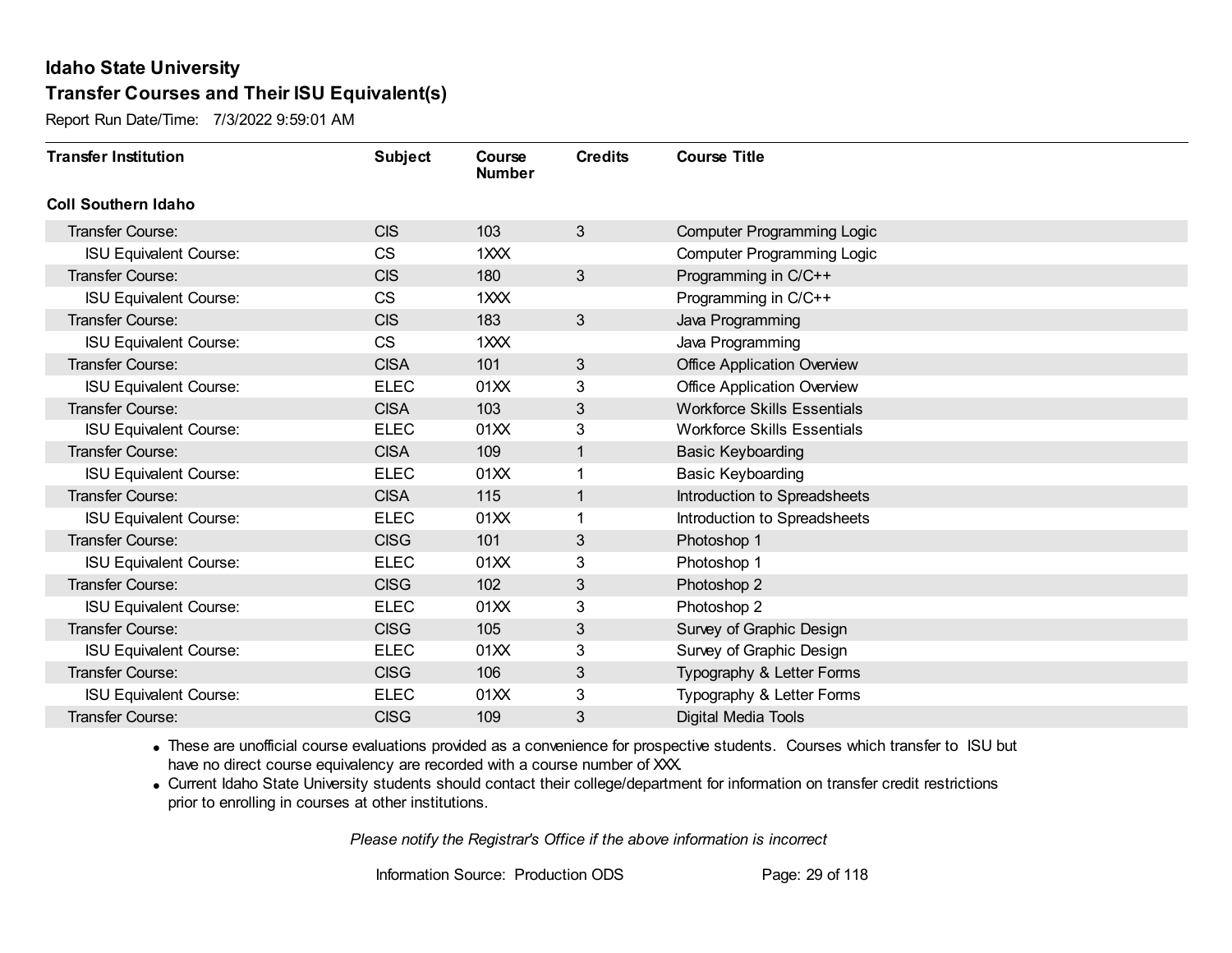Report Run Date/Time: 7/3/2022 9:59:01 AM

| <b>Transfer Institution</b>   | <b>Subject</b> | Course<br><b>Number</b> | <b>Credits</b> | <b>Course Title</b>              |
|-------------------------------|----------------|-------------------------|----------------|----------------------------------|
| <b>Coll Southern Idaho</b>    |                |                         |                |                                  |
| Transfer Course:              | <b>CISG</b>    | 109                     | 3              | Digital Media Tools              |
| <b>ISU Equivalent Course:</b> | <b>ELEC</b>    | 01XX                    | 3              | Digital Media Tools              |
| <b>Transfer Course:</b>       | <b>CISG</b>    | 110                     | 3              | <b>Video Editing</b>             |
| <b>ISU Equivalent Course:</b> | <b>ELEC</b>    | 01XX                    | 3              | Video Editing                    |
| <b>Transfer Course:</b>       | <b>CISG</b>    | 116                     | 3              | Intro to Vector Drawing          |
| <b>ISU Equivalent Course:</b> | <b>ELEC</b>    | 01XX                    | 3              | Intro to Vector Drawing          |
| <b>Transfer Course:</b>       | <b>CISG</b>    | 199                     | $\mathbf{1}$   | <b>Special Topics</b>            |
| <b>ISU Equivalent Course:</b> | <b>ELEC</b>    | 01XX                    |                | <b>Special Topics</b>            |
| <b>Transfer Course:</b>       | <b>CISG</b>    | 200                     | $\mathbf{1}$   | <b>IT Independent Study</b>      |
| <b>ISU Equivalent Course:</b> | <b>ELEC</b>    | 02XX                    |                | <b>IT Independent Study</b>      |
| <b>Transfer Course:</b>       | <b>CISG</b>    | 201                     | 3              | <b>Advanced Photoshop</b>        |
| <b>ISU Equivalent Course:</b> | <b>ELEC</b>    | 02XX                    | 3              | <b>Advanced Photoshop</b>        |
| <b>Transfer Course:</b>       | <b>CISG</b>    | 204                     | 3              | Copy Editing                     |
| <b>ISU Equivalent Course:</b> | <b>ELEC</b>    | 02XX                    | 3              | Copy Editing                     |
| Transfer Course:              | <b>CISG</b>    | 207                     | 3              | Page Layout & Design             |
| <b>ISU Equivalent Course:</b> | <b>ELEC</b>    | 02XX                    | 3              | Page Layout & Design             |
| <b>Transfer Course:</b>       | <b>CISG</b>    | 208                     | 3              | <b>Adv Electronic Publishing</b> |
| <b>ISU Equivalent Course:</b> | <b>ELEC</b>    | 02XX                    | 3              | <b>Adv Electronic Publishing</b> |
| <b>Transfer Course:</b>       | <b>CISG</b>    | 210                     | 3              | Multimedia Authoring             |
| <b>ISU Equivalent Course:</b> | <b>ELEC</b>    | 02XX                    | 3              | Multimedia Authoring             |
| <b>Transfer Course:</b>       | <b>CISG</b>    | 213                     | 3              | <b>Production Multimedia</b>     |
| <b>ISU Equivalent Course:</b> | <b>ELEC</b>    | 02XX                    | 3              | <b>Production Multimedia</b>     |
| Transfer Course:              | <b>CISG</b>    | 214                     | 3              | Intro to 3D Animation            |

· These are unofficial course evaluations provided as a convenience for prospective students. Courses which transfer to ISU but have no direct course equivalency are recorded with a course number of XXX.

· Current Idaho State University students should contact their college/department for information on transfer credit restrictions prior to enrolling in courses at other institutions.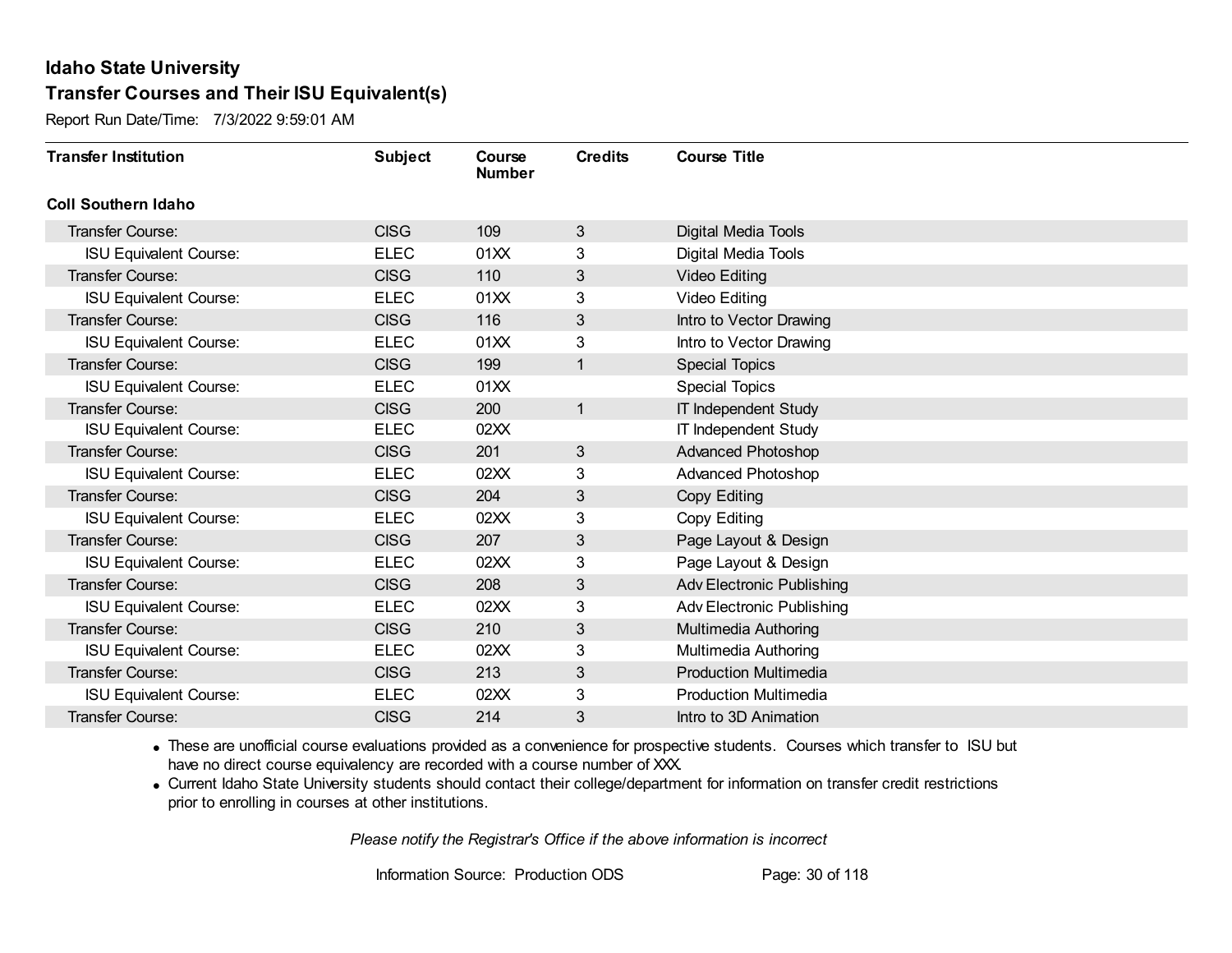Report Run Date/Time: 7/3/2022 9:59:01 AM

| <b>Transfer Institution</b>   | <b>Subject</b> | Course<br><b>Number</b> | <b>Credits</b> | <b>Course Title</b>          |
|-------------------------------|----------------|-------------------------|----------------|------------------------------|
| <b>Coll Southern Idaho</b>    |                |                         |                |                              |
| <b>Transfer Course:</b>       | <b>CISG</b>    | 214                     | 3              | Intro to 3D Animation        |
| <b>ISU Equivalent Course:</b> | <b>ELEC</b>    | 02XX                    | 3              | Intro to 3D Animation        |
| <b>Transfer Course:</b>       | <b>CISG</b>    | 223                     | 3              | Adv Internship               |
| <b>ISU Equivalent Course:</b> | <b>ELEC</b>    | 02XX                    | 3              | Adv Internship               |
| <b>Transfer Course:</b>       | <b>CISG</b>    | 280                     | 3              | Digital Media Portfolio      |
| <b>ISU Equivalent Course:</b> | <b>ELEC</b>    | 02XX                    | 3              | Digital Media Portfolio      |
| <b>Transfer Course:</b>       | <b>CISG</b>    | 285                     | 1              | <b>Cooperative Education</b> |
| <b>ISU Equivalent Course:</b> | <b>ELEC</b>    | 02XX                    |                | <b>Cooperative Education</b> |
| <b>Transfer Course:</b>       | <b>CISG</b>    | 298                     | 3              | Comprehensive IT Proj        |
| <b>ISU Equivalent Course:</b> | <b>ELEC</b>    | 02XX                    | 3              | Comprehensive IT Proj        |
| Transfer Course:              | <b>CISG</b>    | 299                     | 3              | Adv Apps in Special Areas    |
| <b>ISU Equivalent Course:</b> | <b>ELEC</b>    | 02XX                    | 3              | Adv Apps in Special Areas    |
| <b>Transfer Course:</b>       | <b>CISS</b>    | 107                     | 4              | <b>Computer Essentials</b>   |
| <b>ISU Equivalent Course:</b> | <b>ELEC</b>    | 01XX                    | 4              | <b>Computer Essentials</b>   |
| Transfer Course:              | <b>CISS</b>    | 110                     | $\overline{2}$ | Troubleshooting the PC       |
| <b>ISU Equivalent Course:</b> | <b>ELEC</b>    | 01XX                    | $\overline{2}$ | Troubleshooting the PC       |
| <b>Transfer Course:</b>       | <b>CISS</b>    | 110L                    | 1              | Hardware Lab                 |
| <b>ISU Equivalent Course:</b> | <b>ELEC</b>    | 01XX                    |                | Hardware Lab                 |
| <b>Transfer Course:</b>       | <b>CISS</b>    | 131                     | 3              | Server Technologies I        |
| <b>ISU Equivalent Course:</b> | <b>ELEC</b>    | 01XX                    | 3              | Server Technologies I        |
| <b>Transfer Course:</b>       | <b>CISS</b>    | 199                     | $\mathbf{1}$   | <b>Special Topics</b>        |
| <b>ISU Equivalent Course:</b> | <b>ELEC</b>    | 01XX                    |                | <b>Special Topics</b>        |
| Transfer Course:              | <b>CISS</b>    | <b>2001</b>             |                | <b>IT Independent Study</b>  |

· These are unofficial course evaluations provided as a convenience for prospective students. Courses which transfer to ISU but have no direct course equivalency are recorded with a course number of XXX.

· Current Idaho State University students should contact their college/department for information on transfer credit restrictions prior to enrolling in courses at other institutions.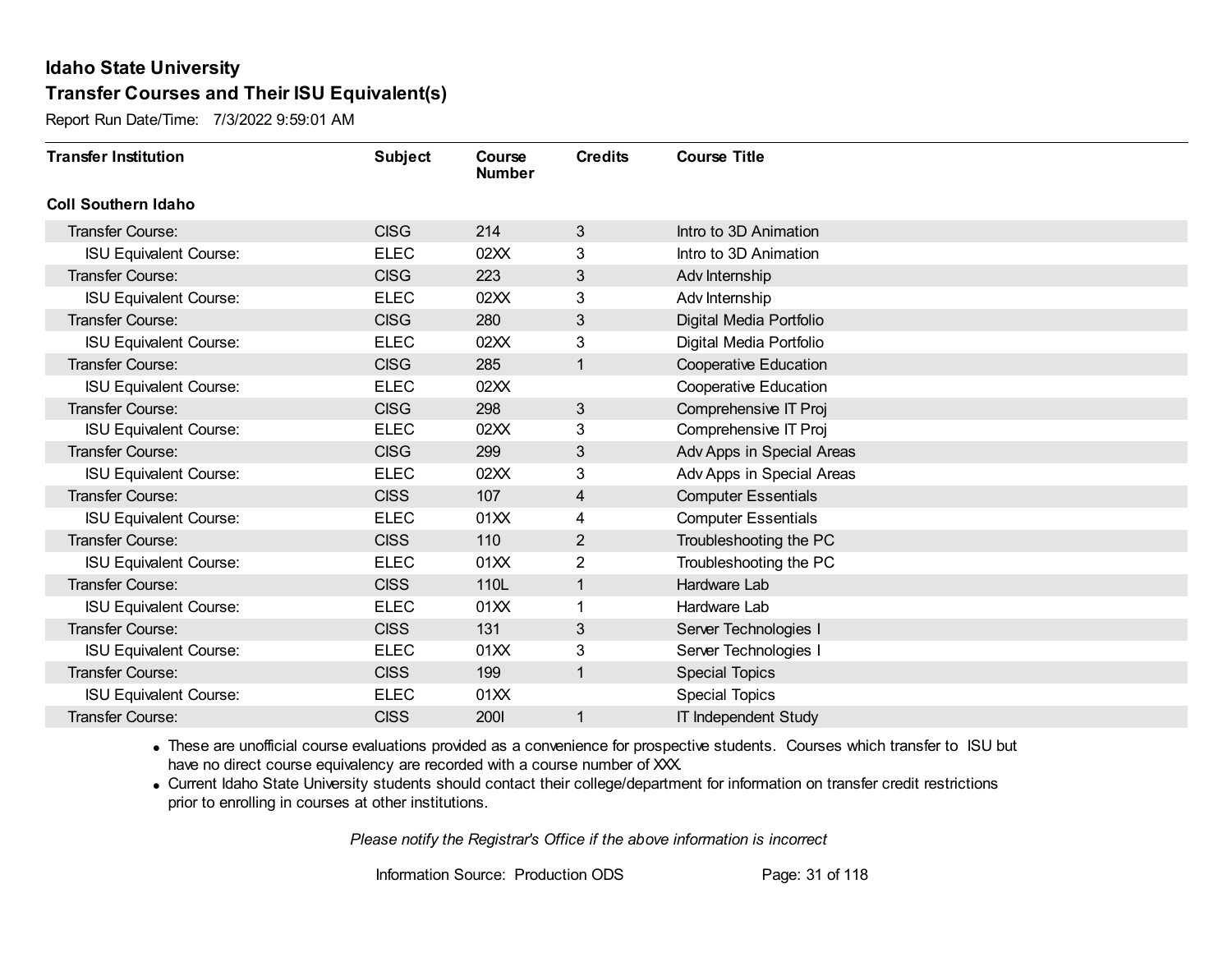Report Run Date/Time: 7/3/2022 9:59:01 AM

| <b>Transfer Institution</b>   | <b>Subject</b> | Course<br><b>Number</b> | <b>Credits</b> | <b>Course Title</b>          |
|-------------------------------|----------------|-------------------------|----------------|------------------------------|
| <b>Coll Southern Idaho</b>    |                |                         |                |                              |
| Transfer Course:              | <b>CISS</b>    | 2001                    | 1              | <b>IT Independent Study</b>  |
| <b>ISU Equivalent Course:</b> | <b>ELEC</b>    | 02XX                    |                | <b>IT Independent Study</b>  |
| Transfer Course:              | <b>CISS</b>    | 212                     | 3              | <b>CISCO Lab</b>             |
| <b>ISU Equivalent Course:</b> | <b>ELEC</b>    | 02XX                    | 3              | CISCO Lab                    |
| <b>Transfer Course:</b>       | <b>CISS</b>    | 213                     | $\mathbf{1}$   | Cisco Networking 1           |
| <b>ISU Equivalent Course:</b> | <b>ELEC</b>    | 02XX                    | 1              | Cisco Networking 1           |
| Transfer Course:              | <b>CISS</b>    | 216                     | $\mathbf{1}$   | <b>Cisco Networking 2</b>    |
| <b>ISU Equivalent Course:</b> | <b>ELEC</b>    | 02XX                    |                | Cisco Networking 2           |
| Transfer Course:              | <b>CISS</b>    | 218                     | $\mathbf{1}$   | Cisco Networking 3           |
| <b>ISU Equivalent Course:</b> | <b>ELEC</b>    | 02XX                    | 1              | Cisco Networking 3           |
| <b>Transfer Course:</b>       | <b>CISS</b>    | 223                     | 3              | Advanced Internship          |
| <b>ISU Equivalent Course:</b> | <b>ELEC</b>    | 02XX                    | 3              | Advanced Internship          |
| Transfer Course:              | <b>CISS</b>    | 233                     | 3              | Server Technologies 2        |
| <b>ISU Equivalent Course:</b> | <b>ELEC</b>    | 02XX                    | 3              | Server Technologies 2        |
| Transfer Course:              | <b>CISS</b>    | 235                     | 3              | Server 3 Virtualization Tech |
| <b>ISU Equivalent Course:</b> | <b>ELEC</b>    | 02XX                    | 3              | Server 3 Virtualization Tech |
| Transfer Course:              | <b>CISS</b>    | 236                     | 3              | <b>LINUX</b>                 |
| <b>ISU Equivalent Course:</b> | <b>ELEC</b>    | 02XX                    | 3              | <b>LINUX</b>                 |
| <b>Transfer Course:</b>       | <b>CISS</b>    | 242                     | 3              | Systems Integration          |
| <b>ISU Equivalent Course:</b> | <b>ELEC</b>    | 02XX                    | 3              | Systems Integration          |
| Transfer Course:              | <b>CISS</b>    | 285                     | $\mathbf{1}$   | <b>Cooperative Education</b> |
| <b>ISU Equivalent Course:</b> | <b>ELEC</b>    | 02XX                    |                | <b>Cooperative Education</b> |
| Transfer Course:              | <b>CISS</b>    | 298                     | 3              | Comprehensive IT Prog        |

· These are unofficial course evaluations provided as a convenience for prospective students. Courses which transfer to ISU but have no direct course equivalency are recorded with a course number of XXX.

· Current Idaho State University students should contact their college/department for information on transfer credit restrictions prior to enrolling in courses at other institutions.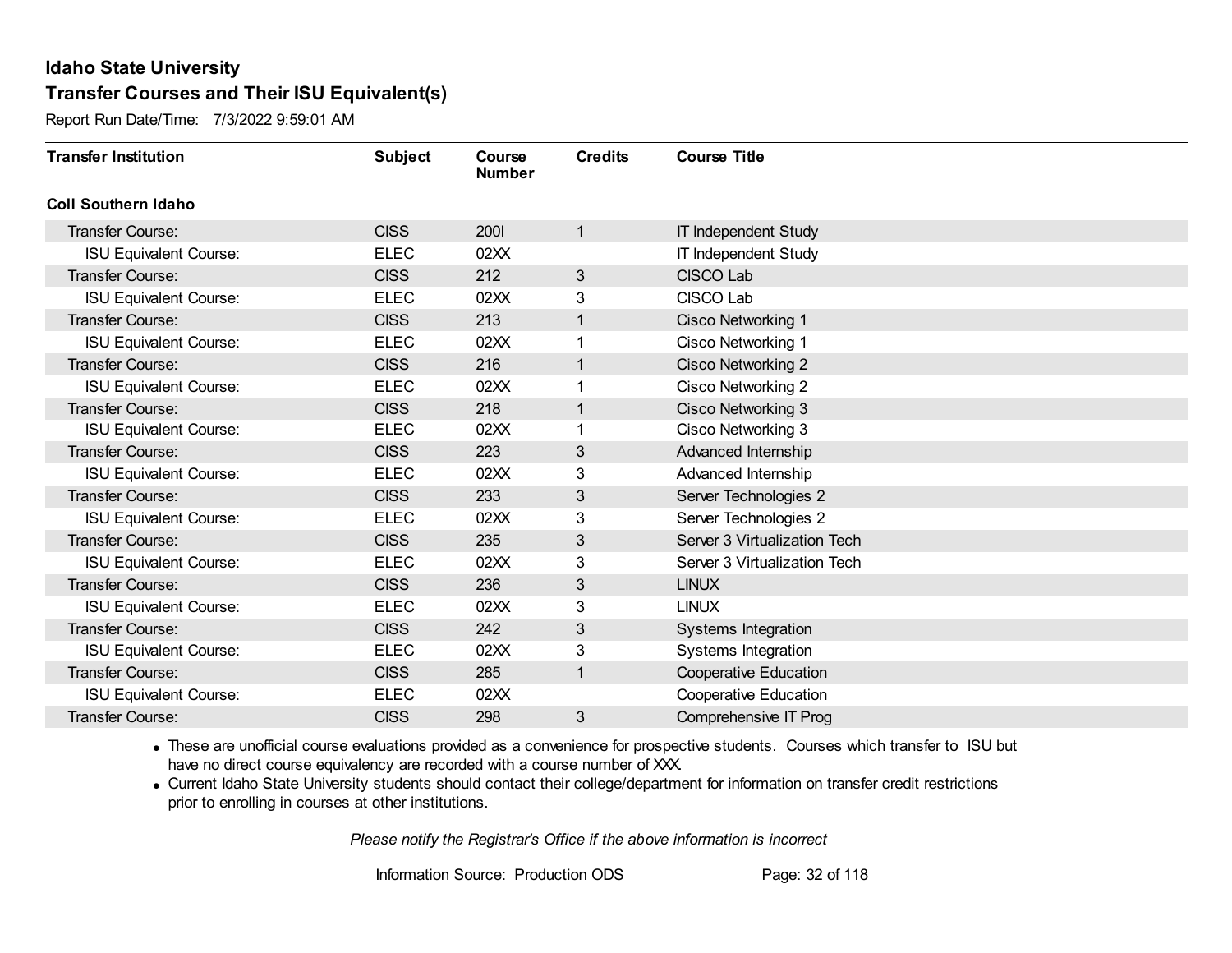Report Run Date/Time: 7/3/2022 9:59:01 AM

| <b>Transfer Institution</b>   | <b>Subject</b> | Course<br><b>Number</b> | <b>Credits</b> | <b>Course Title</b>         |
|-------------------------------|----------------|-------------------------|----------------|-----------------------------|
| <b>Coll Southern Idaho</b>    |                |                         |                |                             |
| Transfer Course:              | <b>CISS</b>    | 298                     | $\mathfrak{S}$ | Comprehensive IT Prog       |
| <b>ISU Equivalent Course:</b> | <b>ELEC</b>    | 02XX                    | 3              | Comprehensive IT Prog       |
| <b>Transfer Course:</b>       | <b>CISS</b>    | 299                     | 3              | Adv Apps in Special Areas   |
| <b>ISU Equivalent Course:</b> | <b>ELEC</b>    | 02XX                    | 3              | Adv Apps in Special Areas   |
| <b>Transfer Course:</b>       | <b>CISW</b>    | 111                     | 3              | <b>Web Authoring</b>        |
| <b>ISU Equivalent Course:</b> | <b>ELEC</b>    | 01XX                    | 3              | Web Authoring               |
| <b>Transfer Course:</b>       | <b>CISW</b>    | 113                     | 3              | Website Design & Management |
| <b>ISU Equivalent Course:</b> | <b>ELEC</b>    | 01XX                    | 3              | Website Design & Management |
| <b>Transfer Course:</b>       | <b>CISW</b>    | 121                     | 3              | Client-Side Web Prog        |
| <b>ISU Equivalent Course:</b> | <b>ELEC</b>    | 01XX                    | 3              | Client-Side Web Prog        |
| Transfer Course:              | <b>CISW</b>    | 125                     | 3              | Intro to Programming        |
| <b>ISU Equivalent Course:</b> | <b>ELEC</b>    | 01XX                    | 3              | Intro to Programming        |
| <b>Transfer Course:</b>       | <b>CISW</b>    | 126                     | 3              | Intermediate Programming    |
| <b>ISU Equivalent Course:</b> | <b>ELEC</b>    | 01XX                    | 3              | Intermediate Programming    |
| Transfer Course:              | <b>CISW</b>    | 128                     | 3              | Web App Development         |
| <b>ISU Equivalent Course:</b> | <b>ELEC</b>    | 01XX                    | 3              | Web App Development         |
| <b>Transfer Course:</b>       | <b>CISW</b>    | 129                     | 3              | Web Programming w PHP       |
| <b>ISU Equivalent Course:</b> | <b>ELEC</b>    | 01XX                    | 3              | Web Program w PHP           |
| Transfer Course:              | <b>CISW</b>    | 199                     | 1              | <b>Special Topics</b>       |
| <b>ISU Equivalent Course:</b> | <b>ELEC</b>    | 01XX                    |                | <b>Special Topics</b>       |
| <b>Transfer Course:</b>       | <b>CISW</b>    | 2001                    | $\mathbf{1}$   | <b>IT Independent Study</b> |
| <b>ISU Equivalent Course:</b> | <b>ELEC</b>    | 02XX                    |                | Web Independent Study       |
| Transfer Course:              | <b>CISW</b>    | 217                     | 3              | Database Systems            |

· These are unofficial course evaluations provided as a convenience for prospective students. Courses which transfer to ISU but have no direct course equivalency are recorded with a course number of XXX.

· Current Idaho State University students should contact their college/department for information on transfer credit restrictions prior to enrolling in courses at other institutions.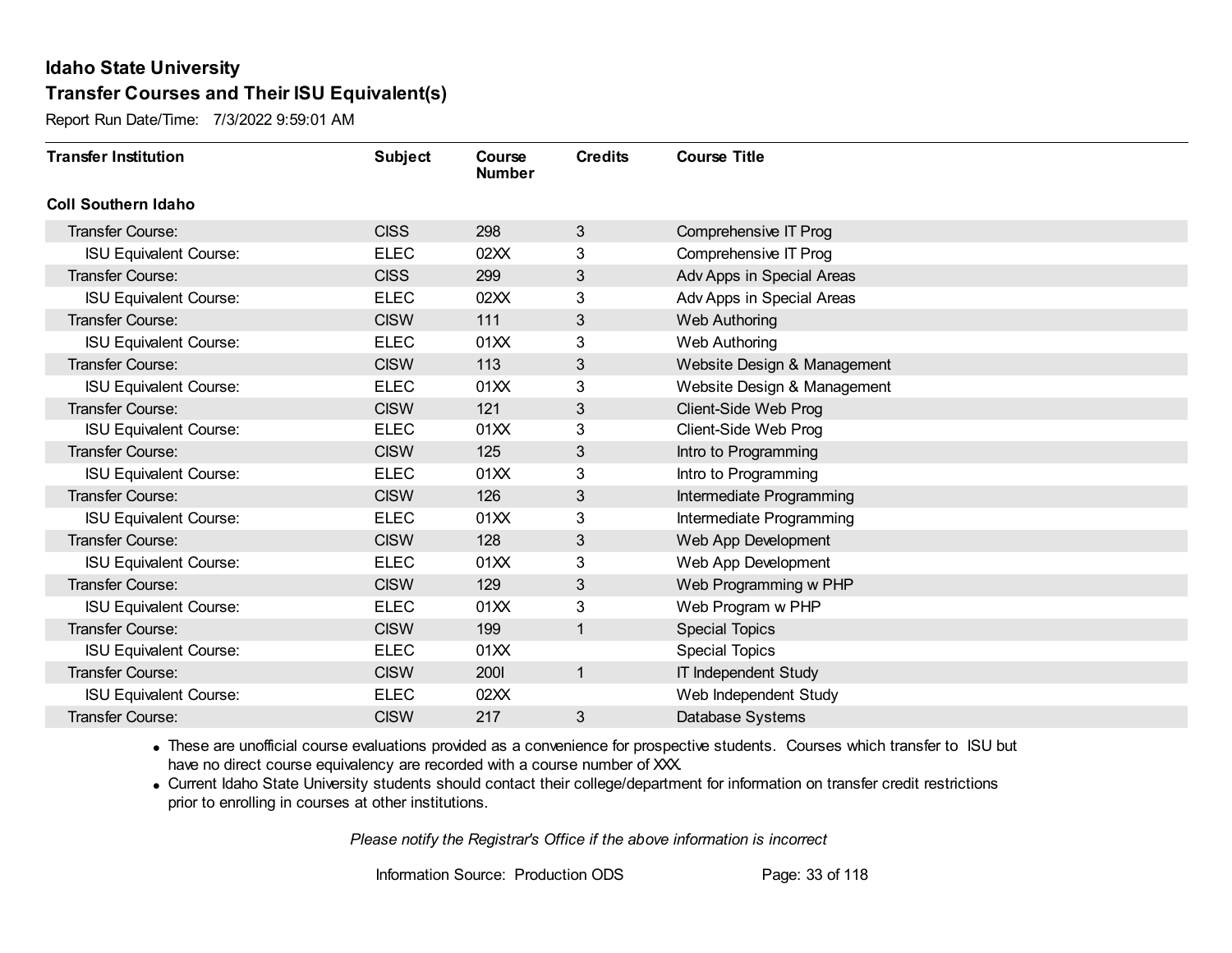Report Run Date/Time: 7/3/2022 9:59:01 AM

| <b>Transfer Institution</b>   | <b>Subject</b> | Course<br><b>Number</b> | <b>Credits</b> | <b>Course Title</b>                   |
|-------------------------------|----------------|-------------------------|----------------|---------------------------------------|
| <b>Coll Southern Idaho</b>    |                |                         |                |                                       |
| Transfer Course:              | <b>CISW</b>    | 217                     | 3              | Database Systems                      |
| <b>ISU Equivalent Course:</b> | <b>ELEC</b>    | 02XX                    | 3              | Database Systems                      |
| Transfer Course:              | <b>CISW</b>    | 240                     | $\mathfrak{B}$ | <b>IT Security</b>                    |
| <b>ISU Equivalent Course:</b> | <b>ELEC</b>    | 02XX                    | 3              | <b>IT Security</b>                    |
| <b>Transfer Course:</b>       | <b>CISW</b>    | 245                     | $\mathfrak{B}$ | <b>Digital Forensics/Incident Res</b> |
| <b>ISU Equivalent Course:</b> | <b>ELEC</b>    | 02XX                    | 3              | Digital Forensics/Incident Res        |
| Transfer Course:              | <b>CISW</b>    | 250                     | 3              | <b>Ethical Hacking Countrmeasures</b> |
| <b>ISU Equivalent Course:</b> | <b>ELEC</b>    | 02XX                    | 3              | <b>Ethical Hacking Countrmeasures</b> |
| Transfer Course:              | <b>CISW</b>    | 285                     | $\overline{1}$ | <b>Cooperative Education</b>          |
| <b>ISU Equivalent Course:</b> | <b>ELEC</b>    | 02XX                    |                | <b>Cooperative Education</b>          |
| <b>Transfer Course:</b>       | <b>CISW</b>    | 286                     | 3              | Intro Cybersecurity Capstone          |
| <b>ISU Equivalent Course:</b> | <b>ELEC</b>    | 02XX                    |                | Intro Cybersecurity Capstone          |
| Transfer Course:              | <b>CISW</b>    | 298                     | 3              | Comprehensive IT Project              |
| <b>ISU Equivalent Course:</b> | <b>ELEC</b>    | 02XX                    | 3              | Comprehensive IT Project              |
| Transfer Course:              | <b>CISW</b>    | 299                     | $\mathfrak{B}$ | Adv Apps in Special Areas             |
| <b>ISU Equivalent Course:</b> | <b>ELEC</b>    | 02XX                    | 3              | Adv Apps in Special Areas             |
| Transfer Course:              | <b>COMM</b>    | 101                     | $\mathfrak{B}$ | Fund of Oral Communication GM2        |
| <b>ISU Equivalent Course:</b> | <b>COMM</b>    | 1101                    | 3              | Fundamentals of Oral Comm GM2         |
| <b>Transfer Course:</b>       | <b>COMM</b>    | 102                     | 3              | Interpersonal CommunicationGM6        |
| <b>ISU Equivalent Course:</b> | <b>CMP</b>     | 1XXX                    | 3              | Interpersonal Comm GM6                |
| Transfer Course:              | <b>COMM</b>    | 105                     | $\mathbf{1}$   | Collegiate Speech/Debate Team         |
| <b>ISU Equivalent Course:</b> | <b>CMP</b>     | $1$ $XX$                |                | Collegiate Speech/Debate Team         |
| Transfer Course:              | <b>COMM</b>    | 130                     | 3              | <b>Public Speaking</b>                |

· These are unofficial course evaluations provided as a convenience for prospective students. Courses which transfer to ISU but have no direct course equivalency are recorded with a course number of XXX.

· Current Idaho State University students should contact their college/department for information on transfer credit restrictions prior to enrolling in courses at other institutions.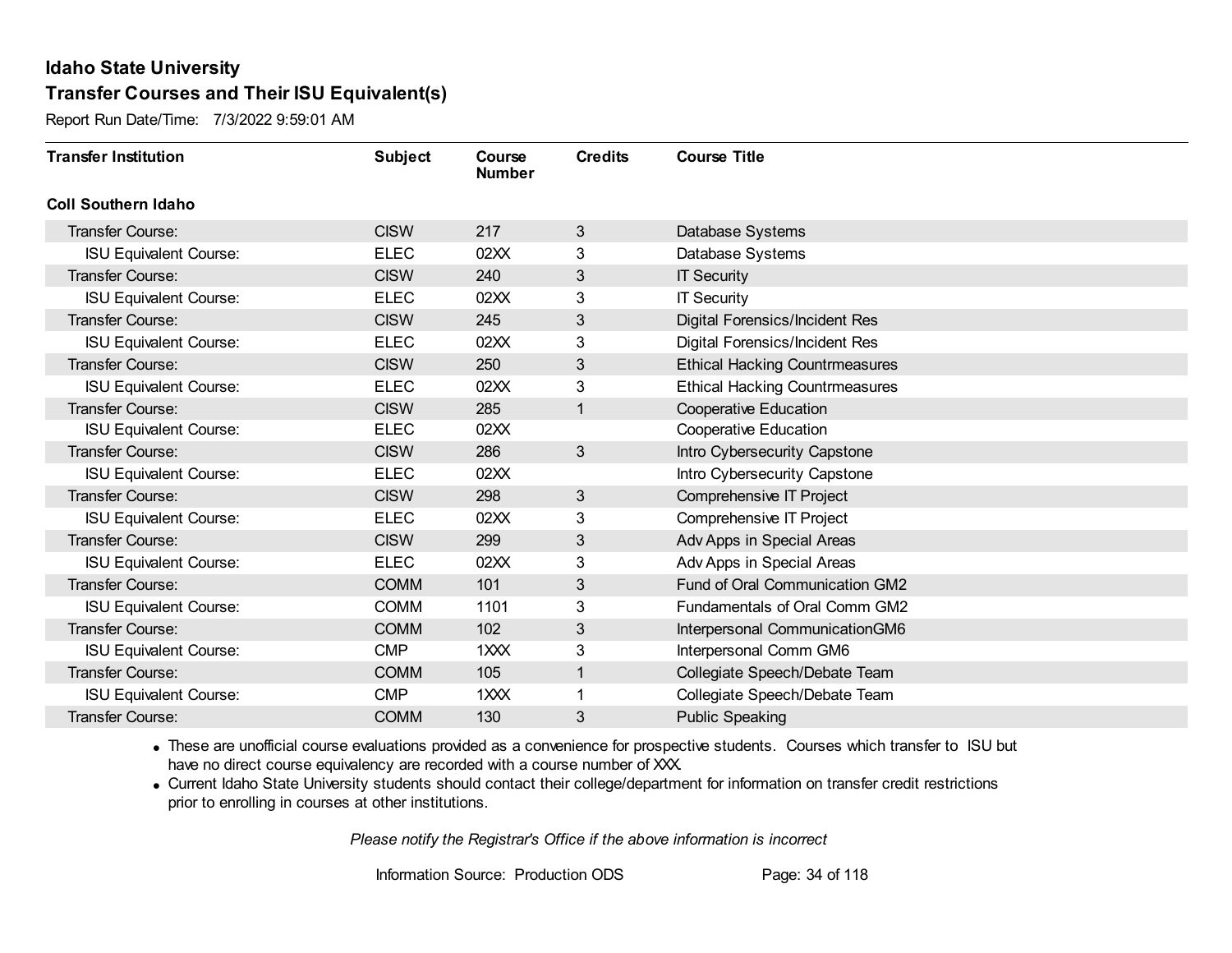Report Run Date/Time: 7/3/2022 9:59:01 AM

| <b>Transfer Institution</b>   | <b>Subject</b> | Course<br><b>Number</b> | <b>Credits</b> | <b>Course Title</b>                    |
|-------------------------------|----------------|-------------------------|----------------|----------------------------------------|
| <b>Coll Southern Idaho</b>    |                |                         |                |                                        |
| Transfer Course:              | <b>COMM</b>    | 130                     | 3              | <b>Public Speaking</b>                 |
| <b>ISU Equivalent Course:</b> | <b>COMM</b>    | 1101                    | 3              | Principles of Speech                   |
| <b>Transfer Course:</b>       | <b>COMM</b>    | 140                     | $\mathfrak{B}$ | <b>Digital Communication</b>           |
| <b>ISU Equivalent Course:</b> | <b>CMP</b>     | 1XXX                    | 3              | <b>Digital Communication</b>           |
| Transfer Course:              | <b>COMM</b>    | 171                     | $\mathfrak{B}$ | Intro to Mass Media                    |
| <b>ISU Equivalent Course:</b> | <b>CMP</b>     | $1 \times X$            | 3              | Intro to Mass Media                    |
| <b>Transfer Course:</b>       | <b>COMM</b>    | 199                     | $\mathbf{1}$   | <b>Special Topics</b>                  |
| <b>ISU Equivalent Course:</b> | <b>CMP</b>     | 1 <sub>XX</sub>         |                | <b>Special Topics</b>                  |
| <b>Transfer Course:</b>       | <b>COMM</b>    | 2001                    | $\mathbf{1}$   | <b>Communications Independ Study</b>   |
| <b>ISU Equivalent Course:</b> | <b>CMP</b>     | 2XXX                    |                | <b>Communications Independ Study</b>   |
| <b>Transfer Course:</b>       | <b>COMM</b>    | 201                     | 3              | <b>Business &amp; Profess Speaking</b> |
| <b>ISU Equivalent Course:</b> | <b>CMP</b>     | 2201                    | 3              | <b>Business Professional Comm</b>      |
| Transfer Course:              | <b>COMM</b>    | 209                     | 3              | Critical Think & Argument GM2          |
| <b>ISU Equivalent Course:</b> | <b>CMP</b>     | 2205                    | 3              | <b>Argumentation GM2</b>               |
| Transfer Course:              | <b>COMM</b>    | 220                     | $\mathfrak{B}$ | Intercultural CommunicationGM6         |
| <b>ISU Equivalent Course:</b> | <b>CMP</b>     | 2XXX                    | 3              | Intercultural Comm GM6                 |
| <b>Transfer Course:</b>       | <b>COMM</b>    | 280                     | $\mathbf{1}$   | <b>Communication Portfolio</b>         |
| <b>ISU Equivalent Course:</b> | <b>CMP</b>     | 2XXX                    |                | <b>Communication Portfolio</b>         |
| <b>Transfer Course:</b>       | <b>COMS</b>    | 199                     | $\mathbf{1}$   | <b>Special Topics</b>                  |
| <b>ISU Equivalent Course:</b> | <b>CS</b>      | 1XXX                    |                | <b>Special Topics</b>                  |
| <b>Transfer Course:</b>       | <b>COMS</b>    | 2001                    | $\mathbf{1}$   | <b>Computer Science Ind Study</b>      |
| <b>ISU Equivalent Course:</b> | CS             | 2XXX                    |                | <b>Computer Science Ind Study</b>      |
| Transfer Course:              | <b>COMS</b>    | 229                     | 4              | <b>Computer Science/Programming 1</b>  |

· These are unofficial course evaluations provided as a convenience for prospective students. Courses which transfer to ISU but have no direct course equivalency are recorded with a course number of XXX.

· Current Idaho State University students should contact their college/department for information on transfer credit restrictions prior to enrolling in courses at other institutions.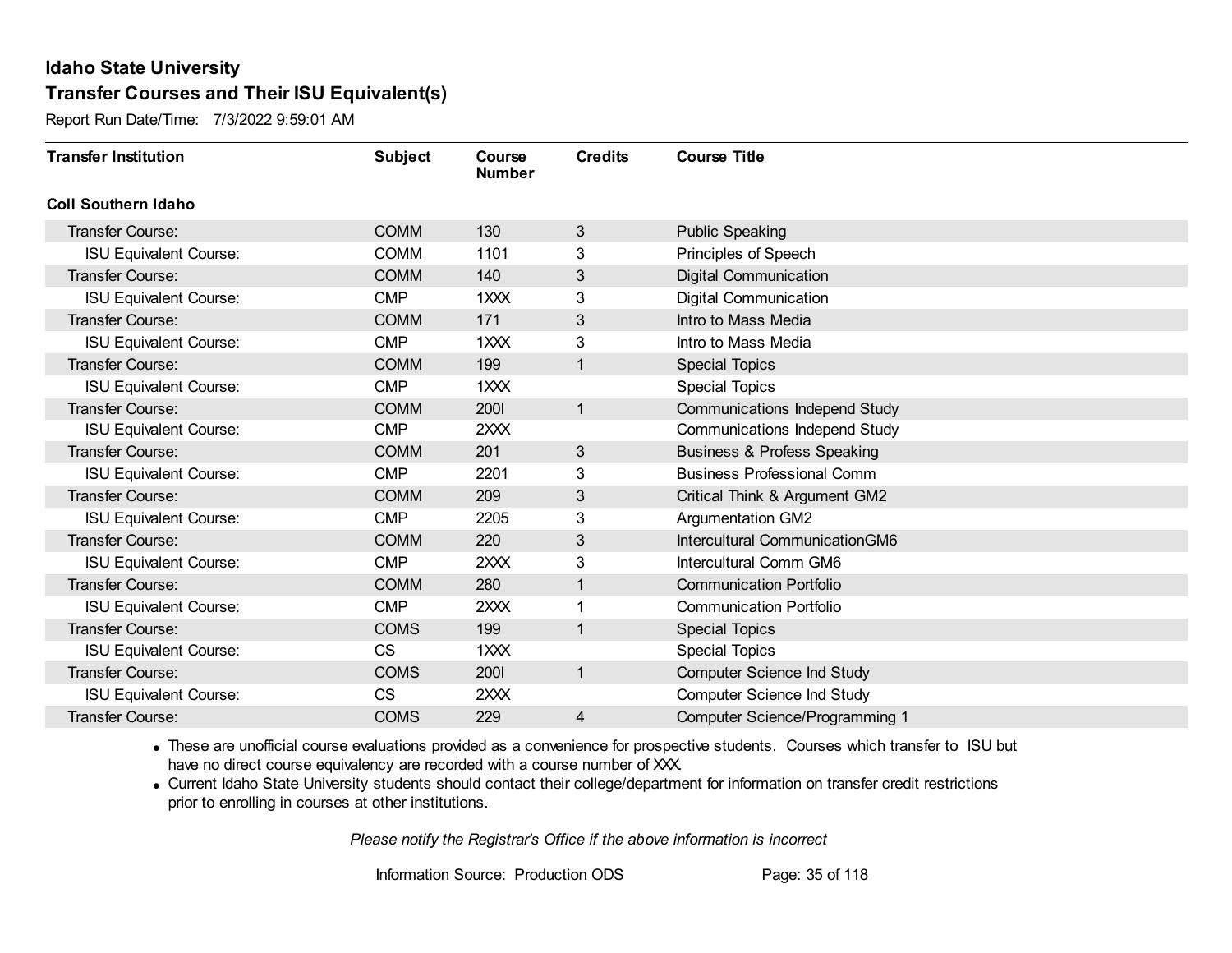Report Run Date/Time: 7/3/2022 9:59:01 AM

| <b>Transfer Institution</b>   | <b>Subject</b> | Course<br><b>Number</b> | <b>Credits</b> | <b>Course Title</b>                   |
|-------------------------------|----------------|-------------------------|----------------|---------------------------------------|
| <b>Coll Southern Idaho</b>    |                |                         |                |                                       |
| Transfer Course:              | <b>COMS</b>    | 229                     | 4              | <b>Computer Science/Programming 1</b> |
| <b>ISU Equivalent Course:</b> | <b>CS</b>      | 1181                    | 4              | Computer Sci and Programming I        |
| Transfer Course:              | <b>COMS</b>    | 229L                    | $\pmb{0}$      | Computer Science/Prog 1 Lab           |
| <b>ISU Equivalent Course:</b> | <b>CS</b>      | 2XXX                    | 0              | Computer Science/Prog 1 Lab           |
| Transfer Course:              | <b>COMS</b>    | 250                     | 4              | <b>Computer Science/Prog 2</b>        |
| <b>ISU Equivalent Course:</b> | <b>CS</b>      | 2235                    | 4              | Data Struct Alg                       |
| Transfer Course:              | <b>COMS</b>    | 250L                    | $\mathbf 0$    | Computer Science/Prog 2 Lab           |
| <b>ISU Equivalent Course:</b> | <b>CS</b>      | 2XXX                    | $\mathbf 0$    | Computer Science/Prog 2 Lab           |
| <b>Transfer Course:</b>       | <b>COMS</b>    | 253                     | 3              | Intro to Systems Programming          |
| <b>ISU Equivalent Course:</b> | <b>CS</b>      | 2XXX                    | 3              | Intro to Systems Programming          |
| <b>Transfer Course:</b>       | <b>COMS</b>    | 260                     | 3              | Comp Organizatn & Architecture        |
| <b>ISU Equivalent Course:</b> | <b>INFO</b>    | 1150                    | 3              | Software and Systems Arch             |
| Transfer Course:              | <b>CRIJ</b>    | 101                     | 3              | Intro to Criminal Justice             |
| <b>ISU Equivalent Course:</b> | <b>SOC</b>     | $1 \times X$            | 3              | Intro to Criminal Justice             |
| Transfer Course:              | <b>CRIJ</b>    | 102                     | 3              | Introduction to Policing              |
| <b>ISU Equivalent Course:</b> | <b>SOC</b>     | 1XXX                    | 3              | Introduction to Policing              |
| Transfer Course:              | <b>CRIJ</b>    | 103                     | $\mathfrak{B}$ | Intro to Law & Justice GM6            |
| <b>ISU Equivalent Course:</b> | <b>SOC</b>     | $1$ $XX$                | 3              | Intro to Law & Justice GM6            |
| Transfer Course:              | <b>CRIJ</b>    | 104                     | 3              | <b>Introduction to Corrections</b>    |
| <b>ISU Equivalent Course:</b> | <b>SOC</b>     | 1XXX                    | 3              | Introduction to Corrections           |
| Transfer Course:              | <b>CRIJ</b>    | 2001                    | $\overline{1}$ | Criminal Justice Ind Study            |
| <b>ISU Equivalent Course:</b> | <b>SOC</b>     | 2XXX                    |                | Criminal Justice Ind Study            |
| Transfer Course:              | <b>CRIJ</b>    | 270                     | 3              | Criminology                           |

· These are unofficial course evaluations provided as a convenience for prospective students. Courses which transfer to ISU but have no direct course equivalency are recorded with a course number of XXX.

· Current Idaho State University students should contact their college/department for information on transfer credit restrictions prior to enrolling in courses at other institutions.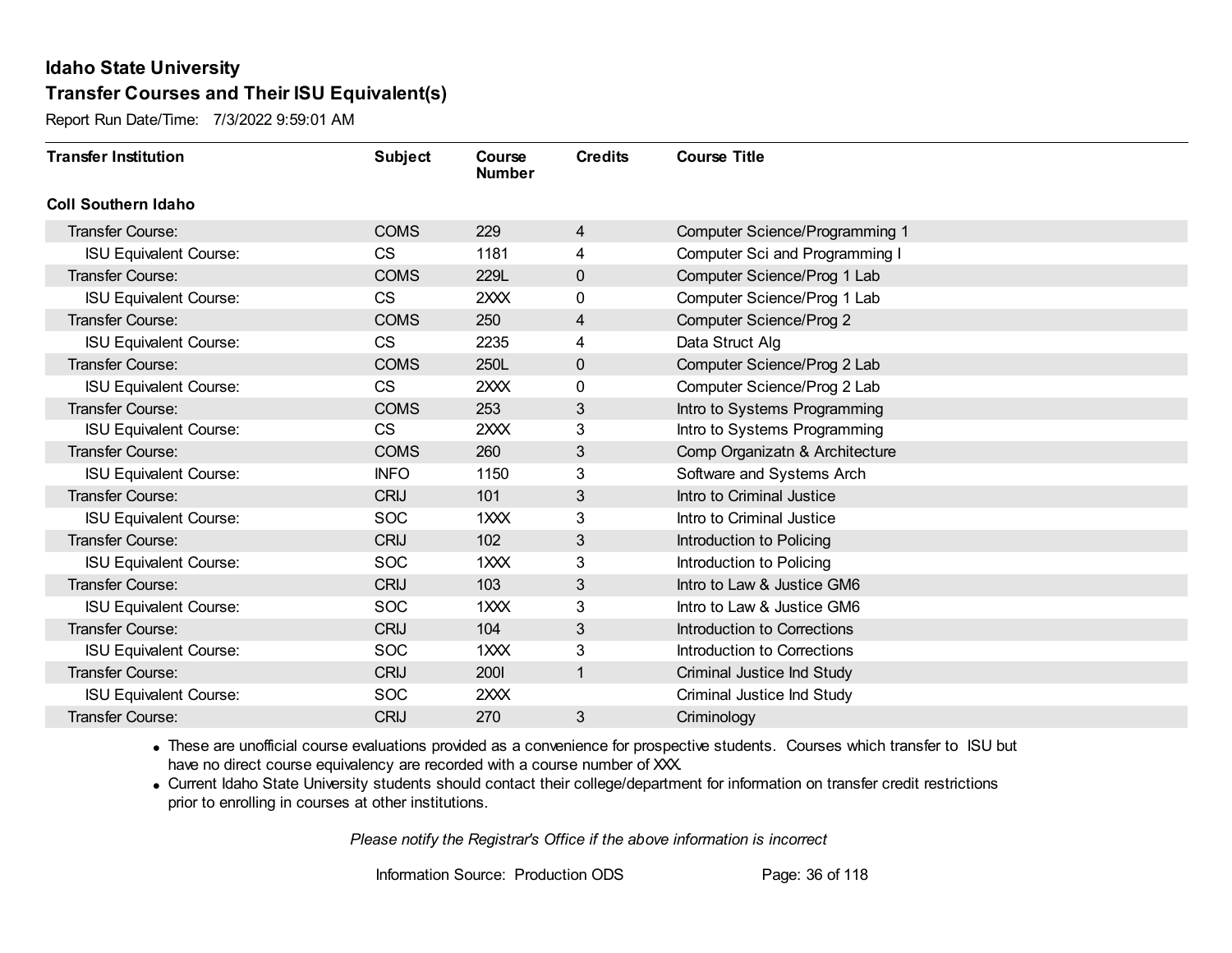Report Run Date/Time: 7/3/2022 9:59:01 AM

| <b>Transfer Institution</b>   | <b>Subject</b> | Course<br><b>Number</b> | <b>Credits</b> | <b>Course Title</b>            |
|-------------------------------|----------------|-------------------------|----------------|--------------------------------|
| <b>Coll Southern Idaho</b>    |                |                         |                |                                |
| <b>Transfer Course:</b>       | <b>CRIJ</b>    | 270                     | 3              | Criminology                    |
| <b>ISU Equivalent Course:</b> | <b>SOC</b>     | 2XXX                    | 3              | Criminology                    |
| <b>Transfer Course:</b>       | <b>CRIJ</b>    | 275                     | $\mathfrak{S}$ | <b>Criminal Evidence Law</b>   |
| <b>ISU Equivalent Course:</b> | <b>SOC</b>     | 2XXX                    | 3              | <b>Criminal Evidence Law</b>   |
| <b>Transfer Course:</b>       | <b>CRIJ</b>    | 276                     | 3              | Law of Arrest Search Seizure   |
| <b>ISU Equivalent Course:</b> | <b>SOC</b>     | 2XXX                    | 3              | Law of Arrest Search Seizure   |
| <b>Transfer Course:</b>       | <b>CTEC</b>    | 280                     | 45             | Comm Technician Apprenticeship |
| <b>ISU Equivalent Course:</b> | <b>ELEC</b>    | 02XX                    | 45             | Comm Technician Apprenticeship |
| <b>Transfer Course:</b>       | <b>CULA</b>    | 110                     | 6              | The Professional Kitchen I     |
| <b>ISU Equivalent Course:</b> | <b>ELEC</b>    | 01XX                    | 6              | The Professional Kitchen I     |
| Transfer Course:              | <b>CULA</b>    | 120                     | 6              | Introduction to Food Prep      |
| <b>ISU Equivalent Course:</b> | <b>ELEC</b>    | 01XX                    | 6              | Introduction to Food Prep      |
| <b>Transfer Course:</b>       | <b>CULA</b>    | 150                     | 3              | <b>Food Sanitation</b>         |
| <b>ISU Equivalent Course:</b> | <b>ELEC</b>    | 01XX                    | 3              | <b>Food Sanitation</b>         |
| Transfer Course:              | <b>CULA</b>    | 160                     | 3              | Menu Management                |
| <b>ISU Equivalent Course:</b> | <b>ELEC</b>    | 01XX                    | 3              | Menu Management                |
| <b>Transfer Course:</b>       | <b>CULA</b>    | 170                     | $\mathfrak{S}$ | <b>Food Service Nutrition</b>  |
| <b>ISU Equivalent Course:</b> | <b>ELEC</b>    | 01XX                    | 3              | <b>Food Service Nutrition</b>  |
| Transfer Course:              | <b>CULA</b>    | 180                     | 3              | <b>Food Service Purchasing</b> |
| <b>ISU Equivalent Course:</b> | <b>ELEC</b>    | 01XX                    | 3              | Food Service Purchasing        |
| <b>Transfer Course:</b>       | <b>CULA</b>    | 190                     | $\mathfrak{S}$ | Internship                     |
| <b>ISU Equivalent Course:</b> | <b>ELEC</b>    | 01XX                    | 3              | Internship                     |
| <b>Transfer Course:</b>       | <b>CULA</b>    | 199                     |                | <b>Special Topics</b>          |

· These are unofficial course evaluations provided as a convenience for prospective students. Courses which transfer to ISU but have no direct course equivalency are recorded with a course number of XXX.

· Current Idaho State University students should contact their college/department for information on transfer credit restrictions prior to enrolling in courses at other institutions.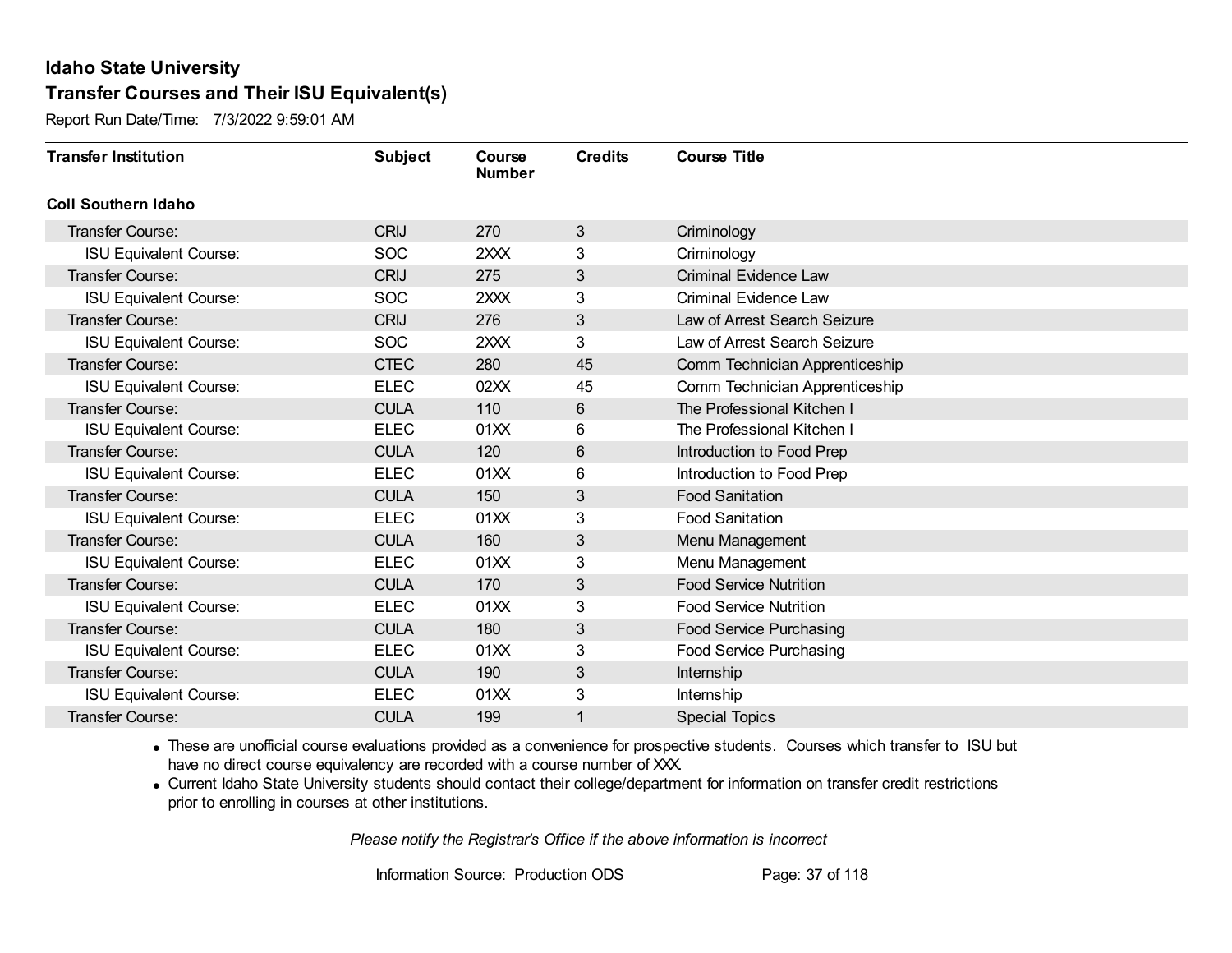Report Run Date/Time: 7/3/2022 9:59:01 AM

| <b>Transfer Institution</b>   | <b>Subject</b> | Course<br><b>Number</b> | <b>Credits</b> | <b>Course Title</b>                 |
|-------------------------------|----------------|-------------------------|----------------|-------------------------------------|
| <b>Coll Southern Idaho</b>    |                |                         |                |                                     |
| Transfer Course:              | <b>CULA</b>    | 199                     | 1              | <b>Special Topics</b>               |
| <b>ISU Equivalent Course:</b> | <b>ELEC</b>    | 01XX                    |                | <b>Special Topics</b>               |
| Transfer Course:              | <b>CULA</b>    | 230                     | $6\phantom{1}$ | <b>Adv Entrees/Plate Present</b>    |
| <b>ISU Equivalent Course:</b> | <b>ELEC</b>    | 02XX                    | 6              | <b>Adv Entrees/Plate Present</b>    |
| <b>Transfer Course:</b>       | <b>CULA</b>    | 240                     | 6              | Adv Entrees/Intro Bakeshop          |
| <b>ISU Equivalent Course:</b> | <b>ELEC</b>    | 02XX                    | 6              | Adv Entrees/Intro Bakeshop          |
| <b>Transfer Course:</b>       | <b>CULA</b>    | 265                     | 1              | <b>Culinary International Exper</b> |
| <b>ISU Equivalent Course:</b> | <b>ELEC</b>    | 02XX                    | 1              | <b>Culinary International Exper</b> |
| <b>Transfer Course:</b>       | <b>CULA</b>    | 285                     | 1              | <b>Cooperative Education</b>        |
| <b>ISU Equivalent Course:</b> | <b>ELEC</b>    | 02XX                    |                | <b>Cooperative Education</b>        |
| <b>Transfer Course:</b>       | <b>DANC</b>    | 101                     | 3              | Dance Appreciation GM5              |
| <b>ISU Equivalent Course:</b> | <b>DANC</b>    | 1105                    | 3              | Survey of Dance GM5                 |
| Transfer Course:              | <b>DANC</b>    | 105                     | 1              | Social Dance                        |
| <b>ISU Equivalent Course:</b> | <b>DAAC</b>    | 1100                    |                | Dance Basics                        |
| <b>Transfer Course:</b>       | <b>DANC</b>    | 110                     | 1              | <b>Ballet I</b>                     |
| <b>ISU Equivalent Course:</b> | <b>DANC</b>    | 1100                    |                | <b>Ballet I</b>                     |
| <b>Transfer Course:</b>       | <b>DANC</b>    | 117                     | 3              | Dance 1                             |
| <b>ISU Equivalent Course:</b> | <b>DANC</b>    | 1XXX                    | 3              | Dance 1                             |
| Transfer Course:              | <b>DANC</b>    | 120                     | 1              | Jazz 1                              |
| <b>ISU Equivalent Course:</b> | <b>DANC</b>    | 1120                    |                | Jazz Dance I                        |
| <b>Transfer Course:</b>       | <b>DANC</b>    | 127                     | 3              | Dance 2                             |
| <b>ISU Equivalent Course:</b> | <b>DANC</b>    | 1XXX                    | 3              | Dance 2                             |
| <b>Transfer Course:</b>       | <b>DANC</b>    | 130                     | 1              | Modern 1                            |

· These are unofficial course evaluations provided as a convenience for prospective students. Courses which transfer to ISU but have no direct course equivalency are recorded with a course number of XXX.

· Current Idaho State University students should contact their college/department for information on transfer credit restrictions prior to enrolling in courses at other institutions.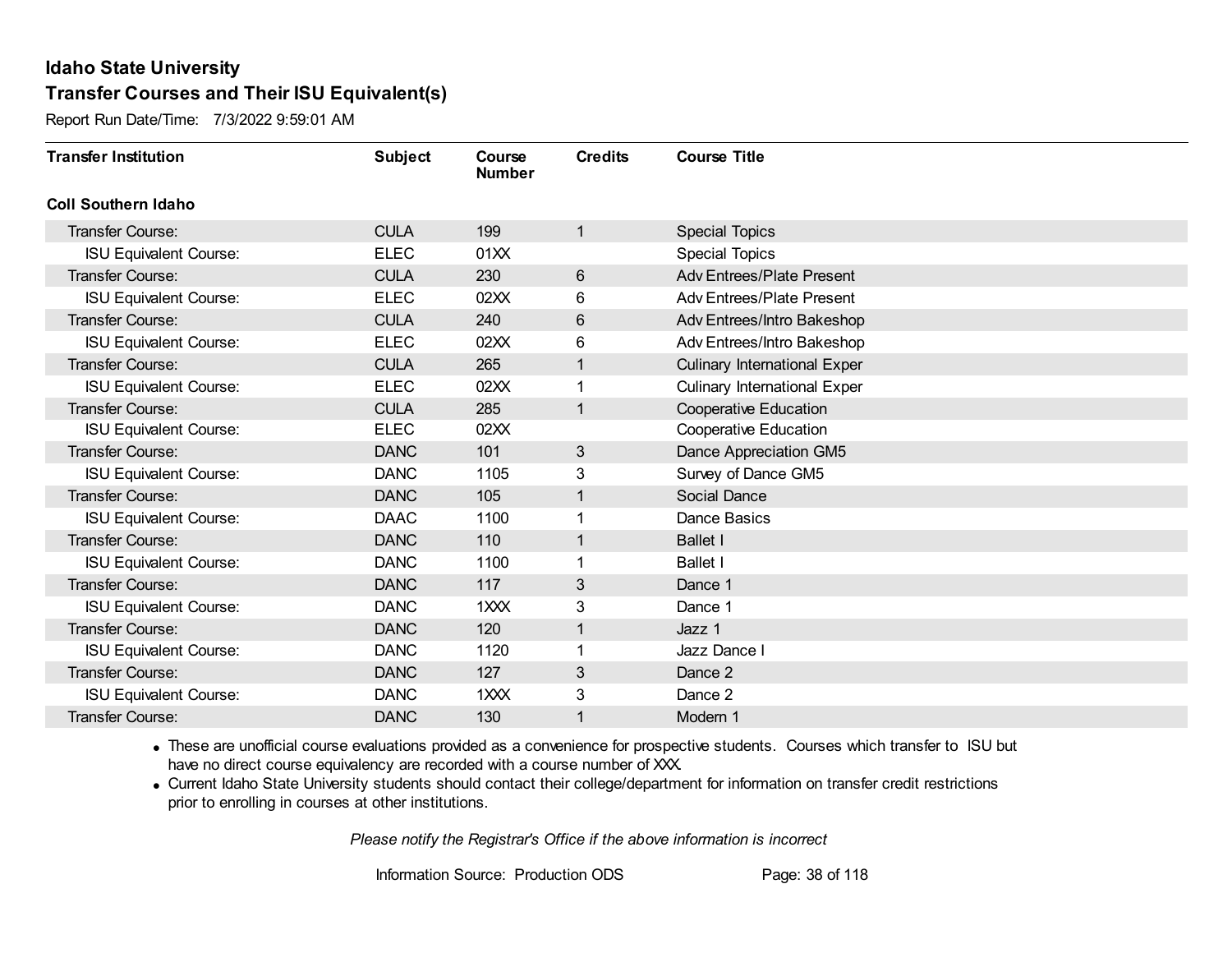Report Run Date/Time: 7/3/2022 9:59:01 AM

| <b>Transfer Institution</b>   | <b>Subject</b> | Course<br><b>Number</b> | <b>Credits</b> | <b>Course Title</b>        |
|-------------------------------|----------------|-------------------------|----------------|----------------------------|
| <b>Coll Southern Idaho</b>    |                |                         |                |                            |
| <b>Transfer Course:</b>       | <b>DANC</b>    | 130                     | 1              | Modern 1                   |
| <b>ISU Equivalent Course:</b> | <b>DANC</b>    | 1130                    | 1              | Modern Dance I             |
| <b>Transfer Course:</b>       | <b>DANC</b>    | 140                     | $\mathbf{1}$   | <b>Beginning Tap Dance</b> |
| <b>ISU Equivalent Course:</b> | <b>DAAC</b>    | 1140                    | 1              | Tap Dance I                |
| <b>Transfer Course:</b>       | <b>DANC</b>    | 160                     | $\mathbf{1}$   | <b>Aerial Dance</b>        |
| <b>ISU Equivalent Course:</b> | <b>DANC</b>    | 1XXX                    | 1              | <b>Aerial Dance</b>        |
| Transfer Course:              | <b>DANC</b>    | 170                     | $\mathbf{1}$   | Dance Repertory            |
| <b>ISU Equivalent Course:</b> | <b>DANC</b>    | 1XXX                    |                | Dance Repertory            |
| <b>Transfer Course:</b>       | <b>DANC</b>    | 199                     | $\mathbf{1}$   | <b>Special Topics</b>      |
| <b>ISU Equivalent Course:</b> | <b>DANC</b>    | 1XXX                    |                | <b>Special Topics</b>      |
| <b>Transfer Course:</b>       | <b>DANC</b>    | 210                     | $\overline{2}$ | <b>Ballet 2</b>            |
| <b>ISU Equivalent Course:</b> | <b>DANC</b>    | 2200                    | 2              | <b>Ballet II</b>           |
| <b>Transfer Course:</b>       | <b>DANC</b>    | 217                     | 3              | Dance 3                    |
| <b>ISU Equivalent Course:</b> | <b>DANC</b>    | 2XXX                    | 3              | Dance 3                    |
| <b>Transfer Course:</b>       | <b>DANC</b>    | 220                     | $\overline{2}$ | Jazz 2                     |
| <b>ISU Equivalent Course:</b> | <b>DANC</b>    | 2220                    | $\overline{2}$ | Jazz Dance II              |
| Transfer Course:              | <b>DANC</b>    | 227                     | 3              | Dance 4                    |
| <b>ISU Equivalent Course:</b> | <b>DANC</b>    | 2XXX                    | 3              | Dance 4                    |
| Transfer Course:              | <b>DANC</b>    | 230                     | $\overline{2}$ | Modern II                  |
| <b>ISU Equivalent Course:</b> | <b>DANC</b>    | 2230                    | 2              | Modern Dance II            |
| <b>Transfer Course:</b>       | <b>DANC</b>    | 250                     | $\overline{2}$ | Choreographic Composition  |
| <b>ISU Equivalent Course:</b> | <b>DANC</b>    | 2210                    | 2              | Dance Composition I        |
| Transfer Course:              | <b>DANC</b>    | 251                     | 1              | Composition 1              |

· These are unofficial course evaluations provided as a convenience for prospective students. Courses which transfer to ISU but have no direct course equivalency are recorded with a course number of XXX.

· Current Idaho State University students should contact their college/department for information on transfer credit restrictions prior to enrolling in courses at other institutions.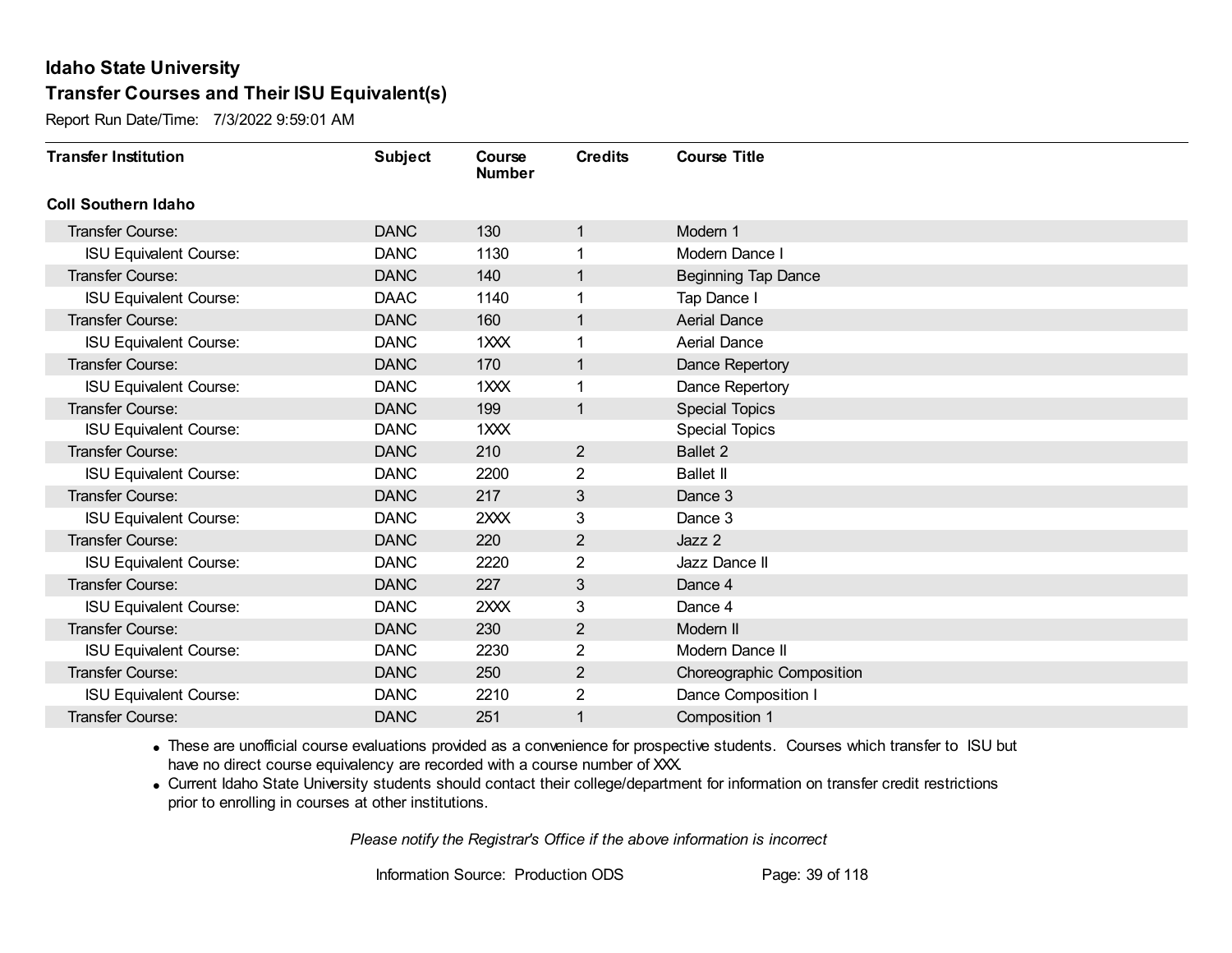Report Run Date/Time: 7/3/2022 9:59:01 AM

| <b>Transfer Institution</b>   | <b>Subject</b> | Course<br><b>Number</b> | <b>Credits</b>          | <b>Course Title</b>          |
|-------------------------------|----------------|-------------------------|-------------------------|------------------------------|
| <b>Coll Southern Idaho</b>    |                |                         |                         |                              |
| Transfer Course:              | <b>DANC</b>    | 251                     | 1                       | Composition 1                |
| <b>ISU Equivalent Course:</b> | <b>DANC</b>    | 2XXX                    |                         | Composition 1                |
| <b>Transfer Course:</b>       | <b>DANC</b>    | 252                     | 1                       | Dance Composition 2          |
| <b>ISU Equivalent Course:</b> | <b>DANC</b>    | 2XXX                    | 1                       | Dance Composition 2          |
| <b>Transfer Course:</b>       | <b>DANC</b>    | 253                     | 1                       | Dance Composition 3          |
| <b>ISU Equivalent Course:</b> | <b>DANC</b>    | 2XXX                    |                         | Dance Composition 3          |
| <b>Transfer Course:</b>       | <b>DANC</b>    | 280                     | $\mathbf{1}$            | Dance Portfolio              |
| <b>ISU Equivalent Course:</b> | <b>DANC</b>    | 2XXX                    |                         | Dance Portfolio              |
| <b>Transfer Course:</b>       | <b>DENA</b>    | 101                     | $\overline{2}$          | Dental Assisting Theory 1    |
| <b>ISU Equivalent Course:</b> | <b>ELEC</b>    | 01XX                    | $\overline{2}$          | Dental Assisting Theory 1    |
| <b>Transfer Course:</b>       | <b>DENA</b>    | 101C                    | $\mathbf 0$             | Dental Theory 1 clinical     |
| <b>ISU Equivalent Course:</b> | <b>ELEC</b>    | 01XX                    | 0                       | Dental Theory 1 Clinical     |
| <b>Transfer Course:</b>       | <b>DENA</b>    | 101L                    | 1                       | Dental Asst Theory Lab 1     |
| <b>ISU Equivalent Course:</b> | <b>ELEC</b>    | 01XX                    | 1                       | <b>Transfer Course</b>       |
| Transfer Course:              | <b>DENA</b>    | 103                     | 2                       | Dental Anatomy & Terminology |
| <b>ISU Equivalent Course:</b> | <b>ELEC</b>    | 01XX                    | $\overline{\mathbf{c}}$ | Dental Anatomy & Terminology |
| <b>Transfer Course:</b>       | <b>DENA</b>    | 105                     | 1                       | <b>Infection Control</b>     |
| <b>ISU Equivalent Course:</b> | <b>ELEC</b>    | 01XX                    | 1                       | <b>Infection Control</b>     |
| Transfer Course:              | <b>DENA</b>    | 105L                    | $\mathbf 1$             | Infection Control Lab        |
| <b>ISU Equivalent Course:</b> | <b>ELEC</b>    | 01XX                    |                         | Infection Control Lab        |
| <b>Transfer Course:</b>       | <b>DENA</b>    | 115                     | $\overline{2}$          | Dental Radiology             |
| <b>ISU Equivalent Course:</b> | <b>ELEC</b>    | 01XX                    | 2                       | Dental Radiology             |
| Transfer Course:              | <b>DENA</b>    | 115L                    | 1                       | Dental Radiology Lab         |

· These are unofficial course evaluations provided as a convenience for prospective students. Courses which transfer to ISU but have no direct course equivalency are recorded with a course number of XXX.

· Current Idaho State University students should contact their college/department for information on transfer credit restrictions prior to enrolling in courses at other institutions.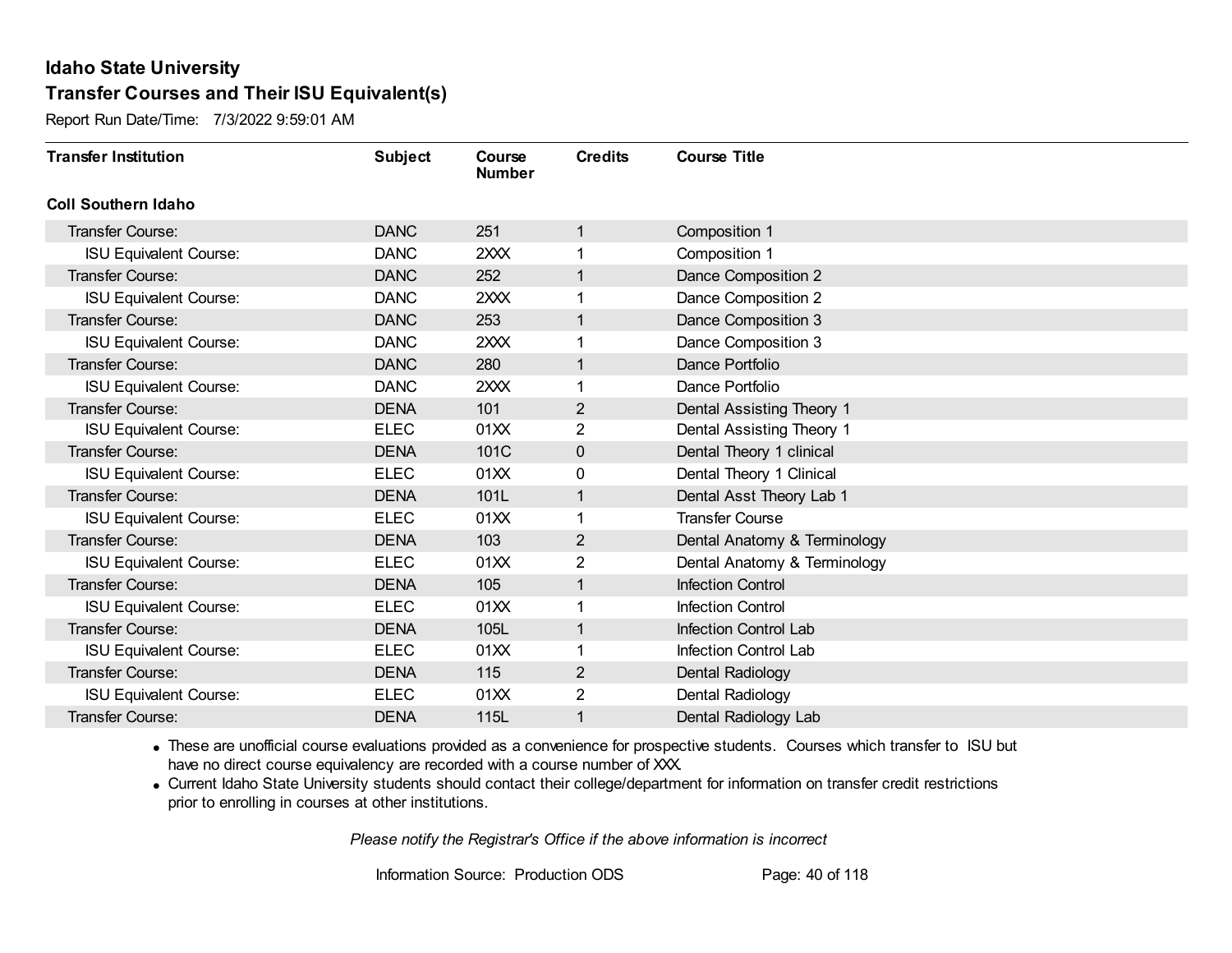Report Run Date/Time: 7/3/2022 9:59:01 AM

| <b>Transfer Institution</b>   | <b>Subject</b> | Course<br><b>Number</b> | <b>Credits</b> | <b>Course Title</b>             |
|-------------------------------|----------------|-------------------------|----------------|---------------------------------|
| <b>Coll Southern Idaho</b>    |                |                         |                |                                 |
| Transfer Course:              | <b>DENA</b>    | 115L                    | 1              | Dental Radiology Lab            |
| <b>ISU Equivalent Course:</b> | <b>ELEC</b>    | 01XX                    |                | Dental Radiology Lab            |
| <b>Transfer Course:</b>       | <b>DENA</b>    | 135                     | 1              | Dental Prev Materials/Procedur  |
| <b>ISU Equivalent Course:</b> | <b>ELEC</b>    | 01XX                    | 1              | Dental Prev Materials/Procedur  |
| <b>Transfer Course:</b>       | <b>DENA</b>    | 135C                    | 1              | Dental Prev Mats/Proc Clinical  |
| <b>ISU Equivalent Course:</b> | <b>ELEC</b>    | 01XX                    |                | Dental Prev Mats/Proc Clinical  |
| <b>Transfer Course:</b>       | <b>DENA</b>    | 142                     | $\overline{2}$ | <b>Medical Emergencies</b>      |
| <b>ISU Equivalent Course:</b> | <b>ELEC</b>    | 01XX                    | $\overline{2}$ | <b>Medical Emergencies</b>      |
| <b>Transfer Course:</b>       | <b>DENA</b>    | 151                     | $\overline{2}$ | Dental Assisting Theory 2       |
| <b>ISU Equivalent Course:</b> | <b>ELEC</b>    | 01XX                    | $\overline{2}$ | Dental Assisting Theory 2       |
| <b>Transfer Course:</b>       | <b>DENA</b>    | 151C                    | 4              | Dental Asst Theory 2 Clinical   |
| <b>ISU Equivalent Course:</b> | <b>ELEC</b>    | 01XX                    | 4              | Dental Asst Theory 2 Clinical   |
| <b>Transfer Course:</b>       | <b>DENA</b>    | 151L                    | 1              | Dental Assisting Theory 2 Lab   |
| <b>ISU Equivalent Course:</b> | <b>ELEC</b>    | 01XX                    | 1              | Dental Assisting Theory 2 Lab   |
| Transfer Course:              | <b>DENA</b>    | 165                     | 1              | <b>Dental Materials</b>         |
| <b>ISU Equivalent Course:</b> | <b>ELEC</b>    | 01XX                    | 1              | Dental Materials                |
| <b>Transfer Course:</b>       | <b>DENA</b>    | 165L                    | 1              | Dental Materials Lab            |
| <b>ISU Equivalent Course:</b> | <b>ELEC</b>    | 01XX                    | 1              | Dental Materials Lab            |
| Transfer Course:              | <b>DENA</b>    | 175                     | 1              | Dental Practice Management      |
| <b>ISU Equivalent Course:</b> | <b>ELEC</b>    | 01XX                    |                | Dental Practice Management      |
| <b>Transfer Course:</b>       | <b>DENA</b>    | 185                     | 1              | <b>Expanded Functions</b>       |
| <b>ISU Equivalent Course:</b> | <b>ELEC</b>    | 01XX                    |                | <b>Expanded Functions</b>       |
| Transfer Course:              | <b>DENA</b>    | 185C                    | 5              | <b>Expanded Functions Pract</b> |

· These are unofficial course evaluations provided as a convenience for prospective students. Courses which transfer to ISU but have no direct course equivalency are recorded with a course number of XXX.

· Current Idaho State University students should contact their college/department for information on transfer credit restrictions prior to enrolling in courses at other institutions.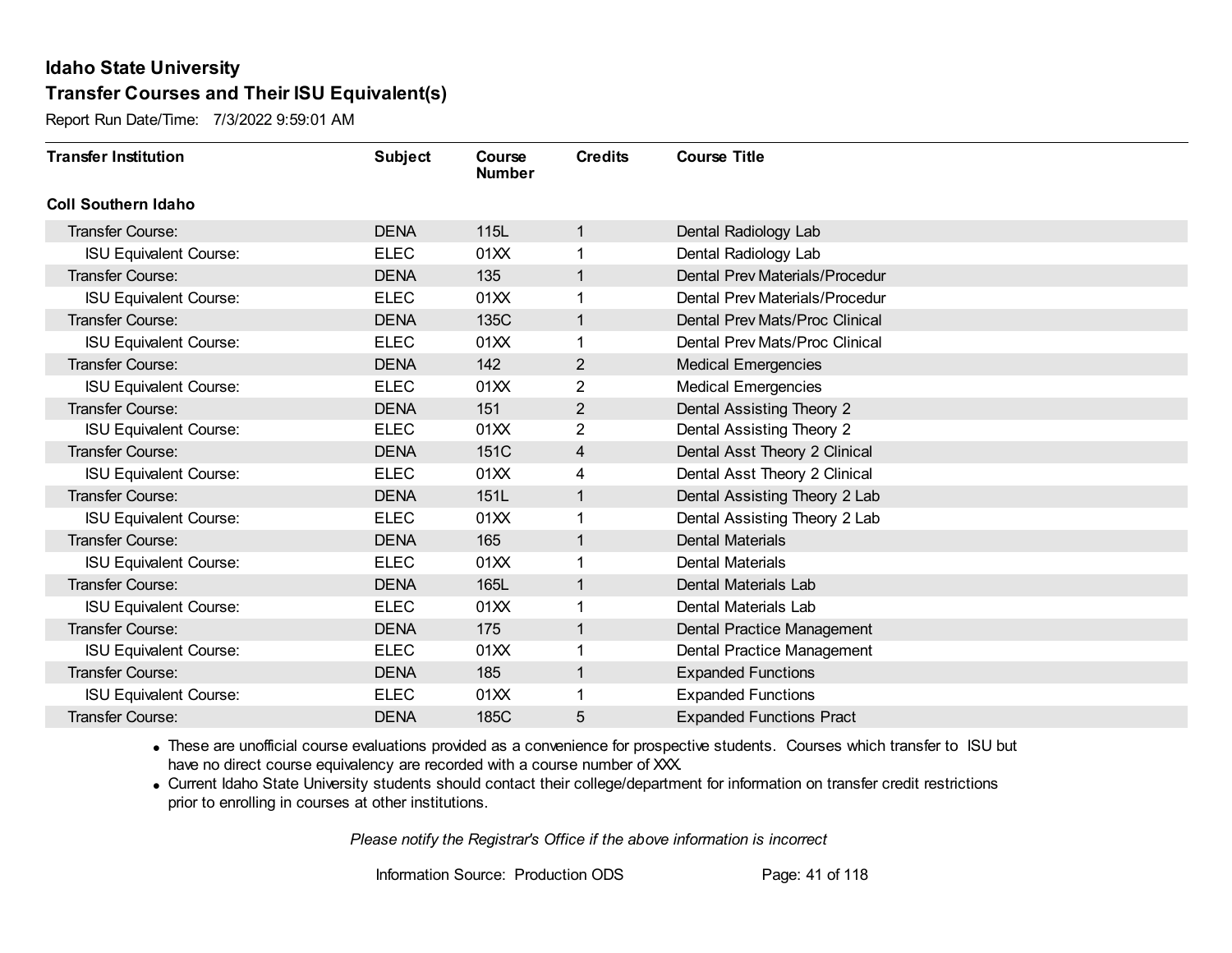Report Run Date/Time: 7/3/2022 9:59:01 AM

| <b>Transfer Institution</b>   | <b>Subject</b> | Course<br><b>Number</b> | <b>Credits</b> | <b>Course Title</b>             |
|-------------------------------|----------------|-------------------------|----------------|---------------------------------|
| <b>Coll Southern Idaho</b>    |                |                         |                |                                 |
| Transfer Course:              | <b>DENA</b>    | 185C                    | 5              | <b>Expanded Functions Pract</b> |
| <b>ISU Equivalent Course:</b> | <b>ELEC</b>    | 01XX                    | 5              | <b>Expanded Functions Pract</b> |
| Transfer Course:              | <b>DENA</b>    | 185L                    | $\overline{2}$ | <b>Expanded Functions Lab</b>   |
| <b>ISU Equivalent Course:</b> | <b>ELEC</b>    | 01XX                    | $\overline{2}$ | <b>Expanded Functions Lab</b>   |
| <b>Transfer Course:</b>       | <b>DENA</b>    | 199                     | 1              | <b>Special Topics</b>           |
| <b>ISU Equivalent Course:</b> | <b>ELEC</b>    | 01XX                    |                | <b>Special Topics</b>           |
| Transfer Course:              | <b>DENH</b>    | 101                     | $\overline{2}$ | Intro to Dental Hygiene         |
| <b>ISU Equivalent Course:</b> | <b>ELEC</b>    | 01XX                    | $\overline{2}$ | Intro to Dental Hygiene         |
| <b>Transfer Course:</b>       | <b>DENH</b>    | 101C                    | 3              | Dental Hygiene Clinic 1         |
| <b>ISU Equivalent Course:</b> | <b>ELEC</b>    | 01XX                    | 3              | Dental Hygiene Clinic 1         |
| <b>Transfer Course:</b>       | <b>DENH</b>    | 115                     | 2              | Dental Radiology                |
| <b>ISU Equivalent Course:</b> | <b>ELEC</b>    | 01XX                    | $\overline{2}$ | Dental Radiology                |
| Transfer Course:              | <b>DENH</b>    | 115L                    | 1              | Dental Radiology Lab            |
| <b>ISU Equivalent Course:</b> | <b>ELEC</b>    | 01XX                    | 1              | Dental Radiology Lab            |
| Transfer Course:              | <b>DENH</b>    | 122                     | 2              | Dentl Head & Neck Anatomy       |
| <b>ISU Equivalent Course:</b> | <b>ELEC</b>    | 01XX                    | $\overline{2}$ | Dentl Head & Neck Anatomy       |
| Transfer Course:              | <b>DENH</b>    | 132                     | $\overline{2}$ | Dental Anat, Embryo & Histol    |
| <b>ISU Equivalent Course:</b> | <b>ELEC</b>    | 01XX                    | $\overline{2}$ | Dental Anat, Embryo & Histol    |
| Transfer Course:              | <b>DENH</b>    | 142                     | 2              | <b>Medical Emergencies</b>      |
| <b>ISU Equivalent Course:</b> | <b>ELEC</b>    | 01XX                    | $\overline{2}$ | <b>Medical Emergencies</b>      |
| Transfer Course:              | <b>DENH</b>    | 151                     | 3              | Dental Hygiene Theory 2         |
| <b>ISU Equivalent Course:</b> | <b>ELEC</b>    | 01XX                    | 3              | Dental Hygiene Theory 2         |
| Transfer Course:              | <b>DENH</b>    | 151C                    | 4              | Dental Hygiene Theory 2 Clinic  |

· These are unofficial course evaluations provided as a convenience for prospective students. Courses which transfer to ISU but have no direct course equivalency are recorded with a course number of XXX.

· Current Idaho State University students should contact their college/department for information on transfer credit restrictions prior to enrolling in courses at other institutions.

*Please notify the Registrar's Office if the above information is incorrect*

Information Source: Production ODS Page: 42 of 118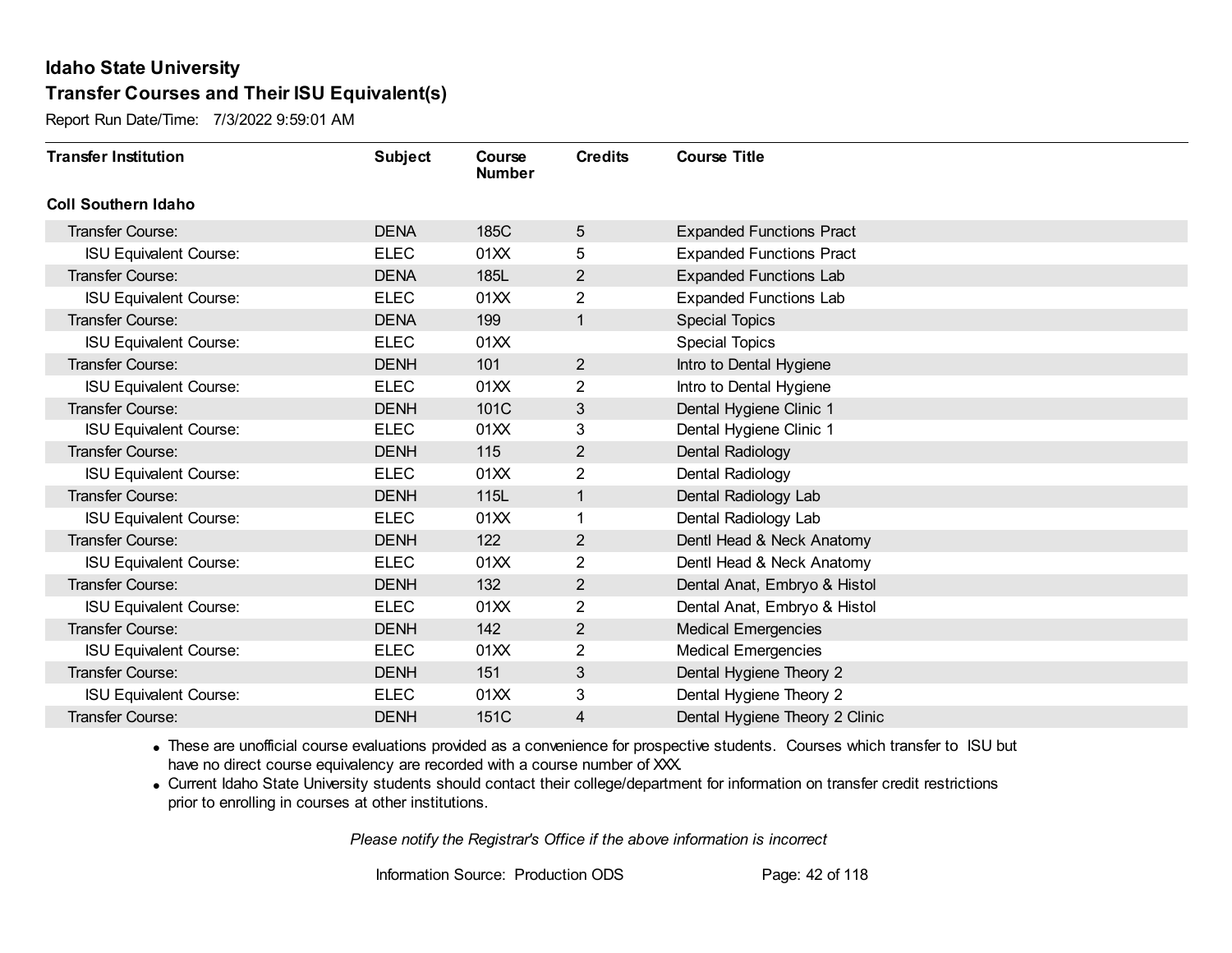Report Run Date/Time: 7/3/2022 9:59:01 AM

| <b>Transfer Institution</b>   | <b>Subject</b> | Course<br><b>Number</b> | <b>Credits</b> | <b>Course Title</b>            |
|-------------------------------|----------------|-------------------------|----------------|--------------------------------|
| <b>Coll Southern Idaho</b>    |                |                         |                |                                |
| Transfer Course:              | <b>DENH</b>    | 151C                    | 4              | Dental Hygiene Theory 2 Clinic |
| <b>ISU Equivalent Course:</b> | <b>ELEC</b>    | 01XX                    | 4              | Dental Hygiene Theory 2 Clinic |
| <b>Transfer Course:</b>       | <b>DENH</b>    | 165                     | 1              | <b>Dental Materials</b>        |
| <b>ISU Equivalent Course:</b> | <b>ELEC</b>    | 01XX                    | 1              | Dental Materials               |
| <b>Transfer Course:</b>       | <b>DENH</b>    | 165L                    | 1              | Dental Materials Lab           |
| <b>ISU Equivalent Course:</b> | <b>ELEC</b>    | 01XX                    |                | Dental Materials Lab           |
| <b>Transfer Course:</b>       | <b>DENH</b>    | 175                     | 3              | Dental Pharmacology            |
| <b>ISU Equivalent Course:</b> | <b>ELEC</b>    | 01XX                    | 3              | Dental Pharmacology            |
| <b>Transfer Course:</b>       | <b>DENH</b>    | 185                     | 3              | Oral Pathology                 |
| <b>ISU Equivalent Course:</b> | <b>ELEC</b>    | 01XX                    | 3              | Oral Pathology                 |
| <b>Transfer Course:</b>       | <b>DENH</b>    | 190                     | 3              | Periodontics 1                 |
| <b>ISU Equivalent Course:</b> | <b>ELEC</b>    | 01XX                    | 3              | Periodontics 1                 |
| <b>Transfer Course:</b>       | <b>DENH</b>    | 201                     | 3              | Dental Hygiene Theory 3        |
| <b>ISU Equivalent Course:</b> | <b>ELEC</b>    | 02XX                    | 3              | Dental Hygiene Theory 3        |
| <b>Transfer Course:</b>       | <b>DENH</b>    | 201C                    | $\overline{4}$ | Dental Hygiene Theory Clinic 3 |
| <b>ISU Equivalent Course:</b> | <b>ELEC</b>    | 02XX                    | 4              | Dental Hygiene Theory Clinic 3 |
| <b>Transfer Course:</b>       | <b>DENH</b>    | 215                     | 2              | Pain Cntl & Methodology        |
| <b>ISU Equivalent Course:</b> | <b>ELEC</b>    | 02XX                    | 2              | Pain Cntl & Methodology        |
| <b>Transfer Course:</b>       | <b>DENH</b>    | 215L                    | $\mathbf{1}$   | Pain Cntl & Methodology Lab    |
| <b>ISU Equivalent Course:</b> | <b>ELEC</b>    | 02XX                    |                | Pain Cntl & Methodology Lab    |
| <b>Transfer Course:</b>       | <b>DENH</b>    | 235                     | 1              | Community Dental Health        |
| <b>ISU Equivalent Course:</b> | <b>ELEC</b>    | 02XX                    |                | <b>Community Dental Health</b> |
| Transfer Course:              | <b>DENH</b>    | 245                     | 3              | Periodontics 2                 |

· These are unofficial course evaluations provided as a convenience for prospective students. Courses which transfer to ISU but have no direct course equivalency are recorded with a course number of XXX.

· Current Idaho State University students should contact their college/department for information on transfer credit restrictions prior to enrolling in courses at other institutions.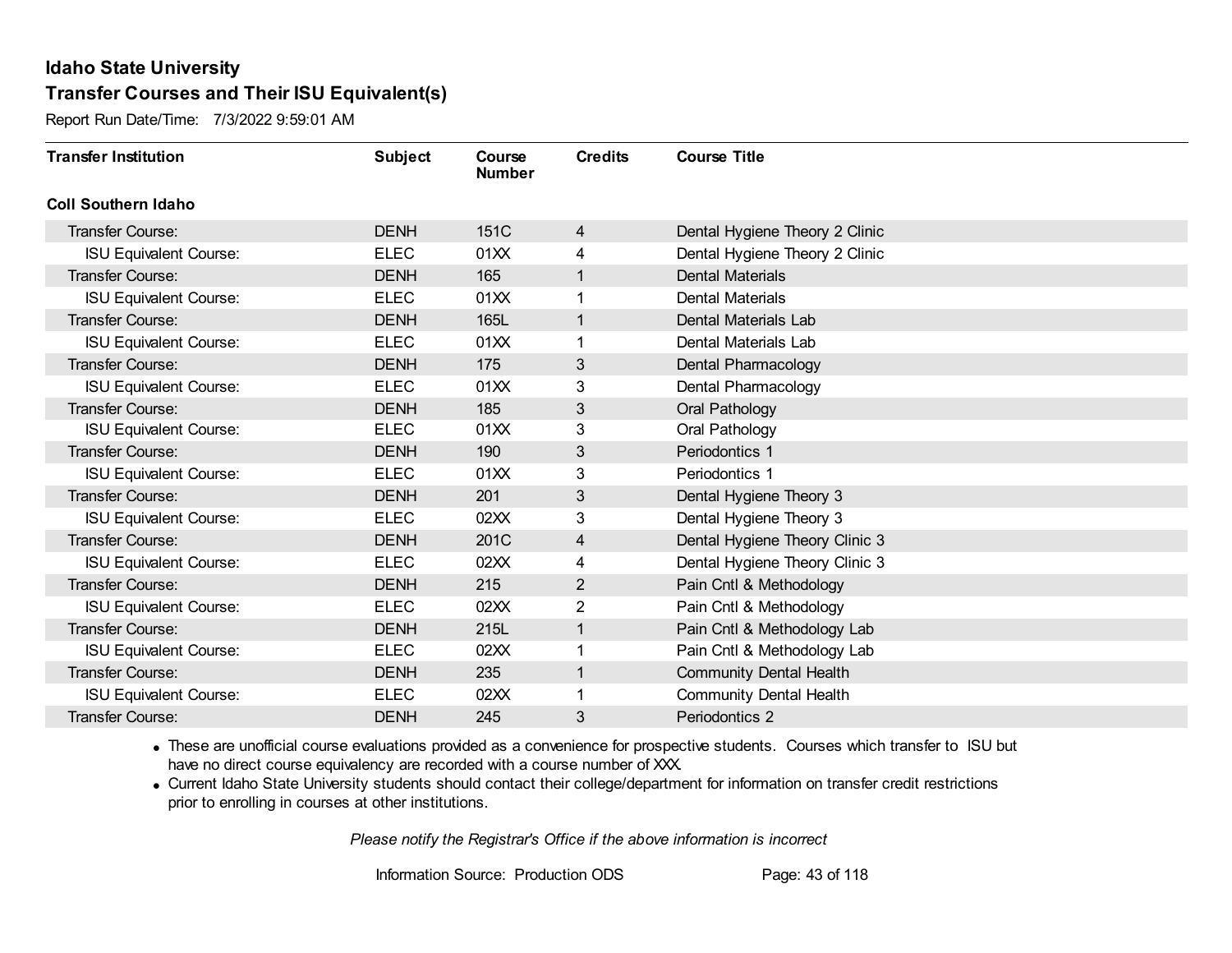Report Run Date/Time: 7/3/2022 9:59:01 AM

| <b>Transfer Institution</b>   | <b>Subject</b> | Course<br><b>Number</b> | <b>Credits</b> | <b>Course Title</b>                |
|-------------------------------|----------------|-------------------------|----------------|------------------------------------|
| <b>Coll Southern Idaho</b>    |                |                         |                |                                    |
| Transfer Course:              | <b>DENH</b>    | 245                     | 3              | Periodontics 2                     |
| <b>ISU Equivalent Course:</b> | <b>ELEC</b>    | 02XX                    | 3              | Periodontics 2                     |
| <b>Transfer Course:</b>       | <b>DENH</b>    | 251                     | 3              | Dental Hygiene Theory 4            |
| <b>ISU Equivalent Course:</b> | <b>ELEC</b>    | 02XX                    | 3              | Dental Hygiene Theory 4            |
| <b>Transfer Course:</b>       | <b>DENH</b>    | 251C                    | 4              | Dental Hygiene Theory Clinic 4     |
| <b>ISU Equivalent Course:</b> | <b>ELEC</b>    | 02XX                    | 4              | Dental Hygiene Theory Clinic 4     |
| <b>Transfer Course:</b>       | <b>DENH</b>    | 265                     | 1              | <b>Special Needs Patients</b>      |
| <b>ISU Equivalent Course:</b> | <b>ELEC</b>    | 02XX                    |                | <b>Special Needs Patients</b>      |
| <b>Transfer Course:</b>       | <b>DENH</b>    | 270                     | 2              | Community Dental Health            |
| <b>ISU Equivalent Course:</b> | <b>ELEC</b>    | 02XX                    | $\overline{2}$ | <b>Community Dental Health</b>     |
| <b>Transfer Course:</b>       | <b>DENH</b>    | 280                     | 2              | Legal & Ethical Issues             |
| <b>ISU Equivalent Course:</b> | <b>ELEC</b>    | 02XX                    | $\overline{2}$ | Legal & Ethical Issues             |
| <b>Transfer Course:</b>       | <b>DENH</b>    | 295                     | 1              | <b>Testing &amp; Board Reviews</b> |
| <b>ISU Equivalent Course:</b> | <b>ELEC</b>    | 02XX                    | $\mathbf{1}$   | <b>Testing &amp; Board Reviews</b> |
| Transfer Course:              | <b>DIET</b>    | 101                     | $\overline{2}$ | Safety & Intro Shop Practices      |
| <b>ISU Equivalent Course:</b> | <b>DESL</b>    | 01XX                    | $\overline{2}$ | Safety & Intro Shop Practices      |
| <b>Transfer Course:</b>       | <b>DIET</b>    | 103                     | 1              | Introduction to Electrical         |
| <b>ISU Equivalent Course:</b> | <b>DESL</b>    | 01XX                    |                | Introduction to Electrical         |
| <b>Transfer Course:</b>       | <b>DIET</b>    | 105                     | 1              | <b>Electrical Systems</b>          |
| <b>ISU Equivalent Course:</b> | <b>DESL</b>    | 01XX                    |                | <b>Electrical Systems</b>          |
| <b>Transfer Course:</b>       | <b>DIET</b>    | 107                     | 1              | Applied Leadership                 |
| <b>ISU Equivalent Course:</b> | <b>DESL</b>    | 01XX                    | 1              | Applied Leadership                 |
| Transfer Course:              | <b>DIET</b>    | 108                     | 2              | Heating, Ventil & AC               |

· These are unofficial course evaluations provided as a convenience for prospective students. Courses which transfer to ISU but have no direct course equivalency are recorded with a course number of XXX.

· Current Idaho State University students should contact their college/department for information on transfer credit restrictions prior to enrolling in courses at other institutions.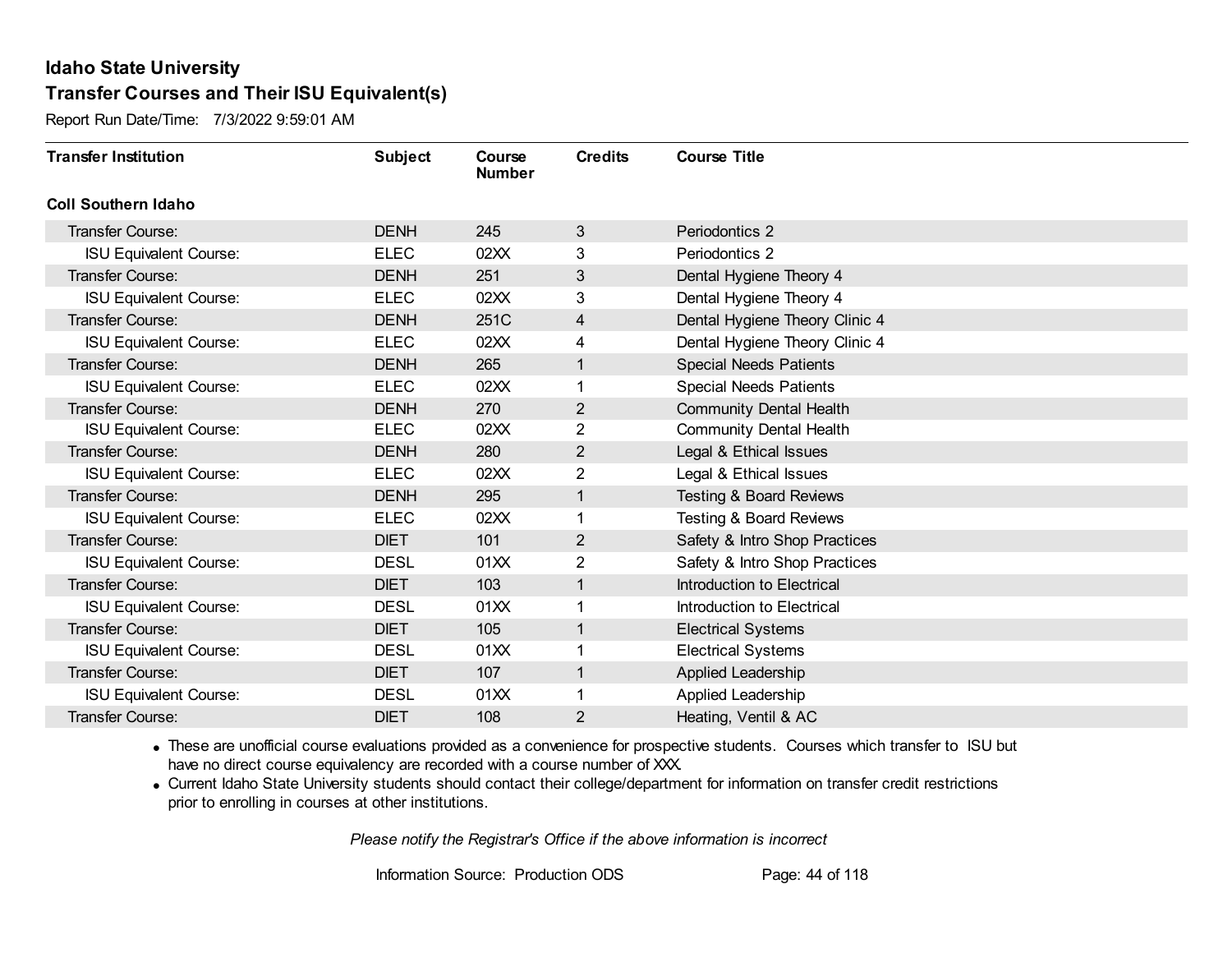Report Run Date/Time: 7/3/2022 9:59:01 AM

| <b>Transfer Institution</b>   | <b>Subject</b> | Course<br><b>Number</b> | <b>Credits</b> | <b>Course Title</b>                |
|-------------------------------|----------------|-------------------------|----------------|------------------------------------|
| <b>Coll Southern Idaho</b>    |                |                         |                |                                    |
| Transfer Course:              | <b>DIET</b>    | 108                     | 2              | Heating, Ventil & AC               |
| <b>ISU Equivalent Course:</b> | <b>DESL</b>    | 01XX                    | $\overline{2}$ | Heating, Ventil & AC               |
| Transfer Course:              | <b>DIET</b>    | 109                     | 3              | Analysis of Hydraulics             |
| <b>ISU Equivalent Course:</b> | <b>DESL</b>    | 01XX                    | 3              | Analysis of Hydraulics             |
| <b>Transfer Course:</b>       | <b>DIET</b>    | 111                     | 3              | Hydraulic & Air Brake Syst         |
| <b>ISU Equivalent Course:</b> | <b>DESL</b>    | 01XX                    | 3              | Hydraulic & Air Brake Syst         |
| <b>Transfer Course:</b>       | <b>DIET</b>    | 113                     | 1              | Diesel Fuel Injection              |
| <b>ISU Equivalent Course:</b> | <b>DESL</b>    | 01XX                    | 1              | Diesel Fuel Injection              |
| <b>Transfer Course:</b>       | <b>DIET</b>    | 115                     | 3              | <b>Basic Diesel Engines</b>        |
| <b>ISU Equivalent Course:</b> | <b>DESL</b>    | 01XX                    | 3              | <b>Basic Diesel Engines</b>        |
| <b>Transfer Course:</b>       | <b>DIET</b>    | 117                     | 2              | <b>Adv Diesel Engines</b>          |
| <b>ISU Equivalent Course:</b> | <b>DESL</b>    | 01XX                    | 2              | <b>Adv Diesel Engines</b>          |
| Transfer Course:              | <b>DIET</b>    | 119                     | 4              | <b>Drive Train Fundamentals</b>    |
| <b>ISU Equivalent Course:</b> | <b>DESL</b>    | 01XX                    | 4              | Drive Train Fundamentals           |
| Transfer Course:              | <b>DIET</b>    | 123                     | $\overline{2}$ | Suspension/Stearing Systems        |
| <b>ISU Equivalent Course:</b> | <b>DESL</b>    | 01XX                    | $\overline{2}$ | <b>Suspension/Stearing Systems</b> |
| <b>Transfer Course:</b>       | <b>DIET</b>    | 125                     | 1              | Preventative Maintenance           |
| <b>ISU Equivalent Course:</b> | <b>DESL</b>    | 01XX                    |                | <b>Preventative Maintenance</b>    |
| <b>Transfer Course:</b>       | <b>DIET</b>    | 158                     | 1              | Advanced Occupational Comm         |
| <b>ISU Equivalent Course:</b> | <b>DESL</b>    | 01XX                    |                | Advanced Occupational Comm         |
| <b>Transfer Course:</b>       | <b>DIET</b>    | 199                     | 1              | <b>Special Topics</b>              |
| <b>ISU Equivalent Course:</b> | <b>DESL</b>    | 01XX                    |                | <b>Special Topics</b>              |
| Transfer Course:              | <b>DIET</b>    | 2001                    | 1              | Diesel Independent Study           |

· These are unofficial course evaluations provided as a convenience for prospective students. Courses which transfer to ISU but have no direct course equivalency are recorded with a course number of XXX.

· Current Idaho State University students should contact their college/department for information on transfer credit restrictions prior to enrolling in courses at other institutions.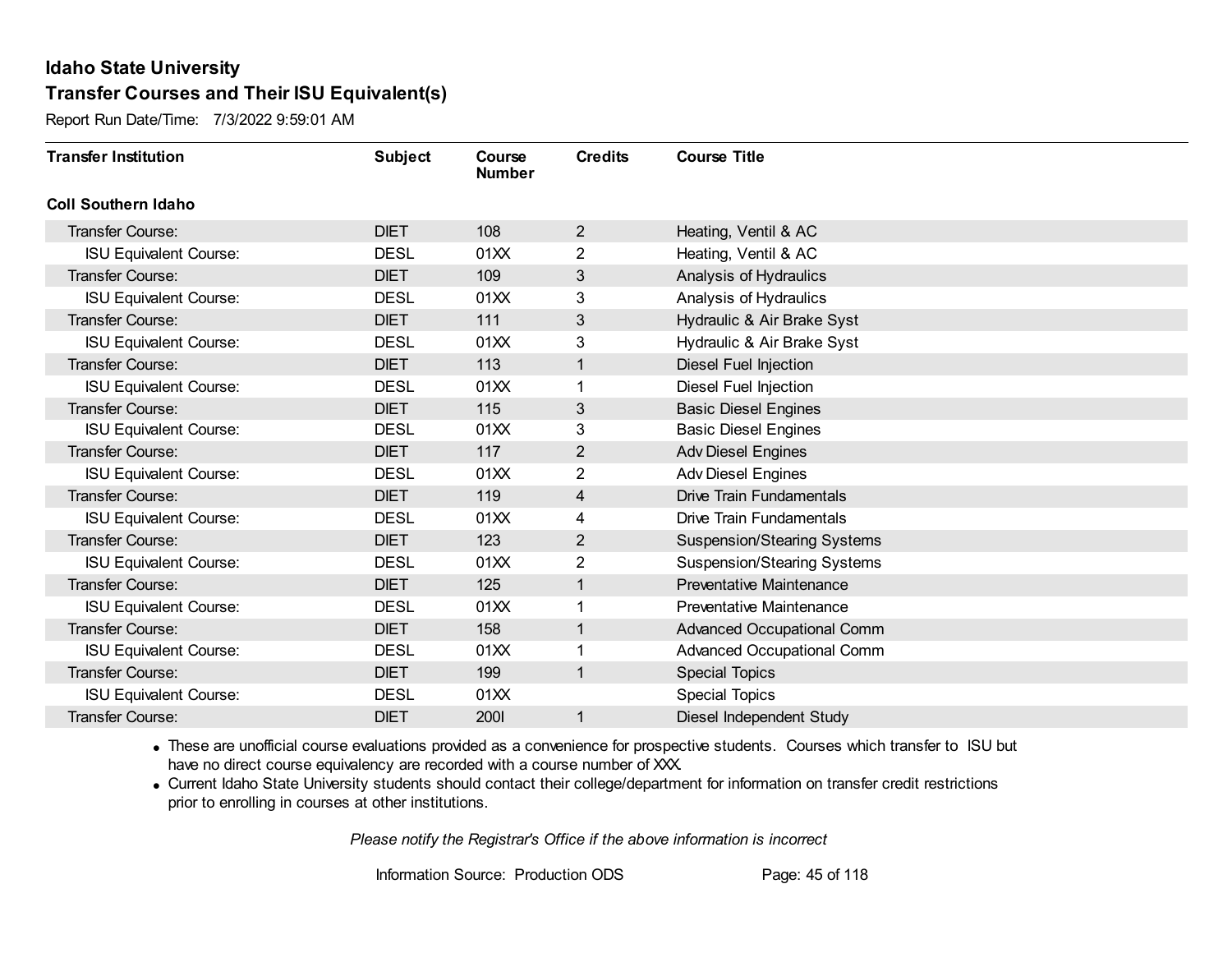Report Run Date/Time: 7/3/2022 9:59:01 AM

| <b>Transfer Institution</b>   | <b>Subject</b> | Course<br><b>Number</b> | <b>Credits</b> | <b>Course Title</b>            |
|-------------------------------|----------------|-------------------------|----------------|--------------------------------|
| <b>Coll Southern Idaho</b>    |                |                         |                |                                |
| Transfer Course:              | <b>DIET</b>    | 2001                    | 1              | Diesel Independent Study       |
| <b>ISU Equivalent Course:</b> | <b>DESL</b>    | 02XX                    |                | Diesel Independent Study       |
| Transfer Course:              | <b>DIET</b>    | 201                     | $9\,$          | Adv Diesel Technology          |
| <b>ISU Equivalent Course:</b> | <b>DESL</b>    | 02XX                    | 9              | Adv Diesel Technology          |
| Transfer Course:              | <b>DIET</b>    | 285                     | 8              | <b>Cooperative Education</b>   |
| <b>ISU Equivalent Course:</b> | <b>DESL</b>    | 02XX                    | 8              | <b>Cooperative Education</b>   |
| Transfer Course:              | <b>DRAT</b>    | 103                     | $\overline{2}$ | Intro Const Drawings/Autocad   |
| <b>ISU Equivalent Course:</b> | <b>CADD</b>    | 01XX                    | 2              | Intro Const Drawings/Autocad   |
| <b>Transfer Course:</b>       | <b>DRAT</b>    | 105                     | 1              | Trigonometry for the Trades    |
| <b>ISU Equivalent Course:</b> | <b>CADD</b>    | 01XX                    | 1              | Trigonometry for the Trades    |
| Transfer Course:              | <b>DRAT</b>    | 107                     | 1              | Applied Leadership             |
| <b>ISU Equivalent Course:</b> | <b>CADD</b>    | 01XX                    |                | Applied Leadership             |
| Transfer Course:              | <b>DRAT</b>    | 131                     | $\mathbf{2}$   | Intro to Board Drafting        |
| <b>ISU Equivalent Course:</b> | <b>CADD</b>    | 01XX                    | $\overline{2}$ | Intro to Board Drafting        |
| Transfer Course:              | <b>DRAT</b>    | 132                     | 4              | Intro Computer Aided Drafting  |
| <b>ISU Equivalent Course:</b> | <b>CADD</b>    | 01XX                    | 4              | Intro Computer Aided Drafting  |
| Transfer Course:              | <b>DRAT</b>    | 133                     | 4              | Orthographic Projection        |
| <b>ISU Equivalent Course:</b> | <b>CADD</b>    | 01XX                    | 4              | Orthographic Projection        |
| Transfer Course:              | <b>DRAT</b>    | 134                     | 3              | <b>Dimensioning Standards</b>  |
| <b>ISU Equivalent Course:</b> | <b>CADD</b>    | 01XX                    | 3              | Dimensioning Standards         |
| <b>Transfer Course:</b>       | <b>DRAT</b>    | 135                     | $\overline{2}$ | Dimensioning in AutoCAD        |
| <b>ISU Equivalent Course:</b> | <b>CADD</b>    | 01XX                    | $\overline{2}$ | Dimensioning in AutoCAD        |
| Transfer Course:              | <b>DRAT</b>    | 148                     | 2              | Pictorial Views w/BIM Software |

· These are unofficial course evaluations provided as a convenience for prospective students. Courses which transfer to ISU but have no direct course equivalency are recorded with a course number of XXX.

· Current Idaho State University students should contact their college/department for information on transfer credit restrictions prior to enrolling in courses at other institutions.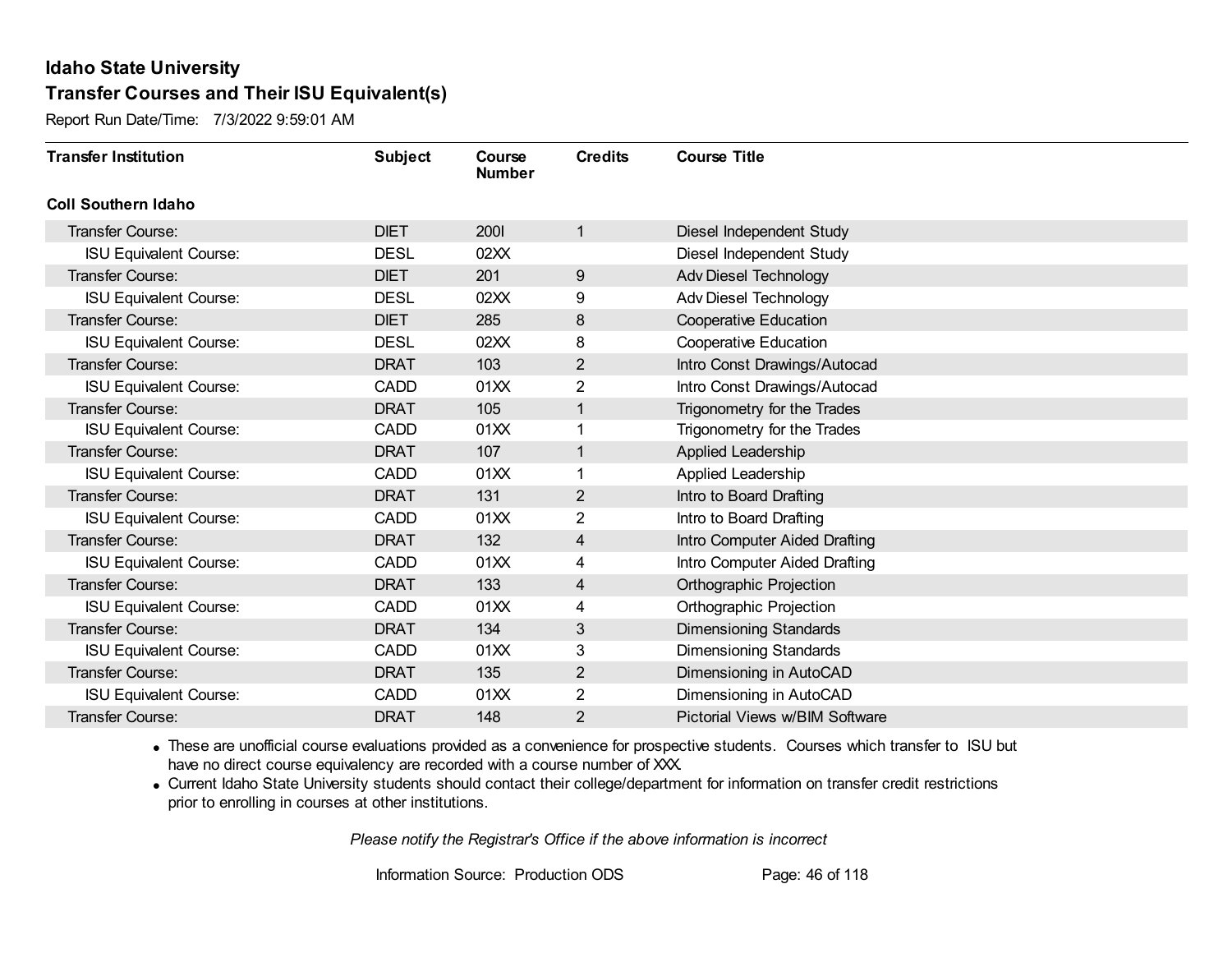Report Run Date/Time: 7/3/2022 9:59:01 AM

| <b>Transfer Institution</b>   | <b>Subject</b> | Course<br><b>Number</b> | <b>Credits</b> | <b>Course Title</b>            |
|-------------------------------|----------------|-------------------------|----------------|--------------------------------|
| <b>Coll Southern Idaho</b>    |                |                         |                |                                |
| <b>Transfer Course:</b>       | <b>DRAT</b>    | 148                     | $\overline{2}$ | Pictorial Views w/BIM Software |
| <b>ISU Equivalent Course:</b> | <b>CADD</b>    | 01XX                    | 2              | Pictorial Views w/BIM Software |
| Transfer Course:              | <b>DRAT</b>    | 149                     | 3              | Solid Modeling                 |
| <b>ISU Equivalent Course:</b> | <b>CADD</b>    | 01XX                    | 3              | Solid Modeling                 |
| <b>Transfer Course:</b>       | <b>DRAT</b>    | 150                     | 4              | <b>Machine Drafting</b>        |
| <b>ISU Equivalent Course:</b> | <b>CADD</b>    | 01XX                    | 4              | <b>Machine Drafting</b>        |
| <b>Transfer Course:</b>       | <b>DRAT</b>    | 152                     | $6\,$          | Civil Drafting                 |
| <b>ISU Equivalent Course:</b> | <b>CADD</b>    | 01XX                    | 6              | Civil Drafting                 |
| <b>Transfer Course:</b>       | <b>DRAT</b>    | 153                     | $\overline{2}$ | <b>Customizing AutoCAD</b>     |
| <b>ISU Equivalent Course:</b> | <b>CADD</b>    | 01XX                    | $\overline{2}$ | <b>Customizing AutoCAD</b>     |
| <b>Transfer Course:</b>       | <b>DRAT</b>    | 156                     | 6              | <b>Architectural Drafting</b>  |
| <b>ISU Equivalent Course:</b> | <b>CADD</b>    | 01XX                    | 6              | <b>Architectural Drafting</b>  |
| Transfer Course:              | <b>DRAT</b>    | 158                     | $\overline{2}$ | <b>Structural Drafting</b>     |
| <b>ISU Equivalent Course:</b> | <b>CADD</b>    | 01XX                    | $\overline{2}$ | <b>Structural Drafting</b>     |
| Transfer Course:              | <b>DRAT</b>    | 199                     | 1              | <b>Special Topics</b>          |
| <b>ISU Equivalent Course:</b> | <b>CADD</b>    | 01XX                    |                | <b>Special Topics</b>          |
| <b>Transfer Course:</b>       | <b>DRAT</b>    | 2001                    | $\mathbf{1}$   | Drafting Independent Study     |
| <b>ISU Equivalent Course:</b> | <b>CADD</b>    | 02XX                    |                | Drafting Independent Study     |
| <b>Transfer Course:</b>       | <b>DRAT</b>    | 285                     | $\mathbf{1}$   | <b>Cooperative Education</b>   |
| <b>ISU Equivalent Course:</b> | <b>CADD</b>    | 02XX                    |                | <b>Cooperative Education</b>   |
| <b>Transfer Course:</b>       | <b>EARC</b>    | 105                     | $\overline{2}$ | Early Childhood Environments   |
| <b>ISU Equivalent Course:</b> | <b>EDUC</b>    | 1XXX                    |                | Early Childhood Environments   |
| <b>Transfer Course:</b>       | <b>EARC</b>    | 109                     | 3              | Intro to Early Childhood Ed    |

· These are unofficial course evaluations provided as a convenience for prospective students. Courses which transfer to ISU but have no direct course equivalency are recorded with a course number of XXX.

· Current Idaho State University students should contact their college/department for information on transfer credit restrictions prior to enrolling in courses at other institutions.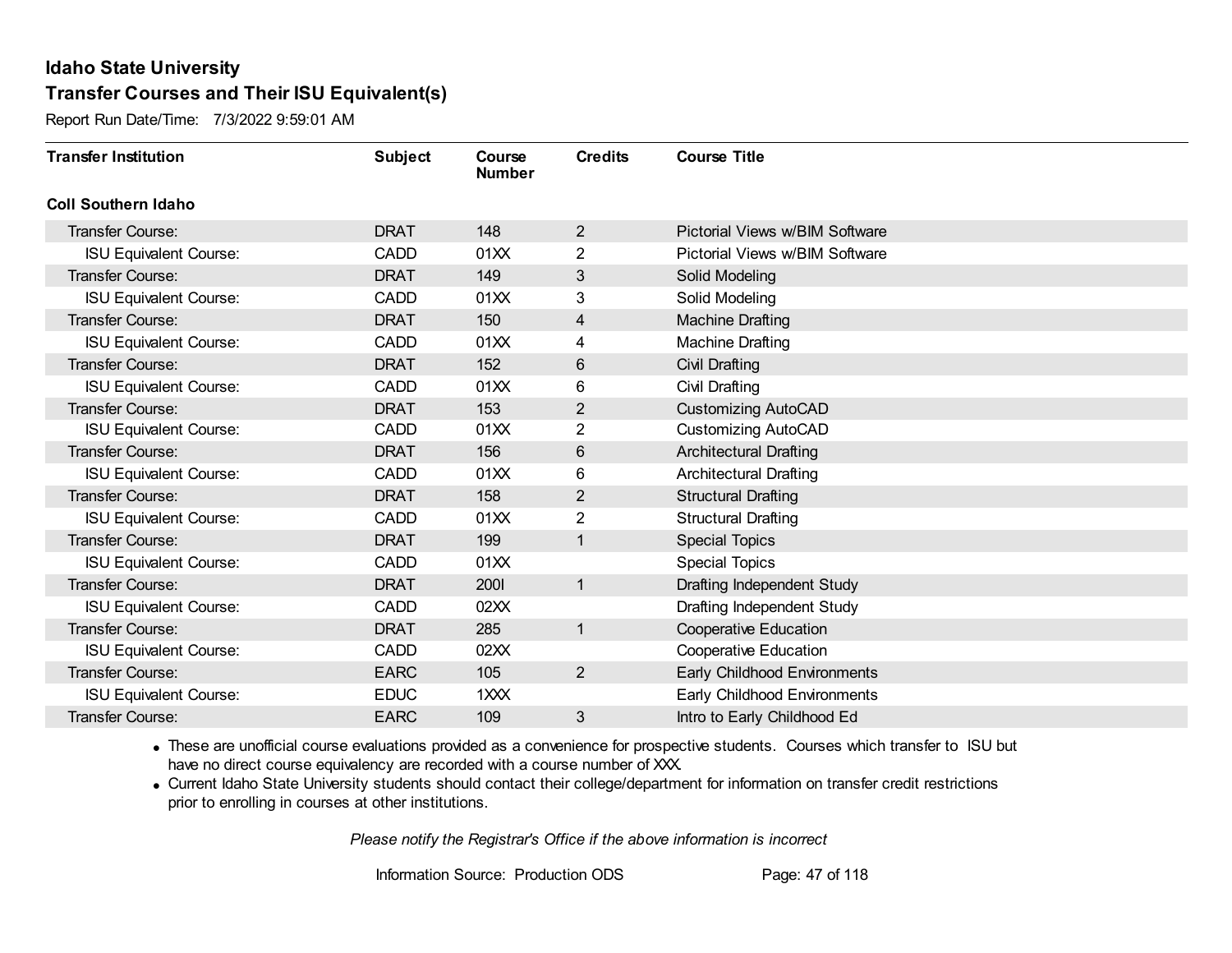Report Run Date/Time: 7/3/2022 9:59:01 AM

| <b>Transfer Institution</b>   | <b>Subject</b> | Course<br><b>Number</b> | <b>Credits</b> | <b>Course Title</b>            |
|-------------------------------|----------------|-------------------------|----------------|--------------------------------|
| <b>Coll Southern Idaho</b>    |                |                         |                |                                |
| Transfer Course:              | <b>EARC</b>    | 109                     | 3              | Intro to Early Childhood Ed    |
| <b>ISU Equivalent Course:</b> | <b>EDUC</b>    | $1 \times X$            | 3              | Intro to Early Childhood Ed    |
| Transfer Course:              | <b>EARC</b>    | 111                     | 3              | Health, Safety & Nutrition     |
| <b>ISU Equivalent Course:</b> | <b>CHLD</b>    | 01XX                    | 3              | Health, Safety & Nutrition     |
| Transfer Course:              | <b>EARC</b>    | 154                     | $\mathfrak{S}$ | Early Childhood Practicum 1    |
| <b>ISU Equivalent Course:</b> | <b>EDUC</b>    | 1XXX                    | 3              | Early Childhood Practicum 1    |
| Transfer Course:              | <b>EARC</b>    | 164                     | $\overline{2}$ | Early Childhood Curriculum 1   |
| <b>ISU Equivalent Course:</b> | <b>EDUC</b>    | 1XXX                    | 2              | Early Childhood Curriculum 1   |
| <b>Transfer Course:</b>       | <b>EARC</b>    | 195                     | $\mathbf 1$    | Early Childhood Educ Conferenc |
| <b>ISU Equivalent Course:</b> | <b>CHLD</b>    | 01XX                    |                | Early Childhood Educ Conferenc |
| <b>Transfer Course:</b>       | <b>EARC</b>    | 199                     | 1              | <b>Special Topics</b>          |
| <b>ISU Equivalent Course:</b> | <b>CHLD</b>    | 01XX                    |                | <b>Special Topics</b>          |
| Transfer Course:              | <b>EARC</b>    | 2001                    | $\mathbf{1}$   | Early Chidhd Independent Study |
| <b>ISU Equivalent Course:</b> | <b>CHLD</b>    | 02XX                    |                | Early Chidhd Independent Study |
| Transfer Course:              | <b>EARC</b>    | 203                     | 3              | Child Development              |
| <b>ISU Equivalent Course:</b> | <b>EDUC</b>    | 2XXX                    | 3              | Child Development              |
| Transfer Course:              | <b>EARC</b>    | 207                     | 3              | Infant/Toddler Care & Educ     |
| <b>ISU Equivalent Course:</b> | <b>EDUC</b>    | 2XXX                    | 3              | Infant/Toddler Care & Educ     |
| Transfer Course:              | <b>EARC</b>    | 209                     | 3              | Inclus Pract Infants/Toddlers  |
| <b>ISU Equivalent Course:</b> | <b>EDUC</b>    | 2XXX                    | 3              | Inclus Pract Infants/Toddlers  |
| Transfer Course:              | <b>EARC</b>    | 222                     | $\sqrt{3}$     | Intro Tchng Children's Lit     |
| <b>ISU Equivalent Course:</b> | <b>EDUC</b>    | 3322                    | 3              | Literature for Children        |
| Transfer Course:              | <b>ECON</b>    | 199                     | 1              | <b>Special Topics</b>          |

· These are unofficial course evaluations provided as a convenience for prospective students. Courses which transfer to ISU but have no direct course equivalency are recorded with a course number of XXX.

· Current Idaho State University students should contact their college/department for information on transfer credit restrictions prior to enrolling in courses at other institutions.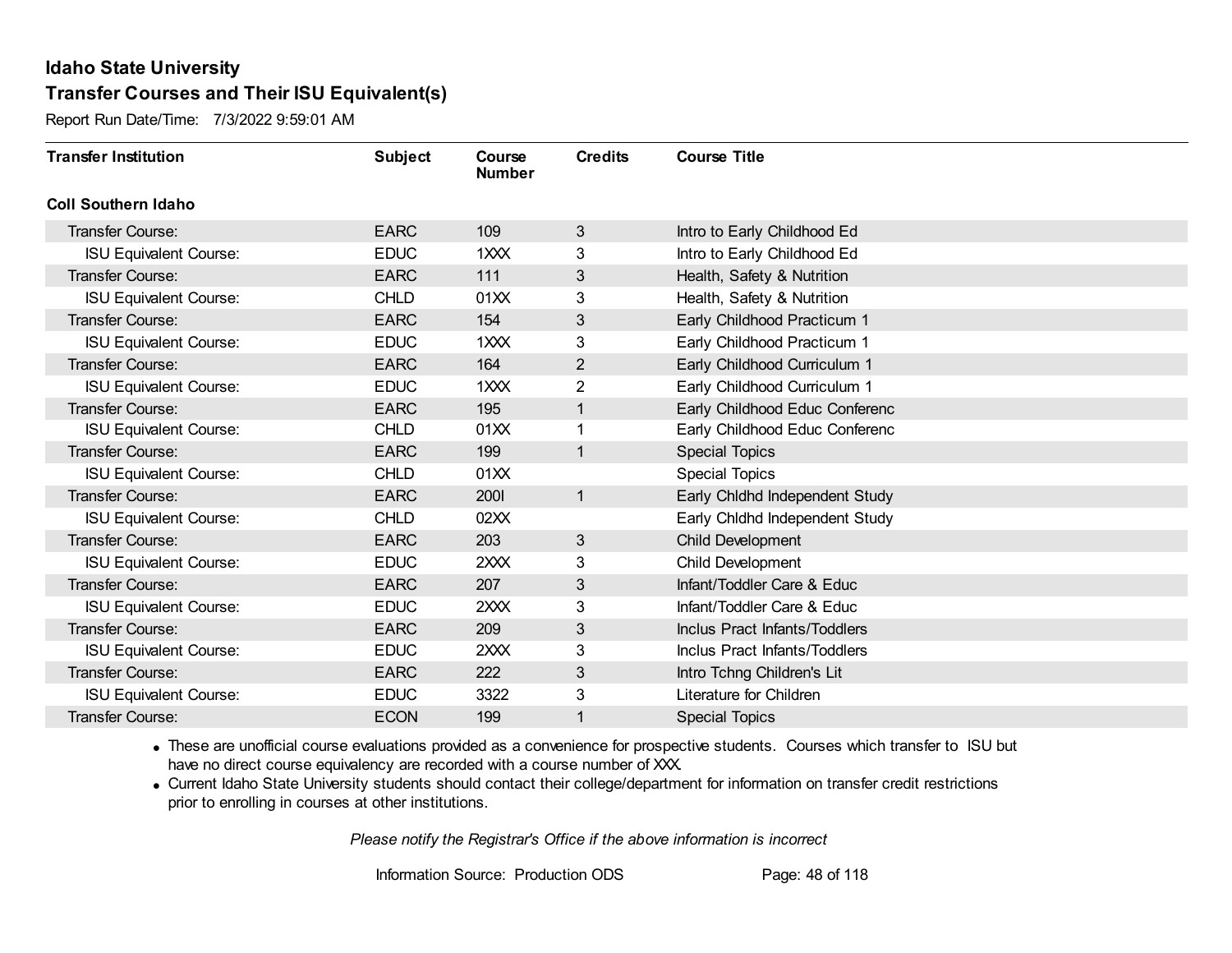Report Run Date/Time: 7/3/2022 9:59:01 AM

| <b>Transfer Institution</b>   | <b>Subject</b> | Course<br><b>Number</b> | <b>Credits</b> | <b>Course Title</b>                  |
|-------------------------------|----------------|-------------------------|----------------|--------------------------------------|
| <b>Coll Southern Idaho</b>    |                |                         |                |                                      |
| <b>Transfer Course:</b>       | <b>ECON</b>    | 199                     | 1              | <b>Special Topics</b>                |
| ISU Equivalent Course:        | <b>ECON</b>    | 1XXX                    |                | <b>Special Topics</b>                |
| Transfer Course:              | <b>ECON</b>    | 201                     | 3              | Princ Macroeconomics GM6             |
| <b>ISU Equivalent Course:</b> | <b>ECON</b>    | 2201                    | 3              | Princ of Macroeconomics GM6          |
| <b>Transfer Course:</b>       | <b>ECON</b>    | 201E                    | 3              | Prin of Macroeconomics               |
| <b>ISU Equivalent Course:</b> | <b>ECON</b>    | 2201                    | 3              | Principles of Macroeconomics         |
| Transfer Course:              | <b>ECON</b>    | 202                     | 3              | Princ of Microeconomics GM6          |
| <b>ISU Equivalent Course:</b> | <b>ECON</b>    | 2202                    | 3              | Princ of Microeconomics GM6          |
| Transfer Course:              | <b>ECON</b>    | 296                     | 3              | <b>International Economics</b>       |
| <b>ISU Equivalent Course:</b> | <b>ECON</b>    | 2XXX                    | 3              | <b>International Economics</b>       |
| Transfer Course:              | <b>EDAA</b>    | 199                     | $\mathbf{1}$   | <b>Special Topics</b>                |
| <b>ISU Equivalent Course:</b> | <b>EDUC</b>    | 1XXX                    |                | <b>Special Topics</b>                |
| Transfer Course:              | <b>EDPD</b>    | 199                     | $\mathbf{1}$   | <b>Special Topics</b>                |
| <b>ISU Equivalent Course:</b> | <b>EDUC</b>    | 1XXX                    |                | <b>Special Topics</b>                |
| Transfer Course:              | <b>EDUA</b>    | 199                     | $\mathbf{1}$   | <b>Special Topics</b>                |
| <b>ISU Equivalent Course:</b> | <b>ELEC</b>    | 01XX                    |                | <b>Special Topics</b>                |
| Transfer Course:              | <b>EDUA</b>    | 231                     | $\mathbf{3}$   | <b>Individual Education Programs</b> |
| <b>ISU Equivalent Course:</b> | <b>ELEC</b>    | 02XX                    | 3              | <b>Individual Education Programs</b> |
| Transfer Course:              | <b>EDUA</b>    | 240                     | 3              | Develop & Adapt the Curriculum       |
| <b>ISU Equivalent Course:</b> | <b>ELEC</b>    | 02XX                    | 3              | Develop & Adapt the Curriculum       |
| <b>Transfer Course:</b>       | <b>EDUA</b>    | 245                     | 3              | Spec Ed Policies & Procedures        |
| <b>ISU Equivalent Course:</b> | <b>ELEC</b>    | 02XX                    | 3              | Spec Ed Policies & Procedures        |
| Transfer Course:              | <b>EDUA</b>    | 248                     | 3              | Behav Intervent & Classroom          |

· These are unofficial course evaluations provided as a convenience for prospective students. Courses which transfer to ISU but have no direct course equivalency are recorded with a course number of XXX.

· Current Idaho State University students should contact their college/department for information on transfer credit restrictions prior to enrolling in courses at other institutions.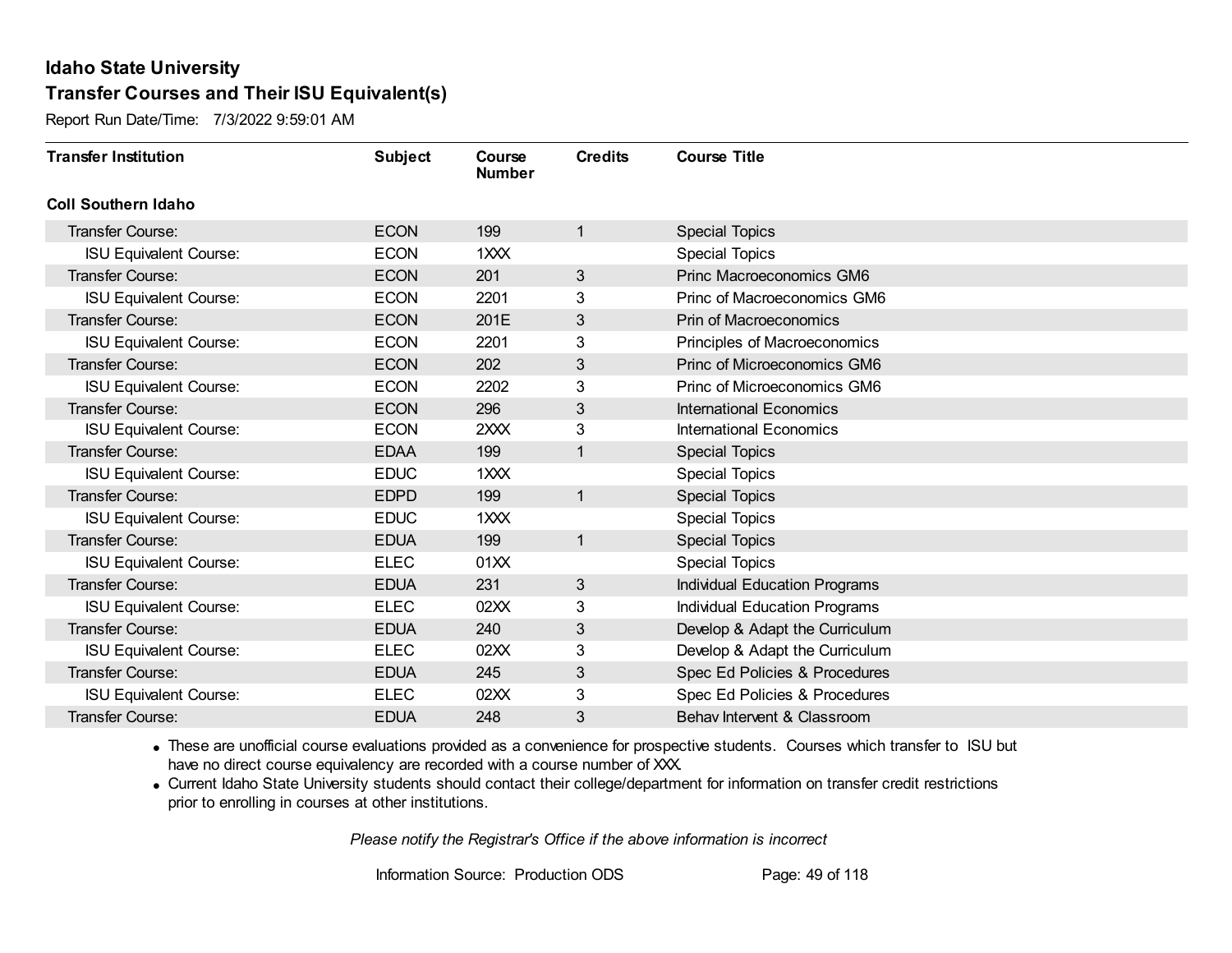Report Run Date/Time: 7/3/2022 9:59:01 AM

| <b>Transfer Institution</b>   | <b>Subject</b> | Course<br><b>Number</b> | <b>Credits</b> | <b>Course Title</b>                  |
|-------------------------------|----------------|-------------------------|----------------|--------------------------------------|
| <b>Coll Southern Idaho</b>    |                |                         |                |                                      |
| <b>Transfer Course:</b>       | <b>EDUA</b>    | 248                     | 3              | Behav Intervent & Classroom          |
| <b>ISU Equivalent Course:</b> | <b>ELEC</b>    | 02XX                    | 3              | Behav Intervent & Classroom          |
| <b>Transfer Course:</b>       | <b>EDUA</b>    | 276                     | 3              | Assistive Tech/ Special Educat       |
| <b>ISU Equivalent Course:</b> | <b>ELEC</b>    | 02XX                    | 3              | Assistive Tech/ Special Educat       |
| <b>Transfer Course:</b>       | <b>EDUA</b>    | 285                     | 3              | Internship                           |
| <b>ISU Equivalent Course:</b> | <b>ELEC</b>    | 02XX                    | 3              | Internship                           |
| <b>Transfer Course:</b>       | <b>EDUC</b>    | 110                     | 1              | Peer Tutor Training                  |
| <b>ISU Equivalent Course:</b> | <b>ACAD</b>    | 2210                    |                | Peer Tutor Training                  |
| <b>Transfer Course:</b>       | <b>EDUC</b>    | 135                     | 3              | Court Skills & Analysis              |
| <b>ISU Equivalent Course:</b> | <b>HPSS</b>    | 1XXX                    | 3              | Court Skills & Analysis              |
| <b>Transfer Course:</b>       | <b>EDUC</b>    | 136                     | 3              | Field Skills & Analysis              |
| <b>ISU Equivalent Course:</b> | <b>HPSS</b>    | 1XXX                    | 3              | Field Skills & Analysis              |
| <b>Transfer Course:</b>       | <b>EDUC</b>    | 137                     | 3              | Fitness Skills & Analysis            |
| <b>ISU Equivalent Course:</b> | <b>HPSS</b>    | 1XXX                    | 3              | Fitness Skills & Analysis            |
| Transfer Course:              | <b>EDUC</b>    | 199                     | $\mathbf{1}$   | <b>Special Topics Educ</b>           |
| <b>ISU Equivalent Course:</b> | <b>EDUC</b>    | 1XXX                    |                | <b>Special Topics Educ</b>           |
| <b>Transfer Course:</b>       | <b>EDUC</b>    | 201                     | 3              | Foundations of Education             |
| <b>ISU Equivalent Course:</b> | <b>EDUC</b>    | 2XXX                    | 3              | Foundations of Education             |
| <b>Transfer Course:</b>       | <b>EDUC</b>    | 202                     | 1              | <b>Field Experience</b>              |
| <b>ISU Equivalent Course:</b> | <b>EDUC</b>    | 2XXX                    |                | <b>Field Experience</b>              |
| <b>Transfer Course:</b>       | <b>EDUC</b>    | 203                     | 1              | <b>Applied Education</b>             |
| <b>ISU Equivalent Course:</b> | <b>EDUC</b>    | 2XXX                    |                | <b>Applied Education</b>             |
| Transfer Course:              | <b>EDUC</b>    | 204                     | 3              | <b>Families Communities/Cult GM6</b> |

· These are unofficial course evaluations provided as a convenience for prospective students. Courses which transfer to ISU but have no direct course equivalency are recorded with a course number of XXX.

· Current Idaho State University students should contact their college/department for information on transfer credit restrictions prior to enrolling in courses at other institutions.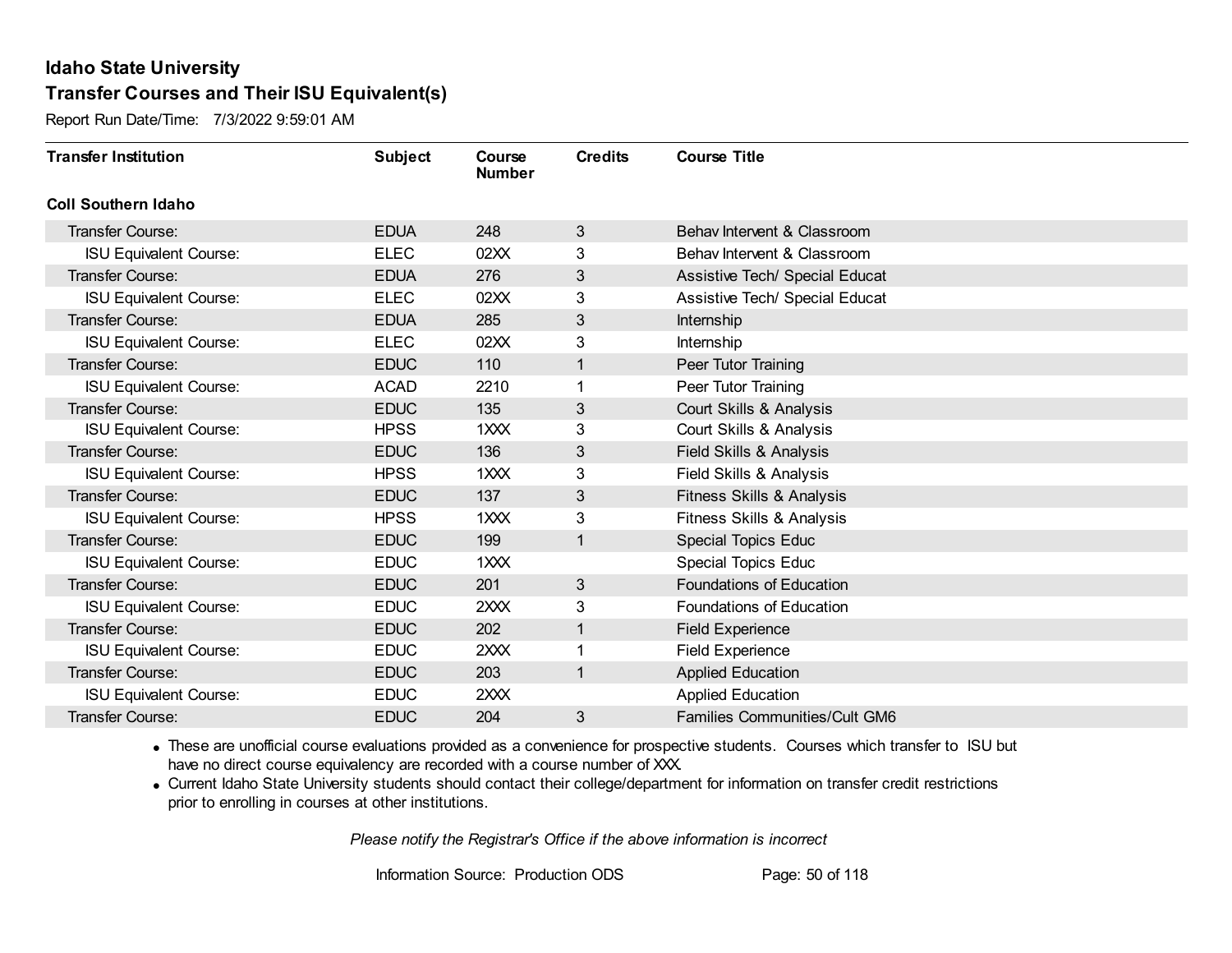Report Run Date/Time: 7/3/2022 9:59:01 AM

| <b>Transfer Institution</b>   | <b>Subject</b> | Course<br><b>Number</b> | <b>Credits</b> | <b>Course Title</b>                  |
|-------------------------------|----------------|-------------------------|----------------|--------------------------------------|
| <b>Coll Southern Idaho</b>    |                |                         |                |                                      |
| Transfer Course:              | <b>EDUC</b>    | 204                     | 3              | <b>Families Communities/Cult GM6</b> |
| <b>ISU Equivalent Course:</b> | <b>EDUC</b>    | 2204                    | 3              | <b>Families Communities Cult GM6</b> |
| Transfer Course:              | <b>EDUC</b>    | 205                     | $\mathfrak{S}$ | Development/Individual Differe       |
| <b>ISU Equivalent Course:</b> | <b>EDUC</b>    | 2201                    | 3              | Development and Indiv Diff           |
| <b>ISU Equivalent Course:</b> | <b>EDUC</b>    | 2XXX                    | 3              | Development/Individual Differe       |
| <b>Transfer Course:</b>       | <b>EDUC</b>    | 211                     | 3              | Phys Educ Elem Teachers              |
| <b>ISU Equivalent Course:</b> | <b>HPSS</b>    | 2XXX                    | 3              | Phys Educ Elem Teachers              |
| <b>Transfer Course:</b>       | <b>EDUC</b>    | 215                     | 3              | <b>Educational Technology</b>        |
| <b>ISU Equivalent Course:</b> | <b>EDUC</b>    | 2215                    | 3              | Preparing to Teach with Tech         |
| <b>Transfer Course:</b>       | <b>EDUC</b>    | 290                     | $\mathbf{1}$   | <b>Education Exit Seminar</b>        |
| <b>ISU Equivalent Course:</b> | <b>EDUC</b>    | 2XXX                    |                | <b>Education Exit Seminar</b>        |
| Transfer Course:              | <b>ELCL</b>    | 280                     | 45             | <b>Electrical Apprenticeship</b>     |
| <b>ISU Equivalent Course:</b> | <b>ELEC</b>    | 02XX                    | 45             | <b>Electrical Apprenticeship</b>     |
| <b>Transfer Course:</b>       | <b>EMSE</b>    | 102                     | 8              | <b>Emergency Medical Tech</b>        |
| <b>ISU Equivalent Course:</b> | <b>ELEC</b>    | 01XX                    | 8              | <b>Emergency Medical Tech</b>        |
| <b>Transfer Course:</b>       | <b>EMSE</b>    | 102L                    | $\mathbf{2}$   | <b>Emergency Medical Tech Lab</b>    |
| <b>ISU Equivalent Course:</b> | <b>ELEC</b>    | 01XX                    | $\overline{2}$ | <b>Emergency Medical Tech Lab</b>    |
| <b>Transfer Course:</b>       | <b>EMSE</b>    | 151                     | 4              | Adv Emergency Medical Tech           |
| <b>ISU Equivalent Course:</b> | <b>ELEC</b>    | 01XX                    | 4              | Adv Emergency Medical Tech           |
| <b>Transfer Course:</b>       | <b>EMSE</b>    | 151C                    | 3              | Adv Emergency Med Tech Clinic        |
| <b>ISU Equivalent Course:</b> | <b>ELEC</b>    | 01XX                    | 3              | Adv Emergency Med Tech Clinic        |
| Transfer Course:              | <b>EMSE</b>    | 151L                    | $\mathfrak{S}$ | Adv Emergency Med Tech Lab           |
| <b>ISU Equivalent Course:</b> | <b>ELEC</b>    | 01XX                    | 3              | Adv Emergency Med Tech Lab           |

· These are unofficial course evaluations provided as a convenience for prospective students. Courses which transfer to ISU but have no direct course equivalency are recorded with a course number of XXX.

· Current Idaho State University students should contact their college/department for information on transfer credit restrictions prior to enrolling in courses at other institutions.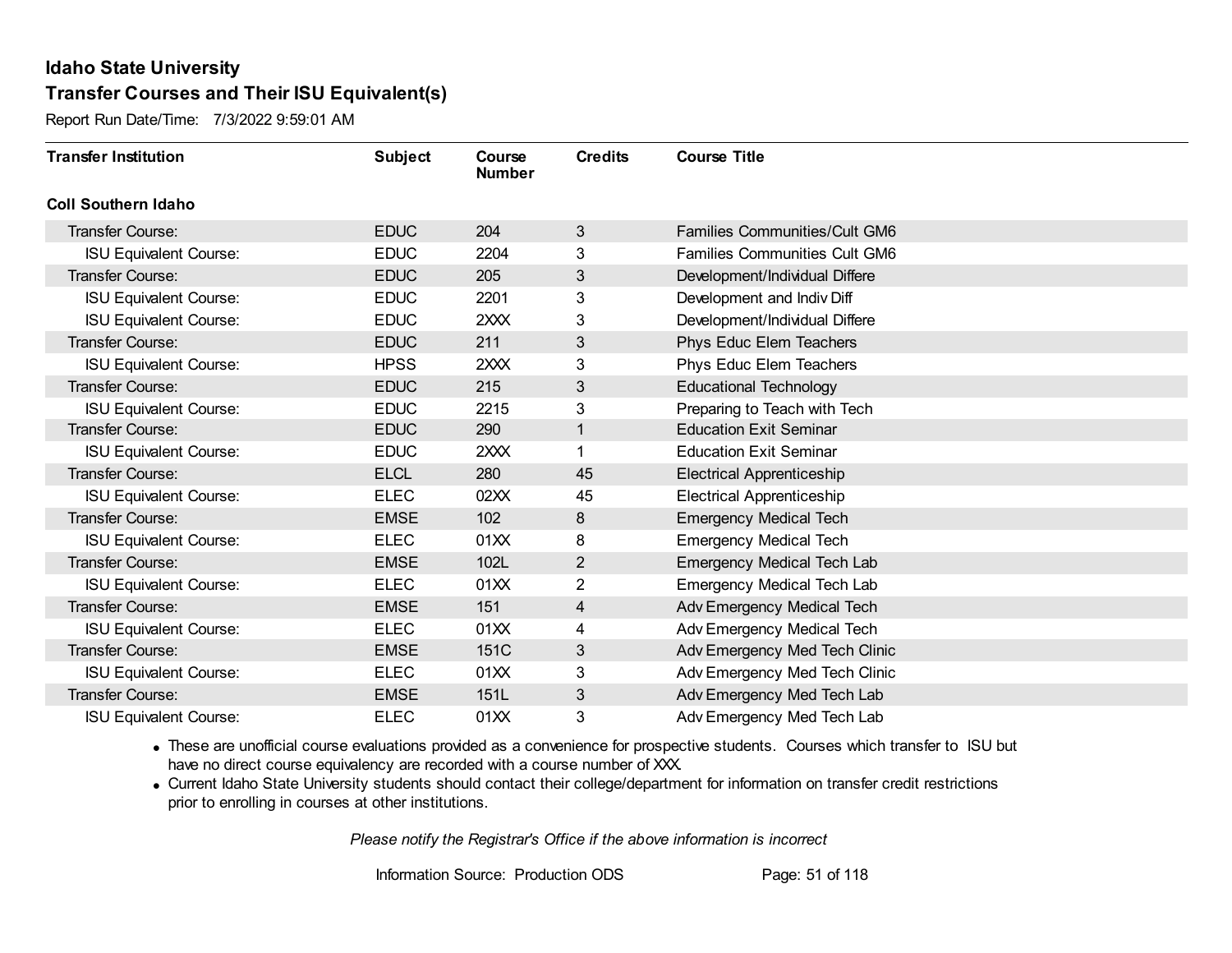Report Run Date/Time: 7/3/2022 9:59:01 AM

| <b>Transfer Institution</b>   | <b>Subject</b> | Course<br><b>Number</b> | <b>Credits</b> | <b>Course Title</b>               |
|-------------------------------|----------------|-------------------------|----------------|-----------------------------------|
| <b>Coll Southern Idaho</b>    |                |                         |                |                                   |
| Transfer Course:              | <b>EMSE</b>    | 201                     | $\overline{2}$ | <b>EMS Operations</b>             |
| <b>ISU Equivalent Course:</b> | <b>ELEC</b>    | 02XX                    | $\overline{2}$ | <b>EMS Operations</b>             |
| <b>Transfer Course:</b>       | <b>EMSE</b>    | 202                     | 3              | Pharmacol/Pathophys in Paramed    |
| <b>ISU Equivalent Course:</b> | <b>ELEC</b>    | 02XX                    | 3              | Pharmacol/Pathophys in Paramed    |
| <b>Transfer Course:</b>       | <b>EMSE</b>    | 203                     | 2              | <b>Patient Assessment</b>         |
| <b>ISU Equivalent Course:</b> | <b>ELEC</b>    | 02XX                    | $\overline{2}$ | <b>Patient Assessment</b>         |
| <b>Transfer Course:</b>       | <b>EMSE</b>    | 204                     | $\mathbf{1}$   | Airway Management                 |
| <b>ISU Equivalent Course:</b> | <b>ELEC</b>    | 02XX                    |                | Airway Management                 |
| <b>Transfer Course:</b>       | <b>EMSE</b>    | 205                     | 3              | <b>Trauma Emergencies</b>         |
| <b>ISU Equivalent Course:</b> | <b>ELEC</b>    | 02XX                    | 3              | <b>Trauma Emergencies</b>         |
| <b>Transfer Course:</b>       | <b>EMSE</b>    | 206                     | 3              | <b>Medical Emergencies</b>        |
| <b>ISU Equivalent Course:</b> | <b>ELEC</b>    | 02XX                    | 3              | <b>Medical Emergencies</b>        |
| Transfer Course:              | <b>EMSE</b>    | 207                     | 2              | Cardiovascular Emergencies        |
| <b>ISU Equivalent Course:</b> | <b>ELEC</b>    | 02XX                    | $\overline{2}$ | <b>Cardiovascular Emergencies</b> |
| Transfer Course:              | <b>EMSE</b>    | 208                     | $\overline{2}$ | <b>Respiratory Emergencies</b>    |
| <b>ISU Equivalent Course:</b> | <b>ELEC</b>    | 02XX                    | $\mathbf{2}$   | <b>Respiratory Emergencies</b>    |
| <b>Transfer Course:</b>       | <b>EMSE</b>    | 209                     | $\mathbf{1}$   | <b>Special Populations</b>        |
| <b>ISU Equivalent Course:</b> | <b>ELEC</b>    | 02XX                    | 1              | <b>Special Populations</b>        |
| Transfer Course:              | <b>EMSE</b>    | 210                     | $\overline{2}$ | <b>Pediatric Emergencies</b>      |
| <b>ISU Equivalent Course:</b> | <b>ELEC</b>    | 02XX                    | 2              | Pediatric Emergencies             |
| <b>Transfer Course:</b>       | <b>EMSE</b>    | 251L                    | 3              | Paramedic Lab 1                   |
| <b>ISU Equivalent Course:</b> | <b>ELEC</b>    | 02XX                    | 3              | Paramedic Lab 1                   |
| Transfer Course:              | <b>EMSE</b>    | 252L                    | 4              | Paramedic Lab 2                   |

· These are unofficial course evaluations provided as a convenience for prospective students. Courses which transfer to ISU but have no direct course equivalency are recorded with a course number of XXX.

· Current Idaho State University students should contact their college/department for information on transfer credit restrictions prior to enrolling in courses at other institutions.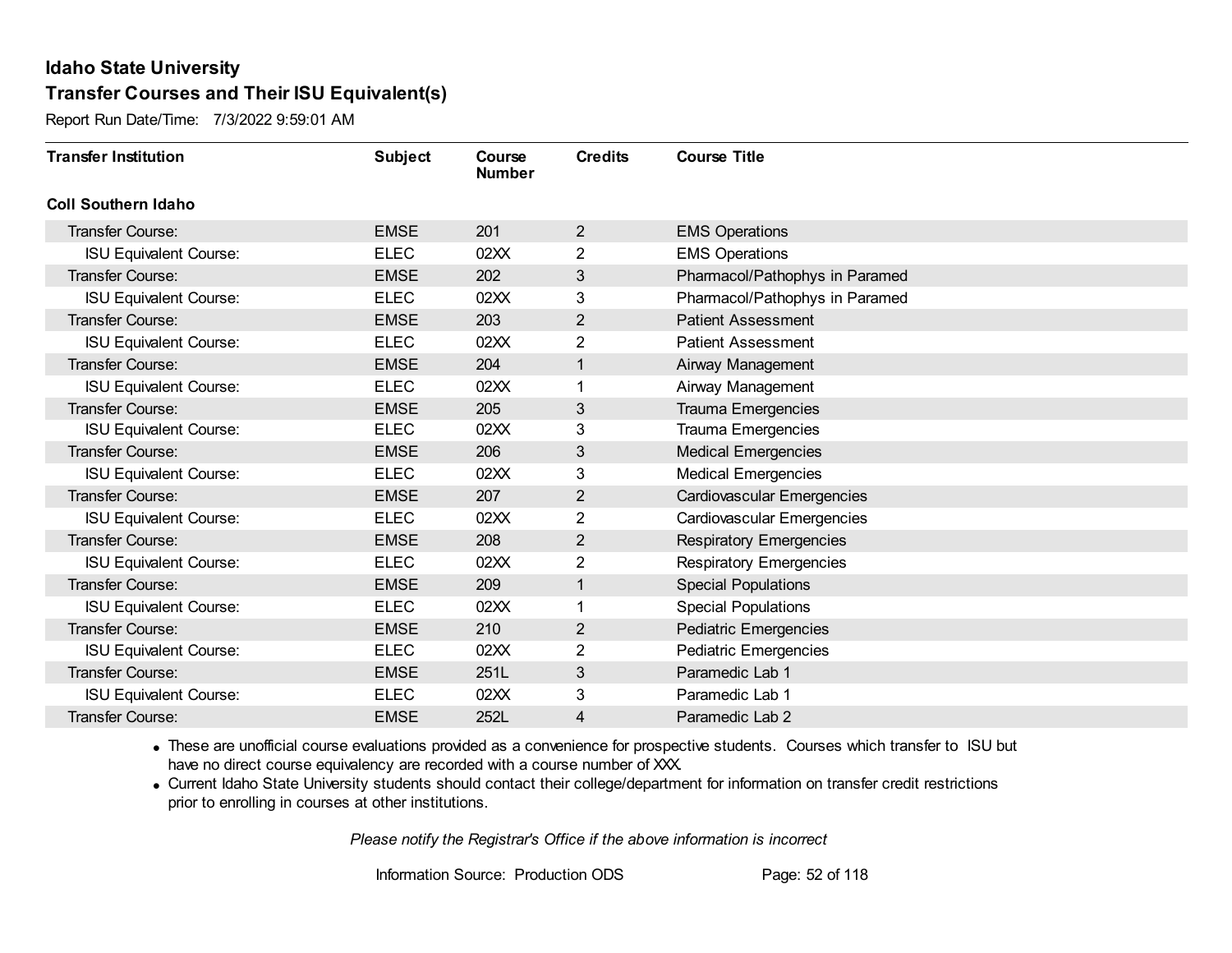Report Run Date/Time: 7/3/2022 9:59:01 AM

| <b>Transfer Institution</b>   | <b>Subject</b> | Course<br><b>Number</b> | <b>Credits</b> | <b>Course Title</b>             |
|-------------------------------|----------------|-------------------------|----------------|---------------------------------|
| <b>Coll Southern Idaho</b>    |                |                         |                |                                 |
| Transfer Course:              | <b>EMSE</b>    | 252L                    | $\overline{4}$ | Paramedic Lab 2                 |
| <b>ISU Equivalent Course:</b> | <b>ELEC</b>    | 02XX                    | 4              | Paramedic Lab 2                 |
| Transfer Course:              | <b>EMSE</b>    | 271C                    | $\overline{2}$ | Paramedic Clinical 1            |
| <b>ISU Equivalent Course:</b> | <b>ELEC</b>    | 02XX                    | $\overline{2}$ | Paramedic Clinical 1            |
| <b>Transfer Course:</b>       | <b>EMSE</b>    | 272C                    | 4              | Paramedic Clinical 2            |
| <b>ISU Equivalent Course:</b> | <b>ELEC</b>    | 02XX                    | 4              | Paramedic Clinical 2            |
| Transfer Course:              | <b>EMSE</b>    | 273C                    | 8              | Paramedic Clinical 3            |
| <b>ISU Equivalent Course:</b> | <b>ELEC</b>    | 02XX                    | 8              | Paramedic Clinical 3            |
| Transfer Course:              | <b>EMSE</b>    | 279C                    | $\mathbf{2}$   | <b>Paramedic Clinical Hours</b> |
| <b>ISU Equivalent Course:</b> | <b>ELEC</b>    | 02XX                    | $\overline{c}$ | <b>Paramedic Clinical Hours</b> |
| Transfer Course:              | <b>ENGI</b>    | 105                     | $\overline{2}$ | <b>CAD Engineering Graphics</b> |
| <b>ISU Equivalent Course:</b> | <b>ENGR</b>    | 1105                    | 2              | <b>Engineering Graphics</b>     |
| Transfer Course:              | <b>ENGI</b>    | 120                     | $\overline{2}$ | Introduction to Engineering     |
| <b>ISU Equivalent Course:</b> | <b>ENGR</b>    | 1120                    | 2              | Introduction to Engineering     |
| Transfer Course:              | <b>ENGI</b>    | 210                     | $\mathfrak{S}$ | <b>Mechanic Statics</b>         |
| <b>ISU Equivalent Course:</b> | ME             | 2210                    | 3              | <b>Engineering Statics</b>      |
| Transfer Course:              | <b>ENGI</b>    | 220                     | $\mathfrak{S}$ | Mechanics Dynamics              |
| <b>ISU Equivalent Course:</b> | <b>ENGR</b>    | 2220                    | 3              | <b>Engineering Dynamics</b>     |
| Transfer Course:              | <b>ENGI</b>    | 240                     | 4              | <b>Electrical Circuits</b>      |
| <b>ISU Equivalent Course:</b> | EE             | 2240                    | 4              | Intro to Electrical Circuits    |
| <b>Transfer Course:</b>       | <b>ENGI</b>    | 240L                    | $\mathbf 0$    | <b>Electrical Circuits Lab</b>  |
| <b>ISU Equivalent Course:</b> | <b>EE</b>      | 2XXX                    | 0              | <b>Electrical Circuits Lab</b>  |
| Transfer Course:              | <b>ENGI</b>    | 295                     | 3              | <b>Strengths of Materials</b>   |

· These are unofficial course evaluations provided as a convenience for prospective students. Courses which transfer to ISU but have no direct course equivalency are recorded with a course number of XXX.

· Current Idaho State University students should contact their college/department for information on transfer credit restrictions prior to enrolling in courses at other institutions.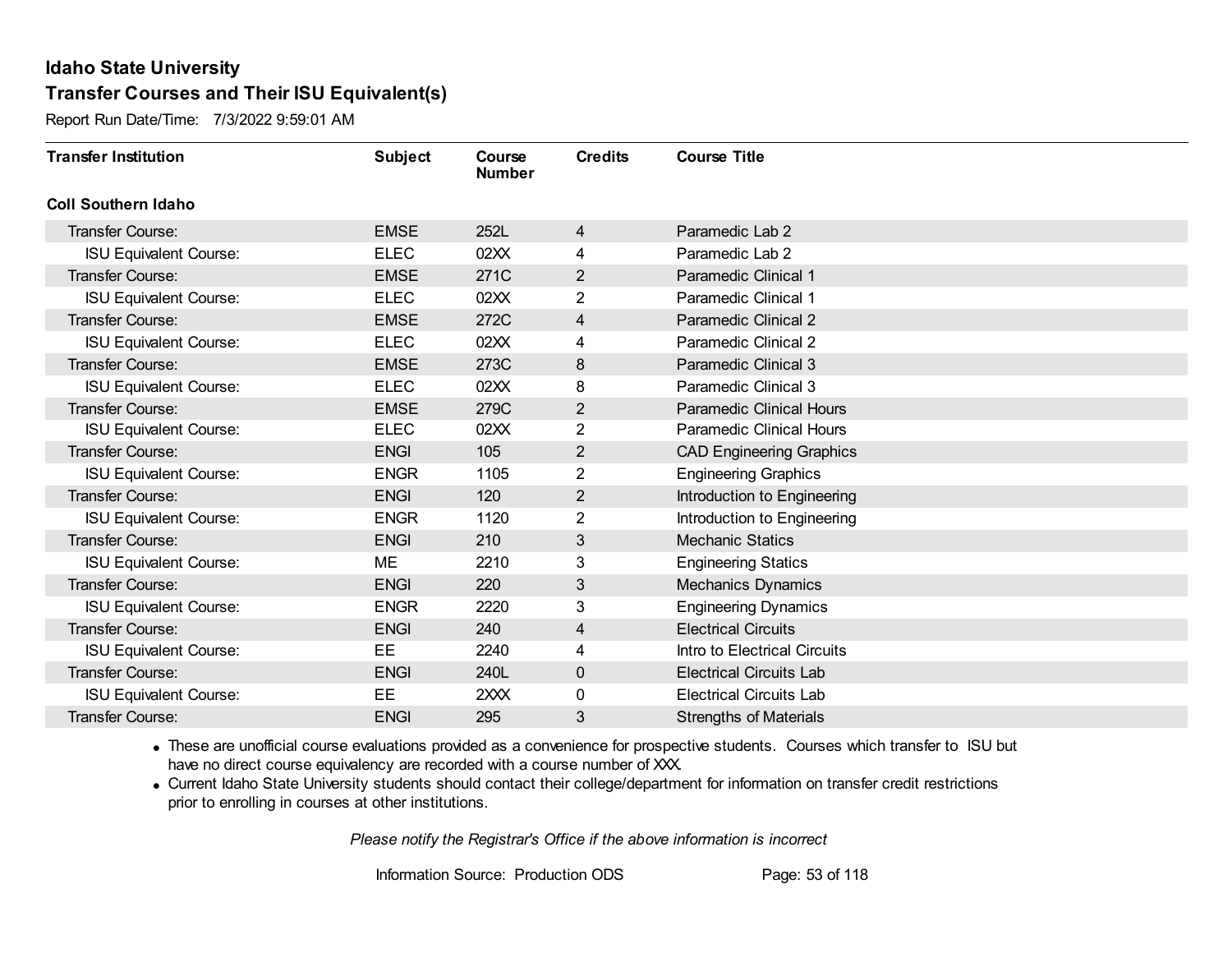Report Run Date/Time: 7/3/2022 9:59:01 AM

| <b>Transfer Institution</b>   | <b>Subject</b> | Course<br><b>Number</b> | <b>Credits</b>          | <b>Course Title</b>                |
|-------------------------------|----------------|-------------------------|-------------------------|------------------------------------|
| <b>Coll Southern Idaho</b>    |                |                         |                         |                                    |
| Transfer Course:              | <b>ENGI</b>    | 295                     | 3                       | <b>Strengths of Materials</b>      |
| <b>ISU Equivalent Course:</b> | ME             | 3350                    | 3                       | <b>Mechanics of Materials</b>      |
| <b>ISU Equivalent Course:</b> | <b>CE</b>      | 3350                    | 3                       | <b>Mechanics of Materials</b>      |
| <b>ISU Equivalent Course:</b> | ME             | 3350                    | 3                       | <b>Mechanics of Materials</b>      |
| <b>ISU Equivalent Course:</b> | <b>CE</b>      | 3350                    | 3                       | <b>Mechanics of Materials</b>      |
| Transfer Course:              | <b>ENGL</b>    | 015                     | $\overline{4}$          | <b>Basic English &amp; Writing</b> |
| <b>ISU Equivalent Course:</b> | <b>ENGL</b>    | 00XX                    | 4                       | <b>Basic English &amp; Writing</b> |
| Transfer Course:              | <b>ENGL</b>    | 016                     | $\overline{2}$          | Oral Skills Academic Engl          |
| <b>ISU Equivalent Course:</b> | <b>ENGL</b>    | 00 <sub>XX</sub>        | $\overline{2}$          | Oral Skills in Academic Engl       |
| Transfer Course:              | <b>ENGL</b>    | 017                     | $\overline{2}$          | Reading Skills Acad Engl           |
| <b>ISU Equivalent Course:</b> | <b>ENGL</b>    | 00 <sub>XX</sub>        | 2                       | Reading Skills Acad Engl           |
| Transfer Course:              | <b>ENGL</b>    | 018                     | $\overline{2}$          | <b>Writing Skills Acad English</b> |
| <b>ISU Equivalent Course:</b> | <b>ENGL</b>    | 00XX                    | $\overline{2}$          | Writing Skills Acad English        |
| <b>Transfer Course:</b>       | <b>ENGL</b>    | 019                     | 3                       | <b>Grammar Skills Acad Engl</b>    |
| <b>ISU Equivalent Course:</b> | <b>ENGL</b>    | 00 <sub>XX</sub>        | 3                       | <b>Grammar Skills Acad Engl</b>    |
| Transfer Course:              | <b>ENGL</b>    | 020                     | $\overline{5}$          | Writing & Reading Connect          |
| <b>ISU Equivalent Course:</b> | <b>ENGL</b>    | 00 <sub>XX</sub>        | 5                       | Writing & Reading Connect          |
| Transfer Course:              | <b>ENGL</b>    | 080                     | $\overline{\mathbf{4}}$ | Learning Academic English          |
| <b>ISU Equivalent Course:</b> | <b>ENGL</b>    | 00XX                    | 4                       | Learning Academic English          |
| Transfer Course:              | <b>ENGL</b>    | 090                     | 3                       | Developmental Composition          |
| <b>ISU Equivalent Course:</b> | <b>ENGL</b>    | 0090                    | 3                       | <b>Basic Writing</b>               |
| Transfer Course:              | <b>ENGL</b>    | 100                     | $\overline{2}$          | Writing and Rhetoric Plus          |
| <b>ISU Equivalent Course:</b> | <b>ENGL</b>    | 1XXX                    | $\overline{2}$          | Writing and Rhetoric Plus          |

· These are unofficial course evaluations provided as a convenience for prospective students. Courses which transfer to ISU but have no direct course equivalency are recorded with a course number of XXX.

· Current Idaho State University students should contact their college/department for information on transfer credit restrictions prior to enrolling in courses at other institutions.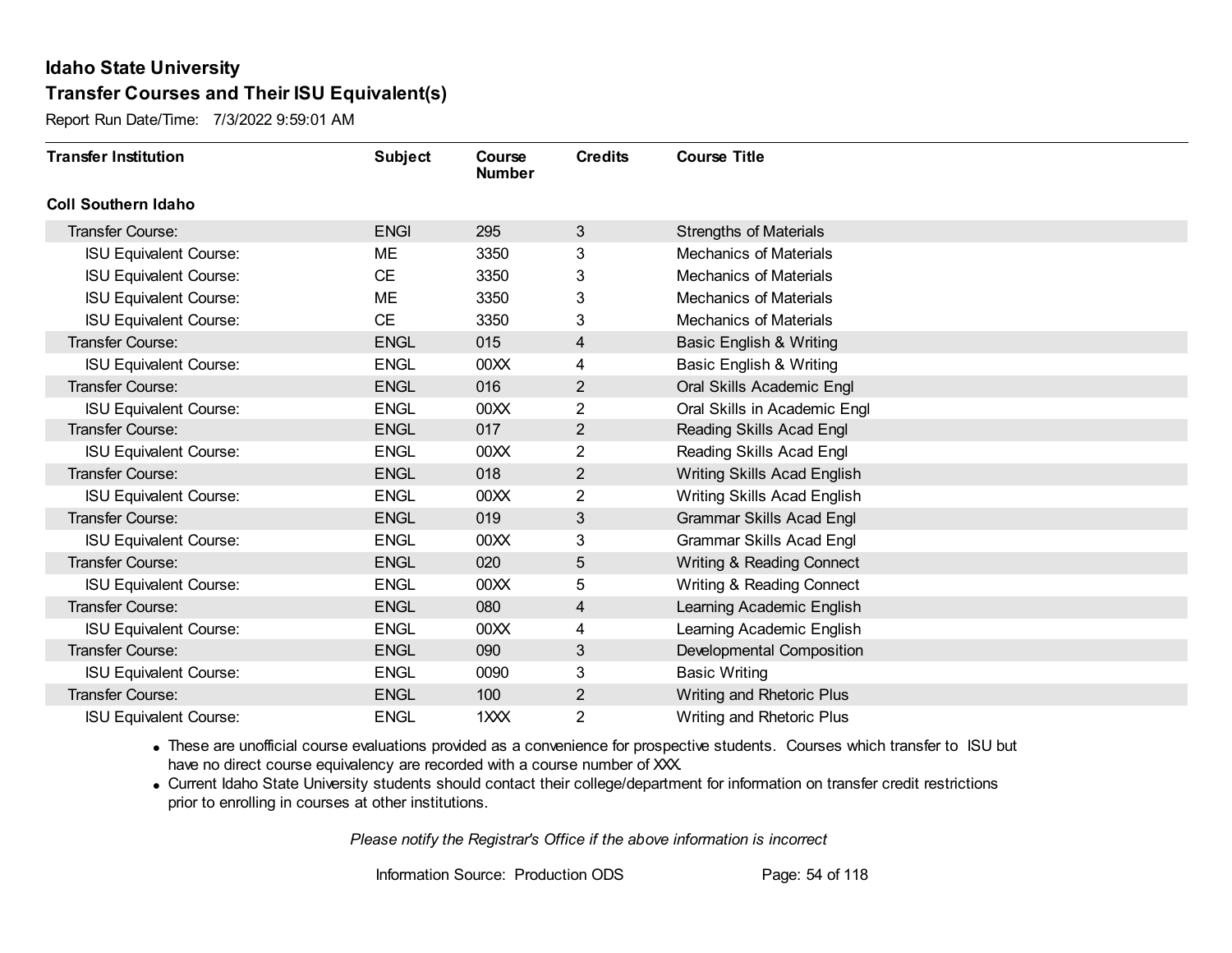Report Run Date/Time: 7/3/2022 9:59:01 AM

| <b>Transfer Institution</b>   | <b>Subject</b> | Course<br><b>Number</b> | <b>Credits</b> | <b>Course Title</b>          |
|-------------------------------|----------------|-------------------------|----------------|------------------------------|
| <b>Coll Southern Idaho</b>    |                |                         |                |                              |
| <b>Transfer Course:</b>       | <b>ENGL</b>    | 101                     | 3              | Writing and Rhetoric I GM1   |
| <b>ISU Equivalent Course:</b> | <b>ENGL</b>    | 1101                    | 3              | Writing and Rhetoric I GM1   |
| Transfer Course:              | <b>ENGL</b>    | 101A                    | 3              | Writing & Rhetoric I GM1     |
| <b>ISU Equivalent Course:</b> | <b>ENGL</b>    | 1101                    | 3              | Writing and Rhetoric I GM1   |
| <b>Transfer Course:</b>       | <b>ENGL</b>    | 102                     | 3              | Writing & Rhetoric II GM1    |
| <b>ISU Equivalent Course:</b> | <b>ENGL</b>    | 1102                    | 3              | Writing and Rhetoric II GM1  |
| <b>Transfer Course:</b>       | <b>ENGL</b>    | 105                     | 1              | <b>English Composition</b>   |
| <b>ISU Equivalent Course:</b> | <b>ENGL</b>    | 1XXX                    | 1              | <b>English Composition</b>   |
| Transfer Course:              | <b>ENGL</b>    | 116                     | $\overline{2}$ | Adv Oral Skills Acad Engl    |
| <b>ISU Equivalent Course:</b> | <b>ENGL</b>    | $1 \times X$            | $\overline{c}$ | Adv Oral Skills Acad Engl    |
| <b>Transfer Course:</b>       | <b>ENGL</b>    | 117                     | $\overline{2}$ | Adv Reading Skills Acad Engl |
| <b>ISU Equivalent Course:</b> | <b>ENGL</b>    | 1XXX                    | $\overline{2}$ | Adv Reading Skills Acad Engl |
| Transfer Course:              | <b>ENGL</b>    | 118                     | $\overline{2}$ | Adv Writing Skills Acad Engl |
| <b>ISU Equivalent Course:</b> | <b>ENGL</b>    | 1XXX                    | $\overline{2}$ | Adv Writing Skills Acad Engl |
| Transfer Course:              | <b>ENGL</b>    | 119                     | 3              | Adv Grammar Skills Acad Engl |
| <b>ISU Equivalent Course:</b> | <b>ENGL</b>    | 1XXX                    | 3              | Adv Grammar Skills Acad Engl |
| Transfer Course:              | <b>ENGL</b>    | 126                     | 3              | Film & Literature GM5        |
| <b>ISU Equivalent Course:</b> | <b>ENGL</b>    | 1126                    | 3              | Art of Film I GM5            |
| <b>Transfer Course:</b>       | <b>ENGL</b>    | 175                     | 3              | Literature and Ideas GM5     |
| <b>ISU Equivalent Course:</b> | <b>ENGL</b>    | 1175                    | 3              | Literature and Ideas GM5     |
| Transfer Course:              | <b>ENGL</b>    | 199                     | $\mathbf{1}$   | Special Topics/Workshop      |
| <b>ISU Equivalent Course:</b> | <b>ENGL</b>    | $1 \times X$            |                | Special Topics/Workshop      |
| Transfer Course:              | <b>ENGL</b>    | 2001                    | 1              | English Independent Study    |

· These are unofficial course evaluations provided as a convenience for prospective students. Courses which transfer to ISU but have no direct course equivalency are recorded with a course number of XXX.

· Current Idaho State University students should contact their college/department for information on transfer credit restrictions prior to enrolling in courses at other institutions.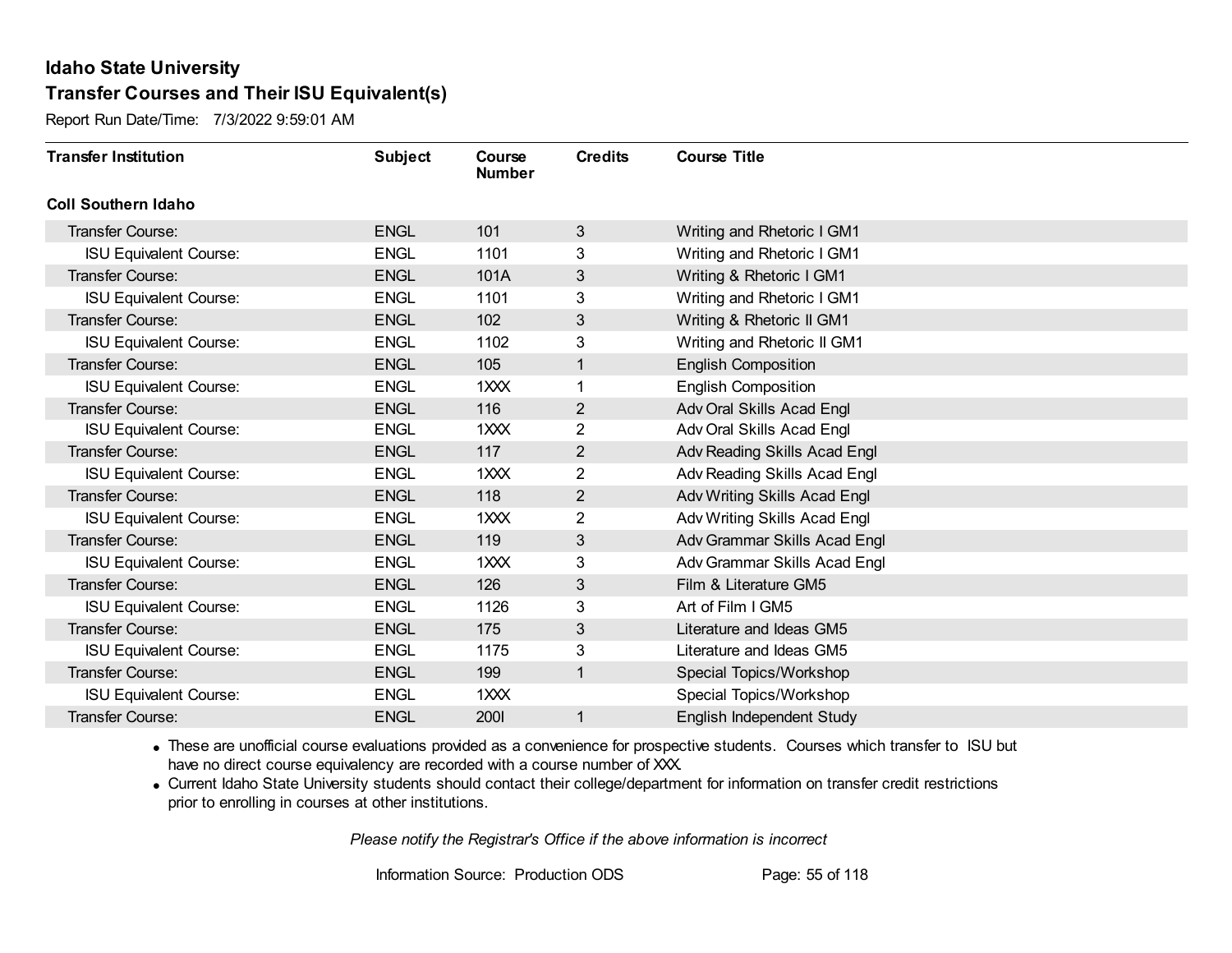Report Run Date/Time: 7/3/2022 9:59:01 AM

| <b>Transfer Institution</b>   | <b>Subject</b> | Course<br><b>Number</b> | <b>Credits</b>  | <b>Course Title</b>            |
|-------------------------------|----------------|-------------------------|-----------------|--------------------------------|
| <b>Coll Southern Idaho</b>    |                |                         |                 |                                |
| Transfer Course:              | <b>ENGL</b>    | <b>2001</b>             | 1               | English Independent Study      |
| <b>ISU Equivalent Course:</b> | <b>ENGL</b>    | 2XXX                    |                 | English Independent Study      |
| Transfer Course:              | <b>ENGL</b>    | 201                     | $3\overline{3}$ | Intermed Expository Comp       |
| <b>ISU Equivalent Course:</b> | <b>ENGL</b>    | 2XXX                    | 3               | Intermed Expository Comp       |
| <b>Transfer Course:</b>       | <b>ENGL</b>    | 202                     | 3               | <b>Technical Communication</b> |
| <b>ISU Equivalent Course:</b> | <b>ENGL</b>    | 2XXX                    | 3               | <b>Technical Communication</b> |
| <b>Transfer Course:</b>       | <b>ENGL</b>    | 204                     | 3               | Introduction to Poetry         |
| <b>ISU Equivalent Course:</b> | <b>ENGL</b>    | 2XXX                    | 3               | Introduction to Poetry         |
| Transfer Course:              | <b>ENGL</b>    | 210                     | 3               | Science Lit & Environment      |
| <b>ISU Equivalent Course:</b> | <b>ENGL</b>    | 2XXX                    | 3               | Science Lit & Environment      |
| Transfer Course:              | <b>ENGL</b>    | 211                     | 3               | Intro to Literary Analysis     |
| <b>ISU Equivalent Course:</b> | <b>ENGL</b>    | 2211                    | 3               | Intro to Literary Analysis     |
| <b>Transfer Course:</b>       | <b>ENGL</b>    | 215                     | 3               | Survey of World Mythology GM5  |
| <b>ISU Equivalent Course:</b> | <b>ENGL</b>    | 2XXX                    | 3               | Survey/World Mythology GM5     |
| Transfer Course:              | <b>ENGL</b>    | 235                     | 3               | Introduction to Shakespeare    |
| <b>ISU Equivalent Course:</b> | <b>ENGL</b>    | 2XXX                    | 3               | Introduction to Shakespeare    |
| Transfer Course:              | <b>ENGL</b>    | 257                     | $\mathbf{3}$    | Survey/Western World Lit I GM5 |
| <b>ISU Equivalent Course:</b> | <b>ENGL</b>    | 2257                    | 3               | Survey of World Literature I   |
| Transfer Course:              | <b>ENGL</b>    | 258                     | 3               | Survey/Western World Lit 2 GM5 |
| <b>ISU Equivalent Course:</b> | <b>ENGL</b>    | 2258                    | 3               | Survey of World Literature II  |
| Transfer Course:              | <b>ENGL</b>    | 267                     | 3               | Survey of English Lit I GM5    |
| <b>ISU Equivalent Course:</b> | <b>ENGL</b>    | 2267                    | 3               | Survey of British Literature I |
| Transfer Course:              | <b>ENGL</b>    | 268                     | 3               | Survey Engl Literature 2 GM5H  |

· These are unofficial course evaluations provided as a convenience for prospective students. Courses which transfer to ISU but have no direct course equivalency are recorded with a course number of XXX.

· Current Idaho State University students should contact their college/department for information on transfer credit restrictions prior to enrolling in courses at other institutions.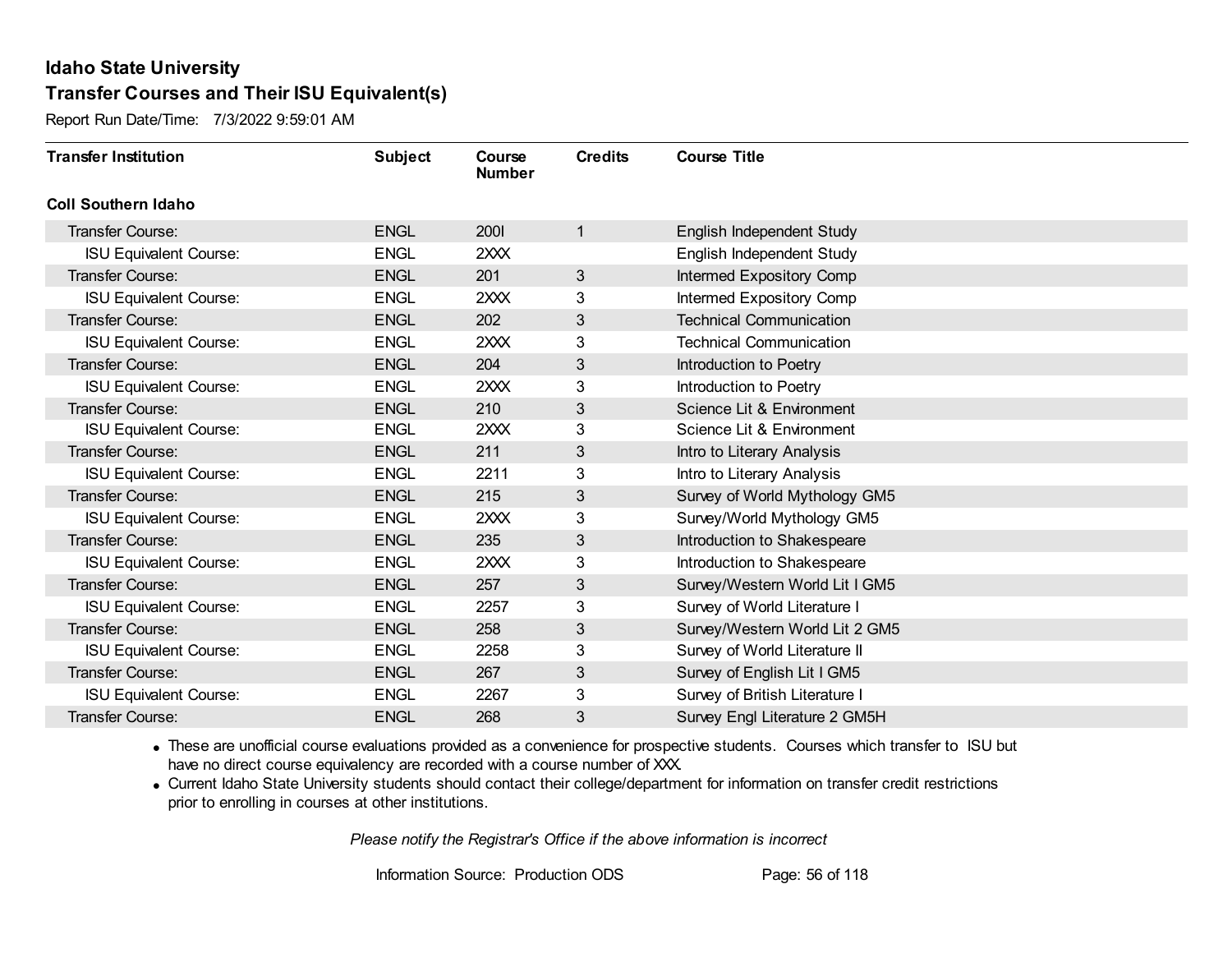Report Run Date/Time: 7/3/2022 9:59:01 AM

| <b>Transfer Institution</b>   | <b>Subject</b> | Course<br><b>Number</b> | <b>Credits</b> | <b>Course Title</b>                |
|-------------------------------|----------------|-------------------------|----------------|------------------------------------|
| <b>Coll Southern Idaho</b>    |                |                         |                |                                    |
| Transfer Course:              | <b>ENGL</b>    | 268                     | 3              | Survey Engl Literature 2 GM5H      |
| <b>ISU Equivalent Course:</b> | <b>ENGL</b>    | 2268                    | 3              | Survey of British Lit II GM5H      |
| Transfer Course:              | <b>ENGL</b>    | 277                     | 3              | Survey American Lit 1 GM5          |
| <b>ISU Equivalent Course:</b> | <b>ENGL</b>    | 2277                    | 3              | Survey of American Lit I GM5       |
| <b>Transfer Course:</b>       | <b>ENGL</b>    | 278                     | 3              | Survey of American Lit 2 GM5       |
| <b>ISU Equivalent Course:</b> | <b>ENGL</b>    | 2278                    | 3              | Survey of American Lit II GM5      |
| Transfer Course:              | <b>ENGL</b>    | 291                     | 3              | <b>Creative Writing Poetry</b>     |
| <b>ISU Equivalent Course:</b> | <b>ENGL</b>    | 2206                    | 3              | <b>Creative Writing Workshop</b>   |
| Transfer Course:              | <b>ENGL</b>    | 292                     | 3              | <b>Creative Writing Fiction</b>    |
| <b>ISU Equivalent Course:</b> | <b>ENGL</b>    | 2206                    | 3              | <b>Creative Writing Workship</b>   |
| <b>Transfer Course:</b>       | <b>ENGL</b>    | 293                     | 3              | <b>Creative Writing Nonfiction</b> |
| <b>ISU Equivalent Course:</b> | <b>ENGL</b>    | 2206                    | 3              | <b>Creative Writing Workshop</b>   |
| Transfer Course:              | <b>EQUS</b>    | 101                     | $\overline{2}$ | <b>Introduction to Horses</b>      |
| <b>ISU Equivalent Course:</b> | <b>ELEC</b>    | 01XX                    | $\overline{2}$ | Introduction to Horses             |
| Transfer Course:              | <b>EQUS</b>    | 102                     | 1              | Equine Massage Therapy             |
| <b>ISU Equivalent Course:</b> | <b>ELEC</b>    | 01XX                    | $\mathbf 1$    | Equine Massage Therapy             |
| Transfer Course:              | <b>EQUS</b>    | 103                     | 1              | <b>Basic Roping Fundamentals</b>   |
| <b>ISU Equivalent Course:</b> | <b>ELEC</b>    | 01XX                    | 1              | <b>Basic Roping Fundamentals</b>   |
| Transfer Course:              | <b>EQUS</b>    | 104                     | 1              | <b>Barrel Racing Techniques</b>    |
| <b>ISU Equivalent Course:</b> | <b>ELEC</b>    | 01XX                    |                | <b>Barrel Racing Techniques</b>    |
| Transfer Course:              | <b>EQUS</b>    | 114                     | 1              | <b>Equine Activities</b>           |
| <b>ISU Equivalent Course:</b> | <b>ELEC</b>    | 01XX                    | 1              | <b>Equine Activities</b>           |
| Transfer Course:              | <b>EQUS</b>    | 199                     | 1              | <b>Special Topics</b>              |

· These are unofficial course evaluations provided as a convenience for prospective students. Courses which transfer to ISU but have no direct course equivalency are recorded with a course number of XXX.

· Current Idaho State University students should contact their college/department for information on transfer credit restrictions prior to enrolling in courses at other institutions.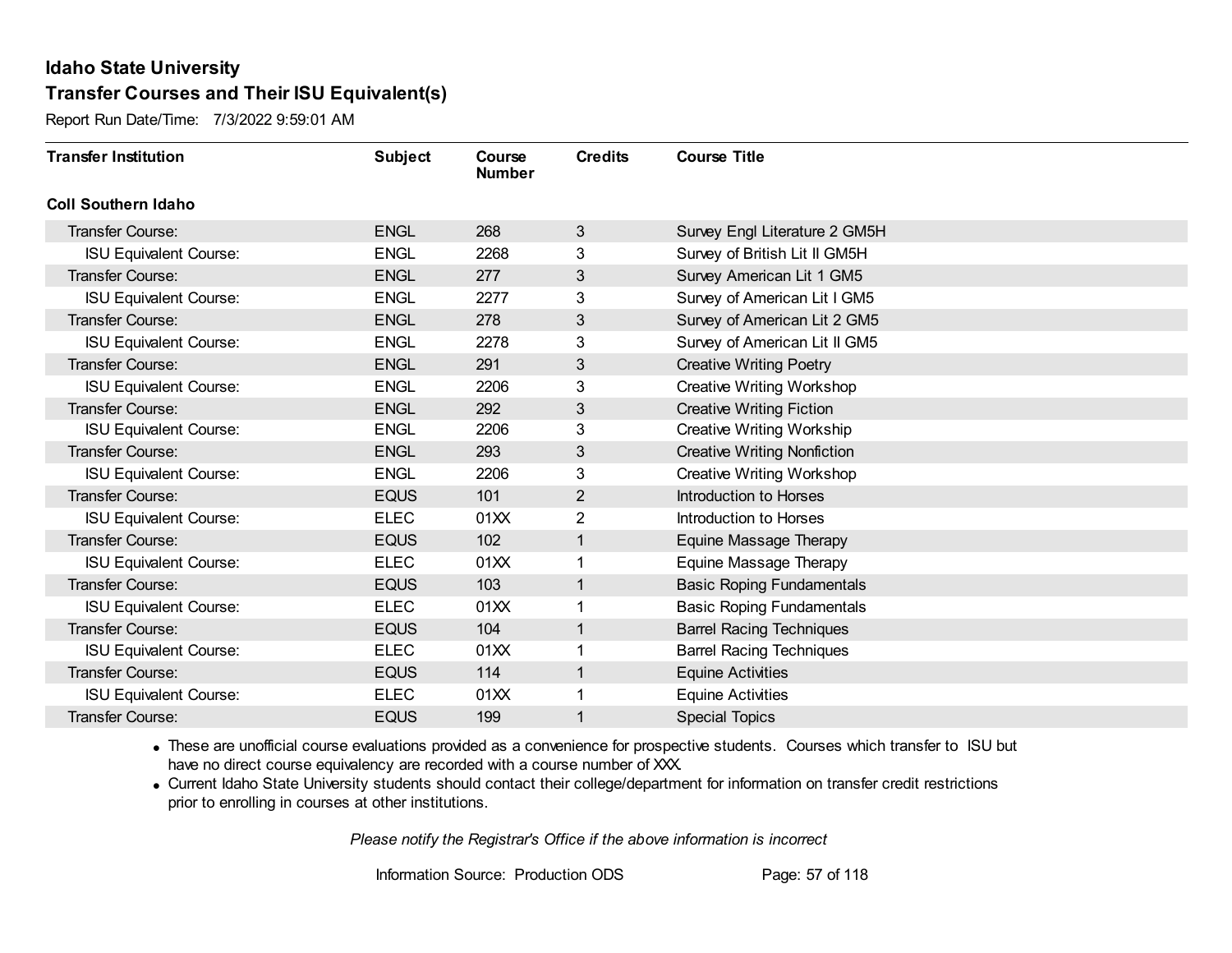Report Run Date/Time: 7/3/2022 9:59:01 AM

| <b>Transfer Institution</b>   | <b>Subject</b> | Course<br><b>Number</b> | <b>Credits</b> | <b>Course Title</b>           |
|-------------------------------|----------------|-------------------------|----------------|-------------------------------|
| <b>Coll Southern Idaho</b>    |                |                         |                |                               |
| Transfer Course:              | <b>EQUS</b>    | 199                     | 1              | <b>Special Topics</b>         |
| <b>ISU Equivalent Course:</b> | <b>ELEC</b>    | 01XX                    |                | <b>Special Topics</b>         |
| Transfer Course:              | <b>EQUS</b>    | 230                     | $\mathbf{1}$   | Horseshoeing Basics I         |
| <b>ISU Equivalent Course:</b> | <b>ELEC</b>    | 02XX                    | 1              | Horseshoeing Basics I         |
| <b>Transfer Course:</b>       | <b>EQUS</b>    | 231                     | $\mathbf{1}$   | Horseshoeing Basics II        |
| <b>ISU Equivalent Course:</b> | <b>ELEC</b>    | 02XX                    | 1              | Horseshoeing Basics II        |
| Transfer Course:              | <b>EQUS</b>    | 232                     | $\overline{2}$ | <b>Equine Nutrition</b>       |
| <b>ISU Equivalent Course:</b> | <b>ELEC</b>    | 02XX                    | 2              | <b>Equine Nutrition</b>       |
| Transfer Course:              | <b>EQUS</b>    | 233                     | 3              | <b>Equine Reproduction</b>    |
| <b>ISU Equivalent Course:</b> | <b>ELEC</b>    | 02XX                    | 3              | <b>Equine Reproduction</b>    |
| <b>Transfer Course:</b>       | <b>EQUS</b>    | 234                     | $\overline{2}$ | Horse Health                  |
| <b>ISU Equivalent Course:</b> | <b>ELEC</b>    | 02XX                    | 2              | Horse Health                  |
| Transfer Course:              | <b>EQUS</b>    | 236                     | $\overline{2}$ | Horse Judging I               |
| <b>ISU Equivalent Course:</b> | <b>ELEC</b>    | 02XX                    | 2              | Horse Judging I               |
| Transfer Course:              | <b>EQUS</b>    | 237                     | $\overline{2}$ | Horse Judging II              |
| <b>ISU Equivalent Course:</b> | <b>ELEC</b>    | 02XX                    | $\overline{2}$ | Horse Judging II              |
| Transfer Course:              | <b>EQUS</b>    | 242                     | $\overline{2}$ | Horse Anatomy & Unsoundness 1 |
| <b>ISU Equivalent Course:</b> | <b>ELEC</b>    | 02XX                    | 2              | Horse Anatomy & Unsoundness 1 |
| <b>Transfer Course:</b>       | <b>EQUS</b>    | 243                     | $\overline{c}$ | Horse Anatomy & Unsoundness 2 |
| <b>ISU Equivalent Course:</b> | <b>ELEC</b>    | 02XX                    | 2              | Horse Anatomy & Unsoundness 2 |
| Transfer Course:              | <b>EQUS</b>    | 245                     | $\overline{2}$ | <b>Draft Horses</b>           |
| <b>ISU Equivalent Course:</b> | <b>ELEC</b>    | 02XX                    | $\overline{2}$ | Draft Horses                  |
| <b>Transfer Course:</b>       | <b>EQUS</b>    | 265                     | 1              | Horsemanship I                |

· These are unofficial course evaluations provided as a convenience for prospective students. Courses which transfer to ISU but have no direct course equivalency are recorded with a course number of XXX.

· Current Idaho State University students should contact their college/department for information on transfer credit restrictions prior to enrolling in courses at other institutions.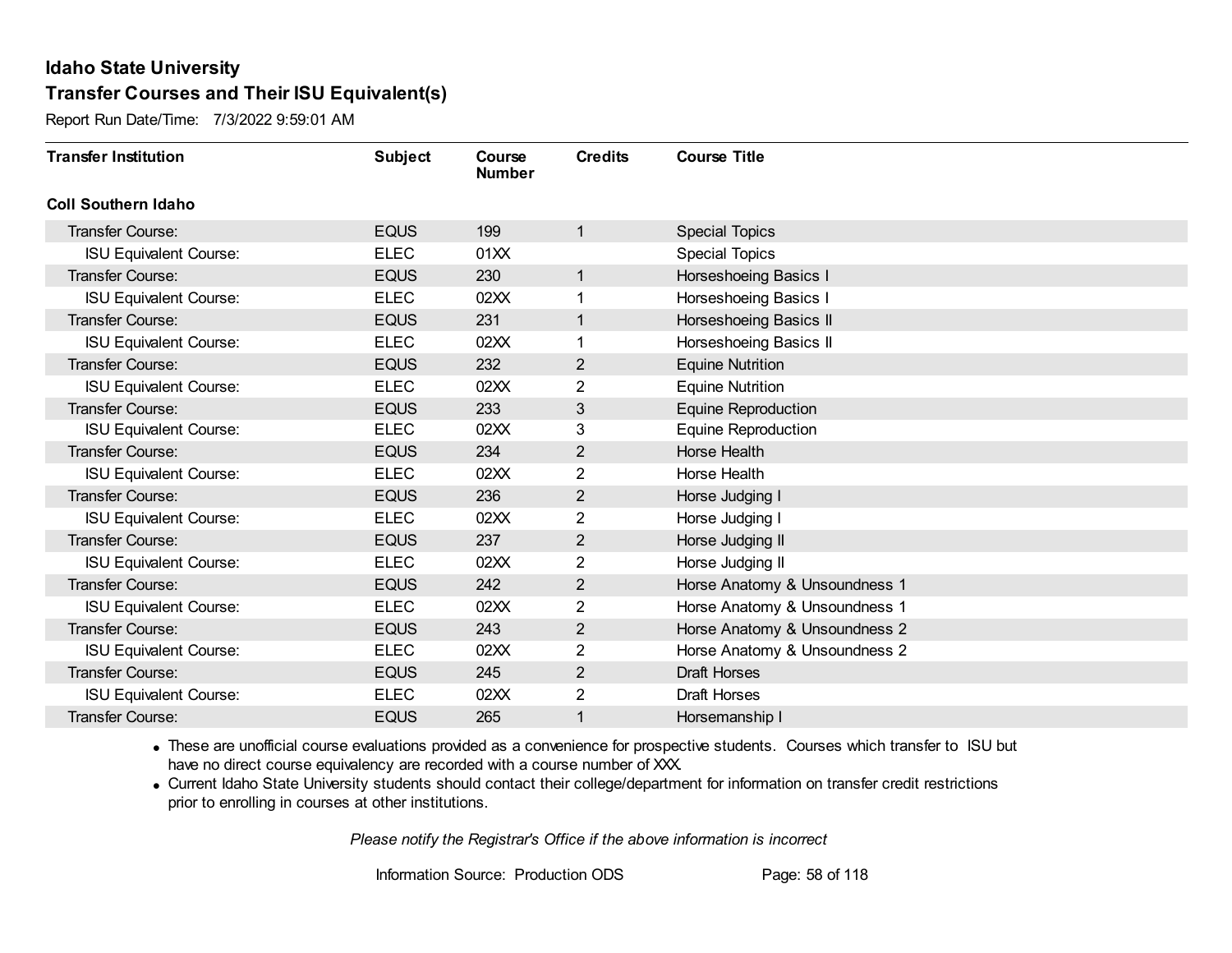Report Run Date/Time: 7/3/2022 9:59:01 AM

| <b>Transfer Institution</b>   | <b>Subject</b> | Course<br><b>Number</b> | <b>Credits</b> | <b>Course Title</b>                  |
|-------------------------------|----------------|-------------------------|----------------|--------------------------------------|
| <b>Coll Southern Idaho</b>    |                |                         |                |                                      |
| Transfer Course:              | <b>EQUS</b>    | 265                     | 1              | Horsemanship I                       |
| <b>ISU Equivalent Course:</b> | <b>ELEC</b>    | 02XX                    |                | Horsemanship I                       |
| Transfer Course:              | <b>EQUS</b>    | 266                     | 1              | Horsemanship II                      |
| <b>ISU Equivalent Course:</b> | <b>ELEC</b>    | 02XX                    | 1              | Horsemanship II                      |
| <b>Transfer Course:</b>       | <b>EQUS</b>    | 285                     | $\mathbf 1$    | <b>Cooperative Education</b>         |
| <b>ISU Equivalent Course:</b> | <b>ELEC</b>    | 02XX                    |                | <b>Cooperative Education</b>         |
| Transfer Course:              | <b>EQUS</b>    | 290                     | $\overline{2}$ | <b>Bus Aspects of Raising Horses</b> |
| <b>ISU Equivalent Course:</b> | <b>ELEC</b>    | 02XX                    | 2              | <b>Bus Aspects of Raising Horses</b> |
| Transfer Course:              | <b>EQUS</b>    | 291                     | 1              | <b>Beginning Equitation</b>          |
| <b>ISU Equivalent Course:</b> | <b>ELEC</b>    | 02XX                    | 1              | <b>Beginning Equitation</b>          |
| <b>Transfer Course:</b>       | <b>EQUS</b>    | 292                     | 1              | Intermediate Equitation              |
| <b>ISU Equivalent Course:</b> | <b>ELEC</b>    | 02XX                    |                | Intermediate Equitation              |
| Transfer Course:              | <b>EQUS</b>    | 293                     | 1              | <b>Advanced Equitation</b>           |
| <b>ISU Equivalent Course:</b> | <b>ELEC</b>    | 02XX                    | 1              | <b>Advanced Equitation</b>           |
| Transfer Course:              | <b>EQUS</b>    | 294                     | 1              | <b>Begin English Equitation</b>      |
| <b>ISU Equivalent Course:</b> | <b>ELEC</b>    | 02XX                    | $\mathbf 1$    | <b>Begin English Equitation</b>      |
| Transfer Course:              | <b>EQUS</b>    | 295                     | 1              | Intermediat English Equitation       |
| <b>ISU Equivalent Course:</b> | <b>ELEC</b>    | 02XX                    |                | Intermediat English Equitation       |
| Transfer Course:              | <b>EQUS</b>    | 296                     | 1              | <b>Advanced English Equitation</b>   |
| <b>ISU Equivalent Course:</b> | <b>ELEC</b>    | 02XX                    |                | <b>Advanced English Equitation</b>   |
| Transfer Course:              | <b>FINA</b>    | 102                     | 3              | <b>Personal Finance</b>              |
| <b>ISU Equivalent Course:</b> | <b>FIN</b>     | 1115                    | 3              | <b>Personal Finance</b>              |
| Transfer Course:              | <b>FINA</b>    | 199                     | 1              | Special Topics/Workshop              |

· These are unofficial course evaluations provided as a convenience for prospective students. Courses which transfer to ISU but have no direct course equivalency are recorded with a course number of XXX.

· Current Idaho State University students should contact their college/department for information on transfer credit restrictions prior to enrolling in courses at other institutions.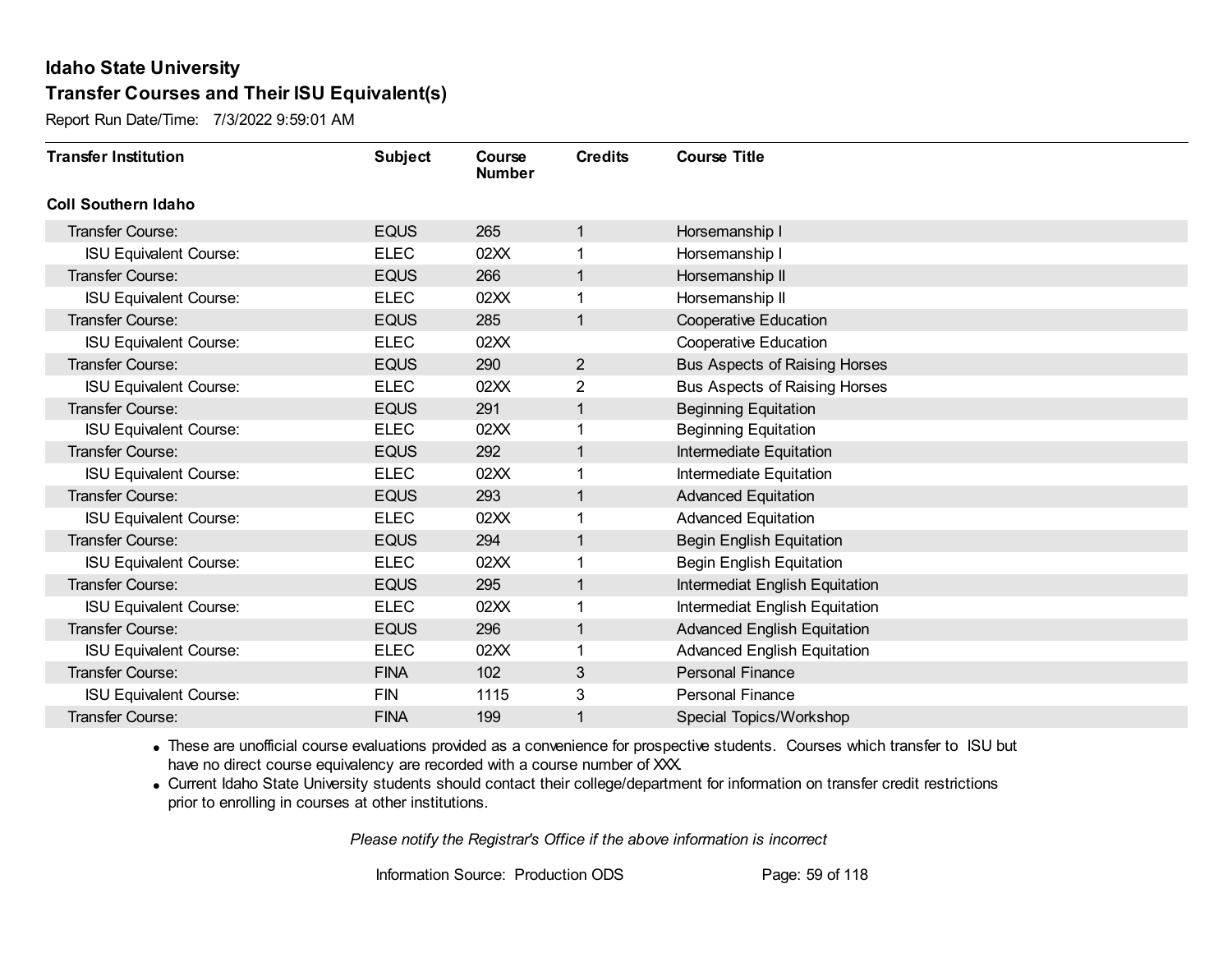Report Run Date/Time: 7/3/2022 9:59:01 AM

| <b>Transfer Institution</b>   | <b>Subject</b> | Course<br><b>Number</b> | <b>Credits</b> | <b>Course Title</b>                   |
|-------------------------------|----------------|-------------------------|----------------|---------------------------------------|
| <b>Coll Southern Idaho</b>    |                |                         |                |                                       |
| Transfer Course:              | <b>FINA</b>    | 199                     | 1              | Special Topics/Workshop               |
| <b>ISU Equivalent Course:</b> | <b>FIN</b>     | 1XXX                    |                | <b>Special Topics</b>                 |
| Transfer Course:              | <b>FIRE</b>    | 110                     | 4              | Fire Fighter I                        |
| <b>ISU Equivalent Course:</b> | <b>ELEC</b>    | 01XX                    | 4              | Fire Fighter I                        |
| <b>Transfer Course:</b>       | <b>FIRE</b>    | 110L                    | $\overline{2}$ | Fire Fighter I Lab                    |
| <b>ISU Equivalent Course:</b> | <b>ELEC</b>    | 01XX                    | 2              | Fire Fighter I Lab                    |
| Transfer Course:              | <b>FIRE</b>    | 120                     | 4              | Fire Fighter 2                        |
| <b>ISU Equivalent Course:</b> | <b>ELEC</b>    | 01XX                    | 4              | Fire Fighter 2                        |
| <b>Transfer Course:</b>       | <b>FIRE</b>    | 120L                    | $\overline{2}$ | Fire Fighter 2 Lab                    |
| <b>ISU Equivalent Course:</b> | <b>ELEC</b>    | 01XX                    | $\overline{2}$ | Fire Fighter 2 Lab                    |
| <b>Transfer Course:</b>       | <b>FIRE</b>    | 130                     | 3              | Hazardous Materials Aware/Oper        |
| <b>ISU Equivalent Course:</b> | <b>ELEC</b>    | 01XX                    | 3              | Hazardous Materials Aware/Oper        |
| Transfer Course:              | <b>FIRE</b>    | 140                     | $\overline{2}$ | Fire Protection Hydraul/Water         |
| <b>ISU Equivalent Course:</b> | <b>ELEC</b>    | 01XX                    | 2              | Fire Protection Hydraul/Water         |
| Transfer Course:              | <b>FIRE</b>    | 160                     | 3              | <b>Extrication Operations</b>         |
| <b>ISU Equivalent Course:</b> | <b>ELEC</b>    | 01XX                    | 3              | <b>Extrication Operations</b>         |
| Transfer Course:              | <b>FIRE</b>    | 201                     | $\overline{2}$ | <b>Building Construction Fire Pro</b> |
| <b>ISU Equivalent Course:</b> | <b>ELEC</b>    | 02XX                    | 2              | <b>Building Construction Fire Pro</b> |
| Transfer Course:              | <b>FIRE</b>    | 202                     | $\overline{2}$ | Fire Behavior & Combustion            |
| <b>ISU Equivalent Course:</b> | <b>ELEC</b>    | 02XX                    | 2              | Fire Behavior & Combustion            |
| Transfer Course:              | <b>FIRE</b>    | 203                     | $\overline{2}$ | <b>Fire Prevention</b>                |
| <b>ISU Equivalent Course:</b> | <b>ELEC</b>    | 02XX                    | 2              | <b>Fire Prevention</b>                |
| Transfer Course:              | <b>FIRE</b>    | 204                     | 2              | <b>Fire Protection Systems</b>        |

· These are unofficial course evaluations provided as a convenience for prospective students. Courses which transfer to ISU but have no direct course equivalency are recorded with a course number of XXX.

· Current Idaho State University students should contact their college/department for information on transfer credit restrictions prior to enrolling in courses at other institutions.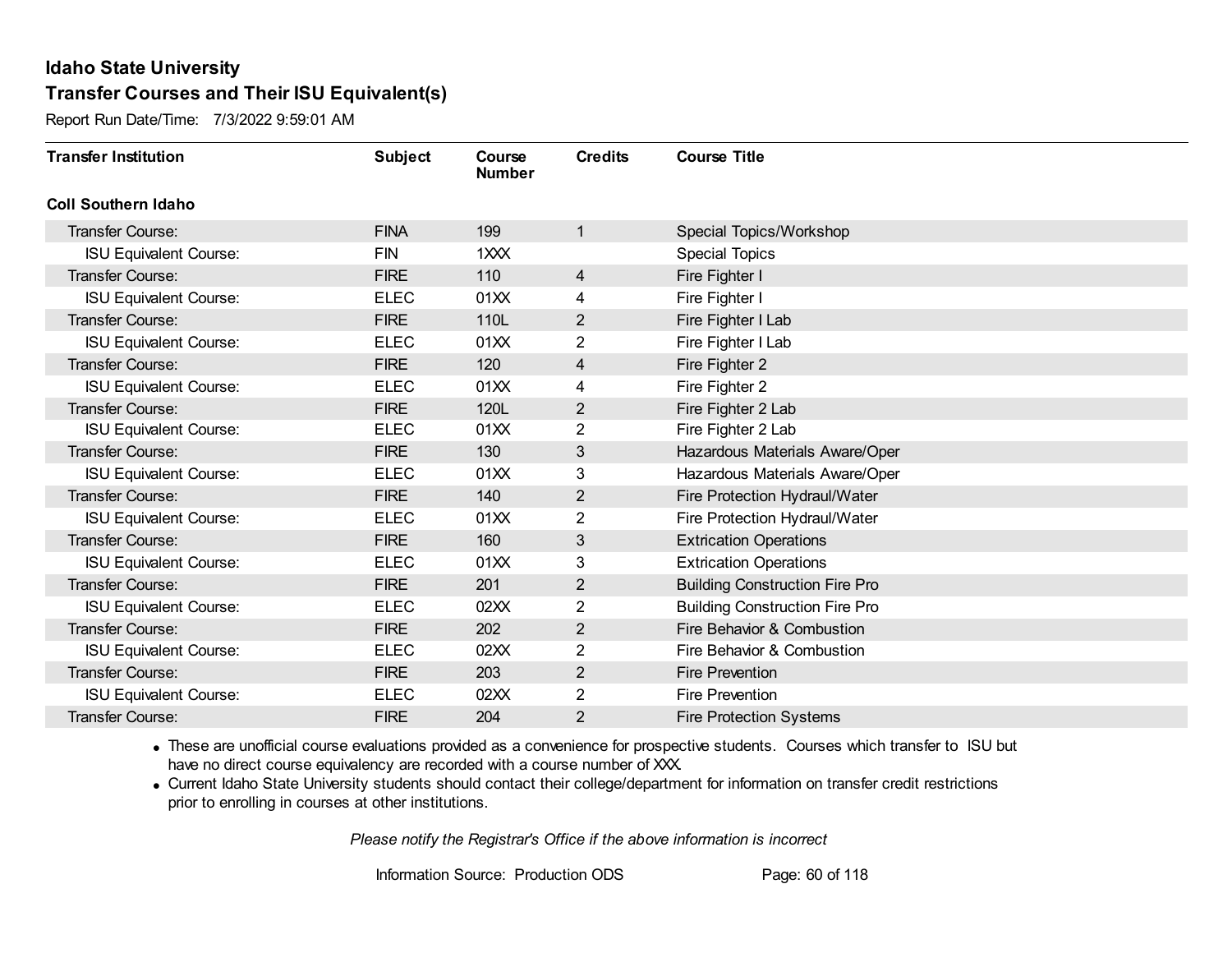Report Run Date/Time: 7/3/2022 9:59:01 AM

| <b>Transfer Institution</b>   | <b>Subject</b> | Course<br><b>Number</b> | <b>Credits</b> | <b>Course Title</b>            |
|-------------------------------|----------------|-------------------------|----------------|--------------------------------|
| <b>Coll Southern Idaho</b>    |                |                         |                |                                |
| Transfer Course:              | <b>FIRE</b>    | 204                     | $\overline{2}$ | <b>Fire Protection Systems</b> |
| <b>ISU Equivalent Course:</b> | <b>ELEC</b>    | 02XX                    | $\overline{2}$ | <b>Fire Protection Systems</b> |
| <b>Transfer Course:</b>       | <b>FIRE</b>    | 205                     | $\overline{2}$ | Fire Fighter Safety/Survival   |
| <b>ISU Equivalent Course:</b> | <b>ELEC</b>    | 02XX                    | $\overline{2}$ | Fire Fighter Safety/Survival   |
| <b>Transfer Course:</b>       | <b>FIRE</b>    | 206                     | $\overline{2}$ | Legal Aspects Emergency Serv   |
| <b>ISU Equivalent Course:</b> | <b>ELEC</b>    | 02XX                    | 2              | Legal Aspects Emergency Serv   |
| <b>Transfer Course:</b>       | <b>FIRE</b>    | 207                     | $\overline{2}$ | Fire & Emergency Service Admin |
| <b>ISU Equivalent Course:</b> | <b>ELEC</b>    | 02XX                    | 2              | Fire & Emergency Service Admin |
| <b>Transfer Course:</b>       | <b>FIRE</b>    | 208                     | $\sqrt{3}$     | Fire Prevention Organizt/Mngmt |
| <b>ISU Equivalent Course:</b> | <b>ELEC</b>    | 02XX                    | 3              | Fire Prevention Organizt/Mngmt |
| Transfer Course:              | <b>FIRE</b>    | 250                     | 4              | Fire Science Externship        |
| <b>ISU Equivalent Course:</b> | <b>ELEC</b>    | 02XX                    | 4              | Fire Science Externship        |
| <b>Transfer Course:</b>       | <b>FOOD</b>    | 300                     | 3              | Food Industry Law              |
| <b>ISU Equivalent Course:</b> | <b>ELEC</b>    | 3XXX                    | 3              | Food Industry Law              |
| Transfer Course:              | <b>FOOD</b>    | 350                     | 4              | <b>Adv Food Quality Mngt</b>   |
| <b>ISU Equivalent Course:</b> | <b>ELEC</b>    | 3XXX                    | 4              | <b>Adv Food Quality Mngt</b>   |
| <b>Transfer Course:</b>       | <b>FOOD</b>    | 374                     | 4              | Adv Auditing of Food Plants    |
| <b>ISU Equivalent Course:</b> | <b>ELEC</b>    | 3XXX                    | 4              | Adv Auditing of Food Plants    |
| <b>Transfer Course:</b>       | <b>FOOD</b>    | 378                     | 4              | Adv Diagnostics/Trblshting     |
| <b>ISU Equivalent Course:</b> | <b>ELEC</b>    | 3XXX                    | 4              | Adv Diagnostics/Trblshting     |
| <b>Transfer Course:</b>       | <b>FOOD</b>    | 400                     | $\sqrt{3}$     | Leadership & Ethics            |
| <b>ISU Equivalent Course:</b> | <b>ELEC</b>    | 4XXX                    | 3              | Leadership & Ethics            |
| Transfer Course:              | <b>FOOD</b>    | 401                     | 4              | Food Chemistry & Toxicology    |

· These are unofficial course evaluations provided as a convenience for prospective students. Courses which transfer to ISU but have no direct course equivalency are recorded with a course number of XXX.

· Current Idaho State University students should contact their college/department for information on transfer credit restrictions prior to enrolling in courses at other institutions.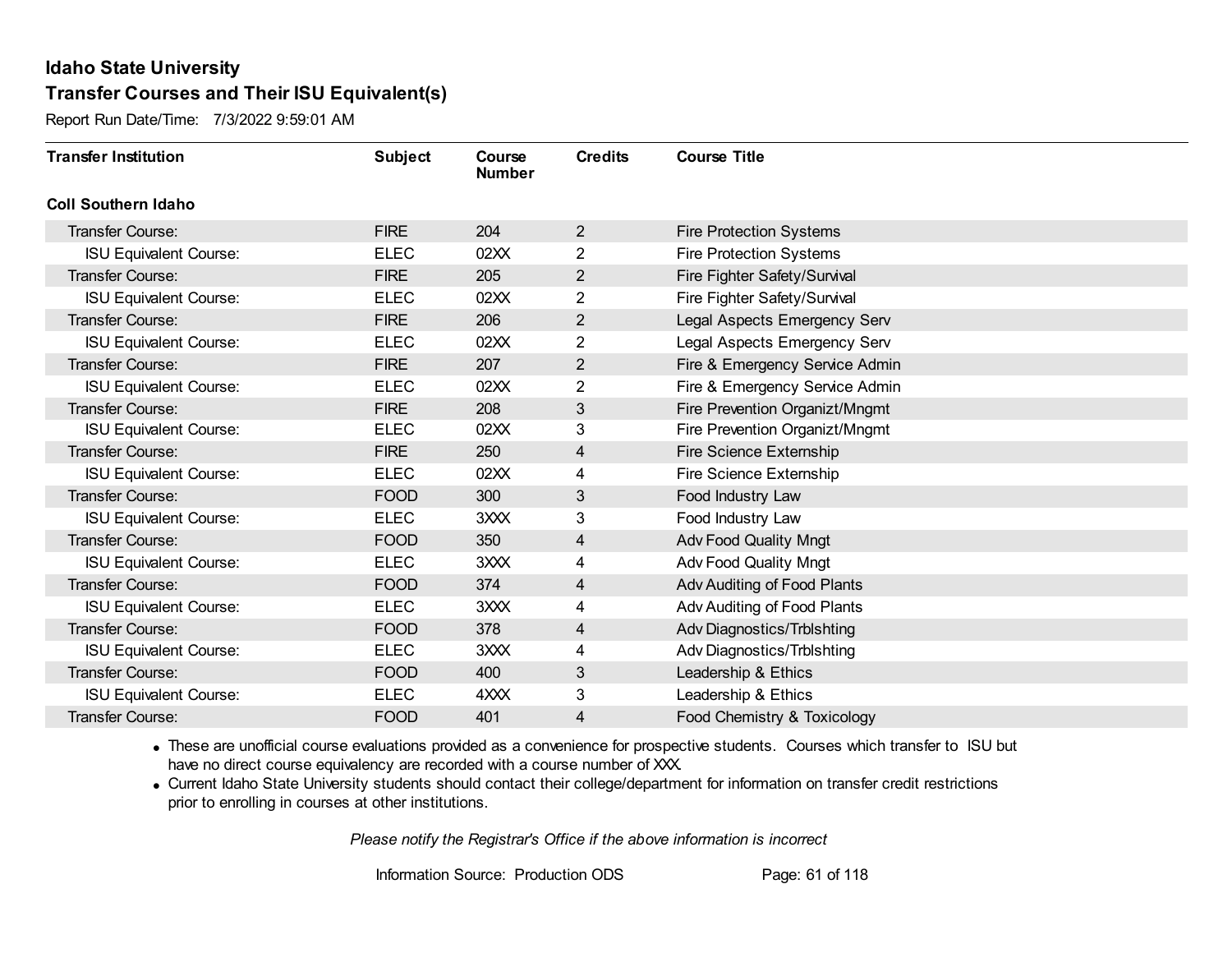Report Run Date/Time: 7/3/2022 9:59:01 AM

| <b>Transfer Institution</b>   | <b>Subject</b> | Course<br><b>Number</b> | <b>Credits</b> | <b>Course Title</b>                |
|-------------------------------|----------------|-------------------------|----------------|------------------------------------|
| <b>Coll Southern Idaho</b>    |                |                         |                |                                    |
| Transfer Course:              | <b>FOOD</b>    | 401                     | 4              | Food Chemistry & Toxicology        |
| <b>ISU Equivalent Course:</b> | <b>ELEC</b>    | 4XXX                    | 4              | Food Chemistry & Toxicology        |
| Transfer Course:              | <b>FOOD</b>    | 402                     | 3              | Production/Supply Chain Mngt       |
| <b>ISU Equivalent Course:</b> | <b>ELEC</b>    | 4XXX                    | 3              | Production/Supply Chain Mngt       |
| <b>Transfer Course:</b>       | <b>FOOD</b>    | 410                     | 4              | Internships                        |
| <b>ISU Equivalent Course:</b> | <b>ELEC</b>    | 4XXX                    | 4              | Internships                        |
| Transfer Course:              | <b>FOOD</b>    | 480                     | 4              | Adv Food Processing Projects       |
| <b>ISU Equivalent Course:</b> | <b>ELEC</b>    | 4XXX                    | 4              | Adv Food Processing Projects       |
| <b>Transfer Course:</b>       | <b>FPTC</b>    | 101                     | 1              | <b>Career Exploration/Manufact</b> |
| <b>ISU Equivalent Course:</b> | <b>ELEC</b>    | 01XX                    | 1              | <b>Career Exploration/Manufact</b> |
| Transfer Course:              | <b>FPTC</b>    | 130                     | 3              | <b>Sanitation in Food Process</b>  |
| <b>ISU Equivalent Course:</b> | <b>ELEC</b>    | 01XX                    | 3              | <b>Sanitation in Food Process</b>  |
| Transfer Course:              | <b>FPTC</b>    | 135                     | 3              | Controls & Instrumentation         |
| <b>ISU Equivalent Course:</b> | <b>ELEC</b>    | 01XX                    | 3              | Controls & Instrumentation         |
| Transfer Course:              | <b>FPTC</b>    | 140                     | 3              | Intro Food Tech & Process          |
| <b>ISU Equivalent Course:</b> | <b>ELEC</b>    | 01XX                    | 3              | Intro Food Tech & Process          |
| Transfer Course:              | <b>FPTC</b>    | 142                     | 3              | PLC Systems 1                      |
| <b>ISU Equivalent Course:</b> | <b>ELEC</b>    | 01XX                    | 3              | PLC Systems 1                      |
| Transfer Course:              | <b>FPTC</b>    | 150                     | 3              | <b>Food Quality Mgmt</b>           |
| <b>ISU Equivalent Course:</b> | <b>ELEC</b>    | 01XX                    | 3              | <b>Food Quality Mgmt</b>           |
| Transfer Course:              | <b>FPTC</b>    | 160                     | 3              | <b>General Industry Safety</b>     |
| <b>ISU Equivalent Course:</b> | <b>ELEC</b>    | 01XX                    | 3              | General Industry Safety            |
| Transfer Course:              | <b>FPTC</b>    | 165                     | 3              | Lean Manufacturing                 |

· These are unofficial course evaluations provided as a convenience for prospective students. Courses which transfer to ISU but have no direct course equivalency are recorded with a course number of XXX.

· Current Idaho State University students should contact their college/department for information on transfer credit restrictions prior to enrolling in courses at other institutions.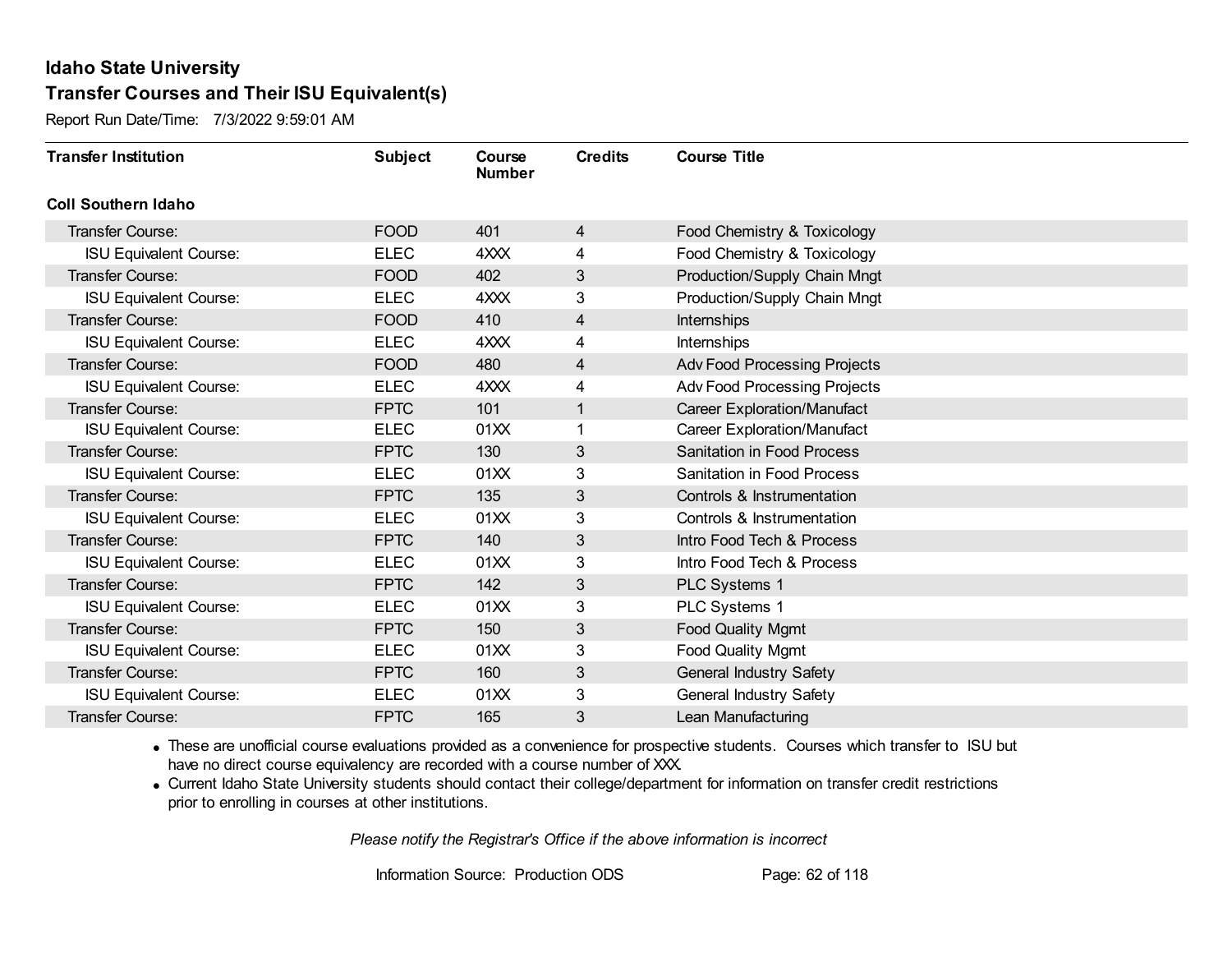Report Run Date/Time: 7/3/2022 9:59:01 AM

| <b>Transfer Institution</b>   | <b>Subject</b> | Course<br><b>Number</b> | <b>Credits</b> | <b>Course Title</b>                       |
|-------------------------------|----------------|-------------------------|----------------|-------------------------------------------|
| <b>Coll Southern Idaho</b>    |                |                         |                |                                           |
| Transfer Course:              | <b>FPTC</b>    | 165                     | 3              | Lean Manufacturing                        |
| <b>ISU Equivalent Course:</b> | <b>ELEC</b>    | 01XX                    | 3              | Lean Manufacturing                        |
| <b>Transfer Course:</b>       | <b>FPTC</b>    | 170                     | 3              | Intro Equip Food Proc                     |
| <b>ISU Equivalent Course:</b> | <b>ELEC</b>    | 01XX                    | 3              | Intro Equip Food Proc                     |
| <b>Transfer Course:</b>       | <b>FPTC</b>    | 237                     | 3              | Process Control 2                         |
| <b>ISU Equivalent Course:</b> | <b>ELEC</b>    | 02XX                    | 3              | Process Control 2                         |
| <b>Transfer Course:</b>       | <b>FPTC</b>    | 242                     | 3              | PLC Systems 2                             |
| <b>ISU Equivalent Course:</b> | <b>ELEC</b>    | 02XX                    | 3              | PLC Systems 2                             |
| <b>Transfer Course:</b>       | <b>FPTC</b>    | 250                     | 3              | <b>Machine Maintenance</b>                |
| <b>ISU Equivalent Course:</b> | <b>ELEC</b>    | 02XX                    | 3              | <b>Machine Maintenance</b>                |
| <b>Transfer Course:</b>       | <b>FPTC</b>    | 253                     | 4              | Quality Control & Lab Practice            |
| <b>ISU Equivalent Course:</b> | <b>ELEC</b>    | 02XX                    | 4              | <b>Quality Control &amp; Lab Practice</b> |
| Transfer Course:              | <b>FPTC</b>    | 255                     | 3              | Prerequisite Program                      |
| <b>ISU Equivalent Course:</b> | <b>ELEC</b>    | 02XX                    | 3              | Prerequisite Program                      |
| Transfer Course:              | <b>FPTC</b>    | 270                     | 4              | Adv Food Tech & Process                   |
| <b>ISU Equivalent Course:</b> | <b>ELEC</b>    | 02XX                    | 4              | Adv Food Tech & Process                   |
| <b>Transfer Course:</b>       | <b>FPTC</b>    | 274                     | 4              | <b>Auditing Food Plants</b>               |
| <b>ISU Equivalent Course:</b> | <b>ELEC</b>    | 02XX                    | 4              | <b>Auditing Food Plants</b>               |
| Transfer Course:              | <b>FPTC</b>    | 278                     | 4              | Diagnostic & Trblshooting                 |
| <b>ISU Equivalent Course:</b> | <b>ELEC</b>    | 02XX                    | 4              | Diagnostic & Trblshooting                 |
| <b>Transfer Course:</b>       | <b>FPTC</b>    | 280                     | 4              | <b>Food Processing Projects</b>           |
| <b>ISU Equivalent Course:</b> | <b>ELEC</b>    | 02XX                    | 4              | <b>Food Processing Projects</b>           |
| <b>Transfer Course:</b>       | <b>FPTC</b>    | 285                     | 1              | Coop Educ/Internships                     |

· These are unofficial course evaluations provided as a convenience for prospective students. Courses which transfer to ISU but have no direct course equivalency are recorded with a course number of XXX.

· Current Idaho State University students should contact their college/department for information on transfer credit restrictions prior to enrolling in courses at other institutions.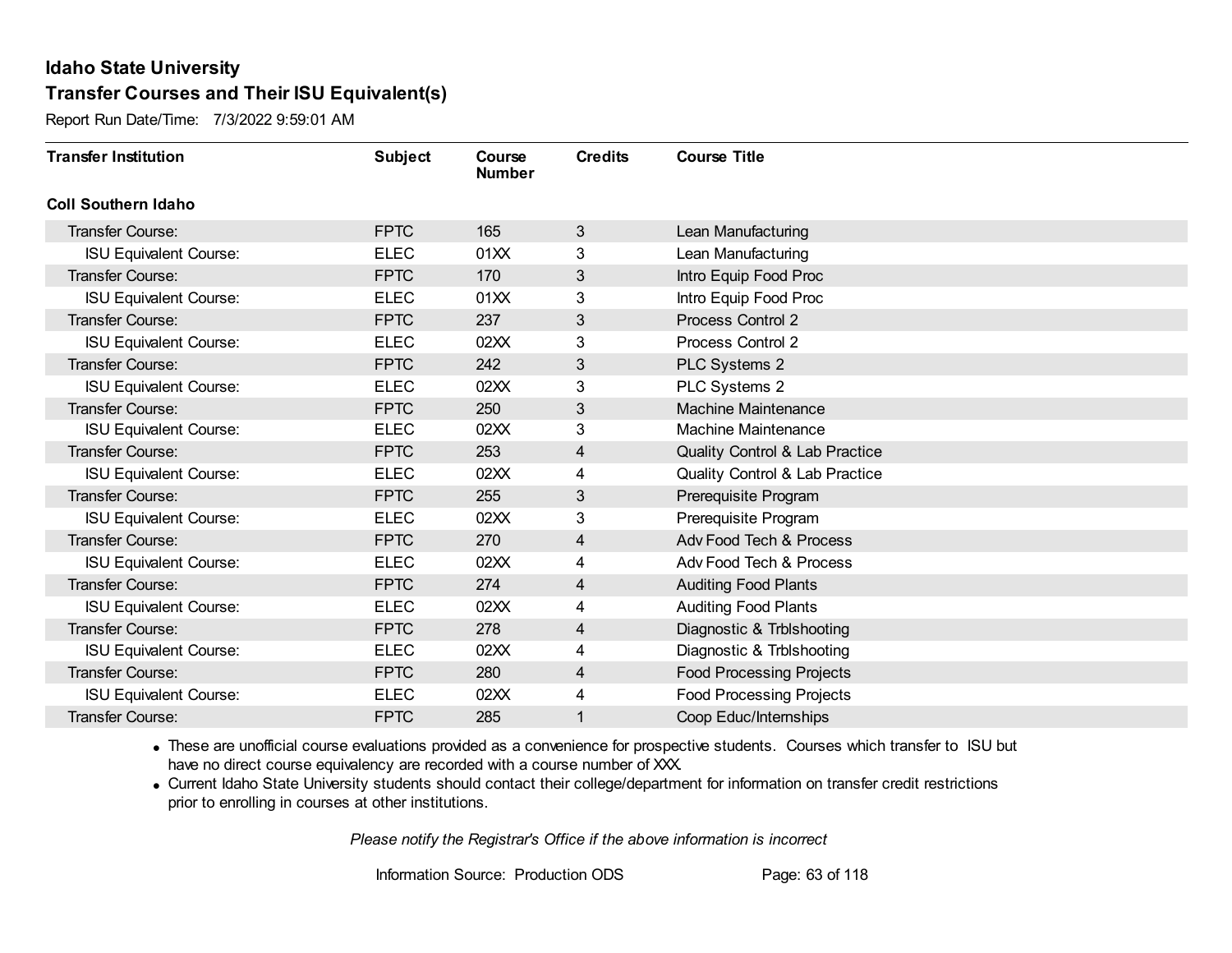Report Run Date/Time: 7/3/2022 9:59:01 AM

| <b>Transfer Institution</b>   | <b>Subject</b> | Course<br><b>Number</b> | <b>Credits</b> | <b>Course Title</b>             |
|-------------------------------|----------------|-------------------------|----------------|---------------------------------|
| <b>Coll Southern Idaho</b>    |                |                         |                |                                 |
| Transfer Course:              | <b>FPTC</b>    | 285                     | 1              | Coop Educ/Internships           |
| <b>ISU Equivalent Course:</b> | <b>ELEC</b>    | 02XX                    |                | Coop Educ/Internships           |
| Transfer Course:              | <b>FREN</b>    | 101                     | 4              | <b>Elementary French I GM5L</b> |
| <b>ISU Equivalent Course:</b> | <b>FREN</b>    | 1101                    | 4              | Elementary French I GM5L        |
| Transfer Course:              | <b>FREN</b>    | 102                     | 4              | Elementary French II GM5L       |
| <b>ISU Equivalent Course:</b> | <b>FREN</b>    | 1102                    | 4              | Elementary French II GM5L       |
| Transfer Course:              | <b>FREN</b>    | 199                     | $\mathbf{1}$   | French Workshop                 |
| <b>ISU Equivalent Course:</b> | <b>FREN</b>    | 1XXX                    |                | French Workshop                 |
| Transfer Course:              | <b>FREN</b>    | 2001                    | $\mathbf{1}$   | French Independent Study        |
| <b>ISU Equivalent Course:</b> | <b>FREN</b>    | 2XXX                    |                | French Independent Study        |
| Transfer Course:              | <b>FREN</b>    | 265                     | $\mathbf{1}$   | <b>Culinary Intl Experience</b> |
| <b>ISU Equivalent Course:</b> | <b>FREN</b>    | 2XXX                    |                | <b>Culinary Intl Experience</b> |
| Transfer Course:              | <b>GEOG</b>    | 100                     | 4              | Physical Geography GM4          |
| <b>ISU Equivalent Course:</b> | <b>ELEC</b>    | 1XXX                    | 4              | Physical Geography GM4          |
| Transfer Course:              | <b>GEOG</b>    | 100L                    | 0              | Physical Geography Lab GM4L     |
| <b>ISU Equivalent Course:</b> | <b>ELEC</b>    | 1XXX                    | 0              | Physical Geography Lab GM4L     |
| Transfer Course:              | <b>GEOG</b>    | 102                     | 3              | Cultural Geography GM6          |
| <b>ISU Equivalent Course:</b> | <b>ELEC</b>    | $1 \times X$            | 3              | Cultural Geography GM6          |
| Transfer Course:              | <b>GEOG</b>    | 200                     | 3              | World Regional Geography GM6    |
| <b>ISU Equivalent Course:</b> | <b>HIST</b>    | 2249                    | 3              | World Regional Geography GM6    |
| Transfer Course:              | <b>GEOL</b>    | 101                     | $\overline{4}$ | <b>Physical Geology GM4</b>     |
| <b>ISU Equivalent Course:</b> | <b>GEOL</b>    | 1101                    | 3              | Physical Geology GM4            |
| <b>ISU Equivalent Course:</b> | <b>GEOL</b>    | 1101L                   |                | Physical Geology Lab GM4L       |

· These are unofficial course evaluations provided as a convenience for prospective students. Courses which transfer to ISU but have no direct course equivalency are recorded with a course number of XXX.

· Current Idaho State University students should contact their college/department for information on transfer credit restrictions prior to enrolling in courses at other institutions.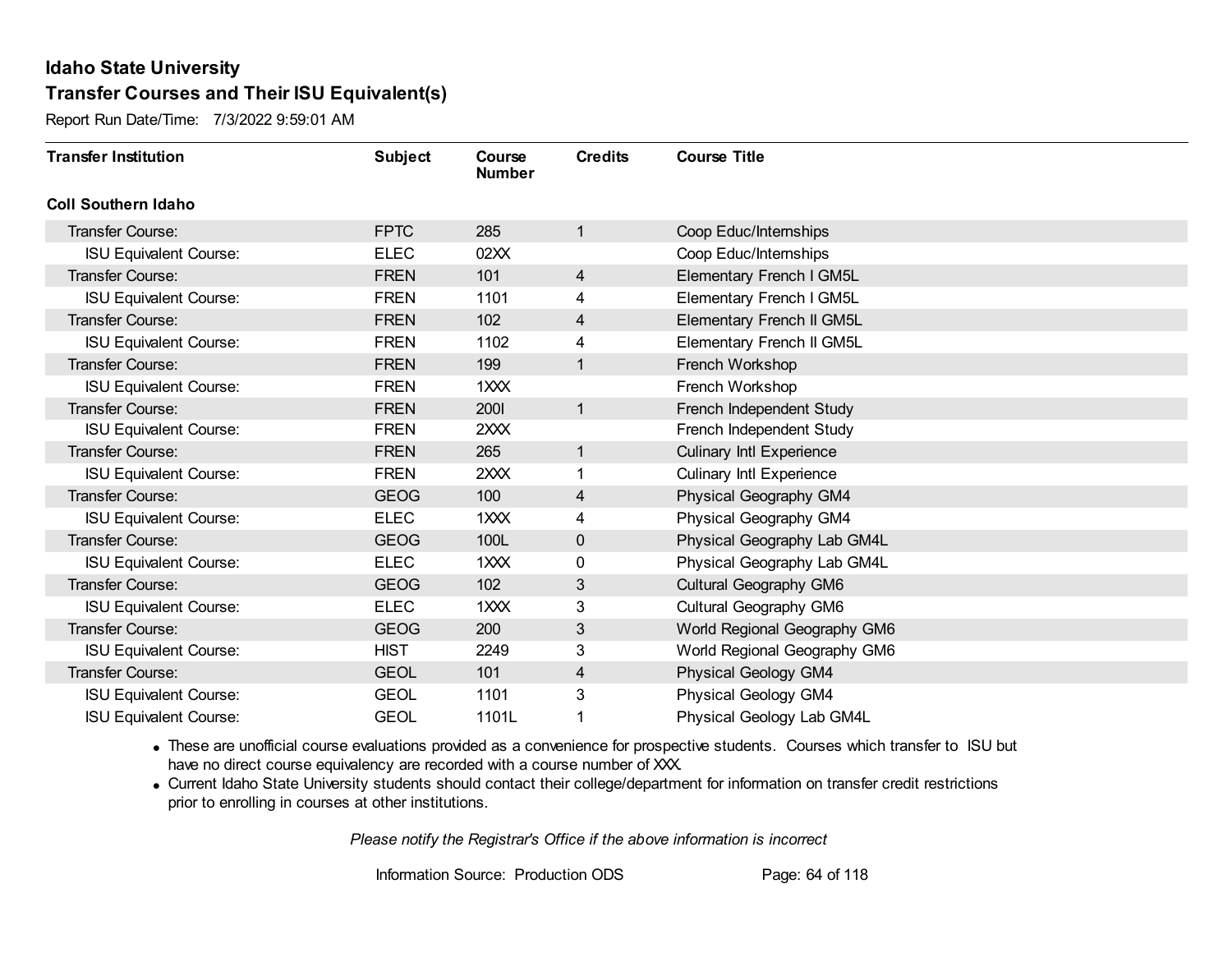Report Run Date/Time: 7/3/2022 9:59:01 AM

| <b>Transfer Institution</b>   | <b>Subject</b> | Course<br><b>Number</b> | <b>Credits</b> | <b>Course Title</b>            |
|-------------------------------|----------------|-------------------------|----------------|--------------------------------|
| <b>Coll Southern Idaho</b>    |                |                         |                |                                |
| Transfer Course:              | <b>GEOL</b>    | 101                     | 4              | <b>Physical Geology GM4</b>    |
| <b>ISU Equivalent Course:</b> | <b>GEOL</b>    | 1101                    | 4              | <b>Physical Geology GM4</b>    |
| Transfer Course:              | <b>GEOL</b>    | 101L                    | 0              | Physical Geology Lab GM4L      |
| <b>ISU Equivalent Course:</b> | <b>GEOL</b>    | 1101L                   | 0              | Physical Geology Lab GM4L      |
| <b>Transfer Course:</b>       | <b>GEOL</b>    | 102                     | 4              | <b>Historical Geology GM4</b>  |
| <b>ISU Equivalent Course:</b> | <b>GEOL</b>    | 2202                    | 4              | <b>Historical Geology GM4</b>  |
| Transfer Course:              | <b>GEOL</b>    | 102L                    | $\mathbf 0$    | Historical Geology Lab GM4L    |
| <b>ISU Equivalent Course:</b> | <b>GEOL</b>    | 1XXX                    | 0              | Historical Geology Lab GM4L    |
| <b>Transfer Course:</b>       | <b>GEOL</b>    | 104                     | 4              | Nat Disasters & Env Geo GM4    |
| <b>ISU Equivalent Course:</b> | <b>GEOL</b>    | 1100                    | 3              | The Dynamic Earth GM4          |
| <b>ISU Equivalent Course:</b> | <b>GEOL</b>    | 1100L                   |                | The Dynamic Earth Lab GM4L     |
| <b>ISU Equivalent Course:</b> | <b>GEOL</b>    | 1100                    | 4              | The Dynamic Earth GM4          |
| Transfer Course:              | <b>GEOL</b>    | 104L                    | 0              | Nat Disasters/Env Geol LabGM4L |
| <b>ISU Equivalent Course:</b> | <b>GEOL</b>    | 1100L                   | 0              | The Dynamic Earth Lab          |
| Transfer Course:              | <b>GEOL</b>    | 105                     | 3              | Geology of National Parks-O5   |
| <b>ISU Equivalent Course:</b> | <b>GEOL</b>    | 1XXX                    | 3              | Geology of National Parks-O5   |
| Transfer Course:              | <b>GEOL</b>    | 110                     | 3              | Intro Geol Southern Idaho      |
| <b>ISU Equivalent Course:</b> | <b>GEOL</b>    | 1XXX                    | 3              | Intro Geol Southern Idaho      |
| Transfer Course:              | <b>GEOL</b>    | 126                     | 3              | <b>Fundamentals of GIS</b>     |
| <b>ISU Equivalent Course:</b> | <b>GEOL</b>    | 1XXX                    | 3              | <b>Fundamentals of GIS</b>     |
| Transfer Course:              | <b>GEOL</b>    | 126L                    | $\mathbf 0$    | Fundamentals of GIS Lab        |
| <b>ISU Equivalent Course:</b> | <b>GEOL</b>    | 1XXX                    | 0              | Fundamentals of GIS Lab        |
| <b>Transfer Course:</b>       | <b>GEOL</b>    | 155                     | 2              | Introduction to GPS            |

· These are unofficial course evaluations provided as a convenience for prospective students. Courses which transfer to ISU but have no direct course equivalency are recorded with a course number of XXX.

· Current Idaho State University students should contact their college/department for information on transfer credit restrictions prior to enrolling in courses at other institutions.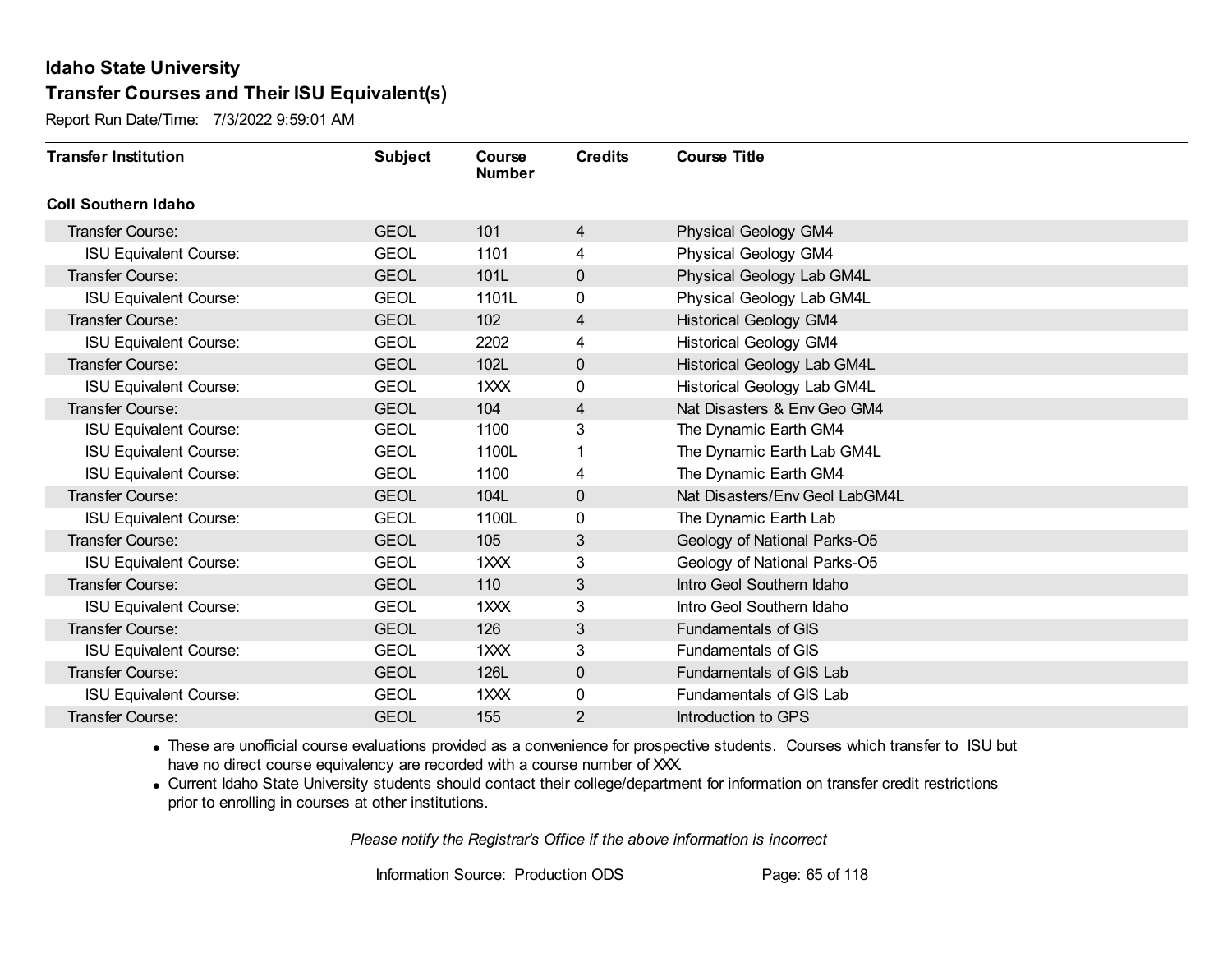Report Run Date/Time: 7/3/2022 9:59:01 AM

| <b>Transfer Institution</b>   | <b>Subject</b> | Course<br><b>Number</b> | <b>Credits</b> | <b>Course Title</b>                   |
|-------------------------------|----------------|-------------------------|----------------|---------------------------------------|
| <b>Coll Southern Idaho</b>    |                |                         |                |                                       |
| Transfer Course:              | <b>GEOL</b>    | 155                     | $\overline{2}$ | Introduction to GPS                   |
| <b>ISU Equivalent Course:</b> | <b>GEOL</b>    | 1XXX                    | $\overline{2}$ | Introduction to GPS                   |
| Transfer Course:              | <b>GEOL</b>    | 172                     |                | Workplace Ethics in Science           |
| <b>ISU Equivalent Course:</b> | <b>GEOL</b>    | 1XXX                    |                | Workplace Ethics in Science           |
| <b>Transfer Course:</b>       | <b>GEOL</b>    | 199                     | $\mathbf{1}$   | <b>Special Topics</b>                 |
| <b>ISU Equivalent Course:</b> | <b>GEOL</b>    | 1XXX                    |                | <b>Special Topics</b>                 |
| Transfer Course:              | <b>GEOL</b>    | 2001                    | 3              | Geology Independent Study             |
| <b>ISU Equivalent Course:</b> | <b>GEOL</b>    | 2XXX                    | 3              | Geology Independent Study             |
| Transfer Course:              | <b>GEOL</b>    | 226                     | $\mathfrak{S}$ | Spatial Analysis with GIS             |
| <b>ISU Equivalent Course:</b> | <b>GEOL</b>    | 2XXX                    | 3              | Spatial Analysis with GIS             |
| Transfer Course:              | <b>GEOL</b>    | 226L                    | $\mathbf 0$    | Spatial Analysis with GIS Lab         |
| <b>ISU Equivalent Course:</b> | <b>GEOL</b>    | 2XXX                    | 0              | Spatial Analysis with GIS Lab         |
| Transfer Course:              | <b>GEOL</b>    | 275                     | $\mathbf{1}$   | <b>Field Geology</b>                  |
| <b>ISU Equivalent Course:</b> | <b>GEOL</b>    | 2XXX                    |                | <b>Field Geology</b>                  |
| Transfer Course:              | <b>GNED</b>    | 101                     | $\mathbf{3}$   | Intro to General Education IGM        |
| <b>ISU Equivalent Course:</b> | <b>ELEC</b>    | 1XXX                    | 3              | Intro to General Educ IGM             |
| Transfer Course:              | <b>GSPC</b>    | 280                     | 45             | <b>Generation Specialist Apprentc</b> |
| <b>ISU Equivalent Course:</b> | <b>ELEC</b>    | 02XX                    | 45             | <b>Generation Specialist Apprentc</b> |
| Transfer Course:              | <b>GTEC</b>    | 280                     | 45             | Generation Tech Apprenticeship        |
| <b>ISU Equivalent Course:</b> | <b>ELEC</b>    | 02XX                    | 45             | Generation Tech Apprenticeship        |
| Transfer Course:              | <b>HACT</b>    | 142                     | $\mathbf{1}$   | Men's & Women's Cross-Cntry 1         |
| <b>ISU Equivalent Course:</b> | <b>PEAC</b>    | 1XXX                    |                | Men's & Women's CC 1                  |
| Transfer Course:              | <b>HACT</b>    | 143                     |                | Men's & Women's Cross-Cntry 2         |

· These are unofficial course evaluations provided as a convenience for prospective students. Courses which transfer to ISU but have no direct course equivalency are recorded with a course number of XXX.

· Current Idaho State University students should contact their college/department for information on transfer credit restrictions prior to enrolling in courses at other institutions.

*Please notify the Registrar's Office if the above information is incorrect*

Information Source: Production ODS Page: 66 of 118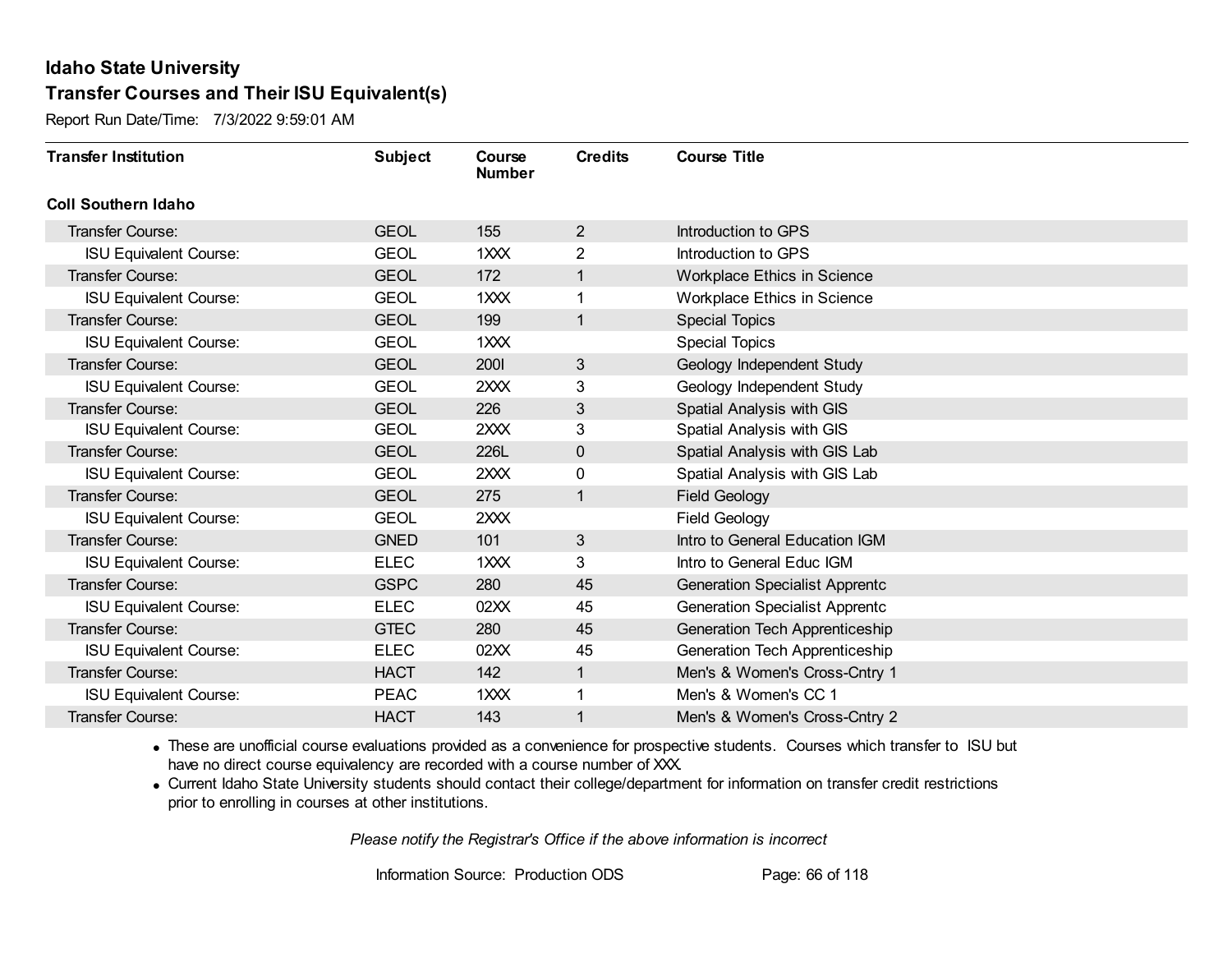Report Run Date/Time: 7/3/2022 9:59:01 AM

| <b>Transfer Institution</b>   | <b>Subject</b> | Course<br><b>Number</b> | <b>Credits</b> | <b>Course Title</b>            |
|-------------------------------|----------------|-------------------------|----------------|--------------------------------|
| <b>Coll Southern Idaho</b>    |                |                         |                |                                |
| Transfer Course:              | <b>HACT</b>    | 143                     | 1              | Men's & Women's Cross-Cntry 2  |
| <b>ISU Equivalent Course:</b> | <b>PEAC</b>    | $1 \times X$            | 1              | Men's & Women's Cross-Cntry 2  |
| Transfer Course:              | <b>HACT</b>    | 144                     | 1              | Weight Training Cross-Cntry 1  |
| <b>ISU Equivalent Course:</b> | <b>PEAC</b>    | 1XXX                    | 1              | Weight Training Cross-Cntry 1  |
| <b>Transfer Course:</b>       | <b>HACT</b>    | 145                     | 1              | Weight Train for Cross-Cntry 2 |
| <b>ISU Equivalent Course:</b> | <b>PEAC</b>    | 1XXX                    |                | Weight Train for Cross-Cntry 2 |
| Transfer Course:              | <b>HACT</b>    | 159                     | 1              | <b>Water Plyometrics</b>       |
| <b>ISU Equivalent Course:</b> | <b>PEAC</b>    | 1XXX                    |                | <b>Water Plyometrics</b>       |
| <b>Transfer Course:</b>       | <b>HACT</b>    | 160                     | 1              | Cheerleader Wt Trng 1          |
| <b>ISU Equivalent Course:</b> | <b>PEAC</b>    | 1XXX                    | 1              | Cheerleader Wt Trng 1          |
| <b>Transfer Course:</b>       | <b>HACT</b>    | 161                     | 1              | Cheerleader Wt Trng 2          |
| <b>ISU Equivalent Course:</b> | <b>PEAC</b>    | 1XXX                    |                | Cheerleader Wt Trng 2          |
| Transfer Course:              | <b>HACT</b>    | 171                     | 1              | Cheerleading 1                 |
| <b>ISU Equivalent Course:</b> | <b>PEAC</b>    | $1 \times X$            | 1              | Cheerleading 1                 |
| Transfer Course:              | <b>HACT</b>    | 172                     | 1              | Cheerleading 2                 |
| <b>ISU Equivalent Course:</b> | <b>PEAC</b>    | 1XXX                    | 1              | Cheerleading 2                 |
| Transfer Course:              | <b>HACT</b>    | 173                     | 1              | Beginning Dance Team 1         |
| <b>ISU Equivalent Course:</b> | <b>PEAC</b>    | 1XXX                    | 1              | Beginning Dance Team 1         |
| Transfer Course:              | <b>HACT</b>    | 174                     | 1              | Beginning Dance Team 2         |
| <b>ISU Equivalent Course:</b> | <b>PEAC</b>    | $1 \times X$            |                | Beginning Dance Team 2         |
| Transfer Course:              | <b>HACT</b>    | 175                     | 1              | <b>Basketball for Men 1</b>    |
| <b>ISU Equivalent Course:</b> | <b>PEAC</b>    | 1XXX                    |                | Basketball for Men 1           |
| Transfer Course:              | <b>HACT</b>    | 176                     | 1              | Basketball for Men 2           |

· These are unofficial course evaluations provided as a convenience for prospective students. Courses which transfer to ISU but have no direct course equivalency are recorded with a course number of XXX.

· Current Idaho State University students should contact their college/department for information on transfer credit restrictions prior to enrolling in courses at other institutions.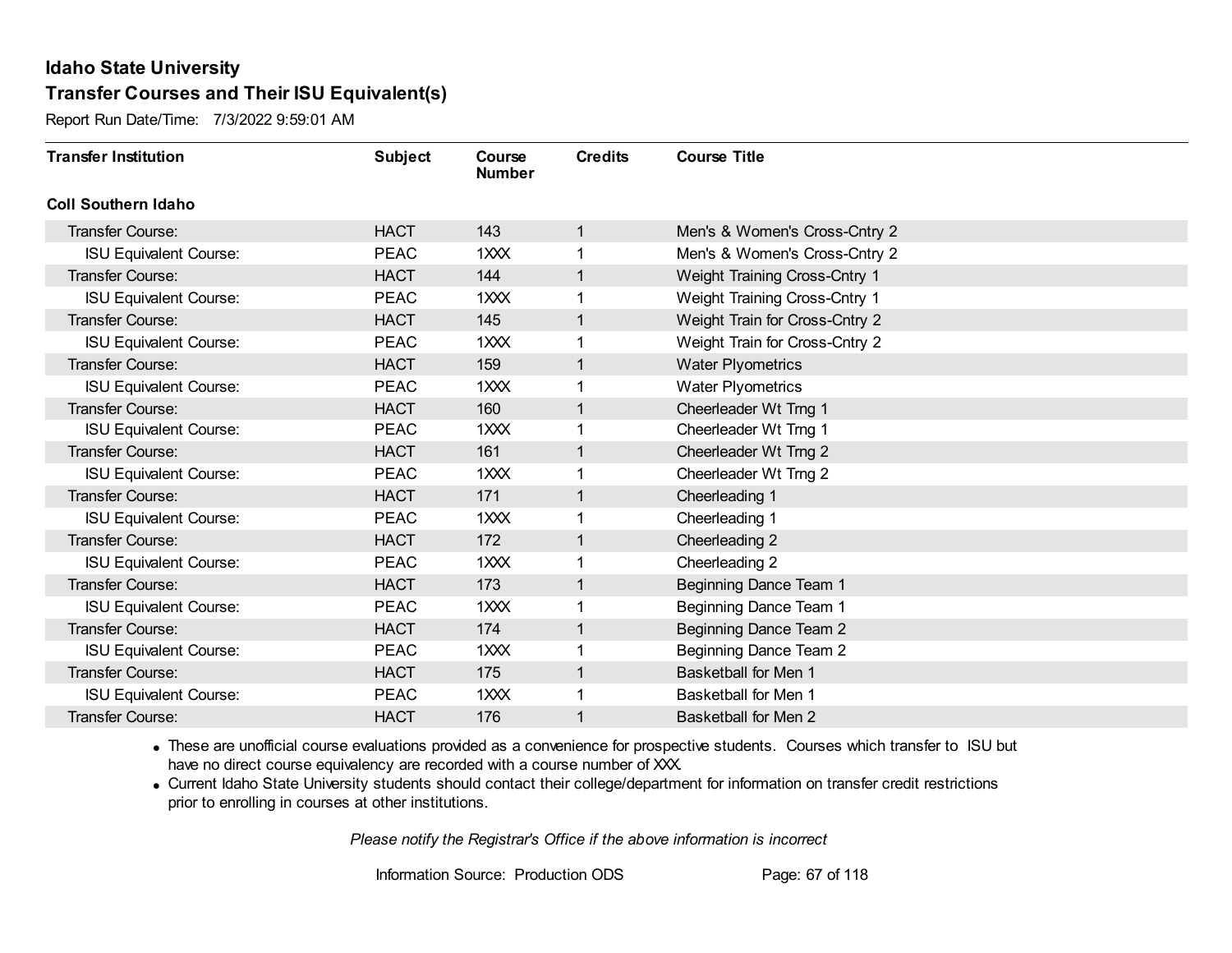Report Run Date/Time: 7/3/2022 9:59:01 AM

| <b>Transfer Institution</b>   | <b>Subject</b> | Course<br><b>Number</b> | <b>Credits</b> | <b>Course Title</b>           |
|-------------------------------|----------------|-------------------------|----------------|-------------------------------|
| <b>Coll Southern Idaho</b>    |                |                         |                |                               |
| Transfer Course:              | <b>HACT</b>    | 176                     | $\mathbf{1}$   | <b>Basketball for Men 2</b>   |
| <b>ISU Equivalent Course:</b> | <b>PEAC</b>    | $1 \times X$            |                | Basketball for Men 2          |
| Transfer Course:              | <b>HACT</b>    | 177                     |                | Basketball Wt Trng for Men 1  |
| <b>ISU Equivalent Course:</b> | <b>PEAC</b>    | 1XXX                    |                | Basketball Wt Trng for Men 1  |
| Transfer Course:              | <b>HACT</b>    | 178                     | 1              | Basketball Wt Trng for Men 2  |
| <b>ISU Equivalent Course:</b> | <b>PEAC</b>    | 1XXX                    |                | Basketball Wt Trng for Men 2  |
| Transfer Course:              | <b>HACT</b>    | 179                     | 1              | Softball 1                    |
| <b>ISU Equivalent Course:</b> | <b>PEAC</b>    | 1XXX                    |                | Softball 1                    |
| <b>Transfer Course:</b>       | <b>HACT</b>    | 180                     | 1              | Softball 2                    |
| <b>ISU Equivalent Course:</b> | <b>PEAC</b>    | 1XXX                    |                | Softball 2                    |
| Transfer Course:              | <b>HACT</b>    | 181                     | 1              | Softball Wt Training Women 1  |
| <b>ISU Equivalent Course:</b> | <b>PEAC</b>    | $1$ $XX$                |                | Softball Wt Training Women 1  |
| Transfer Course:              | <b>HACT</b>    | 182                     | 1              | Softball Wt Training Women 2  |
| <b>ISU Equivalent Course:</b> | <b>PEAC</b>    | 1XXX                    |                | Softball Wt Training Women 2  |
| Transfer Course:              | <b>HACT</b>    | 183                     |                | <b>Basketball for Women 1</b> |
| <b>ISU Equivalent Course:</b> | <b>PEAC</b>    | 1XXX                    |                | <b>Basketball for Women</b>   |
| Transfer Course:              | <b>HACT</b>    | 184                     | 1              | <b>Basketball for Women 2</b> |
| <b>ISU Equivalent Course:</b> | <b>PEAC</b>    | 1XXX                    |                | <b>Basketball for Women 2</b> |
| Transfer Course:              | <b>HACT</b>    | 185                     | 1              | Basketball Wt Trng Women 1    |
| <b>ISU Equivalent Course:</b> | <b>PEAC</b>    | 1XXX                    |                | Basketball Wt Trng Women 1    |
| Transfer Course:              | <b>HACT</b>    | 186                     | 1              | Basketball Wt Trng Women 2    |
| <b>ISU Equivalent Course:</b> | <b>PEAC</b>    | 1XXX                    |                | Basketball Wt Trng Women 2    |
| Transfer Course:              | <b>HACT</b>    | 187                     |                | <b>Baseball 1</b>             |

· These are unofficial course evaluations provided as a convenience for prospective students. Courses which transfer to ISU but have no direct course equivalency are recorded with a course number of XXX.

· Current Idaho State University students should contact their college/department for information on transfer credit restrictions prior to enrolling in courses at other institutions.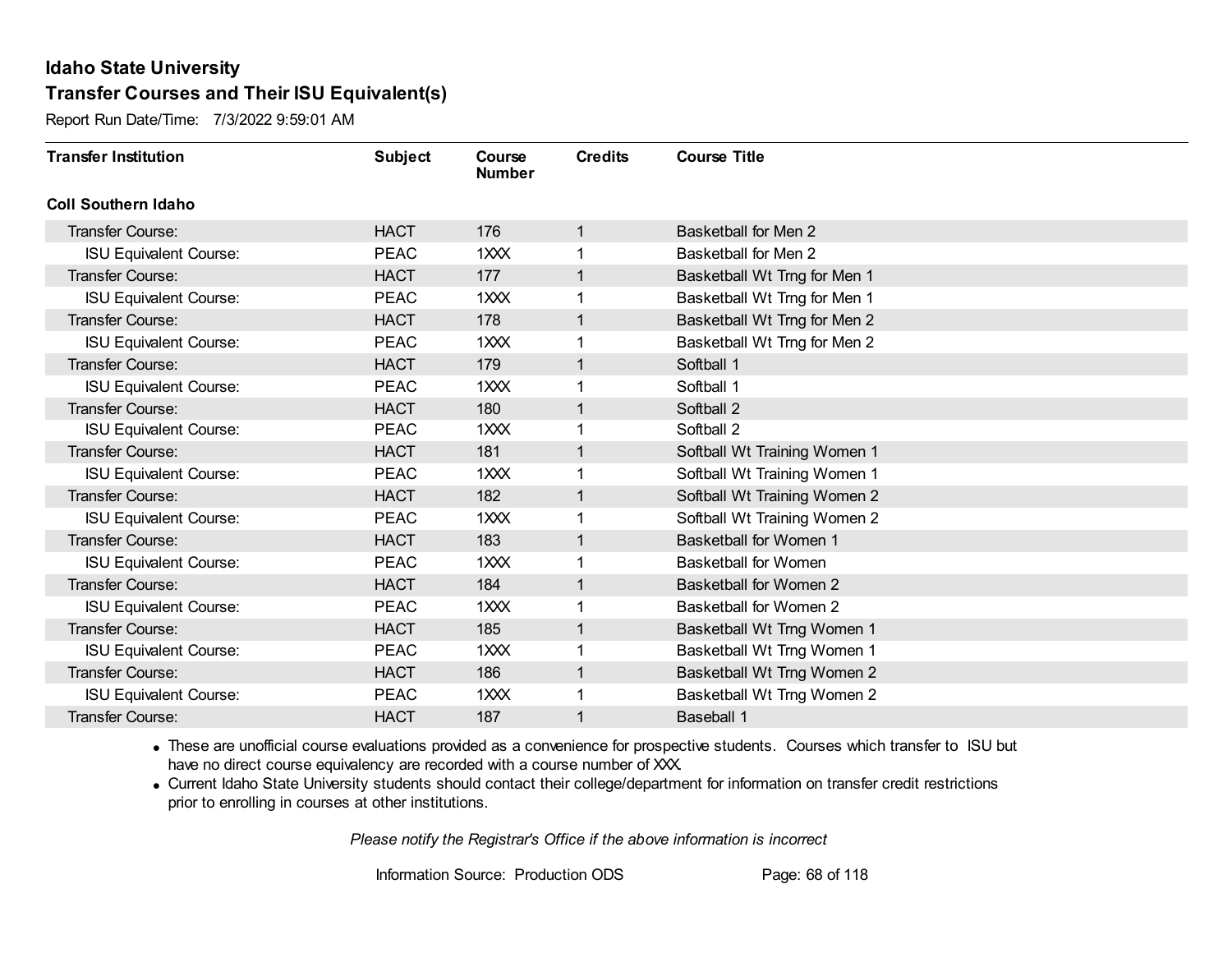Report Run Date/Time: 7/3/2022 9:59:01 AM

| <b>Transfer Institution</b>   | <b>Subject</b> | Course<br><b>Number</b> | <b>Credits</b> | <b>Course Title</b>            |
|-------------------------------|----------------|-------------------------|----------------|--------------------------------|
| <b>Coll Southern Idaho</b>    |                |                         |                |                                |
| Transfer Course:              | <b>HACT</b>    | 187                     | 1              | <b>Baseball 1</b>              |
| <b>ISU Equivalent Course:</b> | <b>PEAC</b>    | 1XXX                    |                | <b>Baseball 1</b>              |
| Transfer Course:              | <b>HACT</b>    | 188                     |                | <b>Baseball 2</b>              |
| <b>ISU Equivalent Course:</b> | <b>PEAC</b>    | 1XXX                    |                | <b>Basketball 2</b>            |
| <b>Transfer Course:</b>       | <b>HACT</b>    | 189                     | 1              | Baseball Wt Trng for Men 1     |
| <b>ISU Equivalent Course:</b> | <b>PEAC</b>    | 1XXX                    |                | Baseball Wt Trng for Men 1     |
| Transfer Course:              | <b>HACT</b>    | 190                     | 1              | Baseball Wt Trng for Men 2     |
| <b>ISU Equivalent Course:</b> | <b>PEAC</b>    | 1XXX                    |                | Baseball Wt Trng for Men 2     |
| <b>Transfer Course:</b>       | <b>HACT</b>    | 191                     | 1              | Volleyball 1                   |
| <b>ISU Equivalent Course:</b> | <b>PEAC</b>    | 1XXX                    |                | Volleyball 1                   |
| <b>Transfer Course:</b>       | <b>HACT</b>    | 192                     | 1              | Volleyball 2                   |
| <b>ISU Equivalent Course:</b> | <b>PEAC</b>    | 1XXX                    |                | Volleyball 2                   |
| Transfer Course:              | <b>HACT</b>    | 193                     |                | Volleyball Wt Trng for Women 1 |
| <b>ISU Equivalent Course:</b> | <b>PEAC</b>    | 1XXX                    |                | Volleyball Wt Trng for Women 1 |
| Transfer Course:              | <b>HACT</b>    | 194                     | 1              | Volleyball Wt Trng for Women 2 |
| <b>ISU Equivalent Course:</b> | <b>PEAC</b>    | 1XXX                    |                | Volleyball Wt Trng for Women 2 |
| Transfer Course:              | <b>HACT</b>    | 195                     | 1              | Rodeo Team Conditioning 1      |
| <b>ISU Equivalent Course:</b> | <b>PEAC</b>    | 1XXX                    |                | Rodeo Team Conditioning 1      |
| Transfer Course:              | <b>HACT</b>    | 196                     | 1              | Rodeo Team Conditioning 2      |
| <b>ISU Equivalent Course:</b> | <b>PEAC</b>    | 1XXX                    |                | Rodeo Team Conditioning 2      |
| Transfer Course:              | <b>HACT</b>    | 197                     | 1              | Rodeo 1                        |
| <b>ISU Equivalent Course:</b> | <b>PEAC</b>    | 1XXX                    |                | Rodeo 1                        |
| Transfer Course:              | <b>HACT</b>    | 198                     |                | Rodeo 2                        |

· These are unofficial course evaluations provided as a convenience for prospective students. Courses which transfer to ISU but have no direct course equivalency are recorded with a course number of XXX.

· Current Idaho State University students should contact their college/department for information on transfer credit restrictions prior to enrolling in courses at other institutions.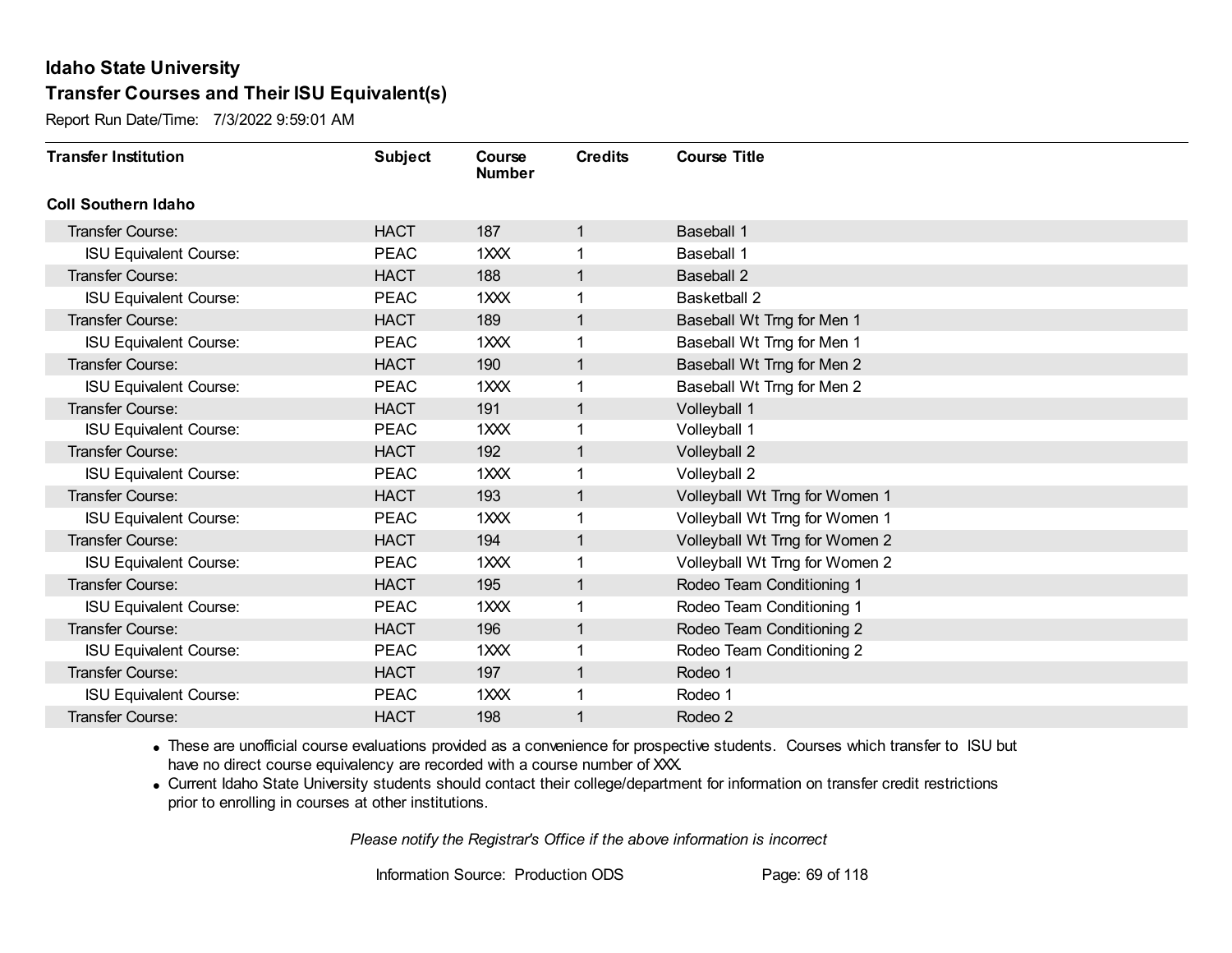Report Run Date/Time: 7/3/2022 9:59:01 AM

| <b>Transfer Institution</b>   | <b>Subject</b> | Course<br><b>Number</b> | <b>Credits</b> | <b>Course Title</b>          |
|-------------------------------|----------------|-------------------------|----------------|------------------------------|
| <b>Coll Southern Idaho</b>    |                |                         |                |                              |
| <b>Transfer Course:</b>       | <b>HACT</b>    | 198                     | 1              | Rodeo 2                      |
| <b>ISU Equivalent Course:</b> | <b>PEAC</b>    | 1XXX                    |                | Rodeo 2                      |
| <b>Transfer Course:</b>       | <b>HACT</b>    | 199                     |                | <b>Special Topics</b>        |
| <b>ISU Equivalent Course:</b> | <b>PEAC</b>    | $1 \times X$            |                | Special Topics               |
| <b>Transfer Course:</b>       | <b>HACT</b>    | 215                     | 3              | Tech/Camp Org/Coaching       |
| <b>ISU Equivalent Course:</b> | <b>HPSS</b>    | 2XXX                    | 3              | Tech/Camp Org/Coaching       |
| <b>Transfer Course:</b>       | <b>HACT</b>    | 242                     | $\mathbf{1}$   | Men/Women's Cross-Country 3  |
| <b>ISU Equivalent Course:</b> | <b>PEAC</b>    | 2XXX                    |                | Men/Women's Cross-Country 3  |
| <b>Transfer Course:</b>       | <b>HACT</b>    | 243                     |                | Men/Women's Cross Country 4  |
| <b>ISU Equivalent Course:</b> | <b>PEAC</b>    | 2XXX                    |                | Men/Women's Cross Country 4  |
| <b>Transfer Course:</b>       | <b>HACT</b>    | 244                     | 1              | Wt Trng for Cross-Country 3  |
| <b>ISU Equivalent Course:</b> | <b>PEAC</b>    | 2XXX                    |                | Wt Trng for Cross-Country 3  |
| <b>Transfer Course:</b>       | <b>HACT</b>    | 245                     | 1              | Wt Trng for Cross-Country 4  |
| <b>ISU Equivalent Course:</b> | <b>PEAC</b>    | 2XXX                    |                | Wt Trng for Cross-Country 4  |
| Transfer Course:              | <b>HACT</b>    | 260                     |                | Adv Cheerleader Weight Trn 1 |
| <b>ISU Equivalent Course:</b> | <b>PEAC</b>    | 2XXX                    |                | Adv Cheerleader Weight Trn 1 |
| <b>Transfer Course:</b>       | <b>HACT</b>    | 261                     | $\mathbf{1}$   | Adv Cheerleader Weight Trn 2 |
| <b>ISU Equivalent Course:</b> | <b>PEAC</b>    | 2XXX                    |                | Adv Cheerleader Weight Trn 2 |
| <b>Transfer Course:</b>       | <b>HACT</b>    | 271                     | 1              | Adv Cheerleading 1           |
| <b>ISU Equivalent Course:</b> | <b>PEAC</b>    | 2XXX                    |                | Adv Cheerleading 1           |
| <b>Transfer Course:</b>       | <b>HACT</b>    | 272                     |                | Adv Cheerleading 2           |
| <b>ISU Equivalent Course:</b> | <b>PEAC</b>    | 2XXX                    |                | Adv Cheerleading 2           |
| Transfer Course:              | <b>HACT</b>    | 273                     |                | Adv Dance Team 1             |

· These are unofficial course evaluations provided as a convenience for prospective students. Courses which transfer to ISU but have no direct course equivalency are recorded with a course number of XXX.

· Current Idaho State University students should contact their college/department for information on transfer credit restrictions prior to enrolling in courses at other institutions.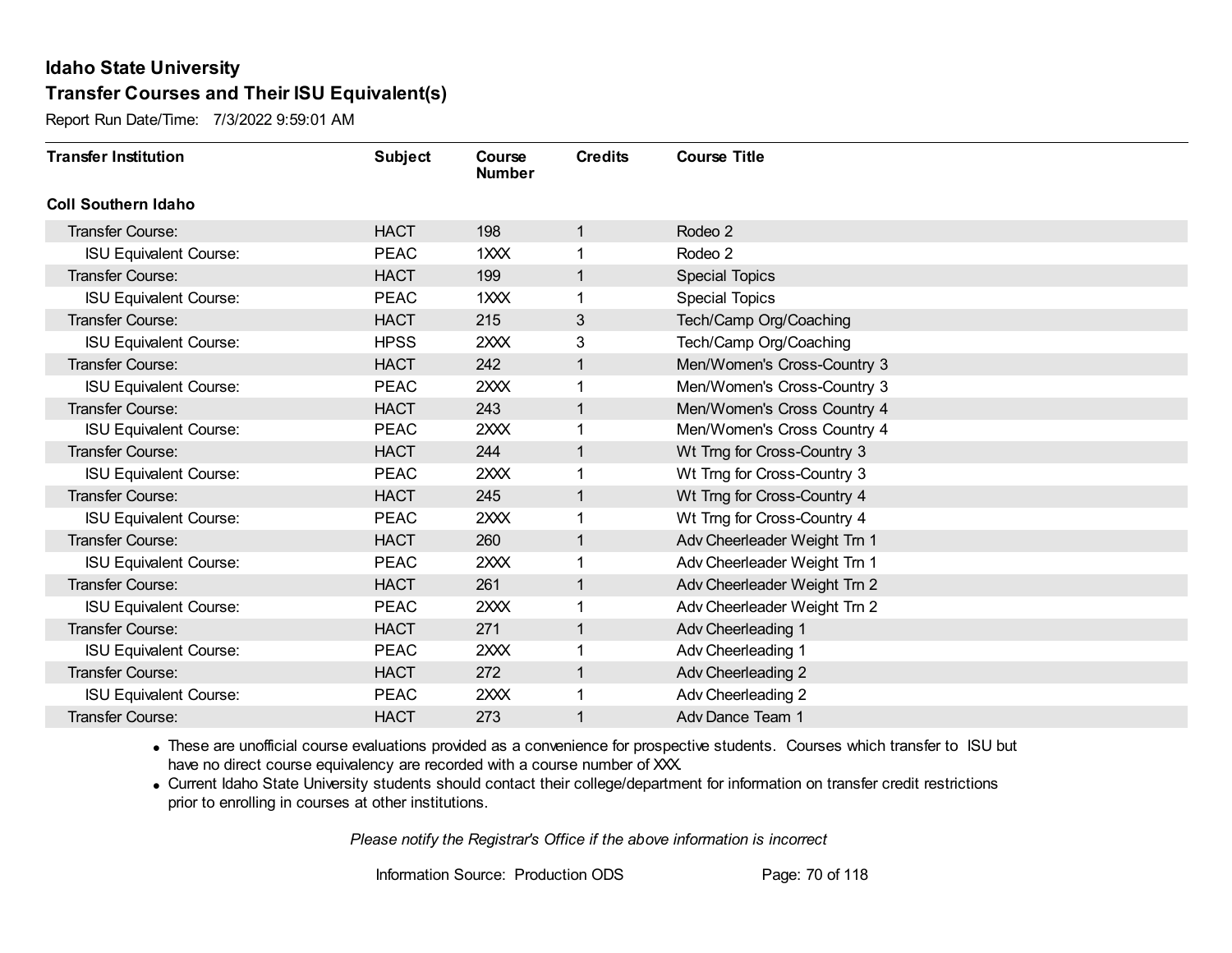Report Run Date/Time: 7/3/2022 9:59:01 AM

| <b>Transfer Institution</b>   | <b>Subject</b> | Course<br><b>Number</b> | <b>Credits</b> | <b>Course Title</b>          |
|-------------------------------|----------------|-------------------------|----------------|------------------------------|
| <b>Coll Southern Idaho</b>    |                |                         |                |                              |
| Transfer Course:              | <b>HACT</b>    | 273                     | $\mathbf{1}$   | Adv Dance Team 1             |
| <b>ISU Equivalent Course:</b> | <b>PEAC</b>    | 2XXX                    |                | Adv Dance Team 1             |
| <b>Transfer Course:</b>       | <b>HACT</b>    | 274                     |                | Adv Dance Team 2             |
| <b>ISU Equivalent Course:</b> | <b>PEAC</b>    | 2XXX                    |                | Adv Dance Team 2             |
| <b>Transfer Course:</b>       | <b>HACT</b>    | 275                     | $\mathbf{1}$   | Adv Basketball Men I         |
| <b>ISU Equivalent Course:</b> | <b>PEAC</b>    | 2XXX                    |                | Adv Basketball Men I         |
| <b>Transfer Course:</b>       | <b>HACT</b>    | 276                     | 1              | Adv Basketball Men 2         |
| <b>ISU Equivalent Course:</b> | <b>PEAC</b>    | 2XXX                    |                | Adv Basketball Men 2         |
| <b>Transfer Course:</b>       | <b>HACT</b>    | 277                     |                | Adv Bsktball Wt Trng Men 1   |
| <b>ISU Equivalent Course:</b> | <b>PEAC</b>    | 2XXX                    |                | Adv Bsktball Wt Trng Men 1   |
| Transfer Course:              | <b>HACT</b>    | 278                     | 1              | Adv Bsktball Wt Trng Men 2   |
| <b>ISU Equivalent Course:</b> | <b>PEAC</b>    | 2XXX                    |                | Adv Bsktball Wt Trng Men 2   |
| <b>Transfer Course:</b>       | <b>HACT</b>    | 279                     | 1              | Adv Softball 1               |
| <b>ISU Equivalent Course:</b> | <b>PEAC</b>    | 2XXX                    |                | Adv Softball 1               |
| Transfer Course:              | <b>HACT</b>    | 280                     |                | <b>Adv Softball 2</b>        |
| <b>ISU Equivalent Course:</b> | <b>PEAC</b>    | 2XXX                    |                | Adv Softball 2               |
| <b>Transfer Course:</b>       | <b>HACT</b>    | 281                     | $\mathbf{1}$   | Adv Softball Wt Trng/Women 1 |
| <b>ISU Equivalent Course:</b> | <b>PEAC</b>    | 2XXX                    |                | Adv Softball Wt Trng/Women 1 |
| Transfer Course:              | <b>HACT</b>    | 282                     | 1              | Adv Softball Wt Trng 2       |
| <b>ISU Equivalent Course:</b> | <b>PEAC</b>    | 2XXX                    |                | Adv Softball Wt Trng 2       |
| <b>Transfer Course:</b>       | <b>HACT</b>    | 283                     |                | Adv Basketball Women 1       |
| <b>ISU Equivalent Course:</b> | <b>PEAC</b>    | 1 <sub>XX</sub>         |                | Adv Basketball Women 1       |
| Transfer Course:              | <b>HACT</b>    | 284                     |                | Adv Basketball Women 2       |

· These are unofficial course evaluations provided as a convenience for prospective students. Courses which transfer to ISU but have no direct course equivalency are recorded with a course number of XXX.

· Current Idaho State University students should contact their college/department for information on transfer credit restrictions prior to enrolling in courses at other institutions.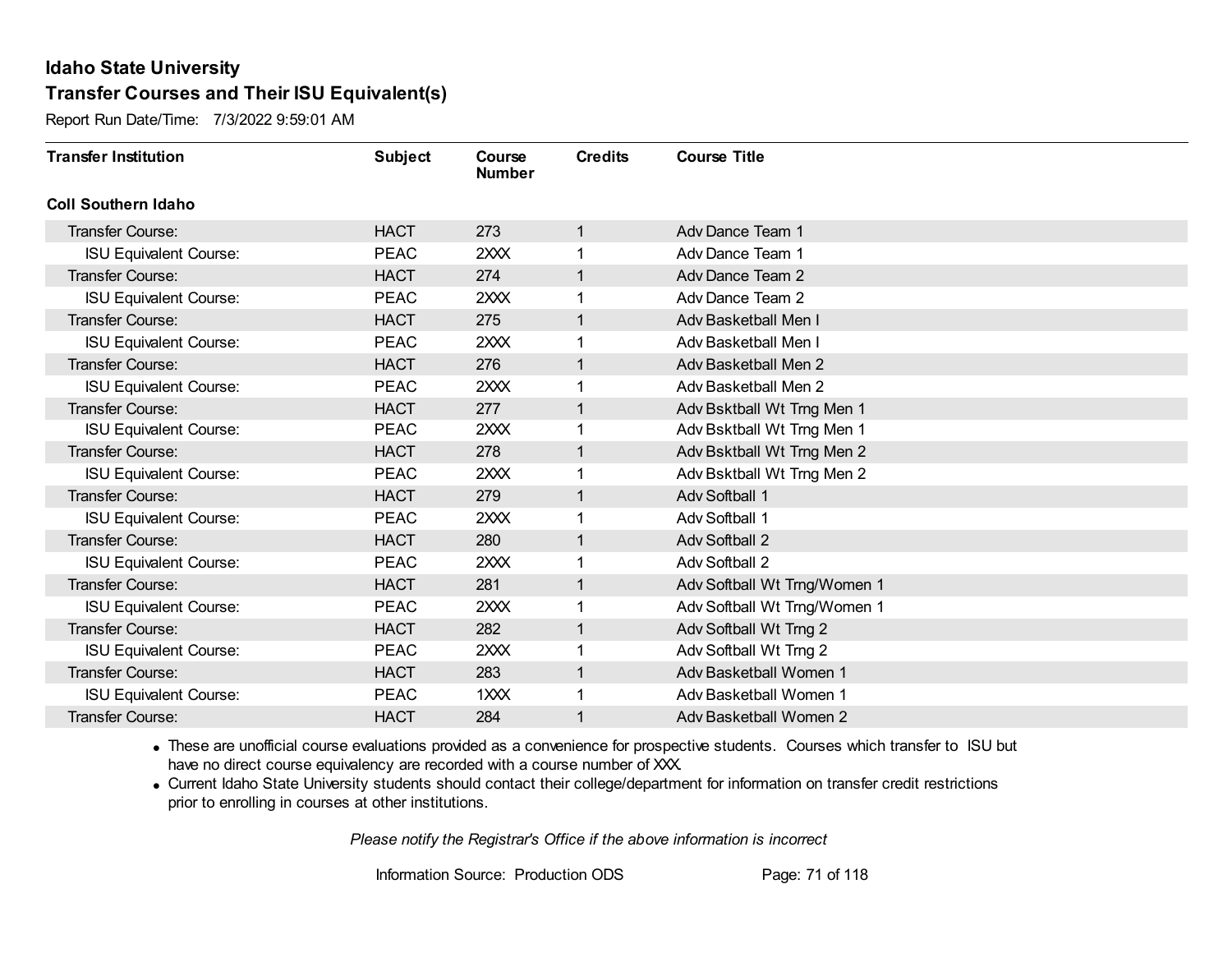Report Run Date/Time: 7/3/2022 9:59:01 AM

| <b>Transfer Institution</b>   | <b>Subject</b> | Course<br><b>Number</b> | <b>Credits</b> | <b>Course Title</b>            |
|-------------------------------|----------------|-------------------------|----------------|--------------------------------|
| <b>Coll Southern Idaho</b>    |                |                         |                |                                |
| Transfer Course:              | <b>HACT</b>    | 284                     | $\mathbf{1}$   | Adv Basketball Women 2         |
| <b>ISU Equivalent Course:</b> | <b>PEAC</b>    | 1XXX                    |                | Adv Basketball Women 2         |
| <b>Transfer Course:</b>       | <b>HACT</b>    | 285                     |                | Adv Bball Wt Trng Women 1      |
| <b>ISU Equivalent Course:</b> | <b>PEAC</b>    | 2XXX                    |                | Adv Bball Wt Trng Women 1      |
| <b>Transfer Course:</b>       | <b>HACT</b>    | 286                     | $\mathbf{1}$   | Adv Bball Wt Trng Women 2      |
| <b>ISU Equivalent Course:</b> | <b>PEAC</b>    | 1XXX                    |                | Adv Bball Wt Trng Women 2      |
| <b>Transfer Course:</b>       | <b>HACT</b>    | 287                     | 1              | Adv Baseball 1                 |
| <b>ISU Equivalent Course:</b> | <b>PEAC</b>    | 2XXX                    |                | Adv Baseball 1                 |
| <b>Transfer Course:</b>       | <b>HACT</b>    | 288                     |                | Adv Baseball 2                 |
| <b>ISU Equivalent Course:</b> | <b>PEAC</b>    | 2XXX                    |                | Adv Baseball 2                 |
| <b>Transfer Course:</b>       | <b>HACT</b>    | 289                     | $\mathbf{1}$   | Adv Baseball Wt Trng for Men 1 |
| <b>ISU Equivalent Course:</b> | <b>PEAC</b>    | 2XXX                    |                | Adv Baseball Wt Trng for Men 1 |
| <b>Transfer Course:</b>       | <b>HACT</b>    | 290                     |                | Adv Baseball Wt Trng 2         |
| <b>ISU Equivalent Course:</b> | <b>PEAC</b>    | 2XXX                    |                | Adv Baseball Wt Trng 2         |
| Transfer Course:              | <b>HACT</b>    | 291                     |                | Adv Vollyball 1                |
| <b>ISU Equivalent Course:</b> | <b>PEAC</b>    | 2XXX                    |                | Adv Vollyball 1                |
| <b>Transfer Course:</b>       | <b>HACT</b>    | 292                     | $\mathbf{1}$   | Adv Vollyball 2                |
| <b>ISU Equivalent Course:</b> | <b>PEAC</b>    | 2XXX                    |                | Adv Vollyball 2                |
| <b>Transfer Course:</b>       | <b>HACT</b>    | 293                     | $\mathbf{1}$   | Adv VB Wt Trng for Women 1     |
| <b>ISU Equivalent Course:</b> | <b>PEAC</b>    | 2XXX                    |                | Adv VB Wt Trng for Women 1     |
| <b>Transfer Course:</b>       | <b>HACT</b>    | 294                     | $\mathbf{1}$   | Adv Volleyball Wt Trng 2       |
| <b>ISU Equivalent Course:</b> | <b>PEAC</b>    | 2XXX                    |                | Adv Volleyball Wt Trng 2       |
| Transfer Course:              | <b>HACT</b>    | 295                     |                | Adv Rodeo Team Cond 1          |

· These are unofficial course evaluations provided as a convenience for prospective students. Courses which transfer to ISU but have no direct course equivalency are recorded with a course number of XXX.

· Current Idaho State University students should contact their college/department for information on transfer credit restrictions prior to enrolling in courses at other institutions.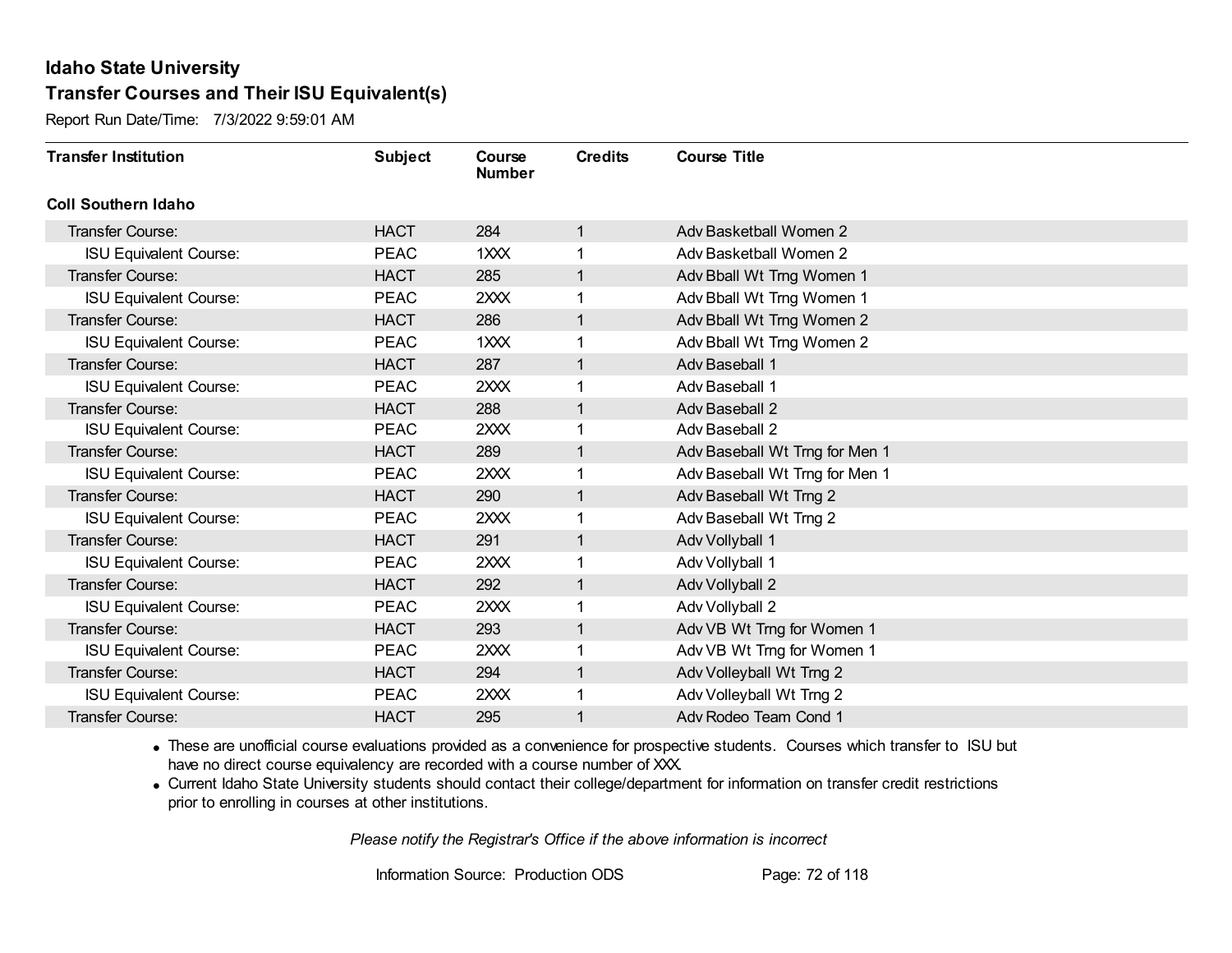Report Run Date/Time: 7/3/2022 9:59:01 AM

| <b>Transfer Institution</b>   | <b>Subject</b> | Course<br><b>Number</b> | <b>Credits</b> | <b>Course Title</b>            |
|-------------------------------|----------------|-------------------------|----------------|--------------------------------|
| <b>Coll Southern Idaho</b>    |                |                         |                |                                |
| Transfer Course:              | <b>HACT</b>    | 295                     | $\mathbf{1}$   | Adv Rodeo Team Cond 1          |
| <b>ISU Equivalent Course:</b> | <b>PEAC</b>    | 2XXX                    |                | Adv Rodeo Team Cond 1          |
| <b>Transfer Course:</b>       | <b>HACT</b>    | 296                     |                | Adv Rodeo Team Cond 2          |
| <b>ISU Equivalent Course:</b> | <b>PEAC</b>    | 2XXX                    |                | Adv Rodeo Team Cond 2          |
| Transfer Course:              | <b>HACT</b>    | 297                     | $\mathbf{1}$   | Adv Rodeo 1                    |
| <b>ISU Equivalent Course:</b> | <b>PEAC</b>    | 2XXX                    |                | Adv Rodeo 1                    |
| <b>Transfer Course:</b>       | <b>HACT</b>    | 298                     |                | Adv Rodeo 2                    |
| <b>ISU Equivalent Course:</b> | <b>PEAC</b>    | 2XXX                    |                | Adv Rodeo 2                    |
| <b>Transfer Course:</b>       | <b>HEAT</b>    | 101                     | 3              | Safety/Intro Shop Pract/Ldrshp |
| <b>ISU Equivalent Course:</b> | <b>ELEC</b>    | 01XX                    | 3              | Safety/Intro Shop Pract/Ldrshp |
| <b>Transfer Course:</b>       | <b>HEAT</b>    | 103                     | 3              | Intro Heavy Equipment Basic Sy |
| <b>ISU Equivalent Course:</b> | <b>ELEC</b>    | 01XX                    | 3              | Intro Heavy Equipment Basic Sy |
| Transfer Course:              | <b>HEAT</b>    | 105                     | 4              | Fund of Hydraulic Systems      |
| <b>ISU Equivalent Course:</b> | <b>ELEC</b>    | 01XX                    | 4              | Fund of Hydraulic Systems      |
| Transfer Course:              | <b>HEAT</b>    | 110                     | 4              | <b>Basic Powertrain</b>        |
| <b>ISU Equivalent Course:</b> | <b>ELEC</b>    | 01XX                    | 4              | <b>Basic Powertrain</b>        |
| <b>Transfer Course:</b>       | <b>HEAT</b>    | 120                     | 5              | Adv Engines/Engine Systems     |
| <b>ISU Equivalent Course:</b> | <b>ELEC</b>    | 01XX                    | 5              | Adv Engines/Engine Systems     |
| <b>Transfer Course:</b>       | <b>HEAT</b>    | 125                     | 3              | Heavy Equipment Prev Maintenan |
| <b>ISU Equivalent Course:</b> | ELEC           | 01XX                    | 3              | Heavy Equipment Prev Maintenan |
| <b>Transfer Course:</b>       | <b>HEAT</b>    | 130                     | $\overline{5}$ | <b>Advanced Powertrain</b>     |
| <b>ISU Equivalent Course:</b> | <b>ELEC</b>    | 01XX                    | 5              | <b>Advanced Powertrain</b>     |
| <b>Transfer Course:</b>       | <b>HEAT</b>    | 201                     | 9              | Applied Heavy Equipment Tech   |

· These are unofficial course evaluations provided as a convenience for prospective students. Courses which transfer to ISU but have no direct course equivalency are recorded with a course number of XXX.

· Current Idaho State University students should contact their college/department for information on transfer credit restrictions prior to enrolling in courses at other institutions.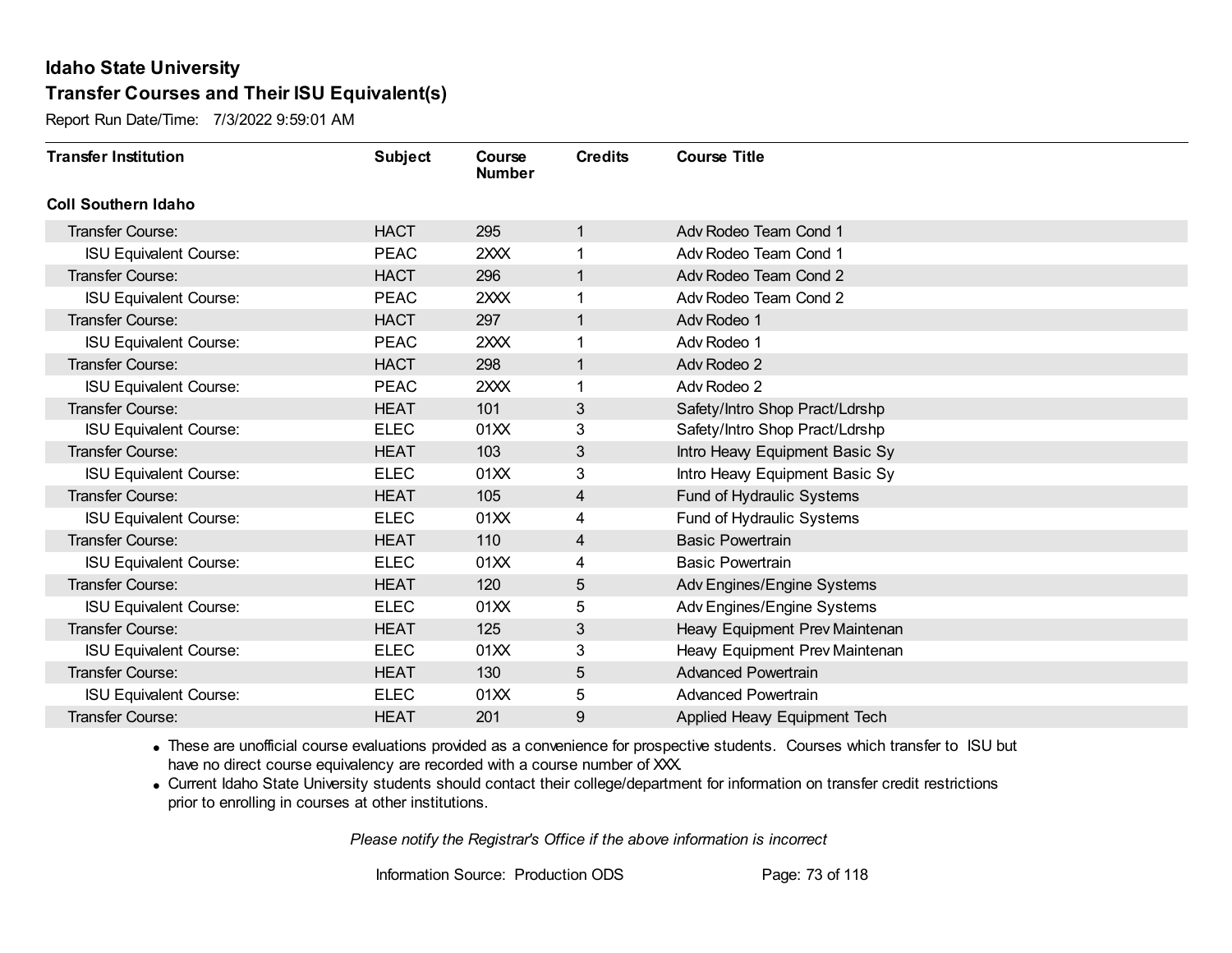Report Run Date/Time: 7/3/2022 9:59:01 AM

| <b>Transfer Institution</b>   | <b>Subject</b> | Course<br><b>Number</b> | <b>Credits</b> | <b>Course Title</b>              |
|-------------------------------|----------------|-------------------------|----------------|----------------------------------|
| <b>Coll Southern Idaho</b>    |                |                         |                |                                  |
| Transfer Course:              | <b>HEAT</b>    | 201                     | 9              | Applied Heavy Equipment Tech     |
| <b>ISU Equivalent Course:</b> | <b>ELEC</b>    | 02XX                    | 9              | Applied Heavy Equipment Tech     |
| Transfer Course:              | <b>HEAT</b>    | 285                     | $\bf 8$        | <b>Cooperative Education</b>     |
| <b>ISU Equivalent Course:</b> | <b>ELEC</b>    | 02XX                    | 8              | <b>Cooperative Education</b>     |
| <b>Transfer Course:</b>       | <b>HIST</b>    | 101                     | 3              | World History I GM6              |
| <b>ISU Equivalent Course:</b> | <b>HIST</b>    | 1101                    | 3              | World History I GM6              |
| Transfer Course:              | <b>HIST</b>    | 102                     | 3              | World History II GM6             |
| <b>ISU Equivalent Course:</b> | <b>HIST</b>    | 1102                    | 3              | World History II GM6             |
| Transfer Course:              | <b>HIST</b>    | 111                     | 3              | United States History I GM6      |
| <b>ISU Equivalent Course:</b> | <b>HIST</b>    | 1111                    | 3              | United States History I GM6      |
| <b>Transfer Course:</b>       | <b>HIST</b>    | 112                     | 3              | Untied States History II GM6     |
| <b>ISU Equivalent Course:</b> | <b>HIST</b>    | 1112                    | 3              | United States History II GM6     |
| Transfer Course:              | <b>HIST</b>    | <b>2001</b>             | 1              | History Independent Study        |
| <b>ISU Equivalent Course:</b> | <b>HIST</b>    | 2XXX                    |                | <b>History Independent Study</b> |
| Transfer Course:              | <b>HIST</b>    | 251                     | 3              | Latin American History           |
| <b>ISU Equivalent Course:</b> | <b>HIST</b>    | 2251                    | 3              | Latin America                    |
| Transfer Course:              | <b>HLTH</b>    | 200                     | 1              | Phys Educ Independ Study         |
| <b>ISU Equivalent Course:</b> | <b>PE</b>      | 2XXX                    |                | Phys Educ Independ Study         |
| <b>Transfer Course:</b>       | <b>HLTH</b>    | 215                     | 3              | Tech Camp Org & Coaching         |
| <b>ISU Equivalent Course:</b> | <b>HPSS</b>    | 2XXX                    | 3              | Tech Camp Org & Coaching         |
| Transfer Course:              | <b>HONS</b>    | 101                     | 1              | Honors Reading                   |
| <b>ISU Equivalent Course:</b> | <b>ENGL</b>    | 1XXX                    | 1              | Honors Reading                   |
| Transfer Course:              | <b>HONS</b>    | 102                     | 1              | Honors Reading 2                 |

· These are unofficial course evaluations provided as a convenience for prospective students. Courses which transfer to ISU but have no direct course equivalency are recorded with a course number of XXX.

· Current Idaho State University students should contact their college/department for information on transfer credit restrictions prior to enrolling in courses at other institutions.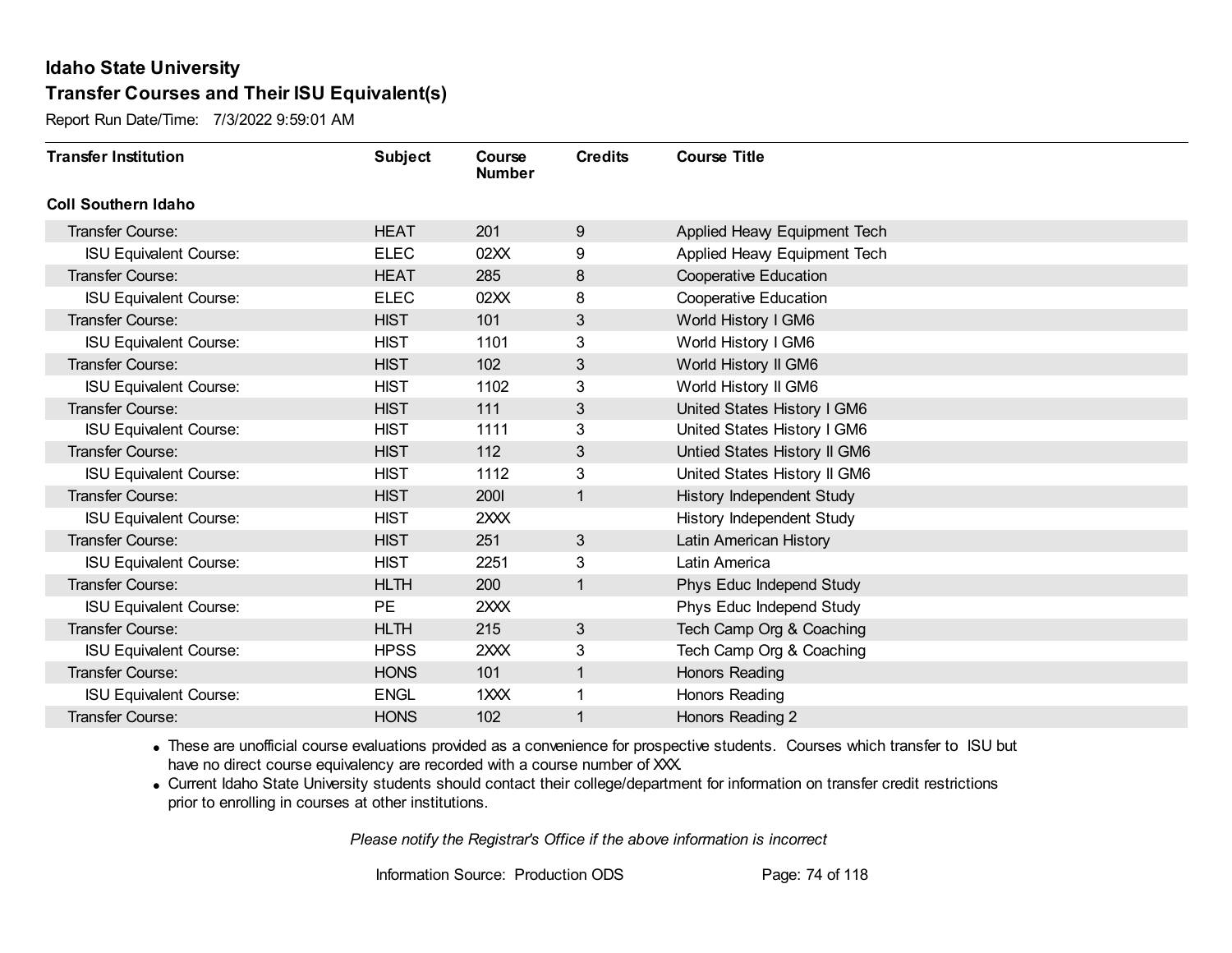Report Run Date/Time: 7/3/2022 9:59:01 AM

| <b>Transfer Institution</b>   | <b>Subject</b> | Course<br><b>Number</b> | <b>Credits</b> | <b>Course Title</b>            |
|-------------------------------|----------------|-------------------------|----------------|--------------------------------|
| <b>Coll Southern Idaho</b>    |                |                         |                |                                |
| Transfer Course:              | <b>HONS</b>    | 102                     | 1              | Honors Reading 2               |
| <b>ISU Equivalent Course:</b> | <b>ENGL</b>    | 1XXX                    | 1              | Honors Reading 2               |
| Transfer Course:              | <b>HONS</b>    | 198                     | $\mathbf{1}$   | <b>Honors Seminar</b>          |
| <b>ISU Equivalent Course:</b> | <b>ELEC</b>    | 1XXX                    |                | Honors Seminar                 |
| Transfer Course:              | <b>HONS</b>    | 2001                    | $\mathbf{1}$   | Honors Independent Study       |
| <b>ISU Equivalent Course:</b> | <b>ELEC</b>    | 2XXX                    |                | Honors Independent Study       |
| Transfer Course:              | <b>HONS</b>    | 201                     | $\mathbf{1}$   | Honors Reading 1               |
| <b>ISU Equivalent Course:</b> | <b>ENGL</b>    | 2XXX                    |                | Honors Reading 1               |
| <b>Transfer Course:</b>       | <b>HONS</b>    | 202                     | $\mathbf{1}$   | Honors Reading 2               |
| <b>ISU Equivalent Course:</b> | <b>ENGL</b>    | 2XXX                    | 1              | Honors Reading 2               |
| <b>Transfer Course:</b>       | <b>HONS</b>    | 298                     | $\overline{2}$ | Honors Seminar                 |
| <b>ISU Equivalent Course:</b> | <b>ELEC</b>    | 2XXX                    | 2              | Honors Seminar                 |
| Transfer Course:              | <b>HORT</b>    | 114                     | 1              | <b>Horticulture Activities</b> |
| <b>ISU Equivalent Course:</b> | <b>ELEC</b>    | 01XX                    | 1              | <b>Horticulture Activities</b> |
| Transfer Course:              | <b>HORT</b>    | 122                     | 3              | Landscape Maintenance          |
| <b>ISU Equivalent Course:</b> | <b>ELEC</b>    | 01XX                    | 3              | Landscape Maintenance          |
| Transfer Course:              | <b>HORT</b>    | 132                     | 3              | Intro to Landscape CAD         |
| <b>ISU Equivalent Course:</b> | <b>ELEC</b>    | 01XX                    | 3              | Intro to Landscape CAD         |
| Transfer Course:              | <b>HORT</b>    | 147                     | $\overline{2}$ | Landscape Planning & Design    |
| <b>ISU Equivalent Course:</b> | <b>ELEC</b>    | 01XX                    | 2              | Landscape Planning & Design    |
| Transfer Course:              | <b>HORT</b>    | 160                     | $\mathbf{1}$   | Introduction to Gardening      |
| <b>ISU Equivalent Course:</b> | <b>ELEC</b>    | 01XX                    | 1              | Introduction to Gardening      |
| Transfer Course:              | <b>HORT</b>    | 199                     | 1              | <b>Special Topics</b>          |

· These are unofficial course evaluations provided as a convenience for prospective students. Courses which transfer to ISU but have no direct course equivalency are recorded with a course number of XXX.

· Current Idaho State University students should contact their college/department for information on transfer credit restrictions prior to enrolling in courses at other institutions.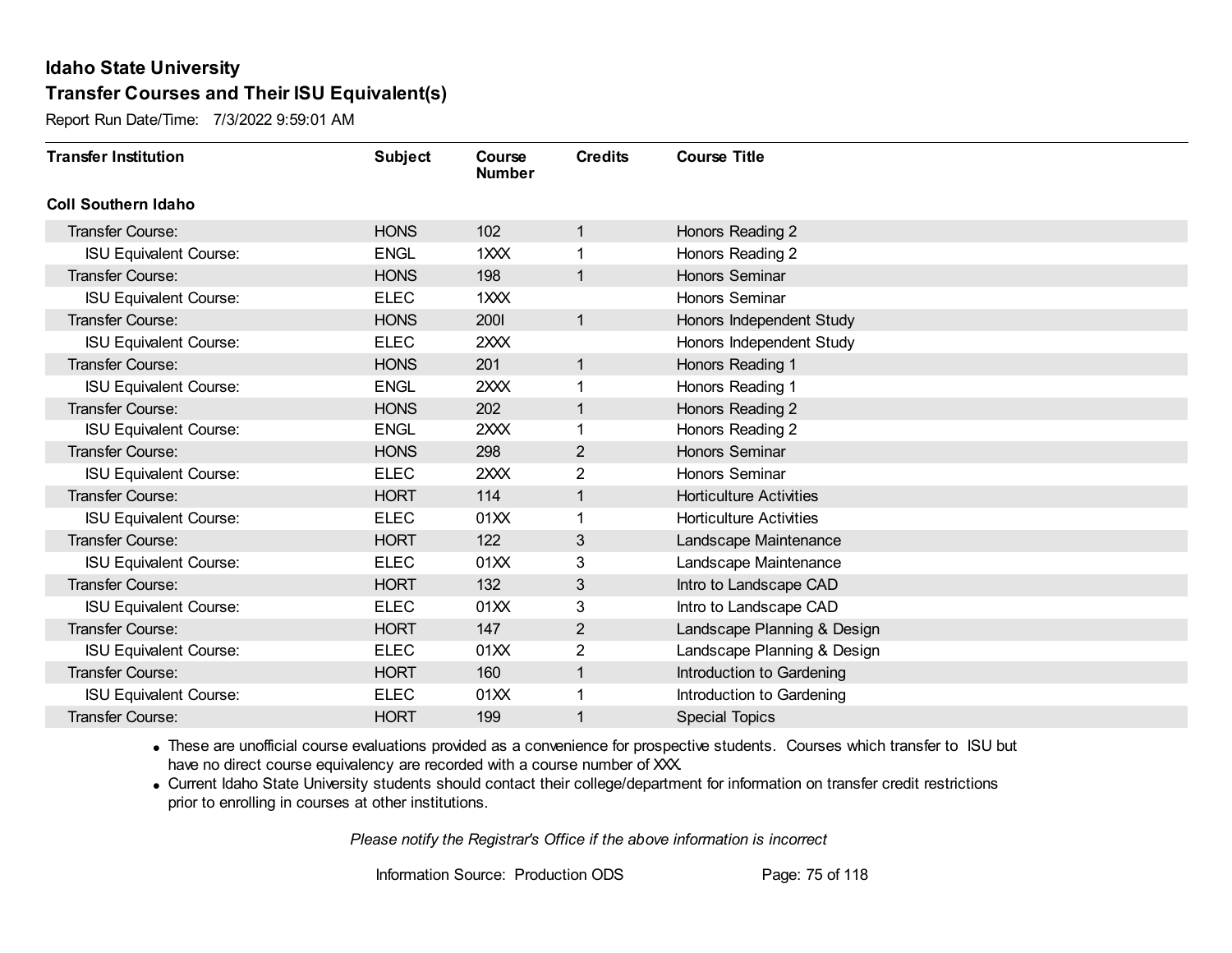Report Run Date/Time: 7/3/2022 9:59:01 AM

| <b>Transfer Institution</b>   | <b>Subject</b> | Course<br><b>Number</b> | <b>Credits</b> | <b>Course Title</b>           |
|-------------------------------|----------------|-------------------------|----------------|-------------------------------|
| <b>Coll Southern Idaho</b>    |                |                         |                |                               |
| Transfer Course:              | <b>HORT</b>    | 199                     | 1              | <b>Special Topics</b>         |
| <b>ISU Equivalent Course:</b> | <b>ELEC</b>    | 01XX                    |                | <b>Special Topics</b>         |
| <b>Transfer Course:</b>       | <b>HORT</b>    | 2001                    | 1              | Horticulture Independent Std  |
| <b>ISU Equivalent Course:</b> | <b>ELEC</b>    | 02XX                    |                | Horticulture Independent Std  |
| <b>Transfer Course:</b>       | <b>HORT</b>    | 201                     | 3              | <b>Turfgrass Culture</b>      |
| <b>ISU Equivalent Course:</b> | <b>ELEC</b>    | 02XX                    | 3              | <b>Turfgrass Culture</b>      |
| <b>Transfer Course:</b>       | <b>HORT</b>    | 202                     | 3              | Plant Propagation             |
| <b>ISU Equivalent Course:</b> | <b>ELEC</b>    | 02XX                    | 3              | Plant Propagation             |
| <b>Transfer Course:</b>       | <b>HORT</b>    | 202L                    | $\mathbf 0$    | Plant Propagation Lab         |
| <b>ISU Equivalent Course:</b> | <b>ELEC</b>    | 02XX                    | 0              | Plant Propagation Lab         |
| <b>Transfer Course:</b>       | <b>HORT</b>    | 204                     | 3              | <b>Plant Materials</b>        |
| <b>ISU Equivalent Course:</b> | <b>ELEC</b>    | 02XX                    | 3              | <b>Plant Materials</b>        |
| Transfer Course:              | <b>HORT</b>    | 208                     | 2              | <b>Urban Forestry</b>         |
| <b>ISU Equivalent Course:</b> | <b>ELEC</b>    | 02XX                    | $\overline{2}$ | <b>Urban Forestry</b>         |
| <b>Transfer Course:</b>       | <b>HORT</b>    | 225                     | 3              | Arborculture                  |
| <b>ISU Equivalent Course:</b> | <b>ELEC</b>    | 02XX                    | 3              | Arborculture                  |
| <b>Transfer Course:</b>       | <b>HORT</b>    | 225L                    | $\mathbf 0$    | Arborculture Lab              |
| <b>ISU Equivalent Course:</b> | <b>ELEC</b>    | 02XX                    | 0              | Arborculture Lab              |
| Transfer Course:              | <b>HORT</b>    | 227                     | 1              | Horticulture Practicum        |
| <b>ISU Equivalent Course:</b> | <b>ELEC</b>    | 02XX                    |                | <b>Horticulture Practicum</b> |
| <b>Transfer Course:</b>       | <b>HORT</b>    | 234                     | 3              | Greenhouse Mgmt               |
| <b>ISU Equivalent Course:</b> | <b>ELEC</b>    | 02XX                    | 3              | Greenhouse Mgmt               |
| <b>Transfer Course:</b>       | <b>HORT</b>    | 234L                    | 0              | Greenhouse Mgmt Lab           |

· These are unofficial course evaluations provided as a convenience for prospective students. Courses which transfer to ISU but have no direct course equivalency are recorded with a course number of XXX.

· Current Idaho State University students should contact their college/department for information on transfer credit restrictions prior to enrolling in courses at other institutions.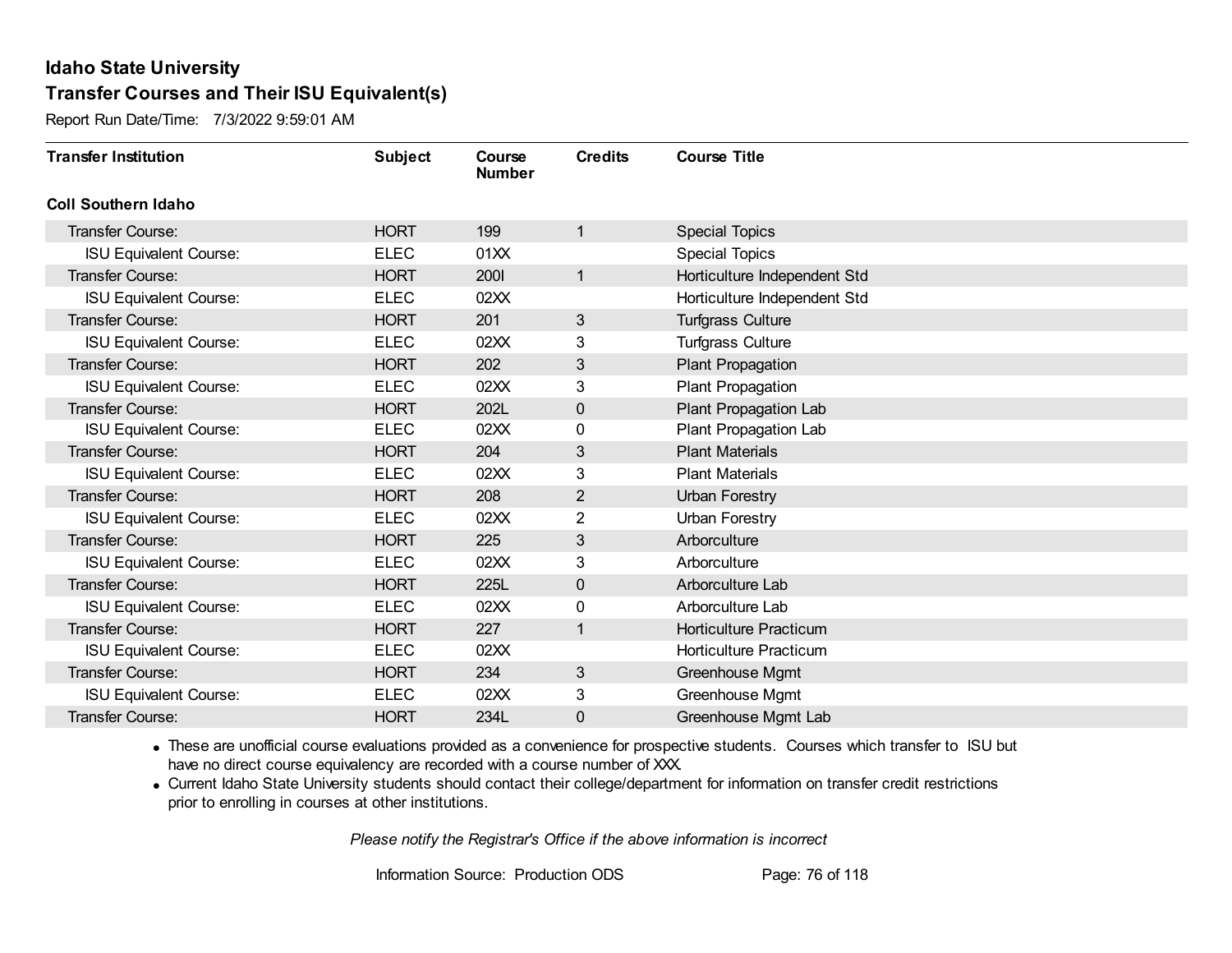Report Run Date/Time: 7/3/2022 9:59:01 AM

| <b>Transfer Institution</b>   | <b>Subject</b> | Course<br><b>Number</b> | <b>Credits</b> | <b>Course Title</b>           |
|-------------------------------|----------------|-------------------------|----------------|-------------------------------|
| <b>Coll Southern Idaho</b>    |                |                         |                |                               |
| Transfer Course:              | <b>HORT</b>    | 234L                    | $\mathbf 0$    | Greenhouse Mgmt Lab           |
| <b>ISU Equivalent Course:</b> | <b>ELEC</b>    | 02XX                    | 0              | Greenhouse Mgmt Lab           |
| Transfer Course:              | <b>HORT</b>    | 235                     | 3              | <b>Adv Greenhouse Studies</b> |
| <b>ISU Equivalent Course:</b> | <b>ELEC</b>    | 02XX                    | 3              | <b>Adv Greenhouse Studies</b> |
| <b>Transfer Course:</b>       | <b>HORT</b>    | 240                     | 3              | Nursery Management            |
| <b>ISU Equivalent Course:</b> | <b>ELEC</b>    | 02XX                    | 3              | Nursery Management            |
| <b>Transfer Course:</b>       | <b>HORT</b>    | 247                     | 3              | Applied Landscape Design      |
| <b>ISU Equivalent Course:</b> | <b>ELEC</b>    | 02XX                    | 3              | Applied Landscape Design      |
| <b>Transfer Course:</b>       | <b>HOSP</b>    | 101                     | 3              | Intro to Hospitality          |
| <b>ISU Equivalent Course:</b> | <b>ELEC</b>    | 01XX                    | 3              | Intro to Hospitality          |
| <b>Transfer Course:</b>       | <b>HOSP</b>    | 110                     | 3              | Intro to the Profess Kitchen  |
| <b>ISU Equivalent Course:</b> | <b>ELEC</b>    | 01XX                    | 3              | Intro to the Profess Kitchen  |
| <b>Transfer Course:</b>       | <b>HOSP</b>    | 140                     | 3              | <b>Hospitality Law</b>        |
| <b>ISU Equivalent Course:</b> | <b>ELEC</b>    | 01XX                    | 3              | Hospitality Law               |
| <b>Transfer Course:</b>       | <b>HOSP</b>    | 151                     | 3              | <b>Hospitality Marketing</b>  |
| <b>ISU Equivalent Course:</b> | <b>ELEC</b>    | 01XX                    | 3              | <b>Hospitality Marketing</b>  |
| Transfer Course:              | <b>HOSP</b>    | 154                     | 3              | Front Office Mgmt             |
| <b>ISU Equivalent Course:</b> | <b>ELEC</b>    | 01XX                    | 3              | Front Office Mgmt             |
| <b>Transfer Course:</b>       | <b>HOSP</b>    | 158                     | 2              | Hotel Housekeeping            |
| <b>ISU Equivalent Course:</b> | <b>ELEC</b>    | 01XX                    | $\overline{2}$ | Hotel Housekeeping            |
| <b>Transfer Course:</b>       | <b>HOSP</b>    | 167                     | $\overline{2}$ | Maintenance & Engineering     |
| <b>ISU Equivalent Course:</b> | <b>ELEC</b>    | 01XX                    | $\overline{2}$ | Maintenance & Engineering     |
| <b>Transfer Course:</b>       | <b>HOSP</b>    | 173                     | 2              | Event Management              |

· These are unofficial course evaluations provided as a convenience for prospective students. Courses which transfer to ISU but have no direct course equivalency are recorded with a course number of XXX.

· Current Idaho State University students should contact their college/department for information on transfer credit restrictions prior to enrolling in courses at other institutions.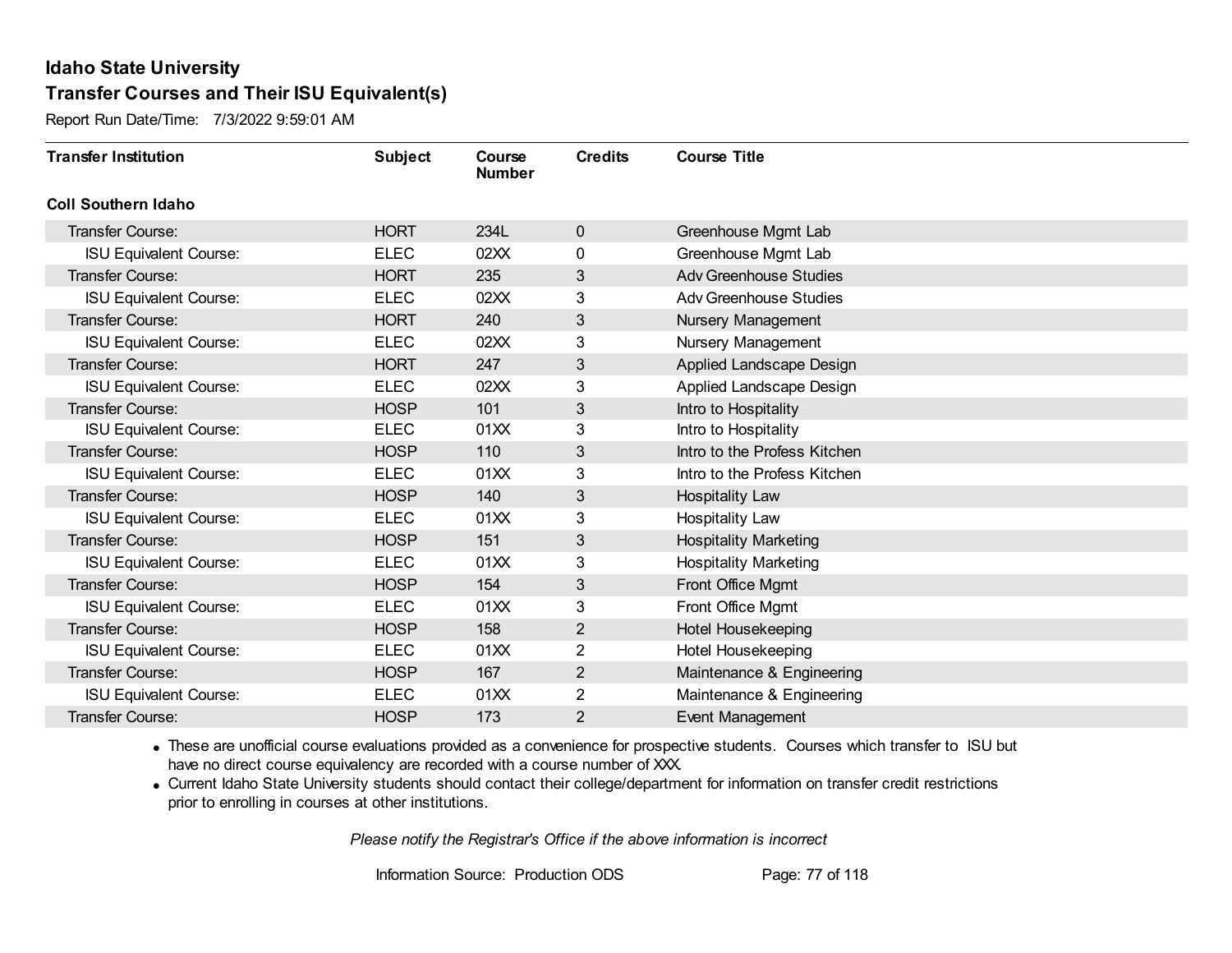Report Run Date/Time: 7/3/2022 9:59:01 AM

| <b>Transfer Institution</b>   | <b>Subject</b> | Course<br><b>Number</b> | <b>Credits</b> | <b>Course Title</b>                 |
|-------------------------------|----------------|-------------------------|----------------|-------------------------------------|
| <b>Coll Southern Idaho</b>    |                |                         |                |                                     |
| Transfer Course:              | <b>HOSP</b>    | 173                     | $\overline{2}$ | Event Management                    |
| <b>ISU Equivalent Course:</b> | <b>ELEC</b>    | 01XX                    |                | Event Management                    |
| Transfer Course:              | <b>HOSP</b>    | 174                     | 3 <sup>2</sup> | <b>Customer Serv/Conflict Rsltn</b> |
| <b>ISU Equivalent Course:</b> | <b>ELEC</b>    | 01XX                    | 3              | <b>Customer Serv/Conflict Rsltn</b> |
| <b>Transfer Course:</b>       | <b>HOSP</b>    | 199                     | 1              | <b>Special Topics Hospitality</b>   |
| <b>ISU Equivalent Course:</b> | <b>ELEC</b>    | 01XX                    |                | <b>Special Topics Hospitality</b>   |
| Transfer Course:              | <b>HOSP</b>    | 266                     | 3              | Food & Beverage Service             |
| <b>ISU Equivalent Course:</b> | <b>ELEC</b>    | 02XX                    | 3              | Food & Beverage Service             |
| Transfer Course:              | <b>HOSP</b>    | 266L                    | $\mathbf 0$    | Desert Cafe Lab                     |
| <b>ISU Equivalent Course:</b> | <b>ELEC</b>    | 02XX                    | 0              | Desert Cafe Lab                     |
| <b>Transfer Course:</b>       | <b>HOSP</b>    | 267                     | 3              | Food & Beverage Controls            |
| <b>ISU Equivalent Course:</b> | <b>ELEC</b>    | 02XX                    | 3              | Food & Beverage Controls            |
| Transfer Course:              | <b>HOSP</b>    | 267L                    | $\mathbf{0}$   | Desert Cafe Lab                     |
| <b>ISU Equivalent Course:</b> | <b>ELEC</b>    | 02XX                    | 0              | Desert Cafe Lab                     |
| Transfer Course:              | <b>HOSP</b>    | 277                     | $\mathbf 0$    | <b>Hospitality Mgmt Assn</b>        |
| <b>ISU Equivalent Course:</b> | <b>ELEC</b>    | 02XX                    |                | Hospitality Mgmt Assn               |
| Transfer Course:              | <b>HOSP</b>    | 285                     | $\mathbf{1}$   | <b>Cooperative Education</b>        |
| <b>ISU Equivalent Course:</b> | <b>ELEC</b>    | 02XX                    |                | <b>Cooperative Education</b>        |
| Transfer Course:              | <b>HOSP</b>    | 286                     | $\mathbf{1}$   | Walt Disney Wrld Coll Intern        |
| <b>ISU Equivalent Course:</b> | <b>ELEC</b>    | 02XX                    |                | Walt Disney Wrld Coll Intern        |
| Transfer Course:              | <b>HOSP</b>    | 287                     | 3              | Hospitality Internship              |
| <b>ISU Equivalent Course:</b> | <b>ELEC</b>    | 02XX                    | 3              | Hospitality Internship              |
| Transfer Course:              | <b>HREC</b>    | 120                     | 2              | <b>Experiential Education</b>       |

· These are unofficial course evaluations provided as a convenience for prospective students. Courses which transfer to ISU but have no direct course equivalency are recorded with a course number of XXX.

· Current Idaho State University students should contact their college/department for information on transfer credit restrictions prior to enrolling in courses at other institutions.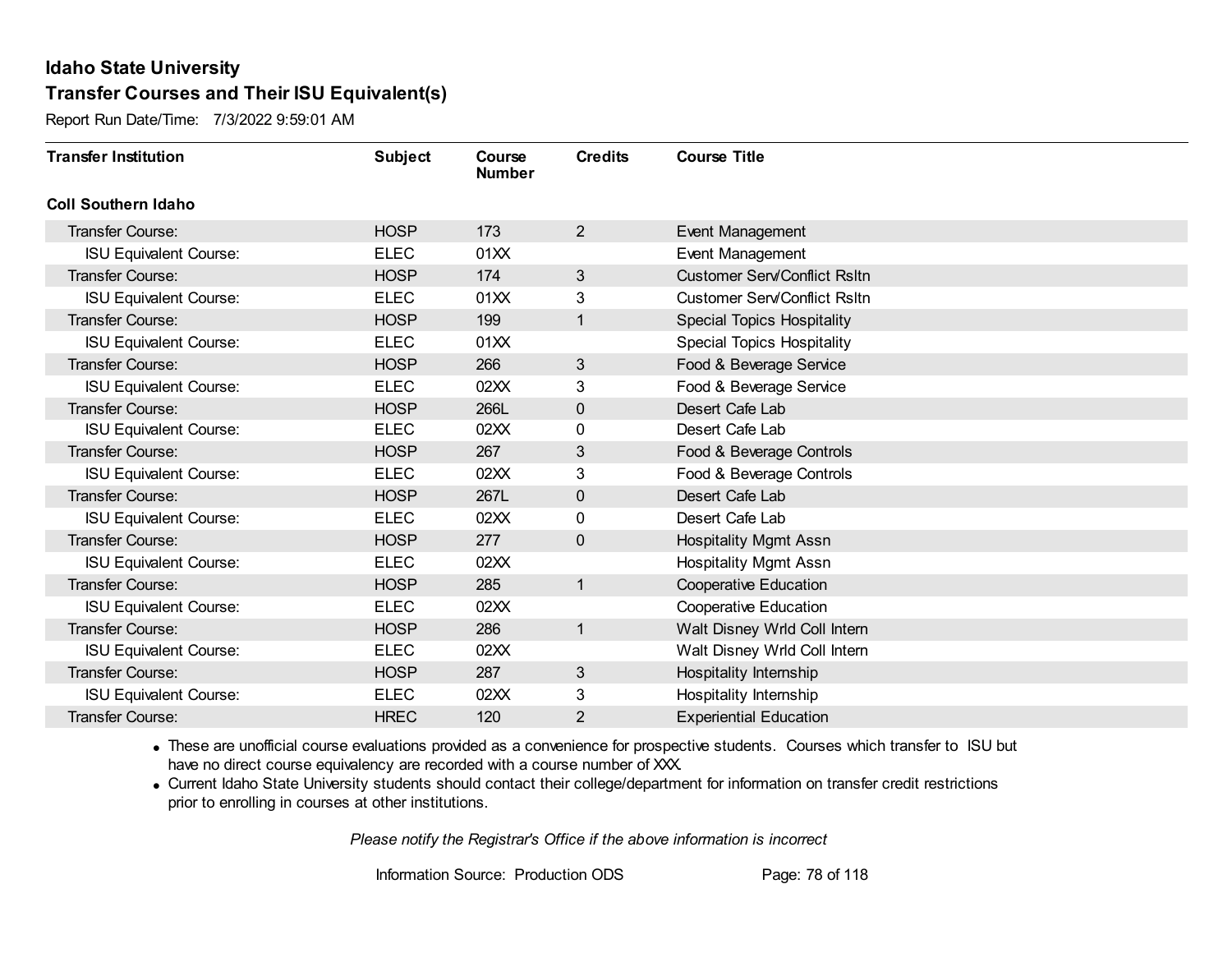Report Run Date/Time: 7/3/2022 9:59:01 AM

| <b>Transfer Institution</b>   | <b>Subject</b> | Course<br><b>Number</b> | <b>Credits</b> | <b>Course Title</b>                   |
|-------------------------------|----------------|-------------------------|----------------|---------------------------------------|
| <b>Coll Southern Idaho</b>    |                |                         |                |                                       |
| Transfer Course:              | <b>HREC</b>    | 120                     | $\overline{2}$ | <b>Experiential Education</b>         |
| <b>ISU Equivalent Course:</b> | <b>HPSS</b>    | 1XXX                    | 2              | <b>Experiential Education</b>         |
| Transfer Course:              | <b>HREC</b>    | 138                     | 3              | <b>Outdoor Ldrshp &amp; Ethics</b>    |
| <b>ISU Equivalent Course:</b> | <b>HPSS</b>    | 1XXX                    | 3              | Outdoor Ldrshp & Ethics               |
| <b>Transfer Course:</b>       | <b>HREC</b>    | 139                     | 3              | Wilderness First Responder            |
| <b>ISU Equivalent Course:</b> | <b>HPSS</b>    | 1XXX                    | 3              | Wilderness First Responder            |
| Transfer Course:              | <b>HREC</b>    | 140                     | 1              | <b>Beginning Skiing</b>               |
| <b>ISU Equivalent Course:</b> | <b>PEAC</b>    | 1160A                   |                | <b>Beginning Skiing</b>               |
| Transfer Course:              | <b>HREC</b>    | 141                     | 1              | <b>Intermediate Skiing</b>            |
| <b>ISU Equivalent Course:</b> | <b>PEAC</b>    | 1160B                   | 1              | Intermediate Skiing                   |
| Transfer Course:              | <b>HREC</b>    | 142                     | 1              | <b>Beginning Snowboarding</b>         |
| <b>ISU Equivalent Course:</b> | <b>PEAC</b>    | 1162A                   |                | <b>Beginning Snowboarding</b>         |
| Transfer Course:              | <b>HREC</b>    | 143                     | 1              | Intermed & Adv Snowboarding           |
| <b>ISU Equivalent Course:</b> | <b>PEAC</b>    | 1162B                   |                | Intermediate Snowboarding             |
| Transfer Course:              | <b>HREC</b>    | 144                     | 1              | Begin Cross-Country Skiing            |
| <b>ISU Equivalent Course:</b> | <b>PEAC</b>    | 1177A                   | 1              | <b>Beginning Cross-Country Skiing</b> |
| Transfer Course:              | <b>HREC</b>    | 145                     | 1              | Intro to Climbing                     |
| <b>ISU Equivalent Course:</b> | <b>PEAC</b>    | 1176A                   |                | <b>Beginning Rock Climbing</b>        |
| Transfer Course:              | <b>HREC</b>    | 146                     | $\overline{2}$ | Intermediate Climbing                 |
| <b>ISU Equivalent Course:</b> | <b>PEAC</b>    | 1176B                   | 2              | Intermediate Rock Climbing            |
| Transfer Course:              | <b>HREC</b>    | 147                     | $\mathbf{1}$   | <b>Beginning Kayaking</b>             |
| <b>ISU Equivalent Course:</b> | <b>PEAC</b>    | 1175A                   | 1              | Beginning Kayaking                    |
| Transfer Course:              | <b>HREC</b>    | 148                     | 1              | Intermed Kayak & Safety               |

· These are unofficial course evaluations provided as a convenience for prospective students. Courses which transfer to ISU but have no direct course equivalency are recorded with a course number of XXX.

· Current Idaho State University students should contact their college/department for information on transfer credit restrictions prior to enrolling in courses at other institutions.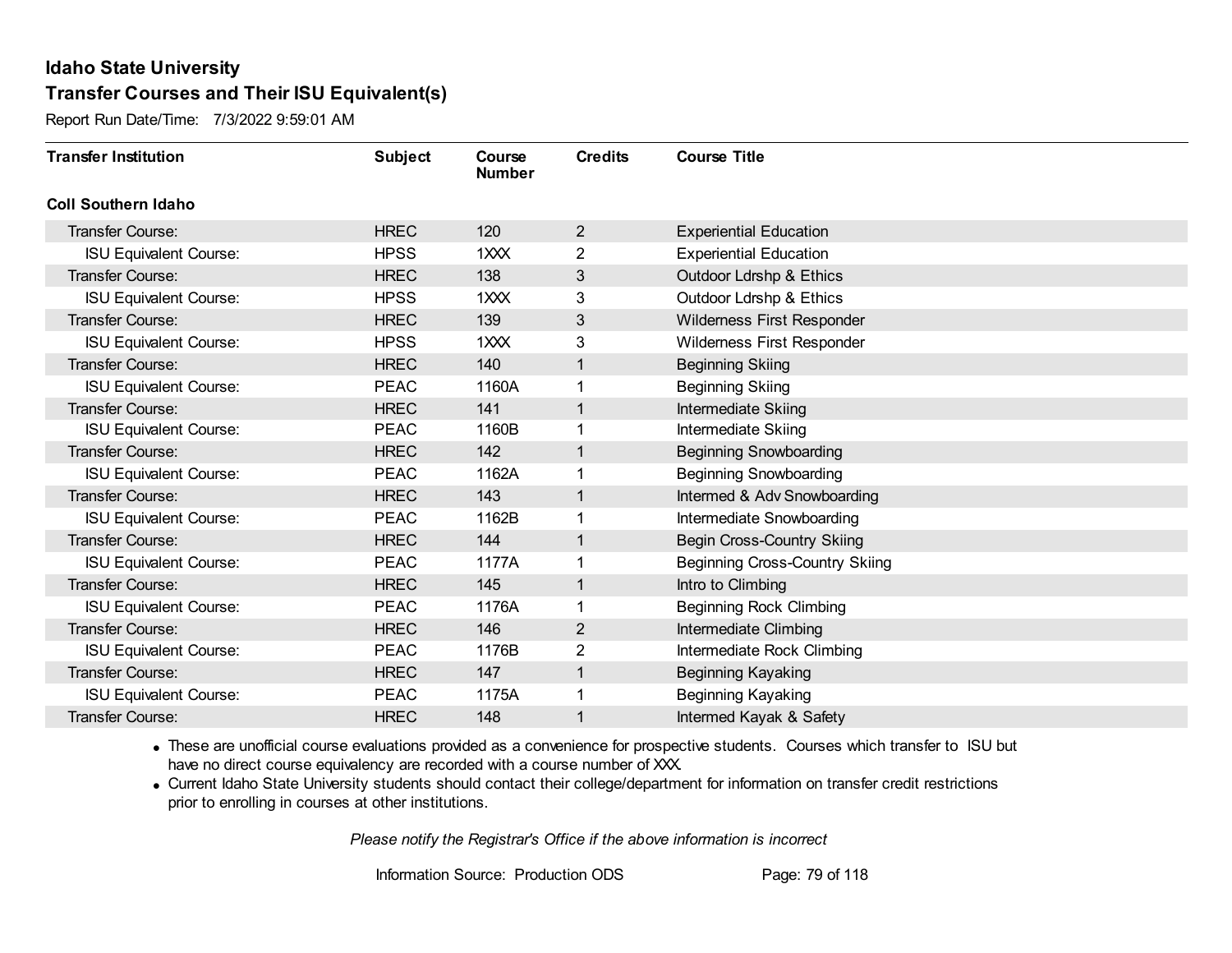Report Run Date/Time: 7/3/2022 9:59:01 AM

| <b>Transfer Institution</b>   | <b>Subject</b> | Course<br><b>Number</b> | <b>Credits</b> | <b>Course Title</b>               |
|-------------------------------|----------------|-------------------------|----------------|-----------------------------------|
| <b>Coll Southern Idaho</b>    |                |                         |                |                                   |
| <b>Transfer Course:</b>       | <b>HREC</b>    | 148                     | 1              | Intermed Kayak & Safety           |
| <b>ISU Equivalent Course:</b> | <b>HPSS</b>    | 2284                    |                | Intermediate Kayaking             |
| <b>Transfer Course:</b>       | <b>HREC</b>    | 149                     | $\mathbf{1}$   | Dutch Oven Cooking                |
| <b>ISU Equivalent Course:</b> | <b>PEAC</b>    | 1182A                   | 1              | Beginning Dutch Oven Cooking      |
| <b>Transfer Course:</b>       | <b>HREC</b>    | 150                     | 1              | Intro White Water Rafting         |
| <b>ISU Equivalent Course:</b> | <b>PEAC</b>    | 1XXX                    |                | Intro White Water Rafting         |
| <b>Transfer Course:</b>       | <b>HREC</b>    | 151                     | 1              | Intermediate White Water Raft     |
| <b>ISU Equivalent Course:</b> | <b>PEAC</b>    | 1XXX                    |                | Intermediate White Water Raft     |
| <b>Transfer Course:</b>       | <b>HREC</b>    | 152                     | 1              | Stand-Up Paddleboarding           |
| <b>ISU Equivalent Course:</b> | <b>PEAC</b>    | 1XXX                    | 1              | Stand-Up Paddleboarding           |
| <b>Transfer Course:</b>       | <b>HREC</b>    | 153                     | 1              | Intro to Outdoor Cooking          |
| <b>ISU Equivalent Course:</b> | <b>PEAC</b>    | 1XXX                    |                | Intro to Outdoor Cooking          |
| <b>Transfer Course:</b>       | <b>HREC</b>    | 199                     | 1              | <b>Special Topics</b>             |
| <b>ISU Equivalent Course:</b> | <b>PEAC</b>    | 1XXX                    |                | <b>Special Topics</b>             |
| Transfer Course:              | <b>HREC</b>    | 240                     | 1              | Map/Compass/Bckcntry Navig        |
| <b>ISU Equivalent Course:</b> | <b>HPSS</b>    | 2282                    | 1              | Map Compass Backcntry Navigatn    |
| <b>Transfer Course:</b>       | <b>HREC</b>    | 241                     | 1              | <b>Winter Survival Skills</b>     |
| <b>ISU Equivalent Course:</b> | <b>HPSS</b>    | 2271                    |                | <b>Winter Survival Skills</b>     |
| <b>Transfer Course:</b>       | <b>HREC</b>    | 242                     | $\mathbf 1$    | <b>Wilderness Survival Skills</b> |
| <b>ISU Equivalent Course:</b> | <b>HPSS</b>    | 2272                    |                | <b>Wilderness Survival Skills</b> |
| <b>Transfer Course:</b>       | <b>HREC</b>    | 243                     | $\mathbf{1}$   | Backpacking                       |
| <b>ISU Equivalent Course:</b> | <b>PEAC</b>    | 1163                    |                | Backpacking                       |
| Transfer Course:              | <b>HREC</b>    | 244                     | 1              | Intro to Mountain Biking          |

· These are unofficial course evaluations provided as a convenience for prospective students. Courses which transfer to ISU but have no direct course equivalency are recorded with a course number of XXX.

· Current Idaho State University students should contact their college/department for information on transfer credit restrictions prior to enrolling in courses at other institutions.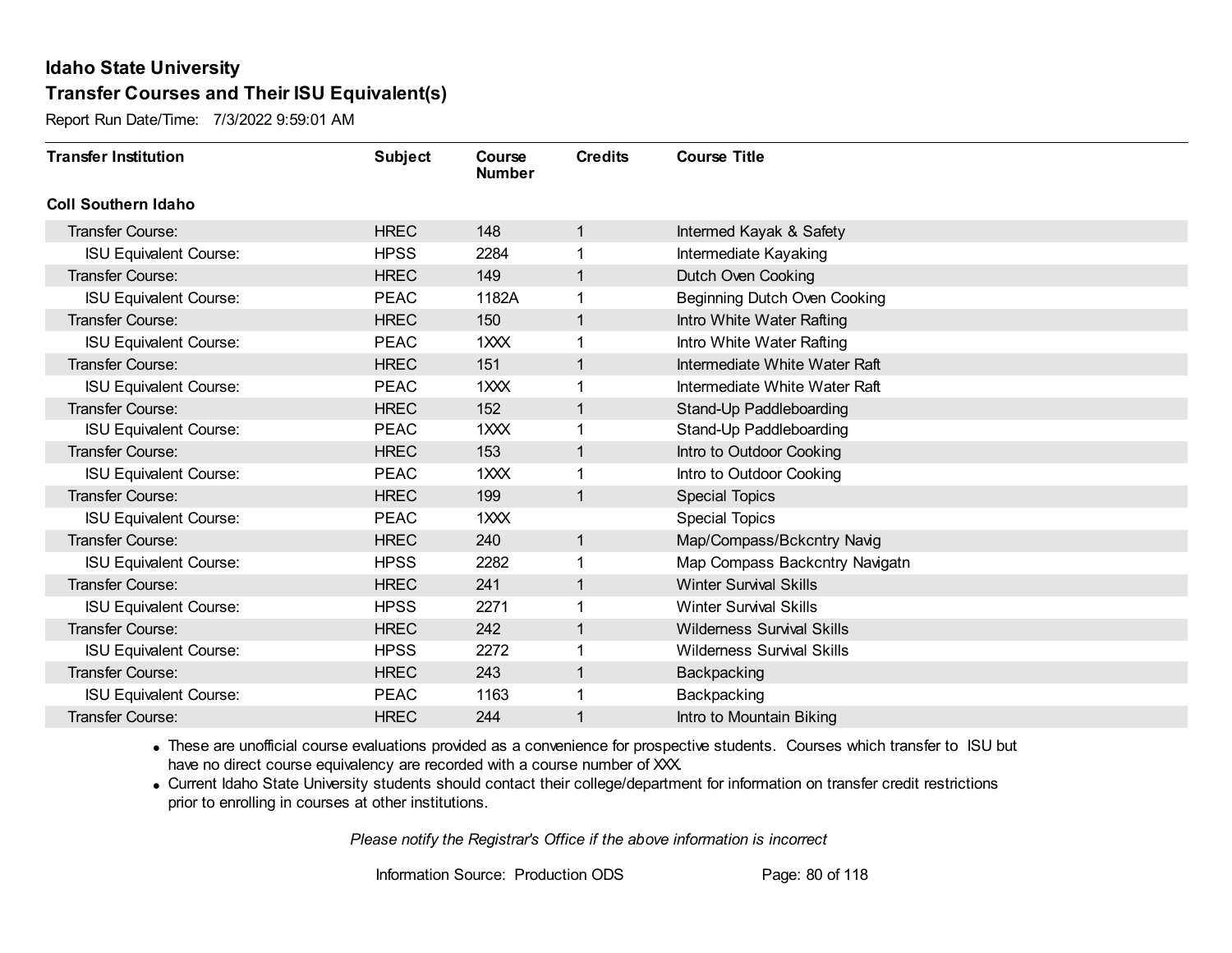Report Run Date/Time: 7/3/2022 9:59:01 AM

| <b>Transfer Institution</b>   | <b>Subject</b> | Course<br><b>Number</b> | <b>Credits</b> | <b>Course Title</b>          |
|-------------------------------|----------------|-------------------------|----------------|------------------------------|
| <b>Coll Southern Idaho</b>    |                |                         |                |                              |
| Transfer Course:              | <b>HREC</b>    | 244                     | 1              | Intro to Mountain Biking     |
| <b>ISU Equivalent Course:</b> | <b>PEAC</b>    | 1181                    |                | Mountain Biking              |
| Transfer Course:              | <b>HREC</b>    | 247                     | 1              | Swift Water Rescue           |
| <b>ISU Equivalent Course:</b> | <b>HPSS</b>    | 2XXX                    | 1              | Swift Water Rescue           |
| <b>Transfer Course:</b>       | <b>HREC</b>    | 248                     | 1              | <b>Avalanche Safety</b>      |
| <b>ISU Equivalent Course:</b> | <b>HPSS</b>    | 2XXX                    |                | Avalanche Safety             |
| Transfer Course:              | <b>HREC</b>    | 250                     | 3              | Capstone/Risk Mgmt           |
| <b>ISU Equivalent Course:</b> | <b>HPSS</b>    | 2XXX                    | 3              | Capstone/Risk Mgmt           |
| <b>Transfer Course:</b>       | <b>HREC</b>    | 283                     | 1              | Leave No Trace Trainer       |
| <b>ISU Equivalent Course:</b> | <b>HPSS</b>    | 2XXX                    | 1              | Leave No Trace Trainer       |
| <b>Transfer Course:</b>       | <b>HUMA</b>    | 101                     | 3              | Intro to Humanities I GM5H   |
| <b>ISU Equivalent Course:</b> | <b>ELEC</b>    | 1XXX                    | 3              | Intro to Humanities I GM5H   |
| Transfer Course:              | <b>HUMA</b>    | 106                     | 3              | Intro Modern Humanities GM5H |
| <b>ISU Equivalent Course:</b> | <b>ELEC</b>    | 1XXX                    | 3              | Intro Modern Humanities GM5H |
| Transfer Course:              | <b>HUMA</b>    | 199                     | 1              | <b>Special Topics</b>        |
| <b>ISU Equivalent Course:</b> | <b>ELEC</b>    | 1XXX                    |                | <b>Special Topics</b>        |
| Transfer Course:              | <b>HUMA</b>    | 280                     | $\mathbf{3}$   | <b>VPA Capstone</b>          |
| <b>ISU Equivalent Course:</b> | <b>ELEC</b>    | 2XXX                    | 3              | <b>VPA Capstone</b>          |
| Transfer Course:              | <b>INSS</b>    | P101                    | 1              | Becoming a Master Student    |
| <b>ISU Equivalent Course:</b> | <b>ELEC</b>    | 1XXX                    |                | Becoming a Master Student    |
| Transfer Course:              | <b>INSS</b>    | P288                    | 1              | Portfolio Development        |
| <b>ISU Equivalent Course:</b> | <b>ELEC</b>    | 2XXX                    |                | Portfolio Development        |
| Transfer Course:              | <b>ISMT</b>    | 110                     | 2              | <b>Industrial Safety</b>     |

· These are unofficial course evaluations provided as a convenience for prospective students. Courses which transfer to ISU but have no direct course equivalency are recorded with a course number of XXX.

· Current Idaho State University students should contact their college/department for information on transfer credit restrictions prior to enrolling in courses at other institutions.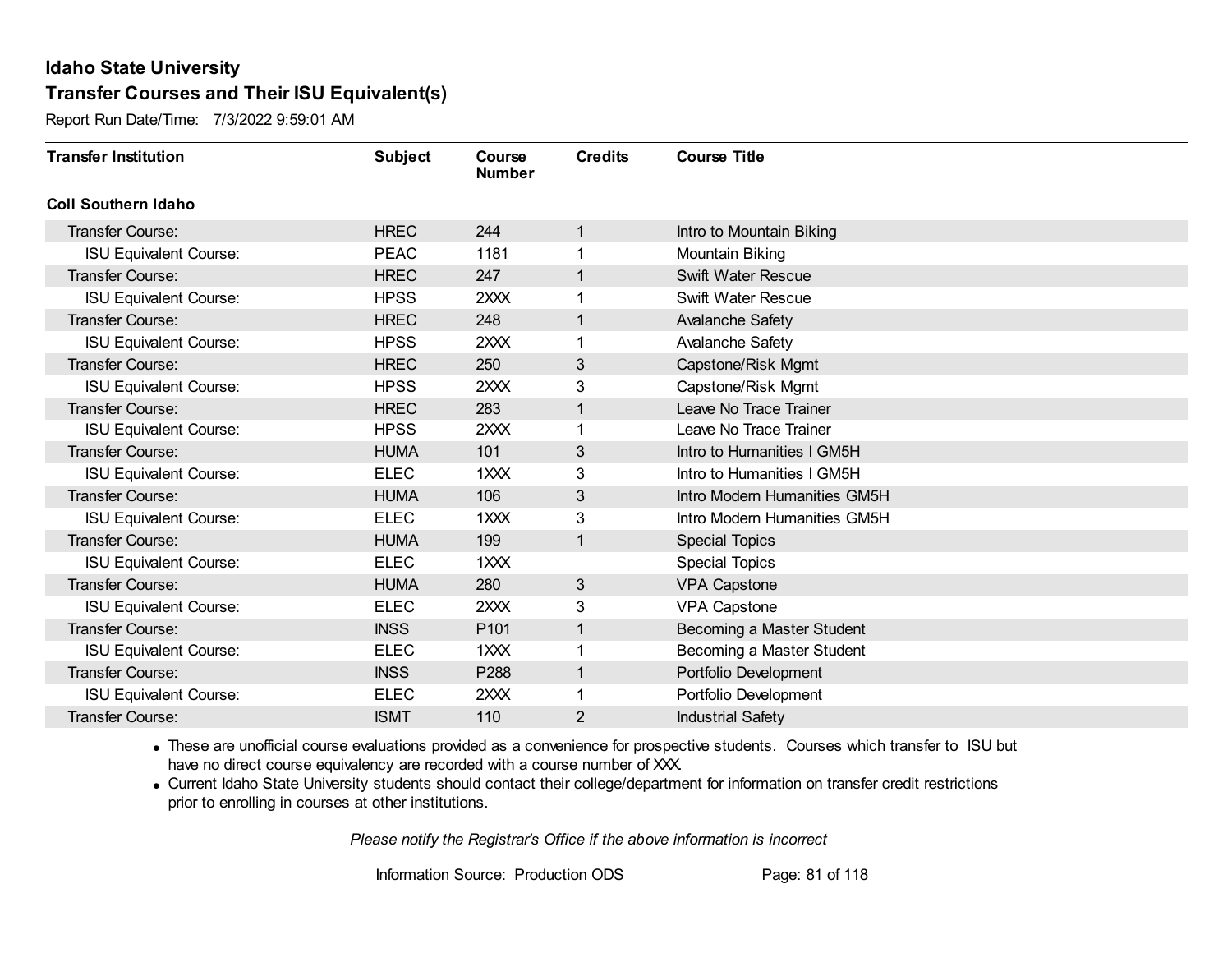Report Run Date/Time: 7/3/2022 9:59:01 AM

| <b>Transfer Institution</b>   | <b>Subject</b> | Course<br><b>Number</b> | <b>Credits</b>          | <b>Course Title</b>            |
|-------------------------------|----------------|-------------------------|-------------------------|--------------------------------|
| <b>Coll Southern Idaho</b>    |                |                         |                         |                                |
| Transfer Course:              | <b>ISMT</b>    | 110                     | $\overline{2}$          | <b>Industrial Safety</b>       |
| <b>ISU Equivalent Course:</b> | <b>ELEC</b>    | 01XX                    | $\overline{2}$          | <b>Industrial Safety</b>       |
| <b>Transfer Course:</b>       | <b>ISMT</b>    | 120                     | $\overline{2}$          | Interdisc Studies Cpstn/Prtf   |
| <b>ISU Equivalent Course:</b> | <b>ELEC</b>    | 01XX                    | $\overline{2}$          | Interdisc Studies Cpstn/Prtf   |
| <b>Transfer Course:</b>       | <b>ISMT</b>    | 130                     | $\mathbf{3}$            | Mech Drives Systems            |
| <b>ISU Equivalent Course:</b> | <b>ELEC</b>    | 01XX                    | 3                       | <b>Mech Drives Systems</b>     |
| <b>Transfer Course:</b>       | <b>ISMT</b>    | 140                     | 3                       | <b>Fluid Power</b>             |
| <b>ISU Equivalent Course:</b> | <b>ELEC</b>    | 01XX                    | 3                       | <b>Fluid Power</b>             |
| <b>Transfer Course:</b>       | <b>ISMT</b>    | 150                     | 4                       | <b>Fund of Electricity</b>     |
| <b>ISU Equivalent Course:</b> | <b>ELEC</b>    | 01XX                    | 4                       | Fund of Electricity            |
| <b>Transfer Course:</b>       | <b>ISMT</b>    | 160                     | 2                       | Electric Motor/Generators/Cntl |
| <b>ISU Equivalent Course:</b> | <b>ELEC</b>    | 01XX                    | 2                       | Electric Motor/Generators/Cntl |
| <b>Transfer Course:</b>       | <b>ISMT</b>    | 170                     | 2                       | <b>Industrial Electricity</b>  |
| <b>ISU Equivalent Course:</b> | <b>ELEC</b>    | 01XX                    | $\overline{2}$          | <b>Industrial Electricity</b>  |
| Transfer Course:              | <b>ISMT</b>    | 180                     | 2                       | Program Logic Cntrls           |
| <b>ISU Equivalent Course:</b> | <b>ELEC</b>    | 01XX                    | $\overline{\mathbf{c}}$ | Program Logic Cntrls           |
| <b>Transfer Course:</b>       | <b>ISMT</b>    | 200                     | 3                       | <b>Competent Climber</b>       |
| <b>ISU Equivalent Course:</b> | <b>ELEC</b>    | 02XX                    | 3                       | <b>Competent Climber</b>       |
| Transfer Course:              | <b>ISMT</b>    | 205                     | 1                       | Fund of Rigging                |
| <b>ISU Equivalent Course:</b> | <b>ELEC</b>    | 02XX                    |                         | Fund of Rigging                |
| <b>Transfer Course:</b>       | <b>ISMT</b>    | 285                     | 1                       | <b>Cooperative Education</b>   |
| <b>ISU Equivalent Course:</b> | <b>ELEC</b>    | 02XX                    |                         | <b>Cooperative Education</b>   |
| Transfer Course:              | <b>JAPN</b>    | 101                     | 4                       | Elementary Japanese GM5L       |

· These are unofficial course evaluations provided as a convenience for prospective students. Courses which transfer to ISU but have no direct course equivalency are recorded with a course number of XXX.

· Current Idaho State University students should contact their college/department for information on transfer credit restrictions prior to enrolling in courses at other institutions.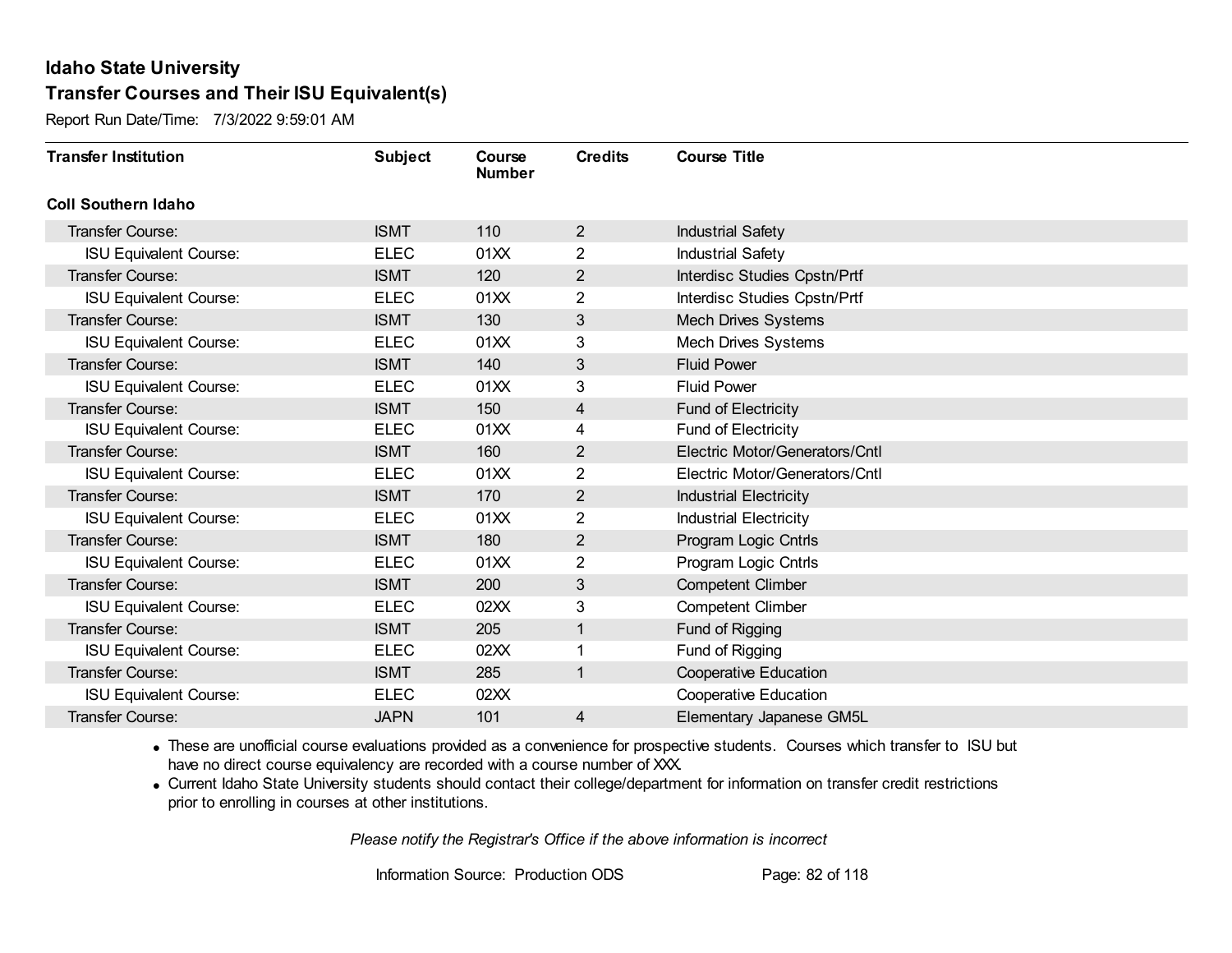Report Run Date/Time: 7/3/2022 9:59:01 AM

| <b>Transfer Institution</b>   | <b>Subject</b> | Course<br><b>Number</b> | <b>Credits</b> | <b>Course Title</b>            |
|-------------------------------|----------------|-------------------------|----------------|--------------------------------|
| <b>Coll Southern Idaho</b>    |                |                         |                |                                |
| Transfer Course:              | <b>JAPN</b>    | 101                     | 4              | Elementary Japanese GM5L       |
| <b>ISU Equivalent Course:</b> | <b>JAPN</b>    | 1101                    | 4              | Elementary Japanese I GM5L     |
| <b>Transfer Course:</b>       | <b>JAPN</b>    | 102                     | 5              | Elementary Japanese II         |
| <b>ISU Equivalent Course:</b> | <b>JAPN</b>    | 1102                    | 5              | Elementary Japanese II         |
| <b>Transfer Course:</b>       | <b>JAPN</b>    | 199                     | $\mathbf{1}$   | Japanese Special Topics        |
| <b>ISU Equivalent Course:</b> | <b>JAPN</b>    | $1 \times X$            |                | Japanese Special Topics        |
| <b>Transfer Course:</b>       | <b>JAPN</b>    | 2001                    | $\mathbf{1}$   | Japanese Independent Study     |
| <b>ISU Equivalent Course:</b> | <b>JAPN</b>    | 2XXX                    |                | Japanese Independent Study     |
| <b>Transfer Course:</b>       | LAWE           | 199                     | $\mathbf{1}$   | <b>Special Topics</b>          |
| <b>ISU Equivalent Course:</b> | LAWE           | 01XX                    |                | <b>Special Topics</b>          |
| <b>Transfer Course:</b>       | LAWE           | 201                     | $\overline{7}$ | <b>Enforcement Skills I</b>    |
| <b>ISU Equivalent Course:</b> | LAWE           | 02XX                    | 7              | <b>Enforcement Skills I</b>    |
| Transfer Course:              | LAWE           | 202                     | $\overline{7}$ | Law Enforcement Skills 2       |
| <b>ISU Equivalent Course:</b> | LAWE           | 02XX                    | $\overline{7}$ | Law Enforcement Skills 2       |
| Transfer Course:              | LAWE           | 203                     | 8              | Law Enforcement Skills 3       |
| <b>ISU Equivalent Course:</b> | LAWE           | 02XX                    | 8              | Law Enforcement Skills 3       |
| <b>Transfer Course:</b>       | LAWE           | 204                     | 4              | Law Enforcement Skills 4       |
| <b>ISU Equivalent Course:</b> | LAWE           | 02XX                    | 4              | Law Enforcement Skills 4       |
| <b>Transfer Course:</b>       | <b>LIIS</b>    | 150                     | 3              | Intro to Library & Info Sci    |
| <b>ISU Equivalent Course:</b> | <b>LLIB</b>    | $1 \times X$            | 3              | Intro to Library & Info Scienc |
| <b>Transfer Course:</b>       | <b>LIIS</b>    | 199                     | $\mathbf{1}$   | <b>Special Topics</b>          |
| <b>ISU Equivalent Course:</b> | <b>LLIB</b>    | 1XXX                    |                | <b>Special Topics</b>          |
| Transfer Course:              | <b>LIIS</b>    | 210                     | 3              | Org of Info & Resources        |

· These are unofficial course evaluations provided as a convenience for prospective students. Courses which transfer to ISU but have no direct course equivalency are recorded with a course number of XXX.

· Current Idaho State University students should contact their college/department for information on transfer credit restrictions prior to enrolling in courses at other institutions.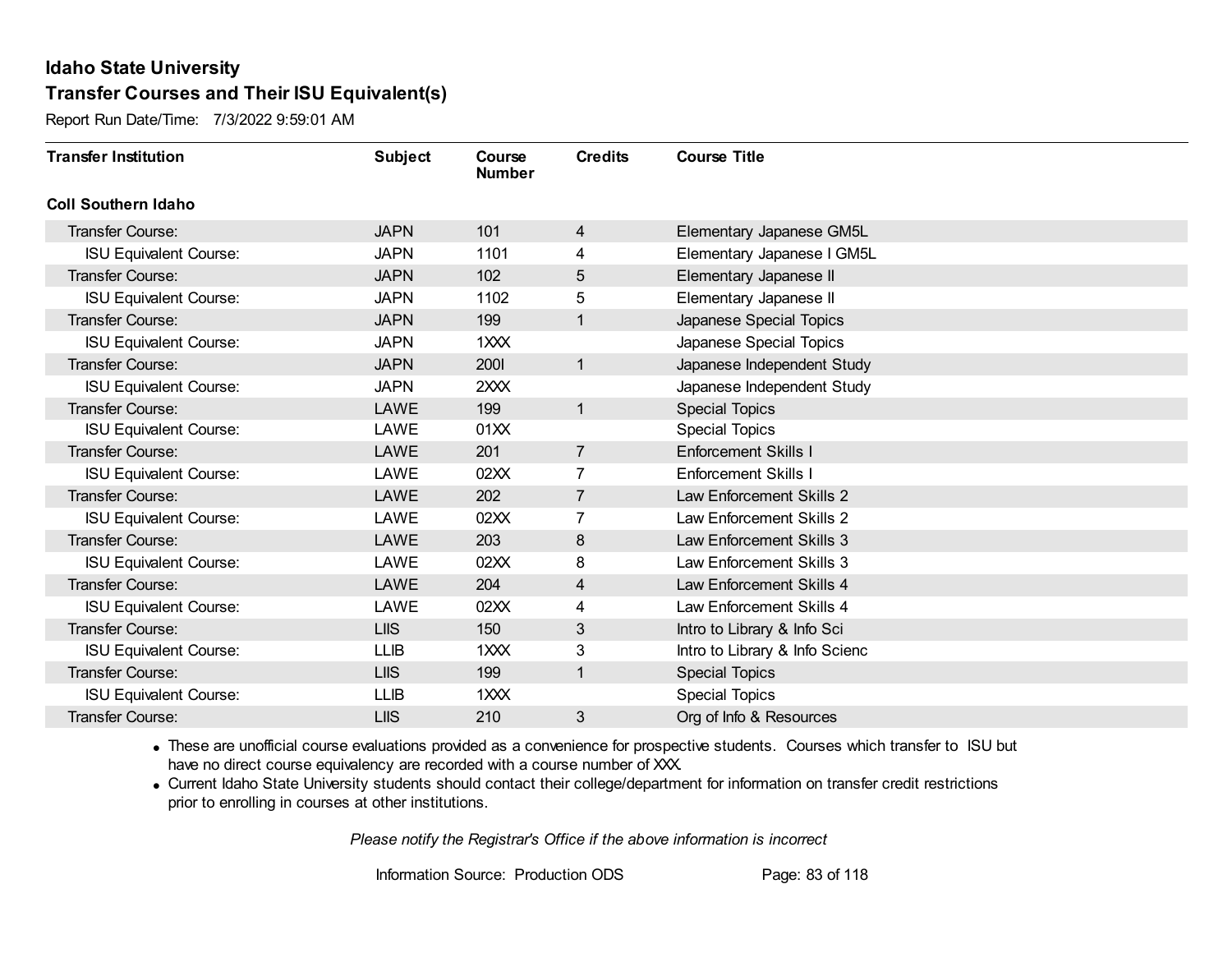Report Run Date/Time: 7/3/2022 9:59:01 AM

| <b>Transfer Institution</b>   | <b>Subject</b> | Course<br><b>Number</b> | <b>Credits</b> | <b>Course Title</b>                   |
|-------------------------------|----------------|-------------------------|----------------|---------------------------------------|
| <b>Coll Southern Idaho</b>    |                |                         |                |                                       |
| Transfer Course:              | <b>LIIS</b>    | 210                     | 3              | Org of Info & Resources               |
| <b>ISU Equivalent Course:</b> | <b>LLIB</b>    | 2XXX                    | 3              | Org of Info & Resources               |
| Transfer Course:              | <b>LIIS</b>    | 230                     | 3              | Library Technology                    |
| <b>ISU Equivalent Course:</b> | <b>LLIB</b>    | 2XXX                    | 3              | Library Technology                    |
| Transfer Course:              | <b>LIIS</b>    | 250                     | 3              | <b>Ref Resources &amp; Services</b>   |
| <b>ISU Equivalent Course:</b> | <b>LLIB</b>    | 2XXX                    | 3              | <b>Ref Resources &amp; Services</b>   |
| Transfer Course:              | <b>LIIS</b>    | 260                     | $\mathbf{1}$   | Copyright & Intellect Property        |
| <b>ISU Equivalent Course:</b> | <b>LLIB</b>    | 2XXX                    |                | Copyright & Intellect Property        |
| <b>Transfer Course:</b>       | <b>LIIS</b>    | 270                     | $\mathfrak{B}$ | Information Literacy                  |
| <b>ISU Equivalent Course:</b> | <b>LLIB</b>    | 2XXX                    | 3              | Information Literacy                  |
| <b>Transfer Course:</b>       | <b>LINE</b>    | 280                     | 45             | Lineworker Apprenticeship             |
| <b>ISU Equivalent Course:</b> | <b>ELEC</b>    | 02XX                    | 45             | Lineworker Apprenticeship             |
| Transfer Course:              | <b>LOTC</b>    | 280                     | 45             | Line Operation Tech Apprentice        |
| <b>ISU Equivalent Course:</b> | <b>ELEC</b>    | 02XX                    | 45             | Line Operation Tech Apprentice        |
| Transfer Course:              | <b>MAIN</b>    | 280                     | 45             | Industrial Maintenance Apprent        |
| <b>ISU Equivalent Course:</b> | <b>ELEC</b>    | 02XX                    | 45             | <b>Industrial Maintenance Apprent</b> |
| Transfer Course:              | <b>MANT</b>    | 105                     | $\overline{2}$ | <b>CAD Engineering Graphics</b>       |
| <b>ISU Equivalent Course:</b> | <b>ADMT</b>    | 01XX                    | 2              | <b>CAD Engineering Graphics</b>       |
| Transfer Course:              | <b>MANT</b>    | 106                     | $\mathbf{1}$   | Solidworks CSWA Cert Prep             |
| <b>ISU Equivalent Course:</b> | <b>ADMT</b>    | 01XX                    |                | Solidworks CSWA Cert Prep             |
| <b>Transfer Course:</b>       | <b>MANT</b>    | 120                     | 1              | <b>Blueprint Reading</b>              |
| <b>ISU Equivalent Course:</b> | <b>ADMT</b>    | 01XX                    |                | <b>Blueprint Reading</b>              |
| Transfer Course:              | <b>MANT</b>    | 131                     | $\overline{2}$ | Lathe Theory                          |

· These are unofficial course evaluations provided as a convenience for prospective students. Courses which transfer to ISU but have no direct course equivalency are recorded with a course number of XXX.

· Current Idaho State University students should contact their college/department for information on transfer credit restrictions prior to enrolling in courses at other institutions.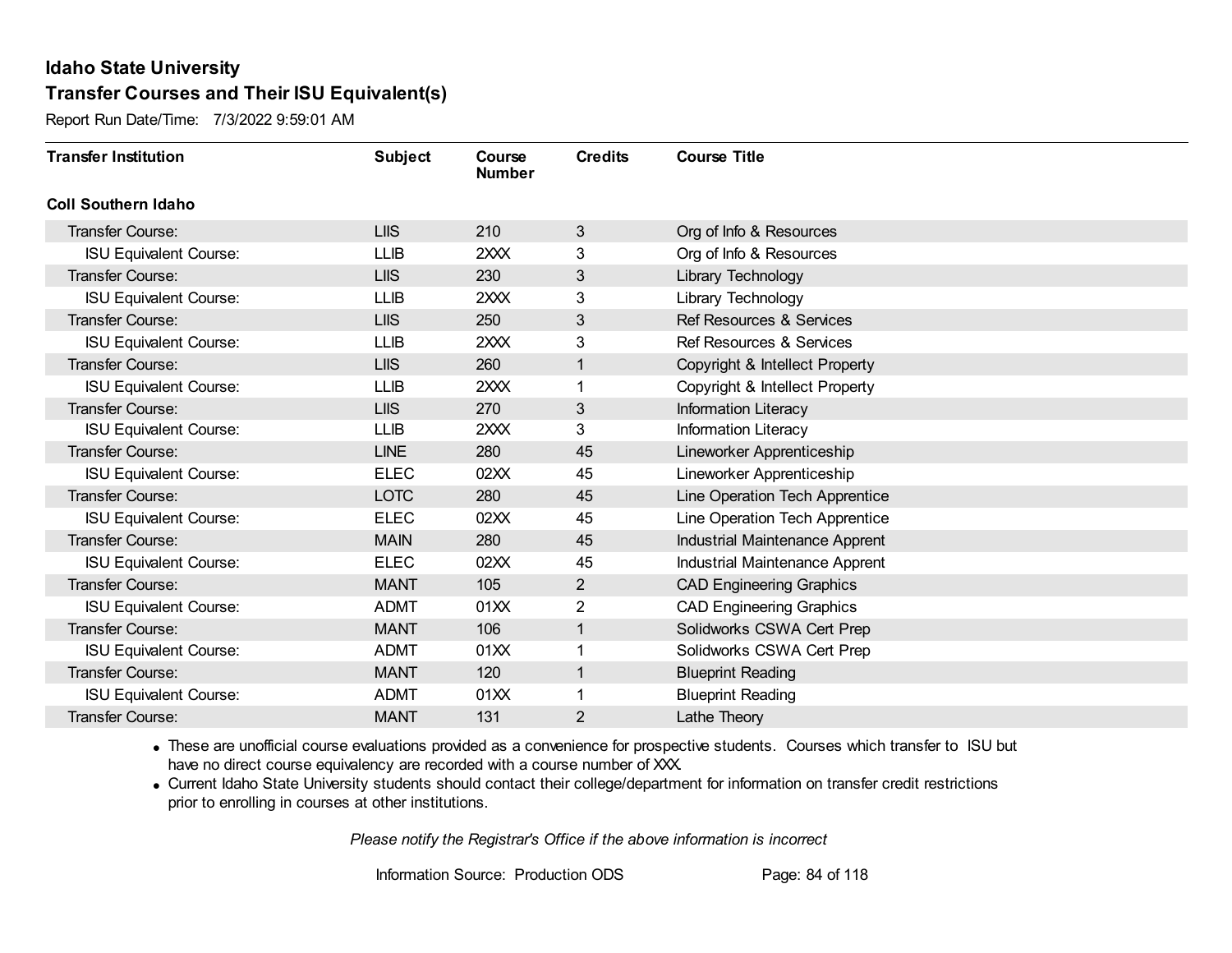Report Run Date/Time: 7/3/2022 9:59:01 AM

| <b>Transfer Institution</b>   | <b>Subject</b> | Course<br><b>Number</b> | <b>Credits</b> | <b>Course Title</b>         |
|-------------------------------|----------------|-------------------------|----------------|-----------------------------|
| <b>Coll Southern Idaho</b>    |                |                         |                |                             |
| Transfer Course:              | <b>MANT</b>    | 131                     | $\overline{2}$ | Lathe Theory                |
| <b>ISU Equivalent Course:</b> | <b>ADMT</b>    | 01XX                    | $\overline{2}$ | Lathe Theory                |
| <b>Transfer Course:</b>       | <b>MANT</b>    | 132                     | $\overline{2}$ | Mill Theory                 |
| <b>ISU Equivalent Course:</b> | <b>ADMT</b>    | 01XX                    | $\overline{2}$ | Mill Theory                 |
| <b>Transfer Course:</b>       | <b>MANT</b>    | 133                     | 3              | Manual Machine Tool Theory  |
| <b>ISU Equivalent Course:</b> | <b>ADMT</b>    | 01XX                    | 3              | Manual Machine Tool Theory  |
| <b>Transfer Course:</b>       | <b>MANT</b>    | 133L                    | 4              | Manual Machine Tool Lab     |
| <b>ISU Equivalent Course:</b> | <b>ADMT</b>    | 01XX                    | 4              | Manual Machine Tool Lab     |
| <b>Transfer Course:</b>       | <b>MANT</b>    | 140                     | 2              | CNC Set-Up & Operations     |
| <b>ISU Equivalent Course:</b> | <b>ADMT</b>    | 01XX                    | $\overline{2}$ | CNC Set-Up & Operations     |
| <b>Transfer Course:</b>       | <b>MANT</b>    | 145                     | 4              | NC and CNC VMC              |
| <b>ISU Equivalent Course:</b> | <b>ADMT</b>    | 01XX                    | 4              | NC and CNC VMC              |
| <b>Transfer Course:</b>       | <b>MANT</b>    | 146                     | 3              | Introduction NC & CNC Lathe |
| <b>ISU Equivalent Course:</b> | <b>ADMT</b>    | 01XX                    | 3              | Introduction NC & CNC Lathe |
| <b>Transfer Course:</b>       | <b>MANT</b>    | 156                     | 3              | <b>CAD/CAM Applications</b> |
| <b>ISU Equivalent Course:</b> | <b>ADMT</b>    | 01XX                    | 3              | <b>CAD/CAM Applications</b> |
| Transfer Course:              | <b>MANT</b>    | 165                     | 3              | Lean Manufacturing          |
| <b>ISU Equivalent Course:</b> | <b>ADMT</b>    | 01XX                    | 3              | Lean Manufacturing          |
| <b>Transfer Course:</b>       | <b>MANT</b>    | 199                     | 3              | <b>Special Topics</b>       |
| <b>ISU Equivalent Course:</b> | <b>ADMT</b>    | 01XX                    | 3              | Special Topics              |
| <b>Transfer Course:</b>       | <b>MANT</b>    | 205                     | $\mathfrak{S}$ | Adv CAD Engr Design         |
| <b>ISU Equivalent Course:</b> | <b>ADMT</b>    | 02XX                    | 3              | Adv CAD Engr Design         |
| <b>Transfer Course:</b>       | <b>MANT</b>    | 250                     | 3              | Sci Apps in Manufacturing   |

· These are unofficial course evaluations provided as a convenience for prospective students. Courses which transfer to ISU but have no direct course equivalency are recorded with a course number of XXX.

· Current Idaho State University students should contact their college/department for information on transfer credit restrictions prior to enrolling in courses at other institutions.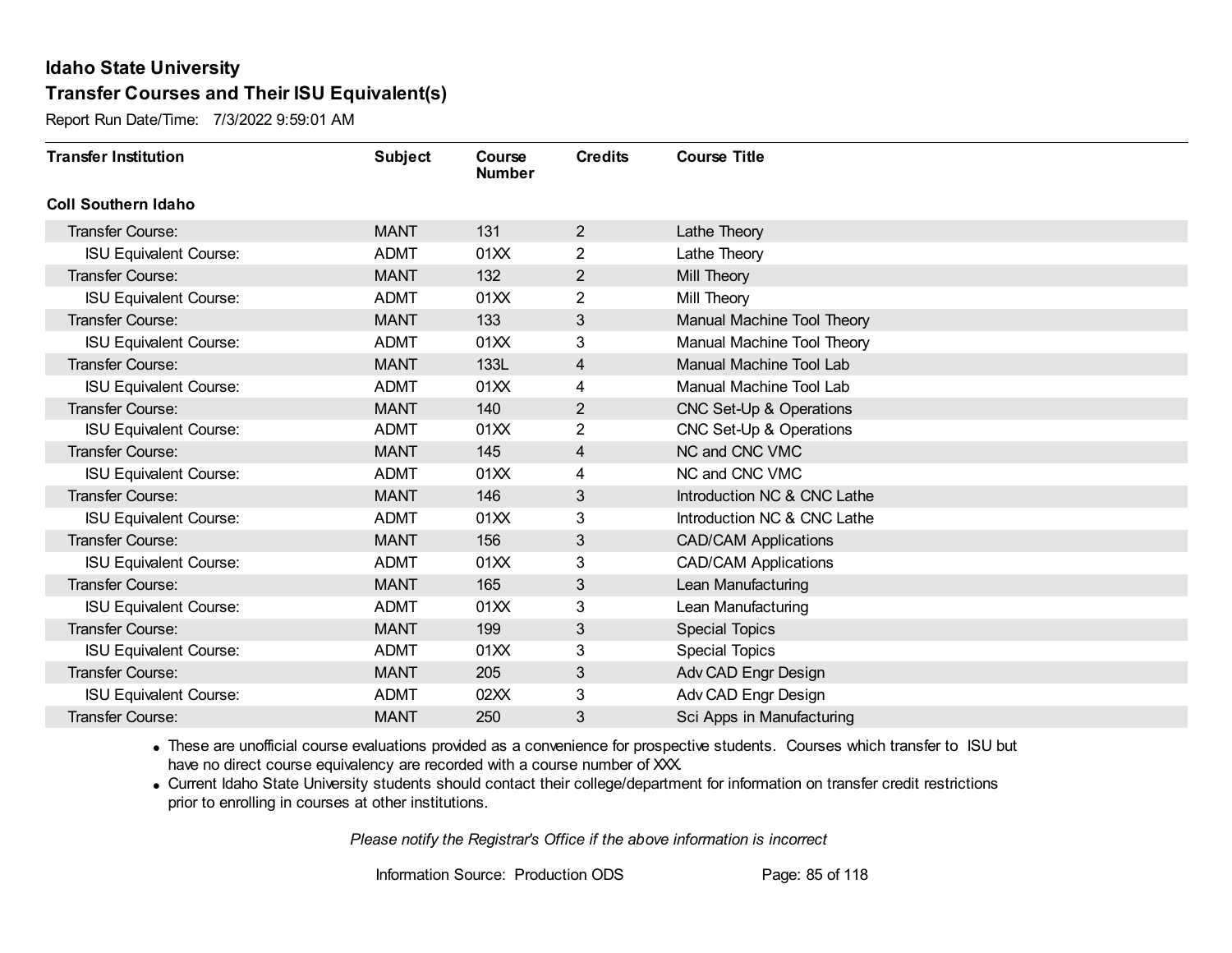Report Run Date/Time: 7/3/2022 9:59:01 AM

| <b>Transfer Institution</b>   | <b>Subject</b> | Course<br><b>Number</b> | <b>Credits</b> | <b>Course Title</b>                   |
|-------------------------------|----------------|-------------------------|----------------|---------------------------------------|
| <b>Coll Southern Idaho</b>    |                |                         |                |                                       |
| Transfer Course:              | <b>MANT</b>    | 250                     | 3              | Sci Apps in Manufacturing             |
| <b>ISU Equivalent Course:</b> | <b>ADMT</b>    | 02XX                    | 3              | Sci Apps in Manufacturing             |
| Transfer Course:              | <b>MANT</b>    | 256                     | 3              | Adv CAD/CAM Apps                      |
| <b>ISU Equivalent Course:</b> | <b>ADMT</b>    | 02XX                    | 3              | Adv CAD/CAM Apps                      |
| <b>Transfer Course:</b>       | <b>MANT</b>    | 280                     | 1              | <b>Manufacturing Projects</b>         |
| <b>ISU Equivalent Course:</b> | <b>ADMT</b>    | 02XX                    |                | <b>Manufacturing Projects</b>         |
| Transfer Course:              | <b>MANT</b>    | 285                     | 1              | Cooperative Education                 |
| <b>ISU Equivalent Course:</b> | <b>ADMT</b>    | 02XX                    |                | <b>Cooperative Education</b>          |
| <b>Transfer Course:</b>       | <b>MANT</b>    | 290                     | 4              | Comprehensive Manufact Project        |
| <b>ISU Equivalent Course:</b> | <b>ADMT</b>    | 02XX                    | 4              | <b>Comprehensive Manufact Project</b> |
| <b>Transfer Course:</b>       | <b>MATH</b>    | 023                     | 4              | Math for College Readiness            |
| <b>ISU Equivalent Course:</b> | <b>MATH</b>    | 0025                    | 4              | Elementary Algebra                    |
| Transfer Course:              | <b>MATH</b>    | 043                     | 4              | Algebra for College Readiness         |
| <b>ISU Equivalent Course:</b> | <b>MATH</b>    | 1108                    | 4              | Intermediate Algebra                  |
| Transfer Course:              | <b>MATH</b>    | 043R                    | 4              | Algebra for College Readiness         |
| <b>ISU Equivalent Course:</b> | <b>MATH</b>    | 1108                    | 4              | Intermediate Algebra                  |
| Transfer Course:              | <b>MATH</b>    | 122                     | 2              | Math in Modern Society Prep           |
| <b>ISU Equivalent Course:</b> | <b>MATH</b>    | 1XXX                    | 2              | Math in Modern Society Prep           |
| Transfer Course:              | <b>MATH</b>    | 123                     | 3              | Math in Modern Society GM3            |
| <b>ISU Equivalent Course:</b> | <b>MATH</b>    | 1123                    | 3              | Math in Modern Society GM3            |
| Transfer Course:              | <b>MATH</b>    | 123A                    | 3              | Math in Modern Society                |
| <b>ISU Equivalent Course:</b> | <b>MATH</b>    | 1123                    | 3              | Mathematics in Modern Society         |
| Transfer Course:              | <b>MATH</b>    | 142                     | 2              | College Algebra Prep                  |

· These are unofficial course evaluations provided as a convenience for prospective students. Courses which transfer to ISU but have no direct course equivalency are recorded with a course number of XXX.

· Current Idaho State University students should contact their college/department for information on transfer credit restrictions prior to enrolling in courses at other institutions.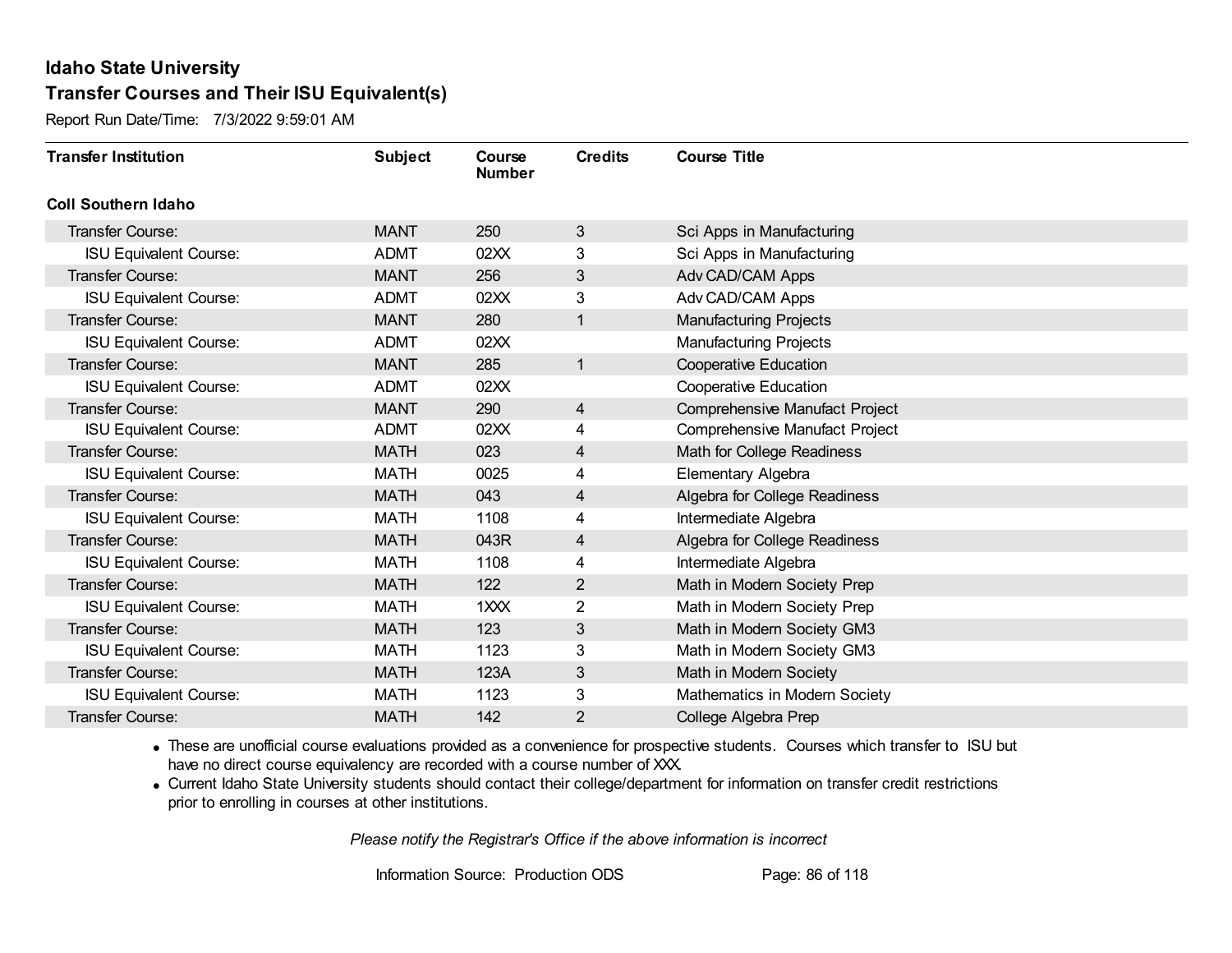Report Run Date/Time: 7/3/2022 9:59:01 AM

| <b>Transfer Institution</b>   | <b>Subject</b> | Course<br><b>Number</b> | <b>Credits</b> | <b>Course Title</b>               |
|-------------------------------|----------------|-------------------------|----------------|-----------------------------------|
| <b>Coll Southern Idaho</b>    |                |                         |                |                                   |
| Transfer Course:              | <b>MATH</b>    | 142                     | 2              | College Algebra Prep              |
| <b>ISU Equivalent Course:</b> | <b>MATH</b>    | 1XXX                    | $\overline{2}$ | College Algebra Prep              |
| Transfer Course:              | <b>MATH</b>    | 143                     | 3              | College Algebra GM3               |
| <b>ISU Equivalent Course:</b> | <b>MATH</b>    | 1143                    | 3              | College Algebra GM3               |
| <b>Transfer Course:</b>       | <b>MATH</b>    | 143A                    | 3              | College Algebra GM3               |
| <b>ISU Equivalent Course:</b> | <b>MATH</b>    | 1143                    | 3              | College Algebra                   |
| Transfer Course:              | <b>MATH</b>    | 144                     | 2              | Trigonometry                      |
| <b>ISU Equivalent Course:</b> | <b>MATH</b>    | 1144                    | $\overline{2}$ | Trigonometry                      |
| <b>Transfer Course:</b>       | <b>MATH</b>    | 147                     | 5              | College Algebra/Trig GM3          |
| <b>ISU Equivalent Course:</b> | <b>MATH</b>    | 1147                    | 5              | College Algebra and Trig GM3      |
| <b>Transfer Course:</b>       | <b>MATH</b>    | 152                     | 2              | <b>Statistical Reasoning Prep</b> |
| <b>ISU Equivalent Course:</b> | <b>MATH</b>    | 1XXX                    | $\overline{2}$ | <b>Statistical Reasoning Prep</b> |
| <b>Transfer Course:</b>       | <b>MATH</b>    | 153                     | 3              | <b>Statistical Reasoning GM3</b>  |
| <b>ISU Equivalent Course:</b> | <b>MATH</b>    | 1153                    | 3              | <b>Statistical Reasoning GM3</b>  |
| Transfer Course:              | <b>MATH</b>    | 153A                    | 3              | <b>Statistical Reasoning GM3</b>  |
| <b>ISU Equivalent Course:</b> | <b>MATH</b>    | 1153                    | 3              | <b>Statistical Reasoning GM3</b>  |
| Transfer Course:              | <b>MATH</b>    | 157                     | 3              | Math for Elementary Teachers      |
| <b>ISU Equivalent Course:</b> | <b>MATH</b>    | 2256                    | 3              | Arithmetic for Teachers           |
| Transfer Course:              | <b>MATH</b>    | 160                     | 4              | Survey of Calculus GM3            |
| <b>ISU Equivalent Course:</b> | <b>MATH</b>    | 1160                    | 4              | Survey of Calculus GM3            |
| Transfer Course:              | <b>MATH</b>    | 170                     | 5              | Calculus 1 GM3                    |
| <b>ISU Equivalent Course:</b> | <b>MATH</b>    | 1170                    | 5              | Calculus I GM3                    |
| Transfer Course:              | <b>MATH</b>    | 175                     | 4              | Calculus 2                        |

· These are unofficial course evaluations provided as a convenience for prospective students. Courses which transfer to ISU but have no direct course equivalency are recorded with a course number of XXX.

· Current Idaho State University students should contact their college/department for information on transfer credit restrictions prior to enrolling in courses at other institutions.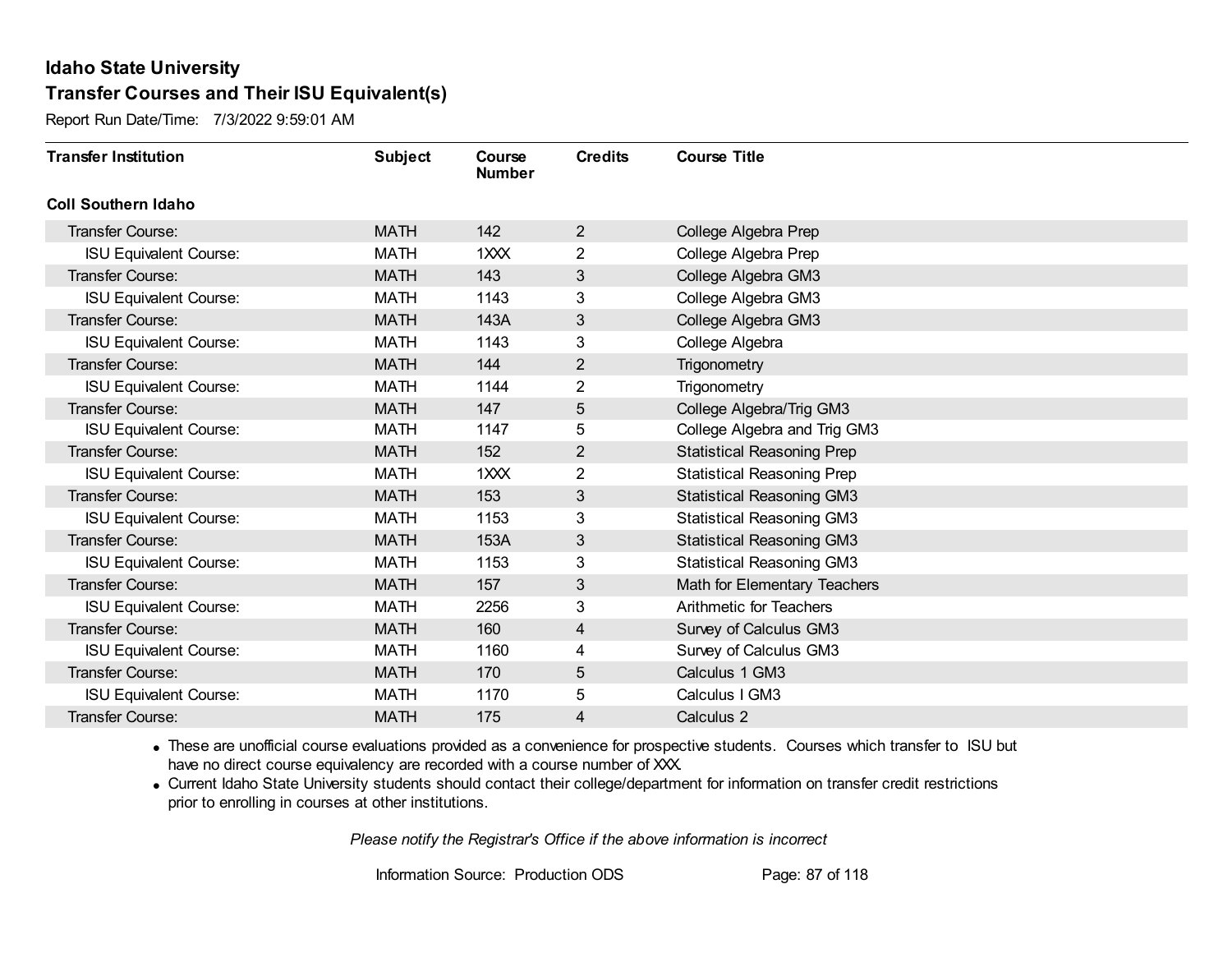Report Run Date/Time: 7/3/2022 9:59:01 AM

| <b>Transfer Institution</b>   | <b>Subject</b> | Course<br><b>Number</b> | <b>Credits</b> | <b>Course Title</b>                   |
|-------------------------------|----------------|-------------------------|----------------|---------------------------------------|
| <b>Coll Southern Idaho</b>    |                |                         |                |                                       |
| <b>Transfer Course:</b>       | <b>MATH</b>    | 175                     | 4              | Calculus 2                            |
| <b>ISU Equivalent Course:</b> | <b>MATH</b>    | 1175                    | 4              | Calculus II                           |
| <b>Transfer Course:</b>       | <b>MATH</b>    | 176                     | 4              | <b>Discrete Mathematics</b>           |
| <b>ISU Equivalent Course:</b> | <b>MATH</b>    | 1187                    | 4              | <b>Applied Discrete Structures</b>    |
| Transfer Course:              | <b>MATH</b>    | 199                     | $\mathbf{1}$   | <b>Special Topics</b>                 |
| <b>ISU Equivalent Course:</b> | <b>MATH</b>    | 1XXX                    |                | <b>Special Topics</b>                 |
| <b>Transfer Course:</b>       | <b>MATH</b>    | 2001                    | $\mathbf{1}$   | Math Independent Study                |
| <b>ISU Equivalent Course:</b> | <b>MATH</b>    | 2XXX                    |                | Math Independent Study                |
| <b>Transfer Course:</b>       | <b>MATH</b>    | 225                     | 5              | Calculus III                          |
| <b>ISU Equivalent Course:</b> | <b>MATH</b>    | 2275                    | 5              | Calculus III                          |
| <b>Transfer Course:</b>       | <b>MATH</b>    | 230                     | 3              | Intro to Linear Algebra               |
| <b>ISU Equivalent Course:</b> | <b>MATH</b>    | 2240                    | 3              | Linear Algebra                        |
| Transfer Course:              | <b>MATH</b>    | 257                     | 3              | Math for Elementary Teachers 2        |
| <b>ISU Equivalent Course:</b> | <b>MATH</b>    | 2257                    | 3              | Math for Elementary Teachers 2        |
| <b>Transfer Course:</b>       | <b>MATH</b>    | 275                     | 4              | Calculus III                          |
| <b>ISU Equivalent Course:</b> | <b>MATH</b>    | 2275                    | 4              | Calculus III                          |
| Transfer Course:              | <b>MATH</b>    | 310                     | 3              | <b>Ordinary Differntial Equations</b> |
| <b>ISU Equivalent Course:</b> | <b>MATH</b>    | 3360                    | 3              | <b>Differential Equations</b>         |
| <b>Transfer Course:</b>       | <b>MEDA</b>    | 109                     | $\overline{2}$ | Pharmacology                          |
| <b>ISU Equivalent Course:</b> | МA             | 01XX                    | 2              | Pharmacology                          |
| <b>Transfer Course:</b>       | <b>MEDA</b>    | 131                     | 5              | <b>Medical Office Procedures</b>      |
| <b>ISU Equivalent Course:</b> | МA             | 01XX                    | 5              | <b>Medical Office Procedures</b>      |
| <b>Transfer Course:</b>       | <b>MEDA</b>    | 201                     | 3              | <b>Integrated Medical Procedures</b>  |

· These are unofficial course evaluations provided as a convenience for prospective students. Courses which transfer to ISU but have no direct course equivalency are recorded with a course number of XXX.

· Current Idaho State University students should contact their college/department for information on transfer credit restrictions prior to enrolling in courses at other institutions.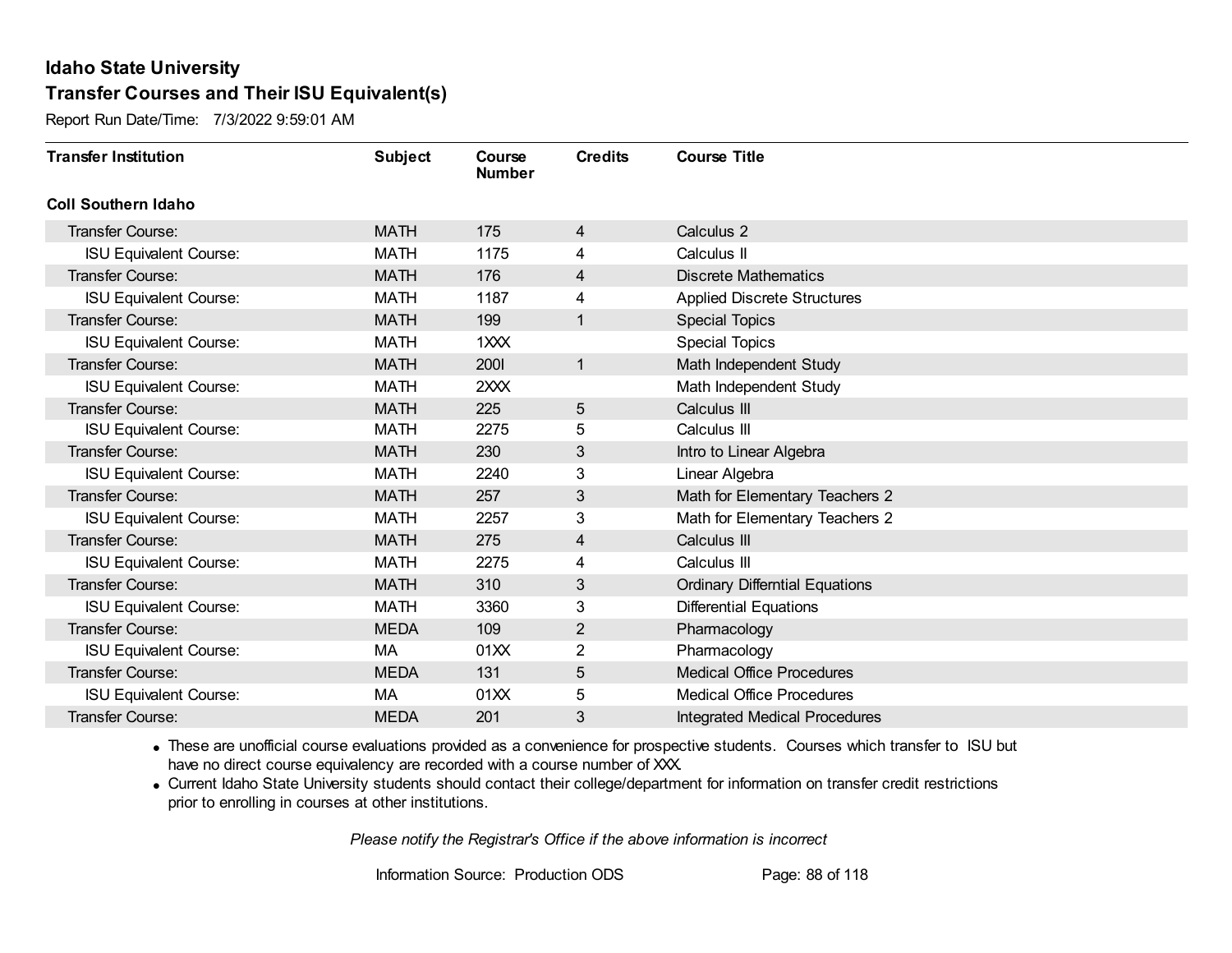Report Run Date/Time: 7/3/2022 9:59:01 AM

| <b>Transfer Institution</b>   | <b>Subject</b> | Course<br><b>Number</b> | <b>Credits</b> | <b>Course Title</b>                  |
|-------------------------------|----------------|-------------------------|----------------|--------------------------------------|
| <b>Coll Southern Idaho</b>    |                |                         |                |                                      |
| Transfer Course:              | <b>MEDA</b>    | 201                     | 3              | <b>Integrated Medical Procedures</b> |
| <b>ISU Equivalent Course:</b> | МA             | 02XX                    | 3              | <b>Integrated Medical Procedures</b> |
| Transfer Course:              | <b>MEDA</b>    | 220                     | 3              | <b>Human Diseases</b>                |
| <b>ISU Equivalent Course:</b> | МA             | 02XX                    | 3              | <b>Human Diseases</b>                |
| <b>Transfer Course:</b>       | <b>MEDA</b>    | 233                     | 5              | <b>Clinical Procedures I</b>         |
| <b>ISU Equivalent Course:</b> | МA             | 02XX                    | 5              | <b>Clinical Procedures I</b>         |
| <b>Transfer Course:</b>       | <b>MEDA</b>    | 233L                    | $\mathbf 0$    | <b>Clinical Procedures I Lab</b>     |
| <b>ISU Equivalent Course:</b> | МA             | 02XX                    | 0              | <b>Clinical Procedures I Lab</b>     |
| <b>Transfer Course:</b>       | <b>MEDA</b>    | 234                     | 3              | <b>Clinical Procedures II</b>        |
| <b>ISU Equivalent Course:</b> | МA             | 02XX                    | 3              | <b>Clinical Procedures II</b>        |
| <b>Transfer Course:</b>       | <b>MEDA</b>    | 234L                    | $\mathbf 0$    | <b>Clinical Procedures II Lab</b>    |
| <b>ISU Equivalent Course:</b> | МA             | 02XX                    | 0              | <b>Clinical Procedures IILab</b>     |
| <b>Transfer Course:</b>       | <b>MEDA</b>    | 235                     | 4              | <b>Medical Assisting Practicum</b>   |
| <b>ISU Equivalent Course:</b> | МA             | 02XX                    | 4              | <b>Medical Assisting Practicum</b>   |
| <b>Transfer Course:</b>       | <b>METR</b>    | 280                     | 45             | Meter Tech Apprenticeship            |
| <b>ISU Equivalent Course:</b> | <b>ELEC</b>    | 02XX                    | 45             | Meter Tech Apprenticeship            |
| <b>Transfer Course:</b>       | <b>MUSA</b>    | 100                     | 1              | Voice Lesson 1/Non-Music Major       |
| <b>ISU Equivalent Course:</b> | <b>MUSA</b>    | 1XXX                    | 1              | Voice Lesson 1/Non-Music Major       |
| <b>Transfer Course:</b>       | <b>MUSA</b>    | 101                     | $\overline{2}$ | Voice Lesson 2/Non-Music Major       |
| <b>ISU Equivalent Course:</b> | <b>MUSA</b>    | 1XXX                    | 2              | Voice Lesson 2/Non-Music Major       |
| <b>Transfer Course:</b>       | <b>MUSA</b>    | 102                     | $\mathbf{2}$   | Voice Lesson 1 Voice Major           |
| <b>ISU Equivalent Course:</b> | <b>MUSA</b>    | 1XXX                    | $\overline{2}$ | Voice Lesson 1 Voice Major           |
| <b>Transfer Course:</b>       | <b>MUSA</b>    | 110                     | 1              | Piano Lesson 1/Non-Majors            |

· These are unofficial course evaluations provided as a convenience for prospective students. Courses which transfer to ISU but have no direct course equivalency are recorded with a course number of XXX.

· Current Idaho State University students should contact their college/department for information on transfer credit restrictions prior to enrolling in courses at other institutions.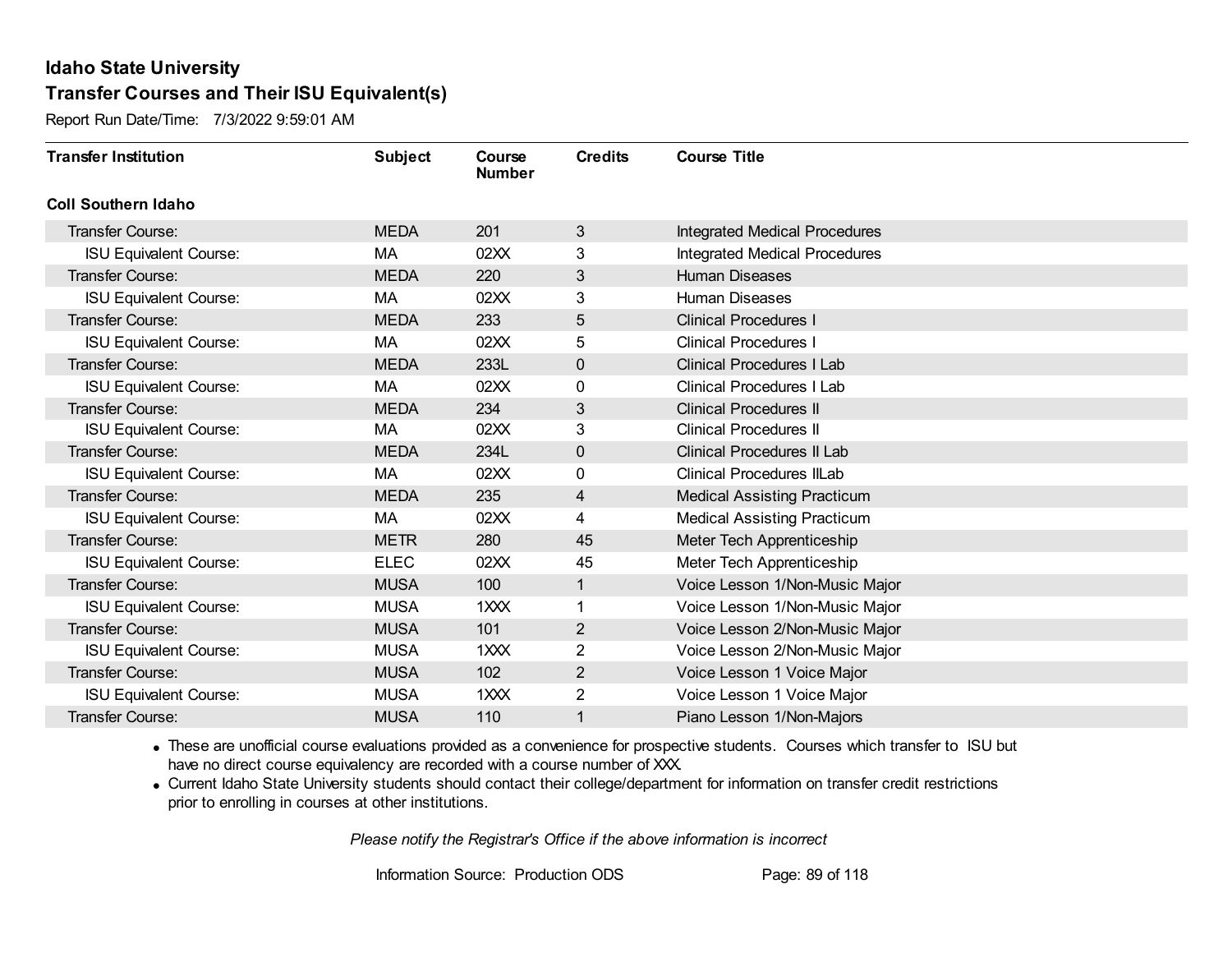Report Run Date/Time: 7/3/2022 9:59:01 AM

| <b>Transfer Institution</b>   | <b>Subject</b> | Course<br><b>Number</b> | <b>Credits</b> | <b>Course Title</b>            |
|-------------------------------|----------------|-------------------------|----------------|--------------------------------|
| <b>Coll Southern Idaho</b>    |                |                         |                |                                |
| Transfer Course:              | <b>MUSA</b>    | 110                     | 1              | Piano Lesson 1/Non-Majors      |
| <b>ISU Equivalent Course:</b> | <b>MUSA</b>    | 1XXX                    | 1              | Piano Lesson 1/Non-Majors      |
| Transfer Course:              | <b>MUSA</b>    | 111                     | $\overline{2}$ | Piano Lesson 2/Non-Majors      |
| <b>ISU Equivalent Course:</b> | <b>MUSA</b>    | 1XXX                    | $\overline{2}$ | Piano Lesson 2/Non-Majors      |
| <b>Transfer Course:</b>       | <b>MUSA</b>    | 112                     | $\overline{2}$ | Piano Lesson 1 Piano Majors    |
| <b>ISU Equivalent Course:</b> | <b>MUSA</b>    | 1XXX                    | 2              | Piano Lesson 1 Piano Majors    |
| Transfer Course:              | <b>MUSA</b>    | 120                     | $\mathbf{1}$   | Guitar Lesson 1/Non-Majors     |
| <b>ISU Equivalent Course:</b> | <b>MUSA</b>    | 1XXX                    | 1              | Guitar Lesson 1/Non-Majors     |
| <b>Transfer Course:</b>       | <b>MUSA</b>    | 121                     | $\overline{2}$ | Guitar Lesson 2/Non-Majors     |
| <b>ISU Equivalent Course:</b> | <b>MUSA</b>    | 1XXX                    | $\overline{2}$ | Guitar Lesson 2/Non-Majors     |
| <b>Transfer Course:</b>       | <b>MUSA</b>    | 122                     | $\overline{2}$ | <b>Guitar Lesson 1 Majors</b>  |
| <b>ISU Equivalent Course:</b> | <b>MUSA</b>    | 1XXX                    | 2              | Guitar Lesson 1 Majors         |
| Transfer Course:              | <b>MUSA</b>    | 130                     | 1              | String Lesson 1/Non-Majors     |
| <b>ISU Equivalent Course:</b> | <b>MUSA</b>    | 1XXX                    | 1              | String Lesson 1/Non-Majors     |
| Transfer Course:              | <b>MUSA</b>    | 131                     | $\overline{2}$ | String Lesson 2/Non-Majors     |
| <b>ISU Equivalent Course:</b> | <b>MUSA</b>    | 1XXX                    | $\overline{2}$ | String Lesson 2/Non-Majors     |
| Transfer Course:              | <b>MUSA</b>    | 132                     | $\overline{2}$ | String Lesson 1 String Majors  |
| <b>ISU Equivalent Course:</b> | <b>MUSA</b>    | 1XXX                    | $\overline{2}$ | String Lesson 1 String Majors  |
| Transfer Course:              | <b>MUSA</b>    | 140                     | 1              | Brass Lesson 1 Non-Majors      |
| <b>ISU Equivalent Course:</b> | <b>MUSA</b>    | 1XXX                    |                | Brass Lesson 1 Non-Majors      |
| Transfer Course:              | <b>MUSA</b>    | 141                     | $\overline{2}$ | Brass Lesson 2/Non-Majors      |
| <b>ISU Equivalent Course:</b> | <b>MUSA</b>    | 1XXX                    | $\overline{2}$ | Brass Lesson 2/Non-Majors      |
| Transfer Course:              | <b>MUSA</b>    | 142                     | 2              | Brass Lesson 1 for Brass Major |

· These are unofficial course evaluations provided as a convenience for prospective students. Courses which transfer to ISU but have no direct course equivalency are recorded with a course number of XXX.

· Current Idaho State University students should contact their college/department for information on transfer credit restrictions prior to enrolling in courses at other institutions.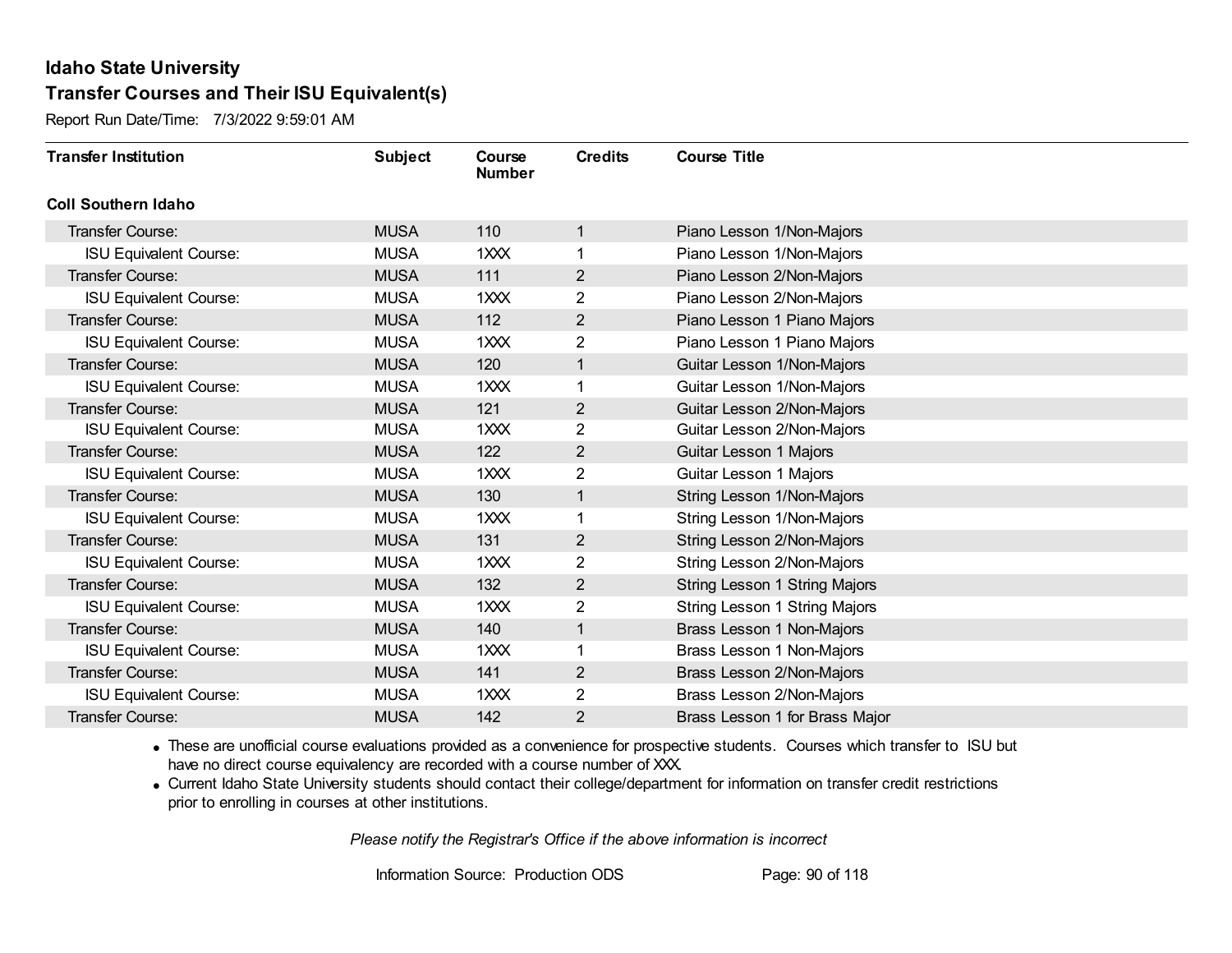Report Run Date/Time: 7/3/2022 9:59:01 AM

| <b>Transfer Institution</b>   | <b>Subject</b> | Course<br><b>Number</b> | <b>Credits</b> | <b>Course Title</b>            |
|-------------------------------|----------------|-------------------------|----------------|--------------------------------|
| <b>Coll Southern Idaho</b>    |                |                         |                |                                |
| Transfer Course:              | <b>MUSA</b>    | 142                     | $\overline{2}$ | Brass Lesson 1 for Brass Major |
| <b>ISU Equivalent Course:</b> | <b>MUSA</b>    | 1XXX                    | $\overline{2}$ | Brass Lesson 1 for Brass Major |
| <b>Transfer Course:</b>       | <b>MUSA</b>    | 150                     | $\mathbf{1}$   | Woodwind Lesson 1/Non-Majors   |
| <b>ISU Equivalent Course:</b> | <b>MUSA</b>    | 1XXX                    |                | Woodwind Lesson 1/Non-Majors   |
| <b>Transfer Course:</b>       | <b>MUSA</b>    | 151                     | $\overline{2}$ | Woodwind Lesson 2/Non-Majors   |
| <b>ISU Equivalent Course:</b> | <b>MUSA</b>    | 1XXX                    | $\overline{c}$ | Woodwind Lesson 2/Non-Majors   |
| <b>Transfer Course:</b>       | <b>MUSA</b>    | 152                     | $\overline{2}$ | Woodwind Lesson 1/Wind Majors  |
| <b>ISU Equivalent Course:</b> | <b>MUSA</b>    | 1XXX                    | $\overline{2}$ | Woodwind Lesson 1/Wind Majors  |
| <b>Transfer Course:</b>       | <b>MUSA</b>    | 160                     | $\mathbf{1}$   | Percussion Lesson1/Non-Majors  |
| <b>ISU Equivalent Course:</b> | <b>MUSA</b>    | 1XXX                    |                | Percussion Lesson1/Non-Majors  |
| <b>Transfer Course:</b>       | <b>MUSA</b>    | 161                     | $\overline{2}$ | Percussion Lesson 2/Non-Majors |
| <b>ISU Equivalent Course:</b> | <b>MUSA</b>    | 1XXX                    | $\overline{2}$ | Percussion Lesson 2/Non-Majors |
| <b>Transfer Course:</b>       | <b>MUSA</b>    | 162                     | $\overline{2}$ | Percussion Lesson L/Majors     |
| <b>ISU Equivalent Course:</b> | <b>MUSA</b>    | 1XXX                    | $\overline{2}$ | Percussion Lesson L/Majors     |
| Transfer Course:              | <b>MUSA</b>    | 190                     | $\mathbf{1}$   | Composition Lesson 1/Non-Major |
| <b>ISU Equivalent Course:</b> | <b>MUSA</b>    | 1XXX                    |                | Composition Lesson 1/Non-Major |
| <b>Transfer Course:</b>       | <b>MUSA</b>    | 191                     | $\overline{2}$ | Composition Lesson 2/Non-Major |
| <b>ISU Equivalent Course:</b> | <b>MUSA</b>    | 1XXX                    | $\overline{2}$ | Composition Lesson 2/Non-Major |
| <b>Transfer Course:</b>       | <b>MUSA</b>    | 199                     | $\mathbf{1}$   | <b>Special Topics</b>          |
| <b>ISU Equivalent Course:</b> | <b>MUSA</b>    | 1XXX                    |                | <b>Special Topics</b>          |
| <b>Transfer Course:</b>       | <b>MUSA</b>    | 202                     | $\overline{2}$ | Voice Lesson 2 for Voice Major |
| <b>ISU Equivalent Course:</b> | <b>MUSA</b>    | 2XXX                    | $\overline{2}$ | Voice Lesson2 for Voice Majors |
| <b>Transfer Course:</b>       | <b>MUSA</b>    | 212                     | $\overline{2}$ | Piano Lesson 2 Piano Majo      |

· These are unofficial course evaluations provided as a convenience for prospective students. Courses which transfer to ISU but have no direct course equivalency are recorded with a course number of XXX.

· Current Idaho State University students should contact their college/department for information on transfer credit restrictions prior to enrolling in courses at other institutions.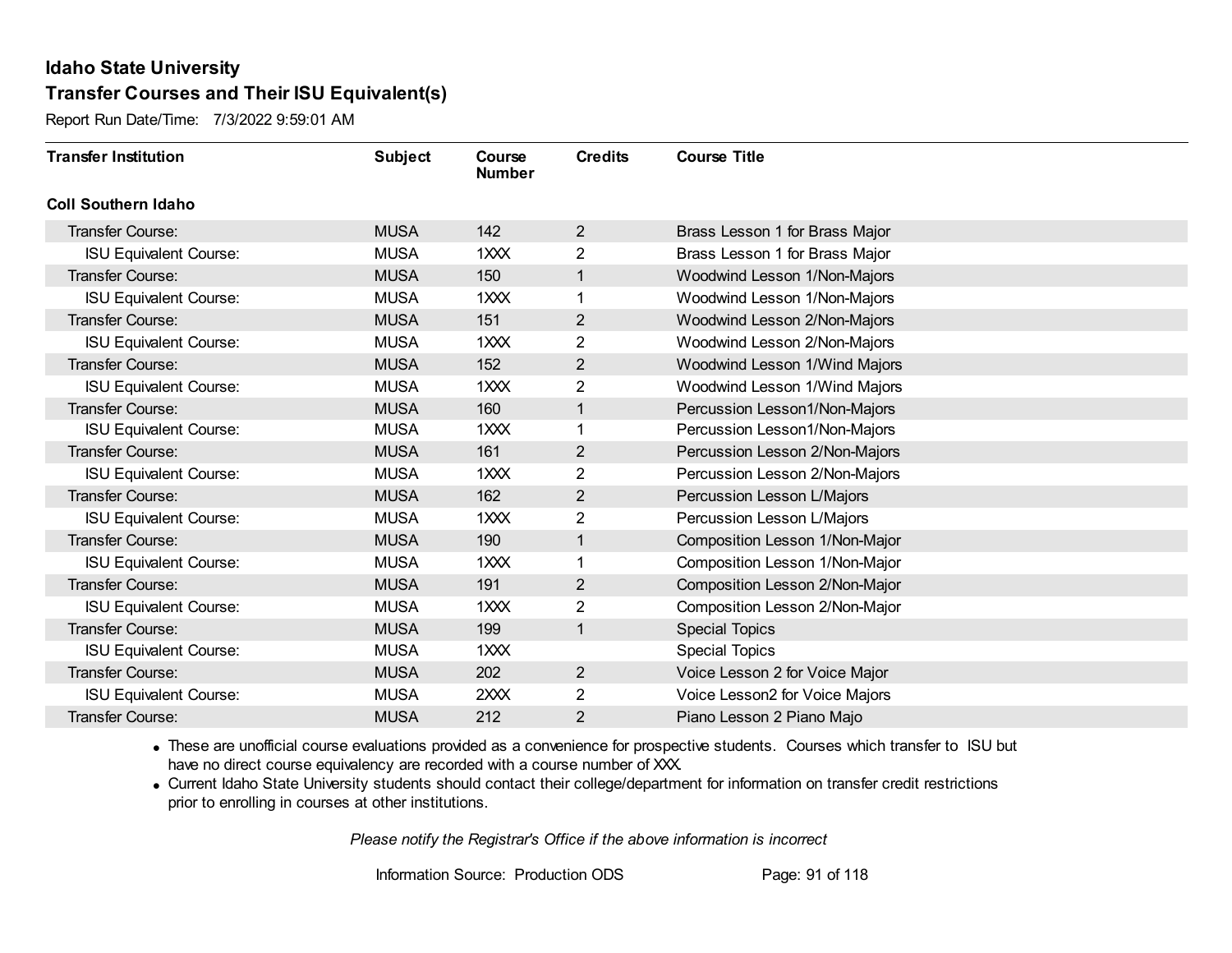Report Run Date/Time: 7/3/2022 9:59:01 AM

| <b>Transfer Institution</b>   | <b>Subject</b> | <b>Course</b><br><b>Number</b> | <b>Credits</b> | <b>Course Title</b>             |
|-------------------------------|----------------|--------------------------------|----------------|---------------------------------|
| <b>Coll Southern Idaho</b>    |                |                                |                |                                 |
| <b>Transfer Course:</b>       | <b>MUSA</b>    | 212                            | $\overline{2}$ | Piano Lesson 2 Piano Majo       |
| <b>ISU Equivalent Course:</b> | <b>MUSA</b>    | 2XXX                           | $\overline{2}$ | Piano Lesson 2 Piano Majors     |
| <b>Transfer Course:</b>       | <b>MUSA</b>    | 222                            | $\overline{2}$ | Guitar Lesson 2 for Majors      |
| <b>ISU Equivalent Course:</b> | <b>MUSA</b>    | 2XXX                           | $\overline{2}$ | Guitar Lesson 2 for Majors      |
| <b>Transfer Course:</b>       | <b>MUSA</b>    | 232                            | $\overline{2}$ | String Lesson 2 String Majors   |
| <b>ISU Equivalent Course:</b> | <b>MUSA</b>    | 2XXX                           | $\overline{2}$ | String Lesson 2 String Majors   |
| <b>Transfer Course:</b>       | <b>MUSA</b>    | 242                            | $\overline{2}$ | Brass Lesson 2 Brass Majors     |
| <b>ISU Equivalent Course:</b> | <b>MUSA</b>    | 2XXX                           | 2              | Brass Lesson 2 Brass Majors     |
| <b>Transfer Course:</b>       | <b>MUSA</b>    | 252                            | $\overline{2}$ | Woodwind Lesson 2 Wind Majors   |
| <b>ISU Equivalent Course:</b> | <b>MUSA</b>    | 2XXX                           | $\overline{2}$ | Woodwind Lesson 2 Wind Majors   |
| <b>Transfer Course:</b>       | <b>MUSA</b>    | 262                            | $\overline{2}$ | Percussion Lesson 1/Majors      |
| <b>ISU Equivalent Course:</b> | <b>MUSA</b>    | 2XXX                           | 2              | Percussion Lesson 1/Majors      |
| <b>Transfer Course:</b>       | <b>MUSI</b>    | 100                            | 3              | Introduction to Music GM5A      |
| <b>ISU Equivalent Course:</b> | <b>MUSI</b>    | 1100                           | 3              | Introduction to Music GM5A      |
| <b>Transfer Course:</b>       | <b>MUSI</b>    | 101                            | $\mathfrak{B}$ | Music Theory 1                  |
| <b>ISU Equivalent Course:</b> | <b>MUSC</b>    | 1103                           | 3              | Theory of Music I               |
| Transfer Course:              | <b>MUSI</b>    | 102                            | 3              | Music Theory 2                  |
| <b>ISU Equivalent Course:</b> | <b>MUSC</b>    | 1104                           | 3              | Theory of Music II              |
| <b>Transfer Course:</b>       | <b>MUSI</b>    | 103                            | $\overline{2}$ | <b>Fundundamentals of Music</b> |
| <b>ISU Equivalent Course:</b> | <b>MUSC</b>    | 1102                           | 2              | <b>Elements of Music</b>        |
| <b>Transfer Course:</b>       | <b>MUSI</b>    | 108                            | 3              | Survey Jazz & Pop Music GM5A    |
| <b>ISU Equivalent Course:</b> | <b>MUSI</b>    | 1109                           | $\mathbf{3}$   | Survey of Jazz GM5A             |
| <b>Transfer Course:</b>       | <b>MUSI</b>    | 111                            |                | <b>Aural Skills I</b>           |

· These are unofficial course evaluations provided as a convenience for prospective students. Courses which transfer to ISU but have no direct course equivalency are recorded with a course number of XXX.

· Current Idaho State University students should contact their college/department for information on transfer credit restrictions prior to enrolling in courses at other institutions.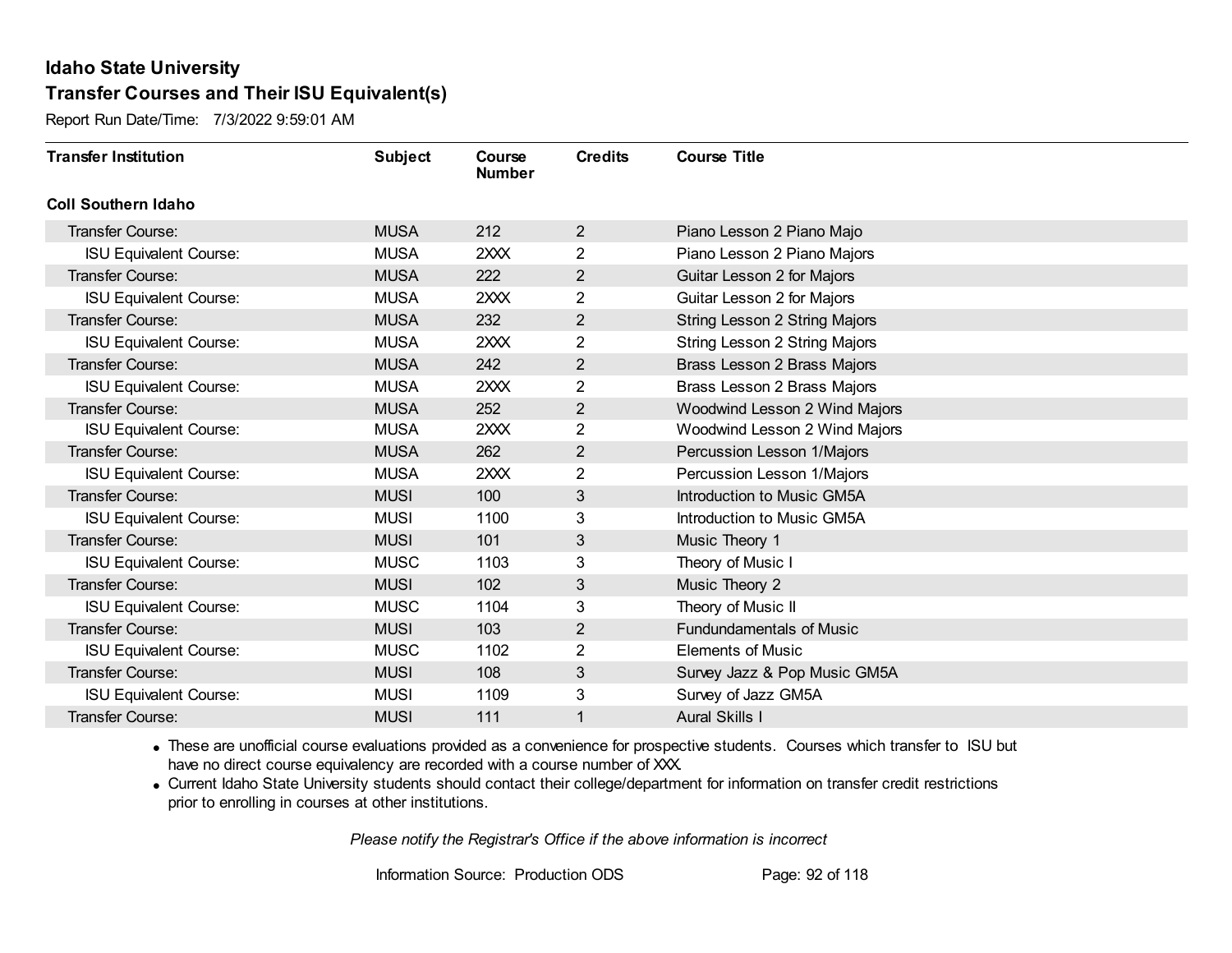Report Run Date/Time: 7/3/2022 9:59:01 AM

| <b>Transfer Institution</b>   | <b>Subject</b> | Course<br><b>Number</b> | <b>Credits</b> | <b>Course Title</b>        |
|-------------------------------|----------------|-------------------------|----------------|----------------------------|
| <b>Coll Southern Idaho</b>    |                |                         |                |                            |
| Transfer Course:              | <b>MUSI</b>    | 111                     | 1              | <b>Aural Skills I</b>      |
| <b>ISU Equivalent Course:</b> | <b>MUSC</b>    | 1113                    |                | <b>Aural Skills I</b>      |
| <b>Transfer Course:</b>       | <b>MUSI</b>    | 112                     | 1              | <b>Aural Skills 2</b>      |
| <b>ISU Equivalent Course:</b> | <b>MUSC</b>    | 1114                    | 1              | <b>Aural Skills II</b>     |
| <b>Transfer Course:</b>       | <b>MUSI</b>    | 117                     | 3              | Music 1                    |
| <b>ISU Equivalent Course:</b> | <b>MUSC</b>    | 1XXX                    | 3              | Music 1                    |
| <b>Transfer Course:</b>       | <b>MUSI</b>    | 120                     | 1              | Symphonic Band             |
| <b>ISU Equivalent Course:</b> | <b>MUSP</b>    | 1177                    |                | Symphonic Band             |
| <b>Transfer Course:</b>       | <b>MUSI</b>    | 121                     | 1              | Symphony Orchestra         |
| <b>ISU Equivalent Course:</b> | <b>MUSP</b>    | 1169                    | 1              | Orchestra                  |
| <b>Transfer Course:</b>       | <b>MUSI</b>    | 122                     | $\mathbf 0$    | <b>Wind Ensemble</b>       |
| <b>ISU Equivalent Course:</b> | <b>MUSP</b>    | 1168                    |                | Instrumental Ensemble      |
| Transfer Course:              | <b>MUSI</b>    | 123                     | $\mathbf 0$    | Pep Band                   |
| <b>ISU Equivalent Course:</b> | <b>MUSP</b>    | 1XXX                    |                | Pep Band                   |
| Transfer Course:              | <b>MUSI</b>    | 125                     | $\mathbf 0$    | Jazz Ensemble              |
| <b>ISU Equivalent Course:</b> | <b>MUSP</b>    | 1XXX                    |                | Jazz Ensemble              |
| <b>Transfer Course:</b>       | <b>MUSI</b>    | 127                     | 3              | Music 2                    |
| <b>ISU Equivalent Course:</b> | <b>MUSC</b>    | 1XXX                    | 3              | Music 2                    |
| <b>Transfer Course:</b>       | <b>MUSI</b>    | 130                     | 1              | <b>Chamber Choir</b>       |
| <b>ISU Equivalent Course:</b> | <b>MUSP</b>    | 1XXX                    |                | <b>Chamber Choir</b>       |
| <b>Transfer Course:</b>       | <b>MUSI</b>    | 131                     | 1              | College MV Chorale         |
| <b>ISU Equivalent Course:</b> | <b>MUSP</b>    | 1XXX                    | 1              | College MV Chorale         |
| Transfer Course:              | <b>MUSI</b>    | 133                     | 0              | <b>Percussion Ensemble</b> |

· These are unofficial course evaluations provided as a convenience for prospective students. Courses which transfer to ISU but have no direct course equivalency are recorded with a course number of XXX.

· Current Idaho State University students should contact their college/department for information on transfer credit restrictions prior to enrolling in courses at other institutions.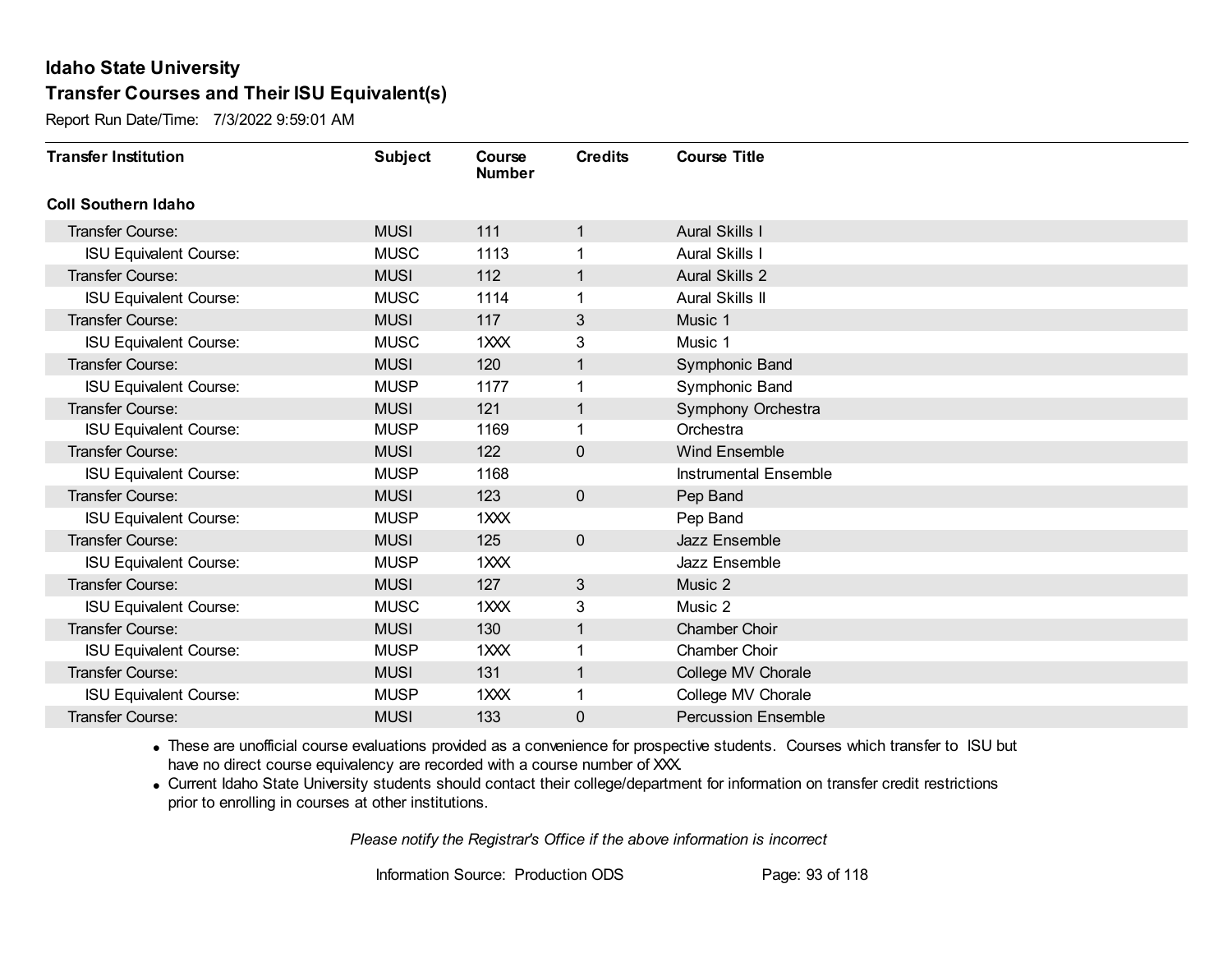Report Run Date/Time: 7/3/2022 9:59:01 AM

| <b>Transfer Institution</b>   | <b>Subject</b> | Course<br><b>Number</b> | <b>Credits</b> | <b>Course Title</b>           |
|-------------------------------|----------------|-------------------------|----------------|-------------------------------|
| <b>Coll Southern Idaho</b>    |                |                         |                |                               |
| Transfer Course:              | <b>MUSI</b>    | 133                     | $\mathbf 0$    | <b>Percussion Ensemble</b>    |
| <b>ISU Equivalent Course:</b> | <b>MUSP</b>    | 1XXX                    |                | <b>Percussion Ensemble</b>    |
| Transfer Course:              | <b>MUSI</b>    | 135                     | 1              | <b>Madrigal Ensemble</b>      |
| <b>ISU Equivalent Course:</b> | <b>MUSP</b>    | 1XXX                    | 1              | <b>Madrigal Ensemble</b>      |
| <b>Transfer Course:</b>       | <b>MUSI</b>    | 140                     | 2              | Jazz Improvisation            |
| <b>ISU Equivalent Course:</b> | <b>MUSC</b>    | 1XXX                    | 2              | Jazz Improvisation            |
| <b>Transfer Course:</b>       | <b>MUSI</b>    | 144                     | 1              | <b>Class Guitar</b>           |
| <b>ISU Equivalent Course:</b> | <b>MUSC</b>    | 1125                    |                | <b>Beginning Guitar Class</b> |
| <b>Transfer Course:</b>       | <b>MUSI</b>    | 145                     | 2              | <b>Class Voice</b>            |
| <b>ISU Equivalent Course:</b> | <b>MUSC</b>    | 1127                    | $\overline{2}$ | <b>Class Voice</b>            |
| <b>Transfer Course:</b>       | <b>MUSI</b>    | 150                     | 1              | Beginning Class Piano 1       |
| <b>ISU Equivalent Course:</b> | <b>MUSC</b>    | 1118                    |                | Class Piano I                 |
| <b>Transfer Course:</b>       | <b>MUSI</b>    | 151                     | 1              | Beginning Class Piano 2       |
| <b>ISU Equivalent Course:</b> | <b>MUSC</b>    | 1119                    | 1              | Class Piano II                |
| <b>Transfer Course:</b>       | <b>MUSI</b>    | 155                     |                | Intermediate Class Piano      |
| <b>ISU Equivalent Course:</b> | <b>MUSC</b>    | 2218                    |                | Class Piano III               |
| <b>Transfer Course:</b>       | <b>MUSI</b>    | 156                     | 1              | Intermediate Class Piano II   |
| <b>ISU Equivalent Course:</b> | <b>MUSC</b>    | 2219                    | 1              | Class Piano IV                |
| <b>Transfer Course:</b>       | <b>MUSI</b>    | 199                     | 1              | <b>Special Topics</b>         |
| <b>ISU Equivalent Course:</b> | <b>MUSC</b>    | 1XXX                    |                | <b>Special Topics</b>         |
| <b>Transfer Course:</b>       | <b>MUSI</b>    | 2001                    | $\mathbf{1}$   | Music Independent Study       |
| <b>ISU Equivalent Course:</b> | <b>MUSC</b>    | 2XXX                    |                | Music Independent Study       |
| Transfer Course:              | <b>MUSI</b>    | 201                     | 3              | Music Theory 3                |

· These are unofficial course evaluations provided as a convenience for prospective students. Courses which transfer to ISU but have no direct course equivalency are recorded with a course number of XXX.

· Current Idaho State University students should contact their college/department for information on transfer credit restrictions prior to enrolling in courses at other institutions.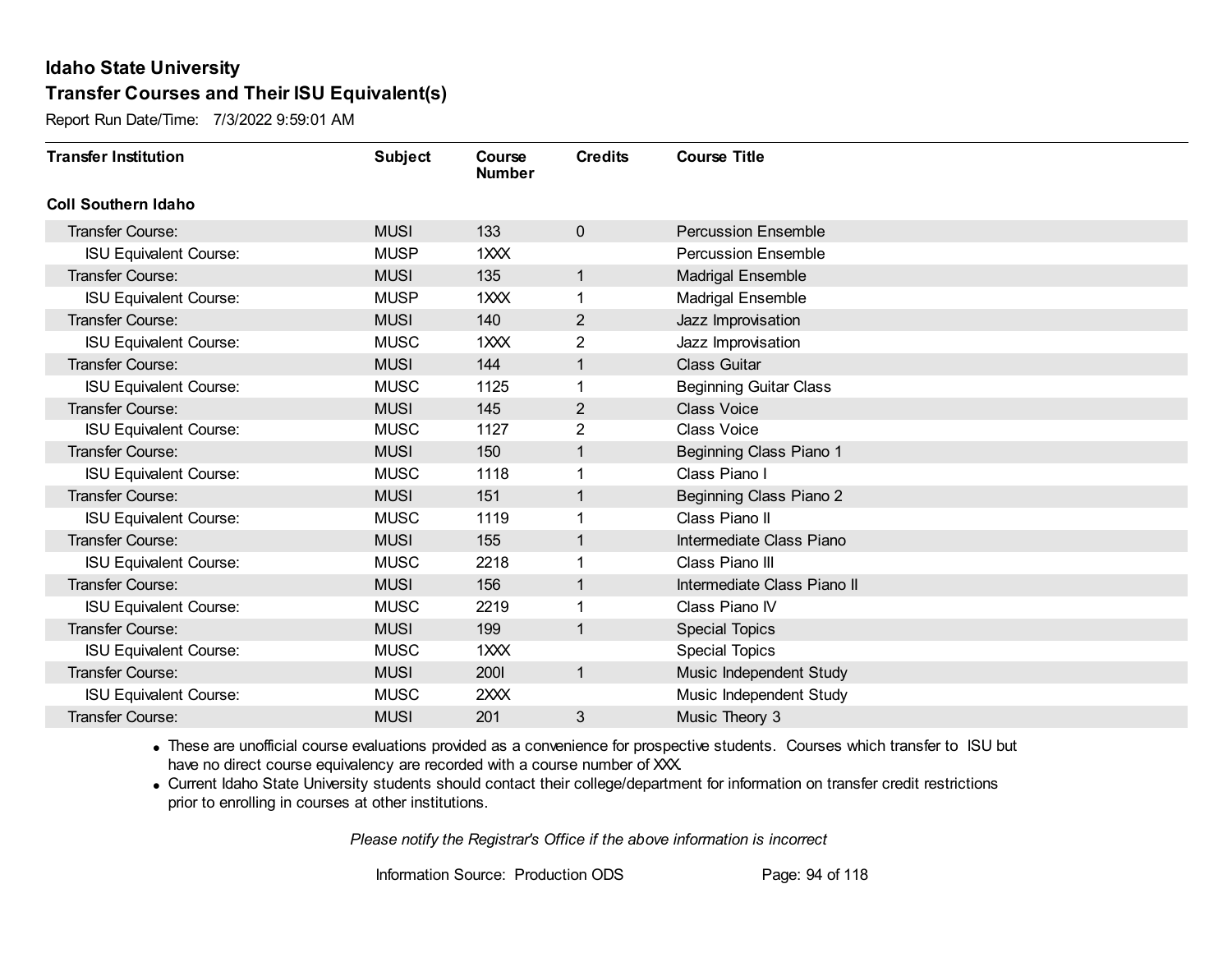Report Run Date/Time: 7/3/2022 9:59:01 AM

| <b>Transfer Institution</b>   | <b>Subject</b> | Course<br><b>Number</b> | <b>Credits</b> | <b>Course Title</b>            |
|-------------------------------|----------------|-------------------------|----------------|--------------------------------|
| <b>Coll Southern Idaho</b>    |                |                         |                |                                |
| Transfer Course:              | <b>MUSI</b>    | 201                     | 3              | Music Theory 3                 |
| <b>ISU Equivalent Course:</b> | <b>MUSC</b>    | 2203                    | 3              | Theory of Music III            |
| <b>Transfer Course:</b>       | <b>MUSI</b>    | 202                     | 3              | Music Theory 4                 |
| <b>ISU Equivalent Course:</b> | <b>MUSC</b>    | 2204                    | 3              | Theory of Music IV             |
| <b>Transfer Course:</b>       | <b>MUSI</b>    | 211                     | $\mathbf{1}$   | <b>Aural Skills 3</b>          |
| <b>ISU Equivalent Course:</b> | <b>MUSC</b>    | 2213                    |                | Aural Skills III               |
| <b>Transfer Course:</b>       | <b>MUSI</b>    | 212                     | 1              | Aural Skills 4                 |
| <b>ISU Equivalent Course:</b> | <b>MUSC</b>    | 2214                    |                | Aural Skills IV                |
| <b>Transfer Course:</b>       | <b>MUSI</b>    | 217                     | 3              | Music 3                        |
| <b>ISU Equivalent Course:</b> | <b>MUSC</b>    | 2XXX                    | 3              | Music 3                        |
| <b>Transfer Course:</b>       | <b>MUSI</b>    | 227                     | 3              | Music 4                        |
| <b>ISU Equivalent Course:</b> | <b>MUSC</b>    | 2XXX                    | 3              | Music 4                        |
| <b>Transfer Course:</b>       | <b>MUSI</b>    | 233                     | 2              | Music Methods for Elementary   |
| <b>ISU Equivalent Course:</b> | <b>MUSC</b>    | 2233                    | $\overline{2}$ | Music Methods for Elem Teacher |
| <b>Transfer Course:</b>       | <b>MUSI</b>    | 243                     | 2              | Music Portfolio/Final Recital  |
| <b>ISU Equivalent Course:</b> | <b>MUSP</b>    | 2XXX                    | $\overline{2}$ | Music Lessons II/Final Recital |
| <b>Transfer Course:</b>       | <b>MUSI</b>    | 255                     | $\mathbf{3}$   | Piano Literature I             |
| <b>ISU Equivalent Course:</b> | <b>MUSC</b>    | 2XXX                    | 3              | Piano Literature 1             |
| <b>Transfer Course:</b>       | <b>MUSI</b>    | 256                     | 3              | Piano Pedagogy 1               |
| <b>ISU Equivalent Course:</b> | <b>MUSC</b>    | 2XXX                    | 3              | Piano Pedagogy 1               |
| <b>Transfer Course:</b>       | <b>MUSI</b>    | 257                     | 3              | Piano Pedagogy 2               |
| <b>ISU Equivalent Course:</b> | <b>MUSC</b>    | 2XXX                    | 3              | Piano Pedagogy 2               |
| Transfer Course:              | <b>MUSI</b>    | 270                     | 2              | Introduction to Conducting     |

· These are unofficial course evaluations provided as a convenience for prospective students. Courses which transfer to ISU but have no direct course equivalency are recorded with a course number of XXX.

· Current Idaho State University students should contact their college/department for information on transfer credit restrictions prior to enrolling in courses at other institutions.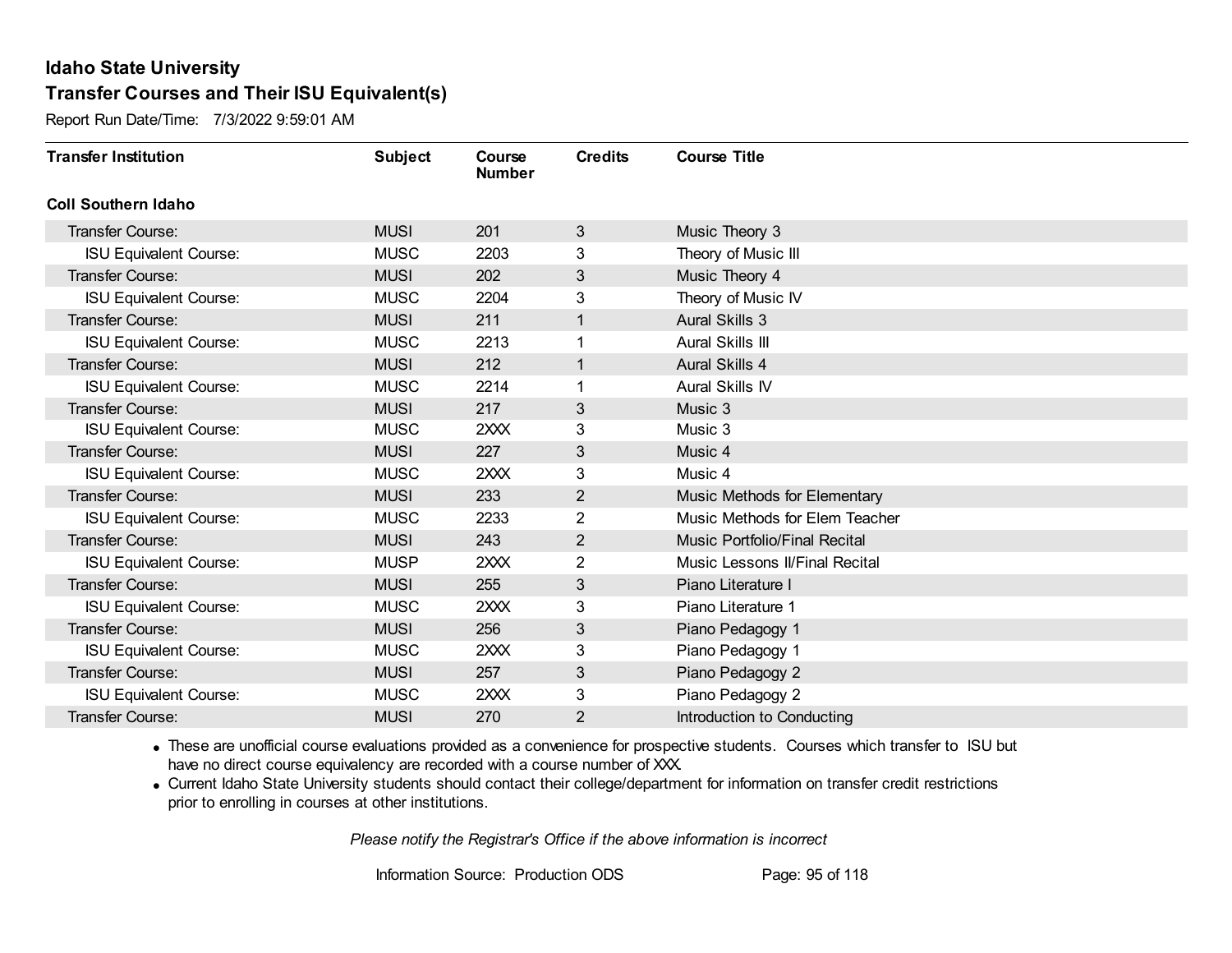Report Run Date/Time: 7/3/2022 9:59:01 AM

| <b>Transfer Institution</b>   | <b>Subject</b> | Course<br><b>Number</b> | <b>Credits</b> | <b>Course Title</b>            |
|-------------------------------|----------------|-------------------------|----------------|--------------------------------|
| <b>Coll Southern Idaho</b>    |                |                         |                |                                |
| Transfer Course:              | <b>MUSI</b>    | 270                     | 2              | Introduction to Conducting     |
| <b>ISU Equivalent Course:</b> | <b>MUSC</b>    | 2XXX                    | $\overline{2}$ | Introduction to Conducting     |
| Transfer Course:              | <b>NURP</b>    | 106                     | 5              | Fundamentals                   |
| <b>ISU Equivalent Course:</b> | <b>PNUR</b>    | 01XX                    | 5              | Fundamentals                   |
| <b>Transfer Course:</b>       | <b>NURP</b>    | 106L                    | $\mathbf 0$    | <b>Fundamentals Lab</b>        |
| <b>ISU Equivalent Course:</b> | <b>PNUR</b>    | 01XX                    | 0              | <b>Fundamentals Lab</b>        |
| <b>Transfer Course:</b>       | <b>NURP</b>    | 110                     | 1              | Pharma for Pract Nurs A        |
| <b>ISU Equivalent Course:</b> | <b>PNUR</b>    | 01XX                    |                | Pharma for Pract Nurs A        |
| <b>Transfer Course:</b>       | <b>NURP</b>    | 111                     | 1              | Pharma for Pract Nurs 2        |
| <b>ISU Equivalent Course:</b> | <b>PNUR</b>    | 01XX                    | 1              | <b>Pharma for Pract Nurs 2</b> |
| <b>Transfer Course:</b>       | <b>NURP</b>    | 115                     | 2              | Med Admin for PN and Lab       |
| <b>ISU Equivalent Course:</b> | <b>PNUR</b>    | 01XX                    | $\overline{2}$ | Med Admin for PN and Lab       |
| <b>Transfer Course:</b>       | <b>NURP</b>    | 115L                    | $\mathbf 0$    | Medication Admin for PN Lab    |
| <b>ISU Equivalent Course:</b> | <b>PNUR</b>    | 01XX                    | 0              | Medication Admin for PN Lab    |
| <b>Transfer Course:</b>       | <b>NURP</b>    | 120                     | 5              | Medical Surgical A             |
| <b>ISU Equivalent Course:</b> | <b>PNUR</b>    | 01XX                    | 5              | Medical Surgical A             |
| <b>Transfer Course:</b>       | <b>NURP</b>    | 120C                    | $\mathbf 0$    | <b>Clinical Experience</b>     |
| <b>ISU Equivalent Course:</b> | <b>PNUR</b>    | 01XX                    | 0              | <b>Clinical Experience</b>     |
| <b>Transfer Course:</b>       | <b>NURP</b>    | 121                     | 5              | <b>Medical Surgical B</b>      |
| <b>ISU Equivalent Course:</b> | <b>PNUR</b>    | 01XX                    | 5              | <b>Medical Surgical B</b>      |
| <b>Transfer Course:</b>       | <b>NURP</b>    | 121C                    | $\mathbf 0$    | <b>Clinical Experience</b>     |
| <b>ISU Equivalent Course:</b> | <b>PNUR</b>    | 01XX                    | 0              | <b>Clinical Experience</b>     |
| Transfer Course:              | <b>NURP</b>    | 135                     | 4              | Developing Family              |

· These are unofficial course evaluations provided as a convenience for prospective students. Courses which transfer to ISU but have no direct course equivalency are recorded with a course number of XXX.

· Current Idaho State University students should contact their college/department for information on transfer credit restrictions prior to enrolling in courses at other institutions.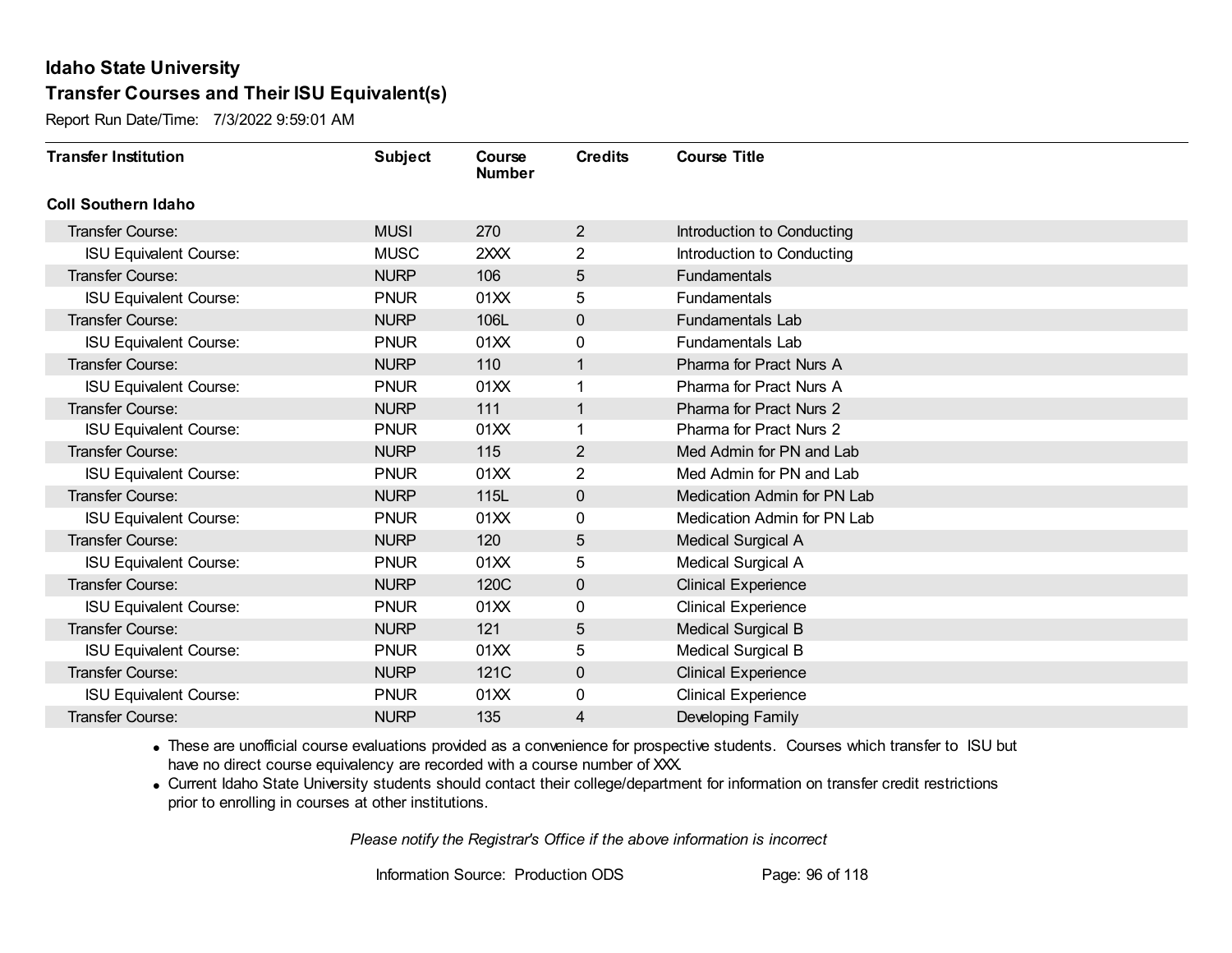Report Run Date/Time: 7/3/2022 9:59:01 AM

| <b>Transfer Institution</b>   | <b>Subject</b> | Course<br><b>Number</b> | <b>Credits</b> | <b>Course Title</b>                 |
|-------------------------------|----------------|-------------------------|----------------|-------------------------------------|
| <b>Coll Southern Idaho</b>    |                |                         |                |                                     |
| Transfer Course:              | <b>NURP</b>    | 135                     | 4              | Developing Family                   |
| <b>ISU Equivalent Course:</b> | <b>PNUR</b>    | 01XX                    | 4              | Developing Family                   |
| Transfer Course:              | <b>NURP</b>    | 199                     | 1              | <b>Special Topics</b>               |
| <b>ISU Equivalent Course:</b> | <b>PNUR</b>    | 01XX                    |                | <b>Special Topics</b>               |
| <b>Transfer Course:</b>       | <b>NURP</b>    | 225                     | $\overline{2}$ | Nursing Care of the Elderly         |
| <b>ISU Equivalent Course:</b> | <b>PNUR</b>    | 02XX                    | 2              | Nursing Care of the Elderly         |
| Transfer Course:              | <b>NURP</b>    | 230                     | $\overline{2}$ | <b>Transition to Practice</b>       |
| <b>ISU Equivalent Course:</b> | <b>PNUR</b>    | 02XX                    | 2              | <b>Transition to Practice</b>       |
| <b>Transfer Course:</b>       | <b>NURR</b>    | 110                     | 8              | <b>Fundamentals of Nursing</b>      |
| <b>ISU Equivalent Course:</b> | <b>ADRN</b>    | 1XXX                    | 8              | <b>Fundamentals of Nursing</b>      |
| <b>Transfer Course:</b>       | <b>NURR</b>    | 114                     | 8              | <b>Beg Medical/Surgical Nursing</b> |
| <b>ISU Equivalent Course:</b> | <b>ADRN</b>    | 1XXX                    | 8              | <b>Beg Medical/Surgical Nursing</b> |
| Transfer Course:              | <b>NURR</b>    | 114C                    | $\mathbf 0$    | Beg Medical/Surgical Nrs Clinc      |
| <b>ISU Equivalent Course:</b> | <b>ADRN</b>    | $1 \times X$            | 0              | Beg Medical/Surgical Nrs Clinc      |
| Transfer Course:              | <b>NURR</b>    | 199                     | 1              | <b>Special Topics</b>               |
| <b>ISU Equivalent Course:</b> | <b>ADRN</b>    | 1XXX                    |                | <b>Special Topics</b>               |
| Transfer Course:              | <b>NURR</b>    | 214                     | 8              | Adv Medical/Surgical Nursing        |
| <b>ISU Equivalent Course:</b> | <b>ADRN</b>    | 2XXX                    | 8              | Adv Medical/Surgical Nursing        |
| Transfer Course:              | <b>NURR</b>    | 214C                    | $\mathbf 0$    | Adv Medical/Surgical Nurs Clin      |
| <b>ISU Equivalent Course:</b> | <b>ADRN</b>    | 2XXX                    | 0              | Adv Medical/Surgical Nurs Clin      |
| Transfer Course:              | <b>NURR</b>    | 215                     | 4              | Maternal/Newborn Ped Nursing        |
| <b>ISU Equivalent Course:</b> | <b>ADRN</b>    | 2XXX                    | 4              | Maternal/Newborn Ped Nursing        |
| Transfer Course:              | <b>NURR</b>    | 215C                    | 0              | Maternal/Pediatric Nrsg Clini       |

· These are unofficial course evaluations provided as a convenience for prospective students. Courses which transfer to ISU but have no direct course equivalency are recorded with a course number of XXX.

· Current Idaho State University students should contact their college/department for information on transfer credit restrictions prior to enrolling in courses at other institutions.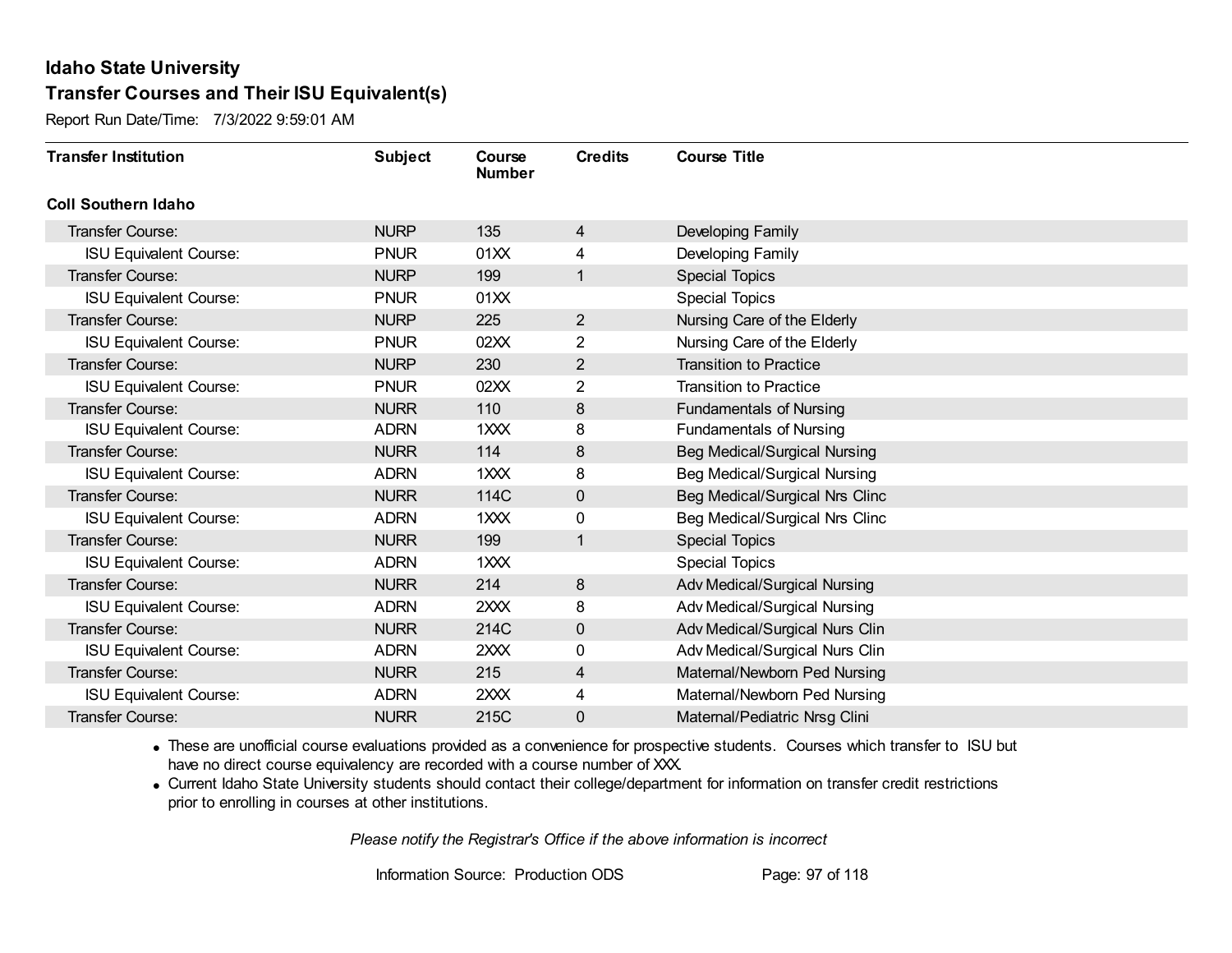Report Run Date/Time: 7/3/2022 9:59:01 AM

| <b>Transfer Institution</b>   | <b>Subject</b> | Course<br><b>Number</b> | <b>Credits</b>  | <b>Course Title</b>              |
|-------------------------------|----------------|-------------------------|-----------------|----------------------------------|
| <b>Coll Southern Idaho</b>    |                |                         |                 |                                  |
| Transfer Course:              | <b>NURR</b>    | 215C                    | $\mathbf 0$     | Maternal/Pediatric Nrsg Clini    |
| <b>ISU Equivalent Course:</b> | <b>ADRN</b>    | 2XXX                    |                 | Maternal/Pediatric Nrsg Clini    |
| Transfer Course:              | <b>NURR</b>    | 215L                    | $\mathbf 0$     | Maternal/Pediatric Nrsg Lab      |
| <b>ISU Equivalent Course:</b> | <b>ADRN</b>    | 2XXX                    |                 | Maternal/Pediatric Nrsg Lab      |
| <b>Transfer Course:</b>       | <b>NURR</b>    | 217                     | $5\overline{)}$ | Capstone                         |
| <b>ISU Equivalent Course:</b> | <b>ADRN</b>    | 2XXX                    |                 | Capstone                         |
| Transfer Course:              | <b>NURR</b>    | 217C                    | $\mathbf 0$     | Capstone Clinic                  |
| <b>ISU Equivalent Course:</b> | <b>ADRN</b>    | 2XXX                    |                 | Capstone Clinic                  |
| <b>Transfer Course:</b>       | <b>PHIL</b>    | 101                     | 3               | Intro to Philosophy GM5H         |
| <b>ISU Equivalent Course:</b> | PHIL           | 1101                    | 3               | Intro to Philosophy GM5H         |
| <b>Transfer Course:</b>       | PHIL           | 103                     | 3               | Intro to Ethics GM5H             |
| <b>ISU Equivalent Course:</b> | PHIL           | 1103                    | 3               | Introduction to Ethics GM5H      |
| Transfer Course:              | <b>PHIL</b>    | 111                     | 3               | Survey of World Religions        |
| <b>ISU Equivalent Course:</b> | PHIL           | $1 \times X$            | 3               | Survey of World Religions        |
| Transfer Course:              | <b>PHIL</b>    | 199                     | 1               | <b>Special Topics</b>            |
| <b>ISU Equivalent Course:</b> | PHIL           | 1XXX                    |                 | <b>Special Topics</b>            |
| Transfer Course:              | <b>PHIL</b>    | 201                     | $\mathbf{3}$    | Logic & Language                 |
| <b>ISU Equivalent Course:</b> | <b>PHIL</b>    | 2201                    | 3               | Introduction to Logic            |
| Transfer Course:              | <b>PHYS</b>    | 100                     | 4               | Survey of Physics GM4            |
| <b>ISU Equivalent Course:</b> | <b>PHYS</b>    | 1100                    | 4               | <b>Essentials of Physics GM4</b> |
| Transfer Course:              | <b>PHYS</b>    | 100L                    | $\mathbf 0$     | Survey of Physics Lab GM4L       |
| <b>ISU Equivalent Course:</b> | <b>PHYS</b>    | 1XXX                    | 0               | Survey of Physics Lab GM4L       |
| Transfer Course:              | <b>PHYS</b>    | 101                     | 4               | Survey of Astronomy GM4          |

· These are unofficial course evaluations provided as a convenience for prospective students. Courses which transfer to ISU but have no direct course equivalency are recorded with a course number of XXX.

· Current Idaho State University students should contact their college/department for information on transfer credit restrictions prior to enrolling in courses at other institutions.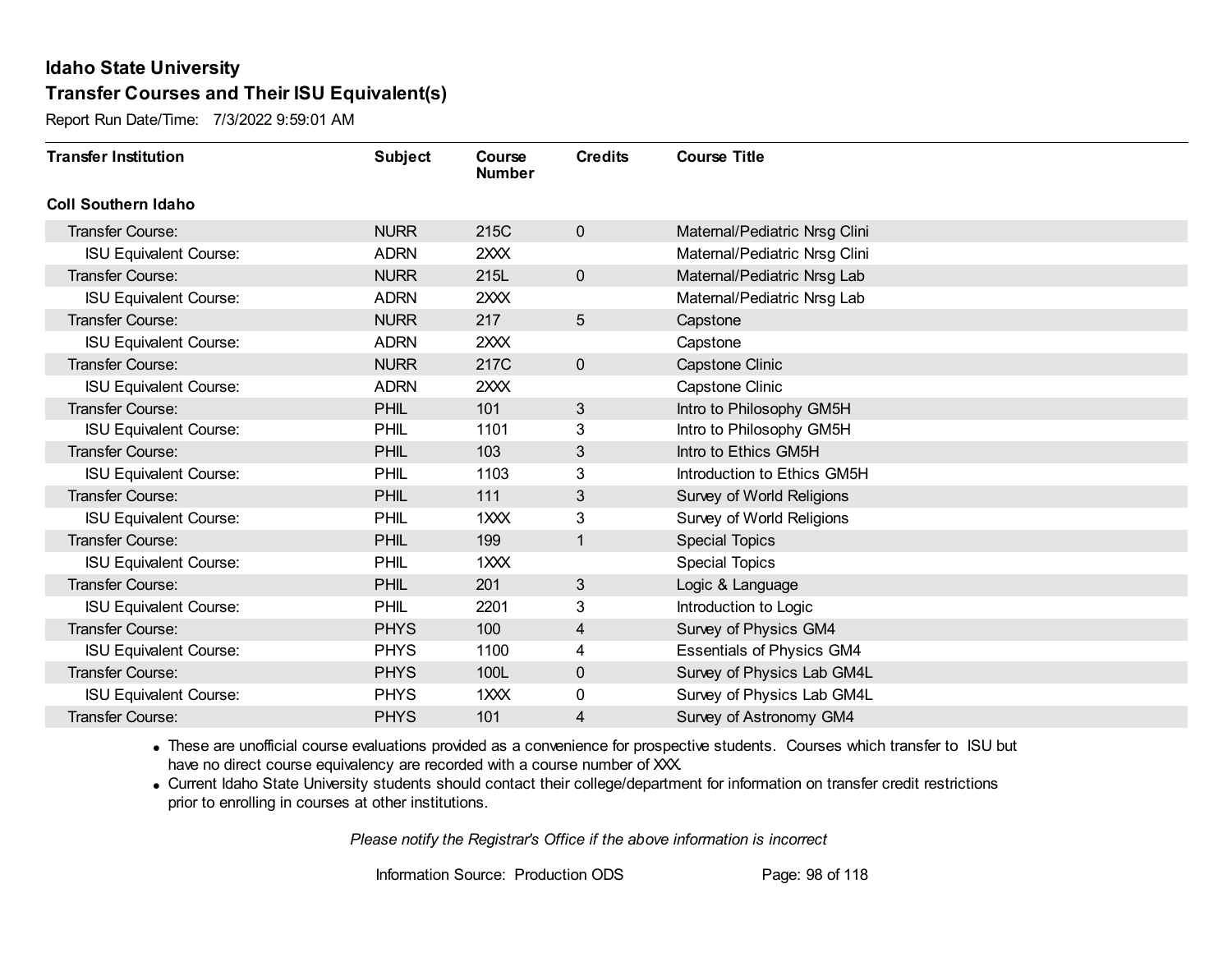Report Run Date/Time: 7/3/2022 9:59:01 AM

| <b>Transfer Institution</b>   | <b>Subject</b> | Course<br><b>Number</b> | <b>Credits</b>          | <b>Course Title</b>                |
|-------------------------------|----------------|-------------------------|-------------------------|------------------------------------|
| <b>Coll Southern Idaho</b>    |                |                         |                         |                                    |
| Transfer Course:              | <b>PHYS</b>    | 101                     | 4                       | Survey of Astronomy GM4            |
| <b>ISU Equivalent Course:</b> | <b>PHYS</b>    | 1152                    | 4                       | Descriptive Astronomy GM4          |
| Transfer Course:              | <b>PHYS</b>    | 101L                    | $\mathbf 0$             | Survey of Astronomy Lab GM4L       |
| <b>ISU Equivalent Course:</b> | <b>PHYS</b>    | 1153                    | 0                       | Descriptive Astronomy Lab GM4L     |
| <b>Transfer Course:</b>       | <b>PHYS</b>    | 111                     | $\overline{\mathbf{4}}$ | <b>General Physics 1 GM4</b>       |
| <b>ISU Equivalent Course:</b> | <b>PHYS</b>    | 1111                    | 4                       | General Physics GM4                |
| Transfer Course:              | <b>PHYS</b>    | 111L                    | $\mathbf 0$             | General Physics I Lab GM4L         |
| <b>ISU Equivalent Course:</b> | <b>PHYS</b>    | 1113                    | $\mathbf{0}$            | General Physics I Lab GM4L         |
| Transfer Course:              | <b>PHYS</b>    | 112                     | 4                       | General Physics 2 GM4              |
| <b>ISU Equivalent Course:</b> | <b>PHYS</b>    | 1112                    | 4                       | General Physics II GM4             |
| <b>Transfer Course:</b>       | <b>PHYS</b>    | 112L                    | $\mathbf 0$             | General Physics 2 Lab GM4L         |
| <b>ISU Equivalent Course:</b> | <b>PHYS</b>    | 1114                    | 0                       | General Physics II Lab GM4L        |
| Transfer Course:              | <b>PHYS</b>    | 172                     | 1                       | <b>Workplace Ethics in Science</b> |
| <b>ISU Equivalent Course:</b> | <b>PHYS</b>    | 1XXX                    |                         | Workplace Ethics in Science        |
| Transfer Course:              | <b>PHYS</b>    | 199                     | 1                       | <b>Special Topics</b>              |
| <b>ISU Equivalent Course:</b> | <b>PHYS</b>    | 1XXX                    |                         | <b>Special Topics</b>              |
| Transfer Course:              | <b>PHYS</b>    | 2001                    | $\mathbf{1}$            | Physics Independent Study          |
| <b>ISU Equivalent Course:</b> | <b>PHYS</b>    | 2XXX                    |                         | Physics Independent Study          |
| Transfer Course:              | <b>PHYS</b>    | 202                     | $\overline{4}$          | <b>Engineering Physics</b>         |
| <b>ISU Equivalent Course:</b> | <b>PHYS</b>    | 2211                    | 4                       | <b>Engineering Physics I</b>       |
| <b>ISU Equivalent Course:</b> | <b>PHYS</b>    | 2213                    | 0                       | <b>Engineering Physics I Lab</b>   |
| Transfer Course:              | <b>PHYS</b>    | 211                     | 5                       | Physics Scientists & Engr GM4      |
| <b>ISU Equivalent Course:</b> | <b>PHYS</b>    | 2211                    | 5                       | <b>Engineering Physics I GM4</b>   |

· These are unofficial course evaluations provided as a convenience for prospective students. Courses which transfer to ISU but have no direct course equivalency are recorded with a course number of XXX.

· Current Idaho State University students should contact their college/department for information on transfer credit restrictions prior to enrolling in courses at other institutions.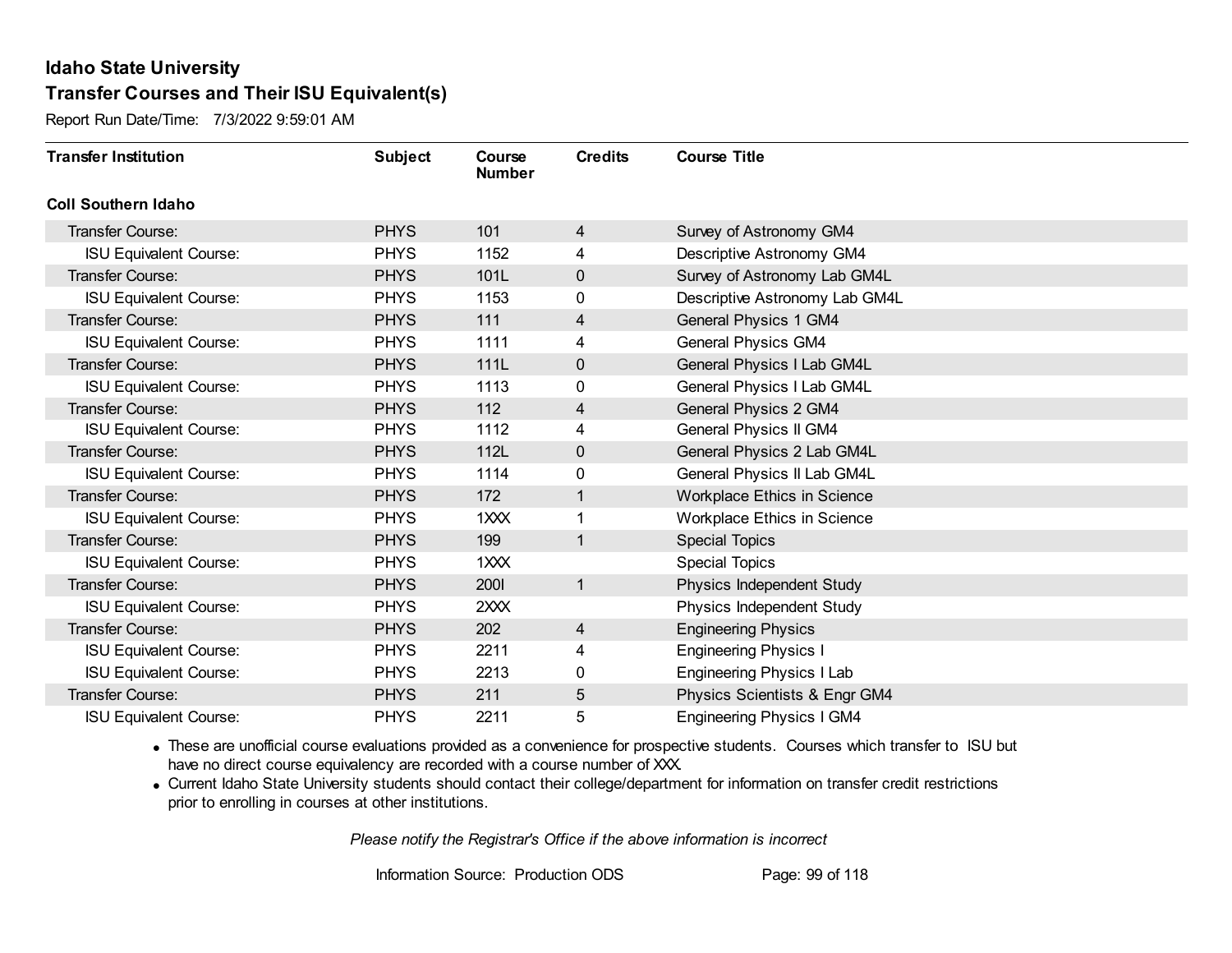Report Run Date/Time: 7/3/2022 9:59:01 AM

| <b>Transfer Institution</b>   | <b>Subject</b> | Course<br><b>Number</b> | <b>Credits</b> | <b>Course Title</b>                 |
|-------------------------------|----------------|-------------------------|----------------|-------------------------------------|
| <b>Coll Southern Idaho</b>    |                |                         |                |                                     |
| Transfer Course:              | <b>PHYS</b>    | 211L                    | $\mathbf 0$    | Physics Sci/Engr Lab GM4L           |
| <b>ISU Equivalent Course:</b> | <b>PHYS</b>    | 2213                    | 0              | Engineering Physics I Lab GM4L      |
| Transfer Course:              | <b>PHYS</b>    | 212                     | 5              | Physics Scientist & Engr II         |
| <b>ISU Equivalent Course:</b> | <b>PHYS</b>    | 2212                    | 5              | <b>Engineering Physics</b>          |
| <b>Transfer Course:</b>       | <b>PHYS</b>    | 212L                    | $\mathbf 0$    | Phys Sci Engineering 2 Lab          |
| <b>ISU Equivalent Course:</b> | <b>PHYS</b>    | 2214                    | 0              | Engineering Physics II Lab          |
| <b>Transfer Course:</b>       | <b>PLUM</b>    | 280                     | 45             | <b>Plumbing Apprenticeship</b>      |
| <b>ISU Equivalent Course:</b> | <b>ELEC</b>    | 02XX                    | 45             | <b>Plumbing Apprenticeship</b>      |
| <b>Transfer Course:</b>       | <b>POLS</b>    | 101                     | 3              | <b>Amer National Government GM6</b> |
| <b>ISU Equivalent Course:</b> | <b>POLS</b>    | 1101                    | 3              | American National Gov GM6           |
| <b>Transfer Course:</b>       | <b>POLS</b>    | 102                     | 3              | Intro to Political Science GM6      |
| <b>ISU Equivalent Course:</b> | <b>POLS</b>    | 2202                    | 3              | Introduction to Politics GM6        |
| Transfer Course:              | <b>POLS</b>    | <b>2001</b>             | 1              | Political Sci Independent Stud      |
| <b>ISU Equivalent Course:</b> | <b>POLS</b>    | 2XXX                    |                | Political Sci Independent Stud      |
| Transfer Course:              | <b>POLS</b>    | 202                     | 3              | American State & Local Govern       |
| <b>ISU Equivalent Course:</b> | <b>POLS</b>    | 2XXX                    | 3              | Amer State & Local Government       |
| Transfer Course:              | <b>POLS</b>    | 205                     | 1              | Government Research                 |
| <b>ISU Equivalent Course:</b> | <b>POLS</b>    | 2XXX                    |                | Government Research                 |
| Transfer Course:              | <b>POLS</b>    | 221                     | 3              | Intro Intl Relations GM6            |
| <b>ISU Equivalent Course:</b> | <b>POLS</b>    | 2221                    | 3              | International Relations GM6         |
| Transfer Course:              | <b>POLS</b>    | 293                     | 3              | Legislative Internship              |
| <b>ISU Equivalent Course:</b> | <b>POLS</b>    | 2XXX                    |                | Legislative Internship              |
| Transfer Course:              | <b>POLS</b>    | 294                     | 1              | Travel Internship                   |

· These are unofficial course evaluations provided as a convenience for prospective students. Courses which transfer to ISU but have no direct course equivalency are recorded with a course number of XXX.

· Current Idaho State University students should contact their college/department for information on transfer credit restrictions prior to enrolling in courses at other institutions.

*Please notify the Registrar's Office if the above information is incorrect*

Information Source: Production ODS Page: 100 of 118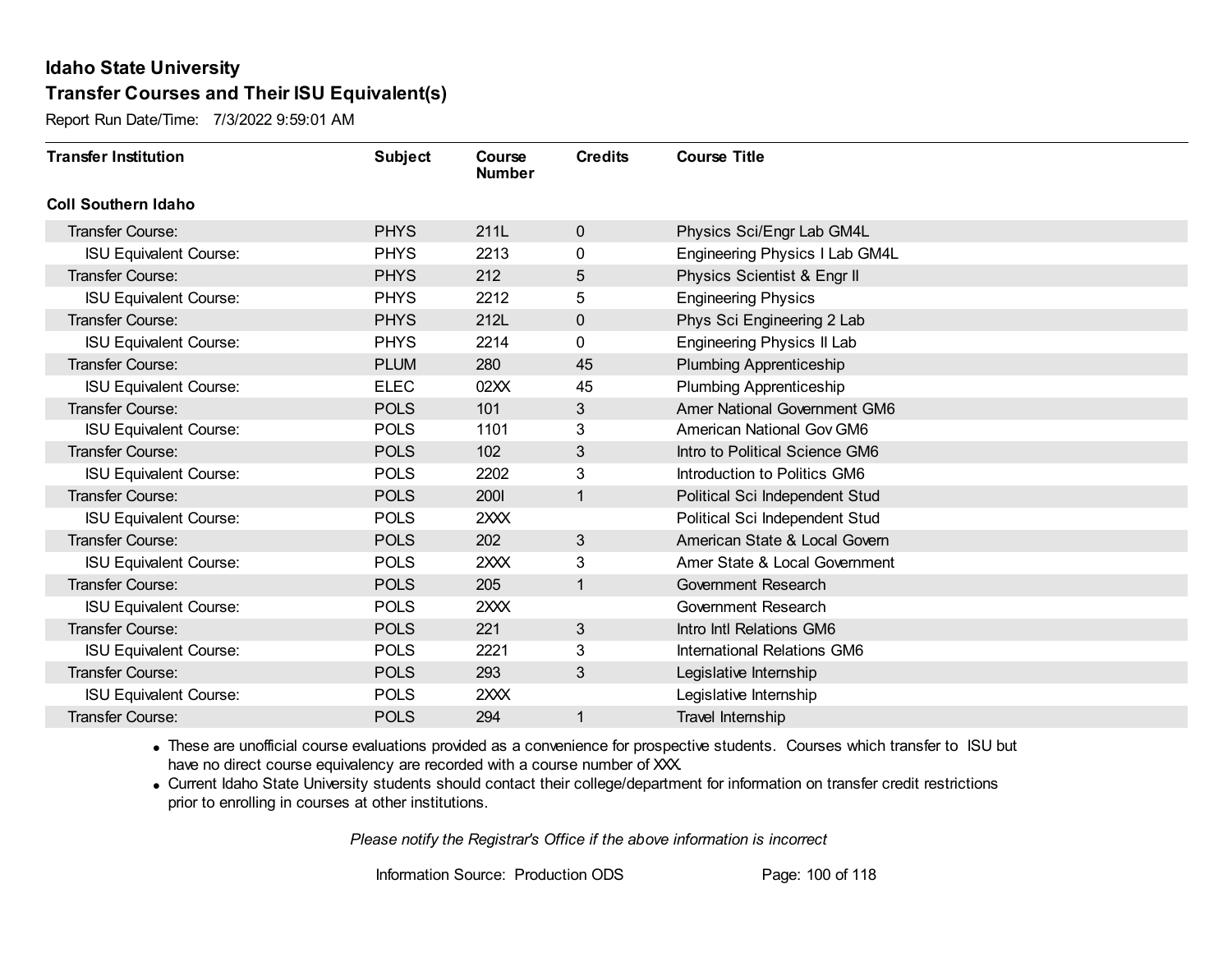Report Run Date/Time: 7/3/2022 9:59:01 AM

| <b>Transfer Institution</b>   | <b>Subject</b> | Course<br><b>Number</b> | <b>Credits</b> | <b>Course Title</b>            |
|-------------------------------|----------------|-------------------------|----------------|--------------------------------|
| <b>Coll Southern Idaho</b>    |                |                         |                |                                |
| <b>Transfer Course:</b>       | <b>POLS</b>    | 294                     | $\overline{1}$ | Travel Internship              |
| <b>ISU Equivalent Course:</b> | <b>POLS</b>    | 2XXX                    |                | Travel Internship              |
| <b>Transfer Course:</b>       | <b>PORT</b>    | 101                     | $\overline{4}$ | Elementary Portuguese 1 GM5L   |
| <b>ISU Equivalent Course:</b> | LANG           | $1$ $\times$ $\times$   | 4              | Elementary Portuguese 1 GM5L   |
| <b>Transfer Course:</b>       | <b>PORT</b>    | 102                     | 4              | Elementary Portuguese II GM5L  |
| <b>ISU Equivalent Course:</b> | <b>LANG</b>    | 1XXX                    | 4              | Elementary Portuguese II GM5L  |
| <b>Transfer Course:</b>       | <b>PORT</b>    | 199                     | $\mathbf{1}$   | Special Topics in Portuguese   |
| <b>ISU Equivalent Course:</b> | LANG           | 1XXX                    |                | Special Topics in Portuguese   |
| <b>Transfer Course:</b>       | <b>PSYC</b>    | 101                     | $\mathfrak{S}$ | Introduction to Psychology GM6 |
| <b>ISU Equivalent Course:</b> | <b>PSYC</b>    | 1101                    | 3              | Introduction to Psychology GM6 |
| <b>Transfer Course:</b>       | <b>PSYC</b>    | 120                     | $\mathbf{1}$   | Careers in Psychology          |
| <b>ISU Equivalent Course:</b> | <b>PSYC</b>    | 2201                    |                | Careers in Psychology          |
| <b>Transfer Course:</b>       | <b>PSYC</b>    | 199                     | $\mathbf{1}$   | <b>Special Topics</b>          |
| <b>ISU Equivalent Course:</b> | <b>PSYC</b>    | $1$ $\times$ $\times$   |                | <b>Special Topics</b>          |
| Transfer Course:              | <b>PSYC</b>    | 2001                    | $\overline{1}$ | Psych Independent Study        |
| <b>ISU Equivalent Course:</b> | <b>PSYC</b>    | 2XXX                    |                | Psych Independent Study        |
| <b>Transfer Course:</b>       | <b>PSYC</b>    | 201                     | 3              | Child & Adolescent Development |
| <b>ISU Equivalent Course:</b> | <b>PSYC</b>    | 2225                    | 3              | Child Development              |
| <b>Transfer Course:</b>       | <b>PSYC</b>    | 211                     | 3              | Psychology of Death & Dying    |
| <b>ISU Equivalent Course:</b> | <b>PSYC</b>    | 2XXX                    | 3              | Psych of Death & Dying         |
| <b>Transfer Course:</b>       | <b>PSYC</b>    | 217                     | $\mathfrak{B}$ | <b>Statistical Methods</b>     |
| <b>ISU Equivalent Course:</b> | <b>PSYC</b>    | 2227                    | 3              | <b>Basic Statistics</b>        |
| Transfer Course:              | <b>PSYC</b>    | 228                     | 3              | Intro to Tests & Measure       |

· These are unofficial course evaluations provided as a convenience for prospective students. Courses which transfer to ISU but have no direct course equivalency are recorded with a course number of XXX.

· Current Idaho State University students should contact their college/department for information on transfer credit restrictions prior to enrolling in courses at other institutions.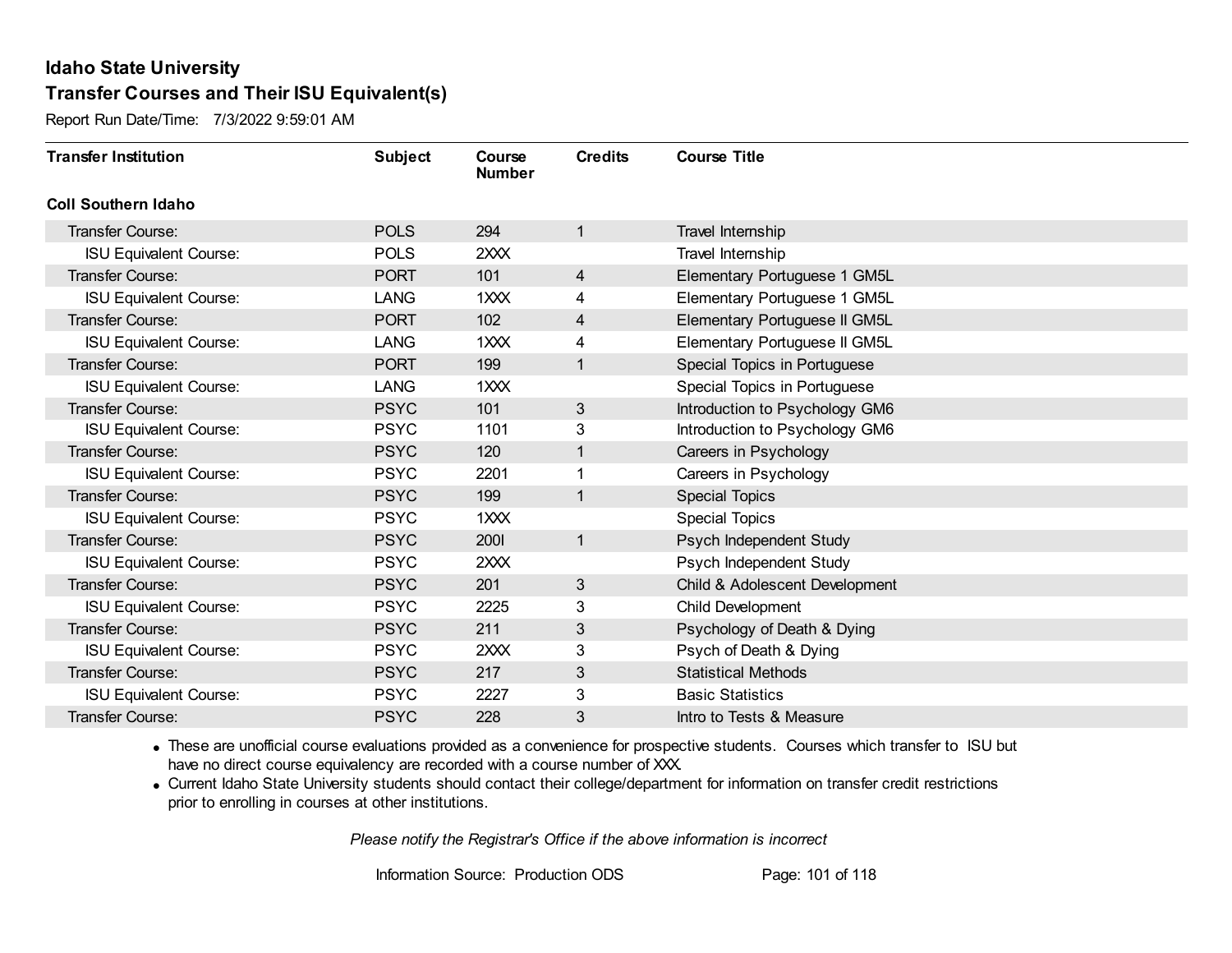Report Run Date/Time: 7/3/2022 9:59:01 AM

| <b>Transfer Institution</b>   | <b>Subject</b> | Course<br><b>Number</b> | <b>Credits</b> | <b>Course Title</b>            |
|-------------------------------|----------------|-------------------------|----------------|--------------------------------|
| <b>Coll Southern Idaho</b>    |                |                         |                |                                |
| Transfer Course:              | <b>PSYC</b>    | 228                     | 3              | Intro to Tests & Measure       |
| <b>ISU Equivalent Course:</b> | <b>PSYC</b>    | 2228                    | 3              | Measurement and Test Construct |
| <b>Transfer Course:</b>       | <b>PTAE</b>    | 101                     | $\overline{2}$ | Phys Therapy in Health Care    |
| <b>ISU Equivalent Course:</b> | <b>PTA</b>     | 01XX                    | $\overline{2}$ | Phys Therapy in Health Care    |
| <b>Transfer Course:</b>       | <b>PTAE</b>    | 107                     | 4              | Kinesiology                    |
| <b>ISU Equivalent Course:</b> | <b>PTA</b>     | 01XX                    | 4              | Kinesiology                    |
| <b>Transfer Course:</b>       | <b>PTAE</b>    | 107L                    | 2              | Kinesiology Lab                |
| <b>ISU Equivalent Course:</b> | <b>PTA</b>     | 01XX                    | $\overline{2}$ | Kinesiology Lab                |
| <b>Transfer Course:</b>       | <b>PTAE</b>    | 110                     | 3              | Prin & Procedures of PT        |
| <b>ISU Equivalent Course:</b> | <b>PTA</b>     | 01XX                    | 3              | Prin & Procedures of PT        |
| <b>Transfer Course:</b>       | <b>PTAE</b>    | 110L                    | 2              | Prin & Procedures of PT Lab    |
| <b>ISU Equivalent Course:</b> | <b>PTA</b>     | 01XX                    | 2              | Prin & Procedures of PT Lab    |
| Transfer Course:              | <b>PTAE</b>    | 113                     | 2              | <b>Clinical Pathology</b>      |
| <b>ISU Equivalent Course:</b> | <b>PTA</b>     | 01XX                    | $\overline{2}$ | <b>Clinical Pathology</b>      |
| Transfer Course:              | <b>PTAE</b>    | 204                     | 3              | <b>Therapeutic Modalities</b>  |
| <b>ISU Equivalent Course:</b> | <b>PTA</b>     | 02XX                    | 3              | <b>Therapeutic Modalities</b>  |
| <b>Transfer Course:</b>       | <b>PTAE</b>    | 207                     | 4              | Therapeutic Exercise           |
| <b>ISU Equivalent Course:</b> | <b>PTA</b>     | 02XX                    | 4              | Therapeutic Exercise           |
| Transfer Course:              | <b>PTAE</b>    | 208                     | 4              | Orthopedic Rehabilitation      |
| <b>ISU Equivalent Course:</b> | <b>PTA</b>     | 02XX                    | 4              | Orthopedic Rehabilitation      |
| <b>Transfer Course:</b>       | <b>PTAE</b>    | 211                     | 3              | Data Collection                |
| <b>ISU Equivalent Course:</b> | <b>PTA</b>     | 02XX                    | 3              | Data Collection                |
| Transfer Course:              | <b>PTAE</b>    | 215                     | 3              | <b>Special Populations</b>     |

· These are unofficial course evaluations provided as a convenience for prospective students. Courses which transfer to ISU but have no direct course equivalency are recorded with a course number of XXX.

· Current Idaho State University students should contact their college/department for information on transfer credit restrictions prior to enrolling in courses at other institutions.

*Please notify the Registrar's Office if the above information is incorrect*

Information Source: Production ODS Page: 102 of 118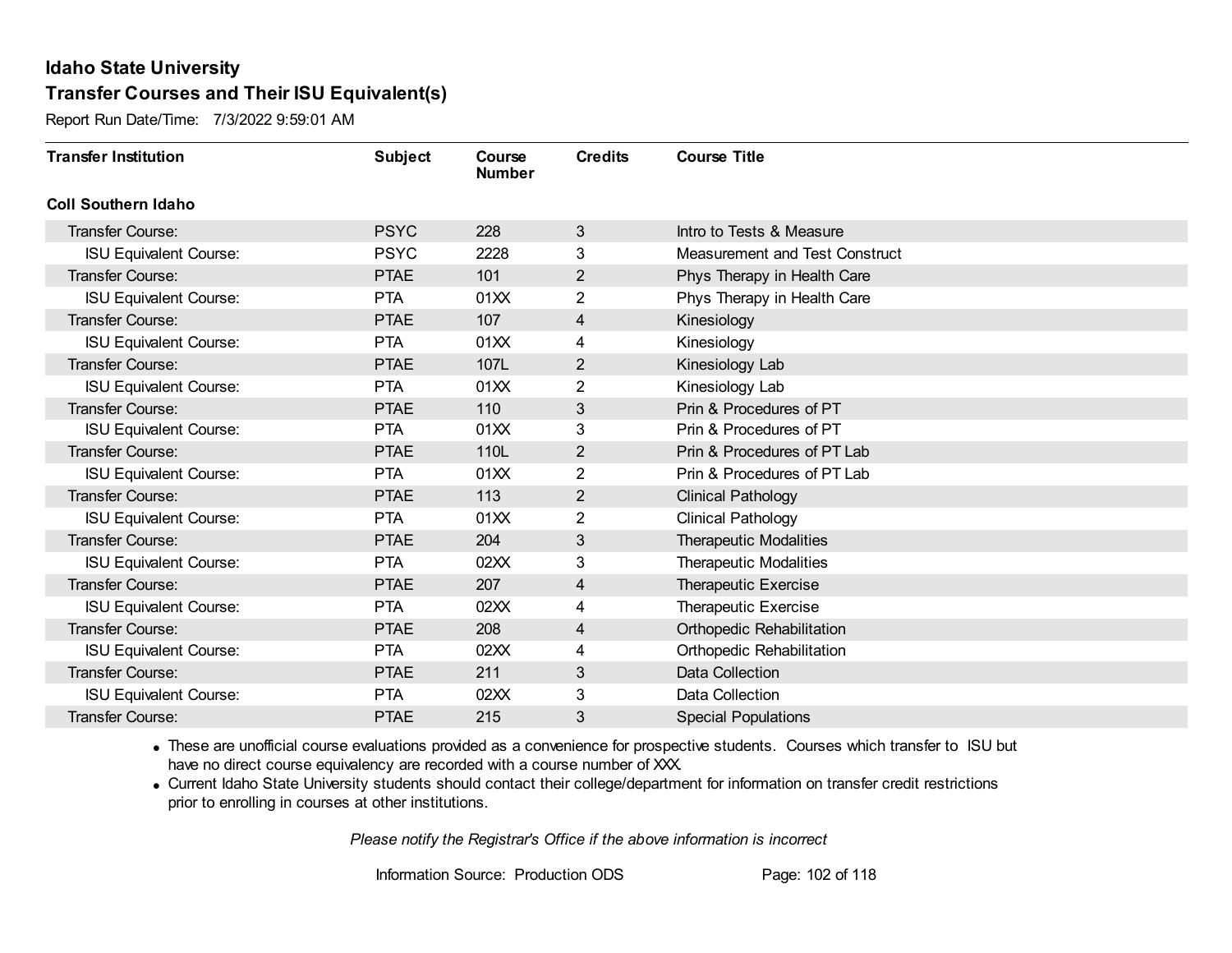Report Run Date/Time: 7/3/2022 9:59:01 AM

| <b>Transfer Institution</b>   | <b>Subject</b> | Course<br><b>Number</b> | <b>Credits</b> | <b>Course Title</b>           |
|-------------------------------|----------------|-------------------------|----------------|-------------------------------|
| <b>Coll Southern Idaho</b>    |                |                         |                |                               |
| Transfer Course:              | <b>PTAE</b>    | 215                     | 3              | <b>Special Populations</b>    |
| <b>ISU Equivalent Course:</b> | <b>PTA</b>     | 02XX                    | 3              | <b>Special Populations</b>    |
| Transfer Course:              | <b>PTAE</b>    | 217                     | 4              | Neurological Rehabilitation   |
| <b>ISU Equivalent Course:</b> | <b>PTA</b>     | 02XX                    | 4              | Neurological Rehabilitation   |
| <b>Transfer Course:</b>       | <b>PTAE</b>    | 221                     | $\overline{2}$ | Seminar                       |
| <b>ISU Equivalent Course:</b> | <b>PTA</b>     | 02XX                    | 2              | Seminar                       |
| <b>Transfer Course:</b>       | <b>PTAE</b>    | 240                     | 7              | <b>Clinical Experience 1</b>  |
| <b>ISU Equivalent Course:</b> | <b>PTA</b>     | 02XX                    |                | <b>Clinical Experience 1</b>  |
| <b>Transfer Course:</b>       | <b>PTAE</b>    | 241                     | $\overline{7}$ | <b>Clinical Experience 2</b>  |
| <b>ISU Equivalent Course:</b> | <b>PTA</b>     | 02XX                    | 7              | <b>Clinical Experience 2</b>  |
| <b>Transfer Course:</b>       | <b>RADT</b>    | 101                     | 3              | Radiological Science          |
| <b>ISU Equivalent Course:</b> | <b>ELEC</b>    | 01XX                    | 3              | Radiological Science          |
| Transfer Course:              | <b>RADT</b>    | 102                     | 1              | Orientation to Rad Tech       |
| <b>ISU Equivalent Course:</b> | <b>ELEC</b>    | 01XX                    | 1              | Orientation to Rad Tech       |
| Transfer Course:              | <b>RADT</b>    | 151                     | 4              | Radiographic Procedures 1     |
| <b>ISU Equivalent Course:</b> | <b>ELEC</b>    | 01XX                    | 4              | Radiographic Procedures 1     |
| <b>Transfer Course:</b>       | <b>RADT</b>    | 151L                    | 1              | Radiographic Procedures Lab 1 |
| <b>ISU Equivalent Course:</b> | <b>ELEC</b>    | 01XX                    | 1              | Radiographic Procedures Lab 1 |
| Transfer Course:              | <b>RADT</b>    | 152                     | $\overline{2}$ | <b>Radiation Protection</b>   |
| <b>ISU Equivalent Course:</b> | <b>ELEC</b>    | 01XX                    | 2              | <b>Radiation Protection</b>   |
| <b>Transfer Course:</b>       | <b>RADT</b>    | 153                     | $\mathbf{1}$   | Image Analysis                |
| <b>ISU Equivalent Course:</b> | <b>ELEC</b>    | 01XX                    | 1              | Image Analysis                |
| Transfer Course:              | <b>RADT</b>    | 162                     | 4              | Radiographic Procedures II    |

· These are unofficial course evaluations provided as a convenience for prospective students. Courses which transfer to ISU but have no direct course equivalency are recorded with a course number of XXX.

· Current Idaho State University students should contact their college/department for information on transfer credit restrictions prior to enrolling in courses at other institutions.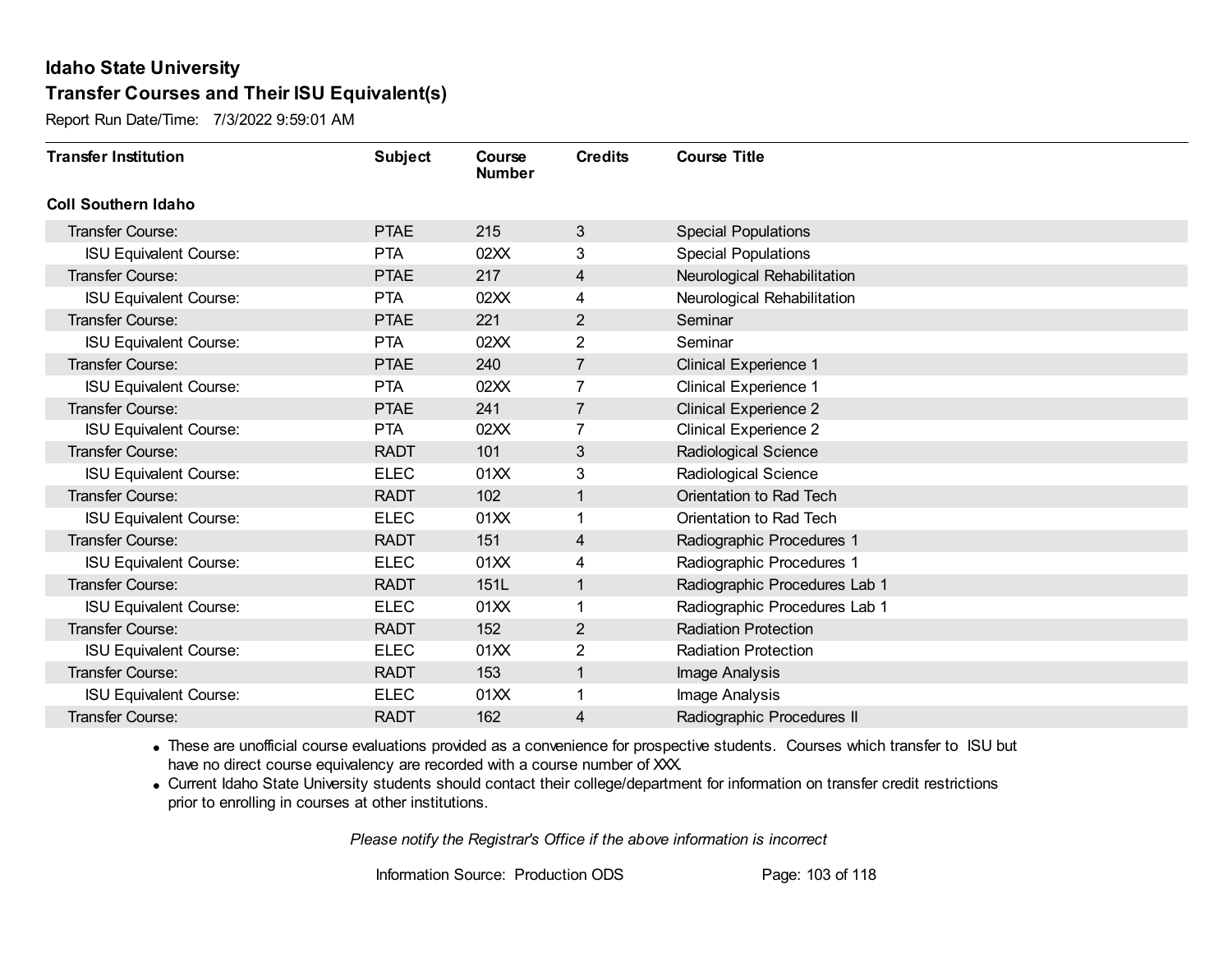Report Run Date/Time: 7/3/2022 9:59:01 AM

| <b>Transfer Institution</b>   | <b>Subject</b> | Course<br><b>Number</b> | <b>Credits</b> | <b>Course Title</b>         |
|-------------------------------|----------------|-------------------------|----------------|-----------------------------|
| <b>Coll Southern Idaho</b>    |                |                         |                |                             |
| Transfer Course:              | <b>RADT</b>    | 162                     | 4              | Radiographic Procedures II  |
| <b>ISU Equivalent Course:</b> | <b>ELEC</b>    | 01XX                    | 4              | Radiographic Procedutes II  |
| Transfer Course:              | <b>RADT</b>    | 162L                    | 1              | Radio Procedures II Lab     |
| <b>ISU Equivalent Course:</b> | <b>ELEC</b>    | 01XX                    | 1              | Radio Procedures II Lab     |
| <b>Transfer Course:</b>       | <b>RADT</b>    | 163                     | $\overline{2}$ | Imaging Equipment           |
| <b>ISU Equivalent Course:</b> | <b>ELEC</b>    | 01XX                    | 2              | Imaging Equipment           |
| Transfer Course:              | <b>RADT</b>    | 164                     | 2              | Imaging & Processing        |
| <b>ISU Equivalent Course:</b> | <b>ELEC</b>    | 01XX                    | $\overline{2}$ | Imaging & Processing        |
| Transfer Course:              | <b>RADT</b>    | 165                     | 3              | Fund Computed Tomography    |
| <b>ISU Equivalent Course:</b> | <b>ELEC</b>    | 01XX                    | 3              | Fund Computed Tomography    |
| <b>Transfer Course:</b>       | <b>RADT</b>    | 180C                    | $\overline{7}$ | <b>Clinical Education I</b> |
| <b>ISU Equivalent Course:</b> | <b>ELEC</b>    | 01XX                    | 7              | <b>Clinical Education 1</b> |
| Transfer Course:              | <b>RADT</b>    | 181C                    | 8              | <b>Clinical Education 2</b> |
| <b>ISU Equivalent Course:</b> | <b>ELEC</b>    | 01XX                    | 8              | <b>Clinical Education 2</b> |
| Transfer Course:              | <b>RADT</b>    | 182C                    | 11             | <b>Clinical Education 3</b> |
| <b>ISU Equivalent Course:</b> | <b>ELEC</b>    | 01XX                    | 11             | <b>Clinical Education 3</b> |
| Transfer Course:              | <b>RADT</b>    | 199                     | 1              | Special Topics Rad Tech     |
| <b>ISU Equivalent Course:</b> | <b>ELEC</b>    | 01XX                    |                | Special Topics Rad Tech     |
| Transfer Course:              | <b>READ</b>    | 090                     | $\mathbf{3}$   | <b>Reading Development</b>  |
| <b>ISU Equivalent Course:</b> | <b>ENGL</b>    | 00 <sub>XX</sub>        | 3              | Reading Development         |
| Transfer Course:              | <b>RTEC</b>    | 280                     | 45             | Relay Technician Apprentice |
| <b>ISU Equivalent Course:</b> | <b>ELEC</b>    | 02XX                    | 45             | Relay Technician Apprentice |
| Transfer Course:              | <b>SAFE</b>    | 110                     | 2              | Intro Emergency Operations  |

· These are unofficial course evaluations provided as a convenience for prospective students. Courses which transfer to ISU but have no direct course equivalency are recorded with a course number of XXX.

· Current Idaho State University students should contact their college/department for information on transfer credit restrictions prior to enrolling in courses at other institutions.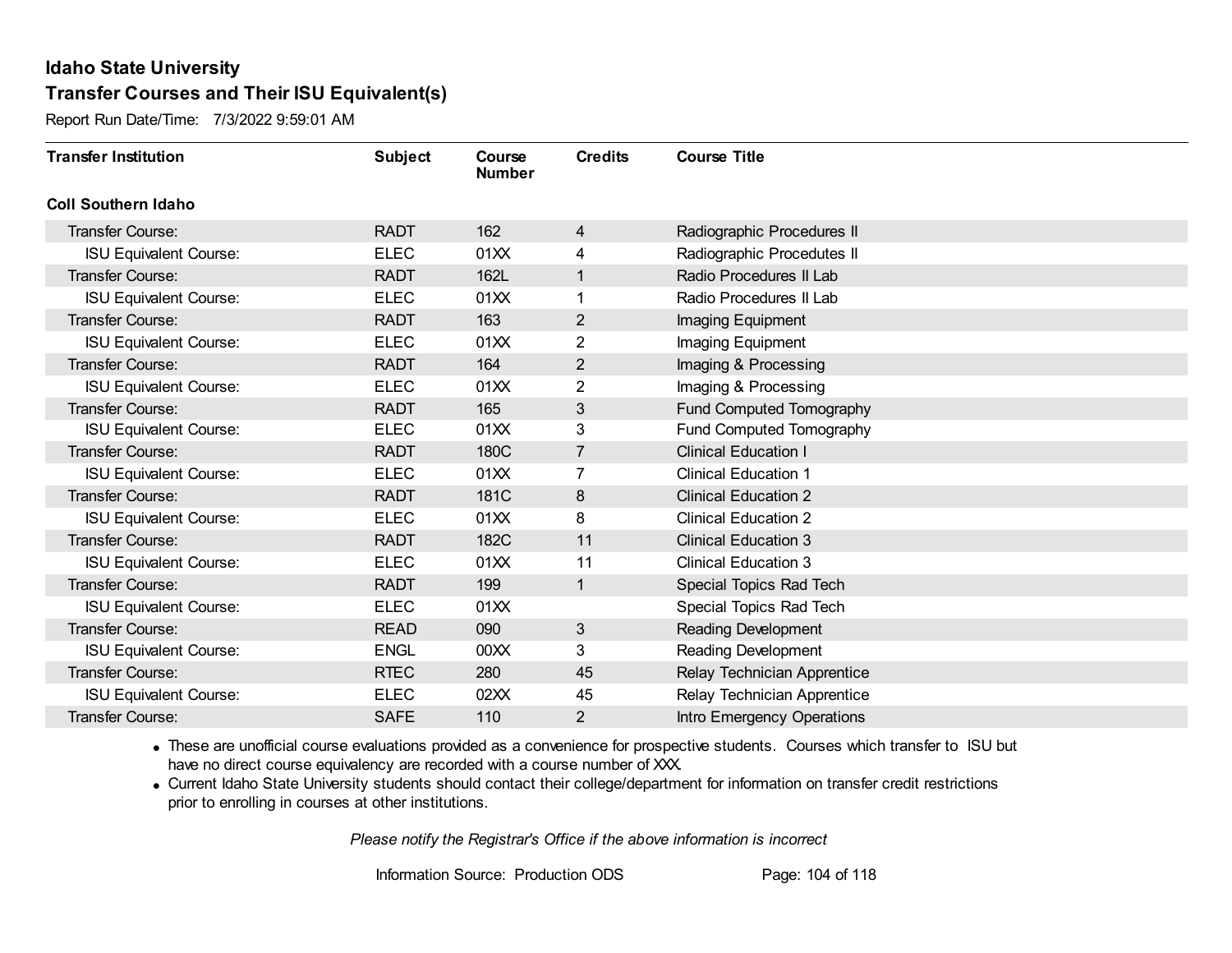Report Run Date/Time: 7/3/2022 9:59:01 AM

| <b>Transfer Institution</b>   | <b>Subject</b> | Course<br><b>Number</b> | <b>Credits</b> | <b>Course Title</b>            |
|-------------------------------|----------------|-------------------------|----------------|--------------------------------|
| <b>Coll Southern Idaho</b>    |                |                         |                |                                |
| Transfer Course:              | <b>SAFE</b>    | 110                     | $\overline{2}$ | Intro Emergency Operations     |
| <b>ISU Equivalent Course:</b> | <b>ELEC</b>    | 01XX                    | $\overline{2}$ | Intro Emergency Operations     |
| <b>Transfer Course:</b>       | <b>SAFE</b>    | 120                     | $\mathbf{1}$   | Intro Emergency Vehicle Operat |
| <b>ISU Equivalent Course:</b> | <b>ELEC</b>    | 01XX                    |                | Intro Emergency Vehicle Operat |
| <b>Transfer Course:</b>       | <b>SAFE</b>    | 130                     | $\mathbf{1}$   | Intro Emergency Radio Comm     |
| <b>ISU Equivalent Course:</b> | <b>ELEC</b>    | 01XX                    |                | Intro Emergency Radio Comm     |
| <b>Transfer Course:</b>       | <b>SIGL</b>    | 101                     | 4              | American Sign Language I GM5L  |
| <b>ISU Equivalent Course:</b> | CSD            | 1151                    | 3              | American Sign Language I GM5L  |
| <b>ISU Equivalent Course:</b> | <b>CSD</b>     | 1151L                   |                | American Sign Language I Lab   |
| <b>ISU Equivalent Course:</b> | <b>CSD</b>     | 1151                    | 3              | American Sign Language I GM5L  |
| Transfer Course:              | <b>SIGL</b>    | 102                     | 4              | American Sign Language 2 GM5L  |
| <b>ISU Equivalent Course:</b> | <b>CSD</b>     | 1152                    | 4              | American Sign Language II      |
| Transfer Course:              | <b>SIGL</b>    | 102L                    | 0              | American Sign Language 2 Lab   |
| <b>ISU Equivalent Course:</b> | <b>CSD</b>     | 1152L                   | 0              | American Sign Language II Lab  |
| Transfer Course:              | <b>SIGL</b>    | 199                     | $\mathbf{1}$   | <b>Special Topics</b>          |
| <b>ISU Equivalent Course:</b> | <b>CSD</b>     | 1XXX                    |                | <b>Special Topics</b>          |
| <b>Transfer Course:</b>       | <b>SIGL</b>    | 2001                    | $\overline{2}$ | Sign Language Independent Stdy |
| <b>ISU Equivalent Course:</b> | <b>CSD</b>     | 2XXX                    | $\overline{2}$ | Sign Language Independent Stdy |
| <b>Transfer Course:</b>       | <b>SIGL</b>    | 201                     | 4              | American Sign Language IIIGM5L |
| <b>ISU Equivalent Course:</b> | <b>CSD</b>     | 2251                    | 4              | American Sign Language III     |
| <b>Transfer Course:</b>       | <b>SIGL</b>    | 201L                    | $\mathbf 0$    | American Sign Lang III Lab     |
| <b>ISU Equivalent Course:</b> | <b>CSD</b>     | 2251L                   | 0              | American Sign Language III Lab |
| Transfer Course:              | <b>SIGL</b>    | 202                     | 4              | American Sign Language IV GM5  |

· These are unofficial course evaluations provided as a convenience for prospective students. Courses which transfer to ISU but have no direct course equivalency are recorded with a course number of XXX.

· Current Idaho State University students should contact their college/department for information on transfer credit restrictions prior to enrolling in courses at other institutions.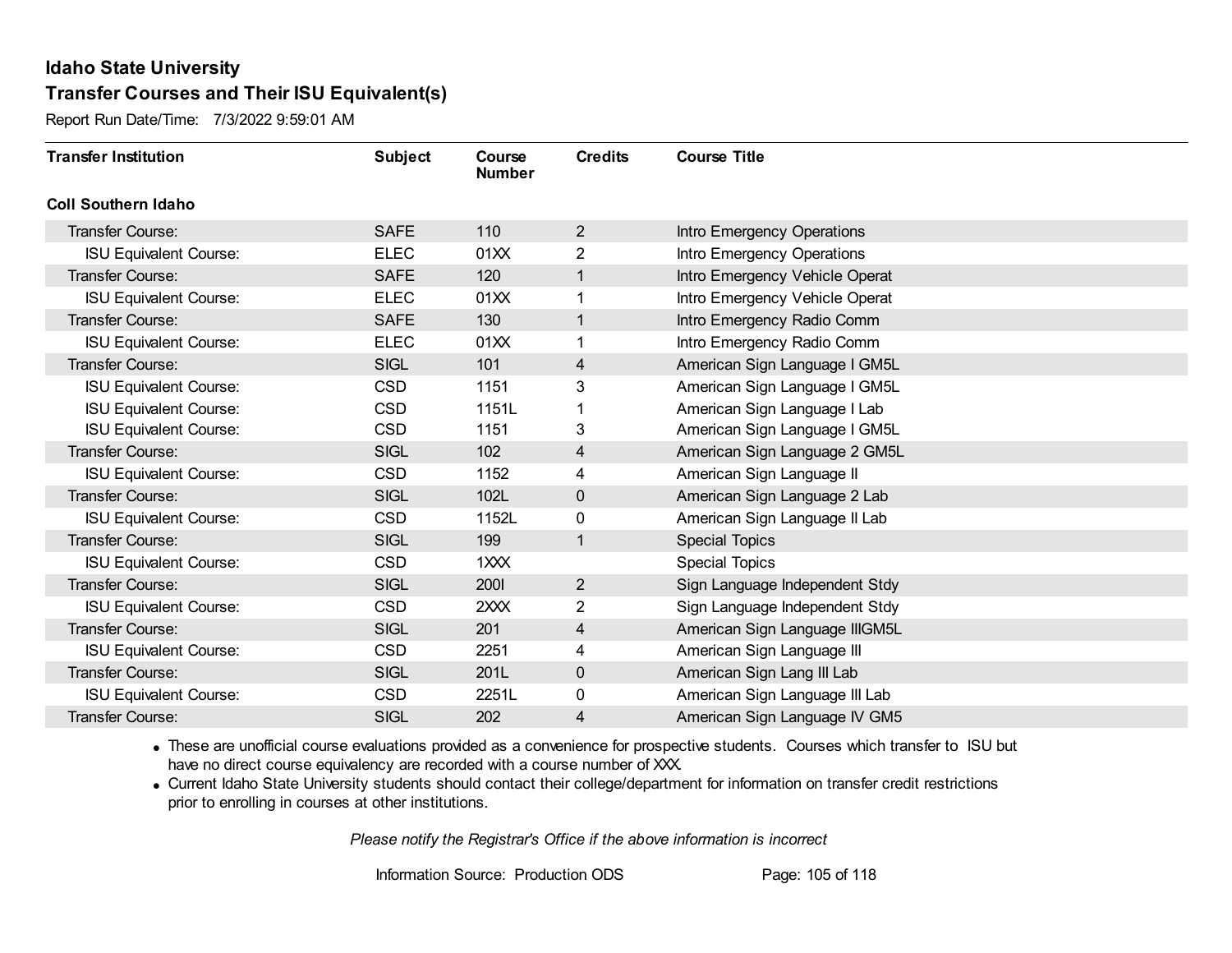Report Run Date/Time: 7/3/2022 9:59:01 AM

| <b>Transfer Institution</b>   | <b>Subject</b> | Course<br><b>Number</b> | <b>Credits</b> | <b>Course Title</b>                  |
|-------------------------------|----------------|-------------------------|----------------|--------------------------------------|
| <b>Coll Southern Idaho</b>    |                |                         |                |                                      |
| Transfer Course:              | <b>SIGL</b>    | 202                     | 4              | American Sign Language IV GM5        |
| <b>ISU Equivalent Course:</b> | <b>CSD</b>     | 2252                    | 4              | American Sign Language IV            |
| Transfer Course:              | <b>SIGL</b>    | 202L                    | 0              | Amer Sign Lang IV Lab                |
| <b>ISU Equivalent Course:</b> | <b>CSD</b>     | 2252L                   | 0              | American Sign Language IV Lab        |
| <b>Transfer Course:</b>       | <b>SIGL</b>    | 203                     | 3              | Fingerspelling & Numbers             |
| <b>ISU Equivalent Course:</b> | <b>CSD</b>     | 2249                    | 3              | <b>Fingerspelling and Numbers</b>    |
| Transfer Course:              | <b>SIGL</b>    | 204                     | 3              | Intro Interpreting Field             |
| <b>ISU Equivalent Course:</b> | <b>CSD</b>     | 2250                    | 3              | Intro to Interpreting                |
| Transfer Course:              | <b>SIGL</b>    | 213                     | 4              | <b>Creative ASL Analysis</b>         |
| <b>ISU Equivalent Course:</b> | <b>CSD</b>     | 2XXX                    | 4              | <b>Creative ASL Analysis</b>         |
| Transfer Course:              | <b>SIGL</b>    | 220                     | 3              | Deaf Culture & Community             |
| <b>ISU Equivalent Course:</b> | <b>CSD</b>     | 2256                    | 3              | Deaf Culture and Community           |
| <b>Transfer Course:</b>       | <b>SOCS</b>    | 199                     | 1              | <b>Special Topics Social Science</b> |
| <b>ISU Equivalent Course:</b> | <b>ELEC</b>    | 1XXX                    |                | <b>Special Topics Social Science</b> |
| Transfer Course:              | <b>SOCS</b>    | <b>2001</b>             | 6              | Social Science Independ Study        |
| <b>ISU Equivalent Course:</b> | <b>ELEC</b>    | 2XXX                    | 6              | Social Science Independ Study        |
| Transfer Course:              | <b>SOCW</b>    | 199                     | 1              | <b>Special Topics</b>                |
| <b>ISU Equivalent Course:</b> | <b>SOWK</b>    | 1XXX                    |                | <b>Special Topics</b>                |
| Transfer Course:              | <b>SOCW</b>    | 2001                    | $\mathbf{1}$   | Social Work Independent Study        |
| <b>ISU Equivalent Course:</b> | SOWK           | 2XXX                    |                | Social Work Independent Study        |
| Transfer Course:              | <b>SOCW</b>    | 201                     | 3              | Intro Social Work/Social Welf        |
| <b>ISU Equivalent Course:</b> | SOWK           | 2XXX                    | 3              | Intro to Social Work                 |
| Transfer Course:              | <b>SOCW</b>    | 202                     | 3              | Foundations of Social Work           |

· These are unofficial course evaluations provided as a convenience for prospective students. Courses which transfer to ISU but have no direct course equivalency are recorded with a course number of XXX.

· Current Idaho State University students should contact their college/department for information on transfer credit restrictions prior to enrolling in courses at other institutions.

*Please notify the Registrar's Office if the above information is incorrect*

Information Source: Production ODS Page: 106 of 118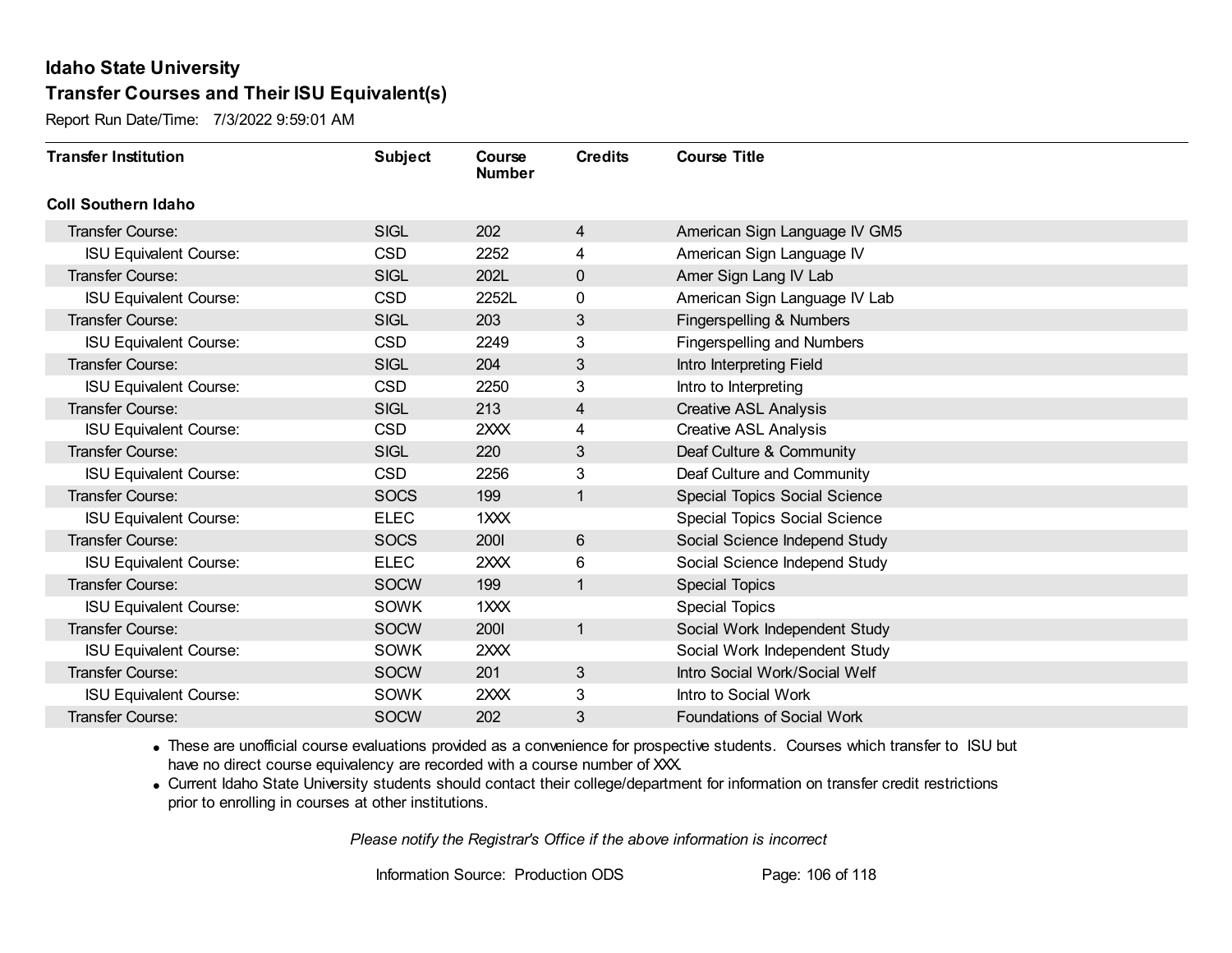Report Run Date/Time: 7/3/2022 9:59:01 AM

| <b>Transfer Institution</b>   | <b>Subject</b> | Course<br><b>Number</b> | <b>Credits</b> | <b>Course Title</b>            |
|-------------------------------|----------------|-------------------------|----------------|--------------------------------|
| <b>Coll Southern Idaho</b>    |                |                         |                |                                |
| Transfer Course:              | <b>SOCW</b>    | 202                     | 3              | Foundations of Social Work     |
| <b>ISU Equivalent Course:</b> | SOWK           | 2271                    | 3              | Introduction to Social Work    |
| <b>Transfer Course:</b>       | <b>SOCW</b>    | 272                     | 3              | Human Behavior & Social Enviro |
| <b>ISU Equivalent Course:</b> | <b>SOWK</b>    | 2272                    | 3              | Human Behavior and Social Env  |
| <b>Transfer Course:</b>       | <b>SOCY</b>    | 101                     | 3              | Intro to Sociology GM6         |
| <b>ISU Equivalent Course:</b> | <b>SOC</b>     | 1101                    | 3              | Intro to Sociology GM6         |
| <b>Transfer Course:</b>       | <b>SOCY</b>    | 102                     | 3              | Social Problems GM6            |
| <b>ISU Equivalent Course:</b> | <b>SOC</b>     | 1102                    | 3              | Social Problems GM6            |
| <b>Transfer Course:</b>       | <b>SOCY</b>    | 105                     | 3              | Human Relations GM6            |
| <b>ISU Equivalent Course:</b> | <b>SOC</b>     | 1XXX                    | 3              | Human Relations GM6            |
| <b>Transfer Course:</b>       | <b>SOCY</b>    | 199                     | 1              | <b>Special Topics</b>          |
| <b>ISU Equivalent Course:</b> | <b>SOC</b>     | 1XXX                    |                | <b>Special Topics</b>          |
| <b>Transfer Course:</b>       | <b>SOCY</b>    | 238                     | 3              | Race & Ethnic Relations        |
| <b>ISU Equivalent Course:</b> | <b>SOC</b>     | 2248                    | 3              | Social Diversity               |
| Transfer Course:              | <b>SOCY</b>    | 240                     | 3              | Marriage & Family Living       |
| <b>ISU Equivalent Course:</b> | <b>SOC</b>     | 2XXX                    | 3              | Marriage & Family Living       |
| <b>Transfer Course:</b>       | <b>SOLR</b>    | 210                     | 1              | Intro Renew Engergy Syst       |
| <b>ISU Equivalent Course:</b> | <b>ELEC</b>    | 02XX                    | 1              | Intro Renew Engergy Syst       |
| <b>Transfer Course:</b>       | <b>SOLR</b>    | 220                     | $\overline{2}$ | Solar Thermal Systems          |
| <b>ISU Equivalent Course:</b> | <b>ELEC</b>    | 02XX                    | $\overline{2}$ | Solar Thermal Systems          |
| <b>Transfer Course:</b>       | <b>SOLR</b>    | 230                     | 3              | Solar Photovoltaic Systems     |
| <b>ISU Equivalent Course:</b> | <b>ELEC</b>    | 02XX                    | 3              | Solar Photovoltaic Systems     |
| Transfer Course:              | <b>SOLR</b>    | 285                     | 1              | <b>Cooperative Education</b>   |

· These are unofficial course evaluations provided as a convenience for prospective students. Courses which transfer to ISU but have no direct course equivalency are recorded with a course number of XXX.

· Current Idaho State University students should contact their college/department for information on transfer credit restrictions prior to enrolling in courses at other institutions.

*Please notify the Registrar's Office if the above information is incorrect*

Information Source: Production ODS Page: 107 of 118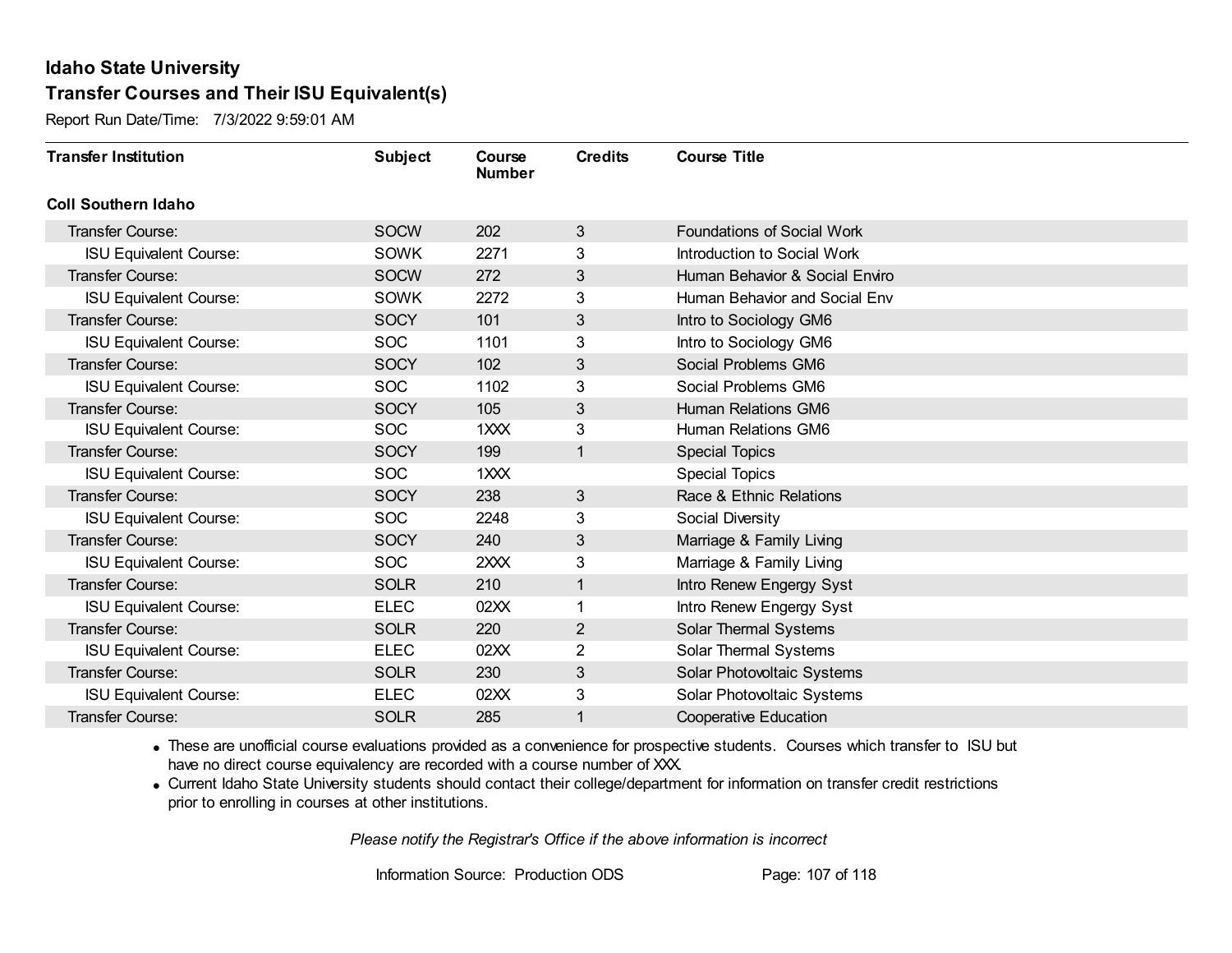Report Run Date/Time: 7/3/2022 9:59:01 AM

| <b>Transfer Institution</b>   | <b>Subject</b> | Course<br><b>Number</b> | <b>Credits</b> | <b>Course Title</b>          |
|-------------------------------|----------------|-------------------------|----------------|------------------------------|
| <b>Coll Southern Idaho</b>    |                |                         |                |                              |
| <b>Transfer Course:</b>       | <b>SOLR</b>    | 285                     | $\mathbf{1}$   | <b>Cooperative Education</b> |
| <b>ISU Equivalent Course:</b> | <b>ELEC</b>    | 02XX                    |                | <b>Cooperative Education</b> |
| <b>Transfer Course:</b>       | <b>SPAN</b>    | 101                     | $\overline{4}$ | Elementary Spanish I GM5L    |
| <b>ISU Equivalent Course:</b> | <b>SPAN</b>    | 1101                    | 4              | Elementary Spanish I GM5L    |
| <b>Transfer Course:</b>       | <b>SPAN</b>    | 102                     | 4              | Elementary Spanish GM5L      |
| <b>ISU Equivalent Course:</b> | <b>SPAN</b>    | 1102                    | 4              | Beginning Spanish II GM5L    |
| <b>Transfer Course:</b>       | <b>SPAN</b>    | 103                     | $\mathbf{1}$   | Spanish 101 Practice Class   |
| <b>ISU Equivalent Course:</b> | <b>SPAN</b>    | 1XXX                    |                | Spanish 101 Practice Class   |
| <b>Transfer Course:</b>       | <b>SPAN</b>    | 199                     | $\mathbf{1}$   | Special Topics               |
| <b>ISU Equivalent Course:</b> | <b>SPAN</b>    | 1 <sub>XX</sub>         |                | <b>Special Topics</b>        |
| <b>Transfer Course:</b>       | <b>SPAN</b>    | 2001                    | $\mathbf{1}$   | Spanish Independent Study    |
| <b>ISU Equivalent Course:</b> | <b>SPAN</b>    | 2XXX                    |                | Spanish Independent Study    |
| <b>Transfer Course:</b>       | <b>SPAN</b>    | 201                     | 4              | Intermediate Spanish GM5L    |
| <b>ISU Equivalent Course:</b> | <b>SPAN</b>    | 2201                    | 4              | Intermediate Spanish GM5L    |
| Transfer Course:              | <b>SPAN</b>    | 202                     | 4              | Intermediate Spanish GM5L    |
| <b>ISU Equivalent Course:</b> | <b>SPAN</b>    | 2202                    | 4              | Intermediate Spanish II GM5L |
| <b>Transfer Course:</b>       | <b>SPAN</b>    | 203                     | $\overline{4}$ | Spanish for Spanish Speakers |
| <b>ISU Equivalent Course:</b> | <b>SPAN</b>    | 2XXX                    | 4              | Spanish for Spanish Speakers |
| Transfer Course:              | <b>SPAN</b>    | 205                     | $\overline{2}$ | Language & Culture           |
| <b>ISU Equivalent Course:</b> | <b>SPAN</b>    | 2XXX                    |                | Language & Culture           |
| <b>Transfer Course:</b>       | <b>SPAN</b>    | P110                    | $\overline{2}$ | <b>Beginning Spanish</b>     |
| <b>ISU Equivalent Course:</b> | <b>SPAN</b>    | $1 \times X$            | $\overline{2}$ | Beginning Spanish            |
| Transfer Course:              | <b>SPAN</b>    | P112                    | 2              | Span Lang Cult for Teach 1   |

· These are unofficial course evaluations provided as a convenience for prospective students. Courses which transfer to ISU but have no direct course equivalency are recorded with a course number of XXX.

· Current Idaho State University students should contact their college/department for information on transfer credit restrictions prior to enrolling in courses at other institutions.

*Please notify the Registrar's Office if the above information is incorrect*

Information Source: Production ODS Page: 108 of 118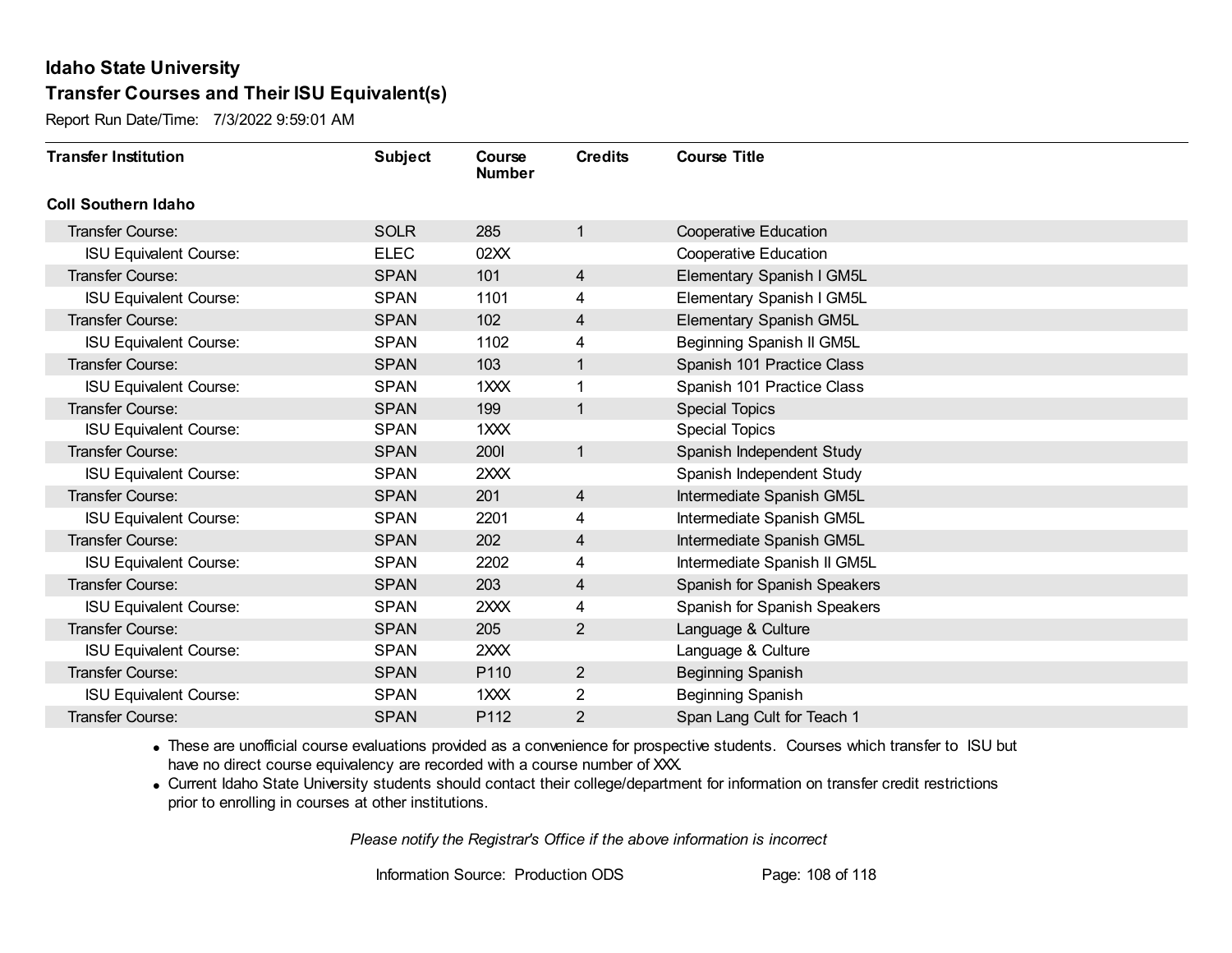Report Run Date/Time: 7/3/2022 9:59:01 AM

| <b>Transfer Institution</b>   | <b>Subject</b> | Course<br><b>Number</b> | <b>Credits</b> | <b>Course Title</b>                       |
|-------------------------------|----------------|-------------------------|----------------|-------------------------------------------|
| <b>Coll Southern Idaho</b>    |                |                         |                |                                           |
| Transfer Course:              | <b>SPAN</b>    | P112                    | 2 <sup>2</sup> | Span Lang Cult for Teach 1                |
| <b>ISU Equivalent Course:</b> | <b>SPAN</b>    | 1XXX                    | $\overline{2}$ | Span Lang Cult for Teach 1                |
| Transfer Course:              | <b>STEC</b>    | 280                     | 45             | <b>Station Tech Apprenticeship</b>        |
| <b>ISU Equivalent Course:</b> | <b>ELEC</b>    | 02XX                    | 45             | <b>Station Tech Apprenticeship</b>        |
| <b>Transfer Course:</b>       | <b>STEM</b>    | 100                     | $\mathbf{1}$   | Professions in STEM                       |
| <b>ISU Equivalent Course:</b> | <b>ELEC</b>    | 1XXX                    |                | Professions in STEM                       |
| Transfer Course:              | <b>STEM</b>    | 199                     | $\mathbf{1}$   | <b>Special Topics STEM</b>                |
| <b>ISU Equivalent Course:</b> | <b>ELEC</b>    | 1XXX                    |                | <b>Special Topics STEM</b>                |
| Transfer Course:              | <b>STEM</b>    | 2001                    | $\mathbf{1}$   | <b>STEM Independent Study</b>             |
| <b>ISU Equivalent Course:</b> | <b>ELEC</b>    | 2XXX                    |                | <b>STEM Independent Study</b>             |
| <b>Transfer Course:</b>       | <b>STUS</b>    | 015                     | $\mathbf{1}$   | <b>Basic Study Methods</b>                |
| <b>ISU Equivalent Course:</b> | <b>ACAD</b>    | 00XX                    |                | <b>Basic Study Methods</b>                |
| Transfer Course:              | <b>STUS</b>    | 101                     | $\mathbf{2}$   | <b>College Study Methods</b>              |
| <b>ISU Equivalent Course:</b> | <b>ACAD</b>    | 1101                    | $\overline{2}$ | <b>College Learning Strategies</b>        |
| Transfer Course:              | <b>STUS</b>    | 199                     | $\mathbf 0$    | <b>Study Skills Workshop</b>              |
| <b>ISU Equivalent Course:</b> | <b>ACAD</b>    | 1XXX                    |                | <b>Study Skills Workshop</b>              |
| Transfer Course:              | <b>SURT</b>    | 102                     | 3              | <b>Surgical Concepts</b>                  |
| <b>ISU Equivalent Course:</b> | <b>ELEC</b>    | 01XX                    | 3              | <b>Surgical Concepts</b>                  |
| Transfer Course:              | <b>SURT</b>    | 104                     | 5              | <b>Surgical Practice &amp; Procedures</b> |
| <b>ISU Equivalent Course:</b> | <b>ELEC</b>    | 01XX                    | 5              | <b>Surgical Practice &amp; Procedures</b> |
| Transfer Course:              | <b>SURT</b>    | 104L                    | $\mathbf 0$    | Surg Practice & Procedures Lab            |
| <b>ISU Equivalent Course:</b> | <b>ELEC</b>    | 01XX                    | 0              | Surg Practice & Procedures Lab            |
| Transfer Course:              | <b>SURT</b>    | 109                     | 1              | <b>Clinical Readiness</b>                 |

· These are unofficial course evaluations provided as a convenience for prospective students. Courses which transfer to ISU but have no direct course equivalency are recorded with a course number of XXX.

· Current Idaho State University students should contact their college/department for information on transfer credit restrictions prior to enrolling in courses at other institutions.

*Please notify the Registrar's Office if the above information is incorrect*

Information Source: Production ODS Page: 109 of 118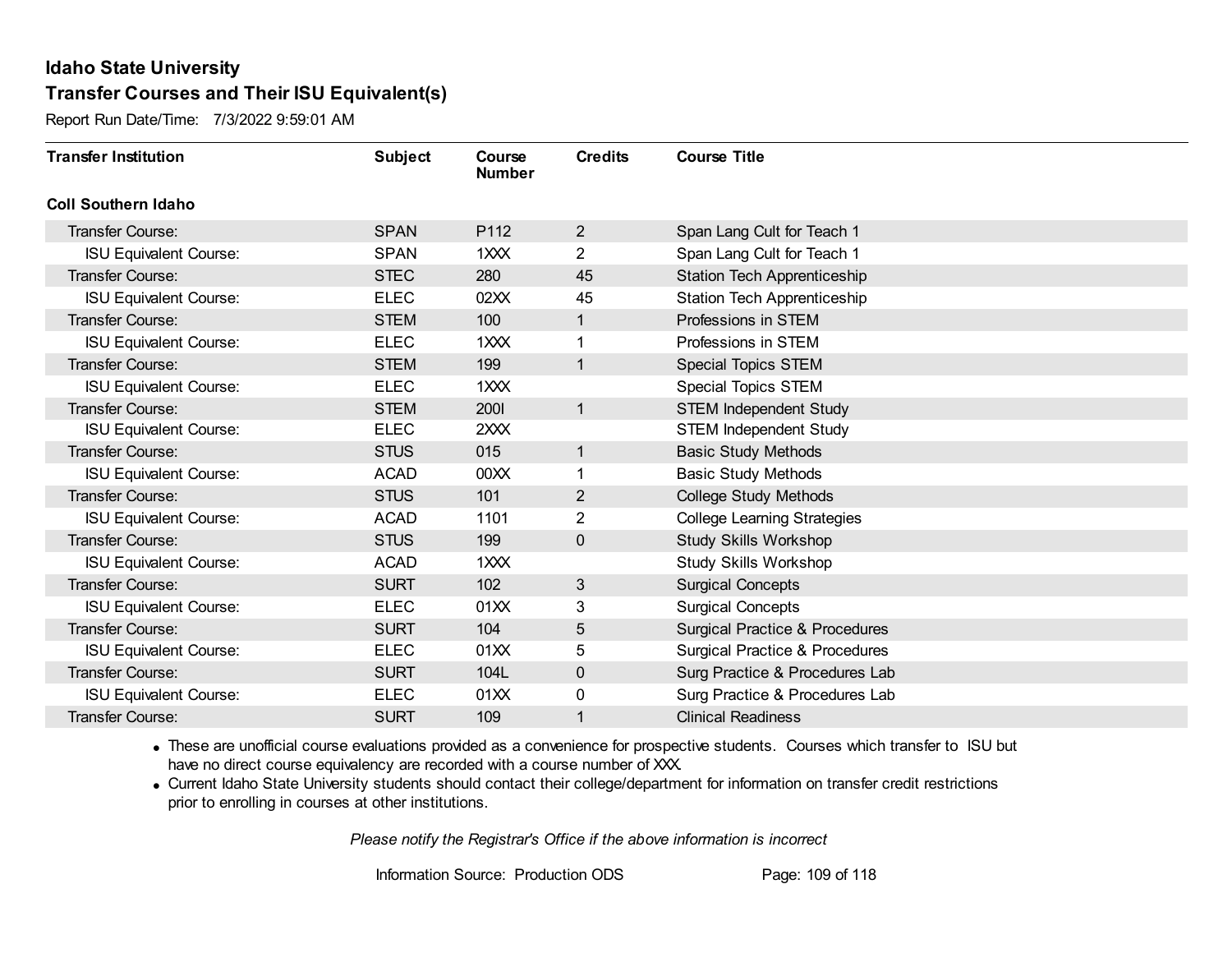Report Run Date/Time: 7/3/2022 9:59:01 AM

| <b>Transfer Institution</b>   | <b>Subject</b> | Course<br><b>Number</b> | <b>Credits</b> | <b>Course Title</b>                 |
|-------------------------------|----------------|-------------------------|----------------|-------------------------------------|
| <b>Coll Southern Idaho</b>    |                |                         |                |                                     |
| Transfer Course:              | <b>SURT</b>    | 109                     | 1              | <b>Clinical Readiness</b>           |
| <b>ISU Equivalent Course:</b> | <b>ELEC</b>    | 01XX                    | 1              | <b>Clinical Readiness</b>           |
| Transfer Course:              | <b>SURT</b>    | 110                     | $\overline{2}$ | Leadership Skill for Surg Tech      |
| <b>ISU Equivalent Course:</b> | <b>ELEC</b>    | 01XX                    | $\overline{2}$ | Leadership Skill for Surg Tech      |
| <b>Transfer Course:</b>       | <b>SURT</b>    | 111                     | 3              | Human Anatomy & Disease             |
| <b>ISU Equivalent Course:</b> | <b>ELEC</b>    | 01XX                    | 3              | Human Anatomy & Disease             |
| <b>Transfer Course:</b>       | <b>SURT</b>    | 115                     | 2              | Clinic 2                            |
| <b>ISU Equivalent Course:</b> | <b>ELEC</b>    | 01XX                    | $\overline{2}$ | Clinic 2                            |
| <b>Transfer Course:</b>       | <b>SURT</b>    | 116                     | $\overline{2}$ | <b>Surgical Pharmacology</b>        |
| <b>ISU Equivalent Course:</b> | <b>ELEC</b>    | 01XX                    | $\overline{2}$ | Surgical Pharmacology               |
| <b>Transfer Course:</b>       | <b>SURT</b>    | 117                     | 1              | Anesthesia                          |
| <b>ISU Equivalent Course:</b> | <b>ELEC</b>    | 01XX                    |                | Anesthesia                          |
| <b>Transfer Course:</b>       | <b>SURT</b>    | 140                     | 3              | <b>Begin Surgical Procedures</b>    |
| <b>ISU Equivalent Course:</b> | <b>ELEC</b>    | 01XX                    | 3              | <b>Begin Surgical Procedures</b>    |
| Transfer Course:              | <b>SURT</b>    | 140L                    | $\mathbf 0$    | Beg Surgical Procedures Lab         |
| <b>ISU Equivalent Course:</b> | <b>ELEC</b>    | 01XX                    | 0              | Beg Surgical Procedures Lab         |
| <b>Transfer Course:</b>       | <b>SURT</b>    | 161                     | 3              | <b>Advanced Surgical Procedures</b> |
| <b>ISU Equivalent Course:</b> | <b>ELEC</b>    | 01XX                    | 3              | <b>Advanced Surgical Procedures</b> |
| <b>Transfer Course:</b>       | <b>SURT</b>    | 162                     | $\overline{2}$ | Wound Closure Techniques            |
| <b>ISU Equivalent Course:</b> | <b>ELEC</b>    | 01XX                    | $\overline{2}$ | <b>Wound Closure Techniques</b>     |
| <b>Transfer Course:</b>       | <b>SURT</b>    | 199                     | $\mathbf{1}$   | <b>Special Topics</b>               |
| <b>ISU Equivalent Course:</b> | <b>ELEC</b>    | 01XX                    |                | <b>Special Topics</b>               |
| Transfer Course:              | <b>SURT</b>    | 285C                    | 3              | Clinical 3                          |

· These are unofficial course evaluations provided as a convenience for prospective students. Courses which transfer to ISU but have no direct course equivalency are recorded with a course number of XXX.

· Current Idaho State University students should contact their college/department for information on transfer credit restrictions prior to enrolling in courses at other institutions.

*Please notify the Registrar's Office if the above information is incorrect*

Information Source: Production ODS Page: 110 of 118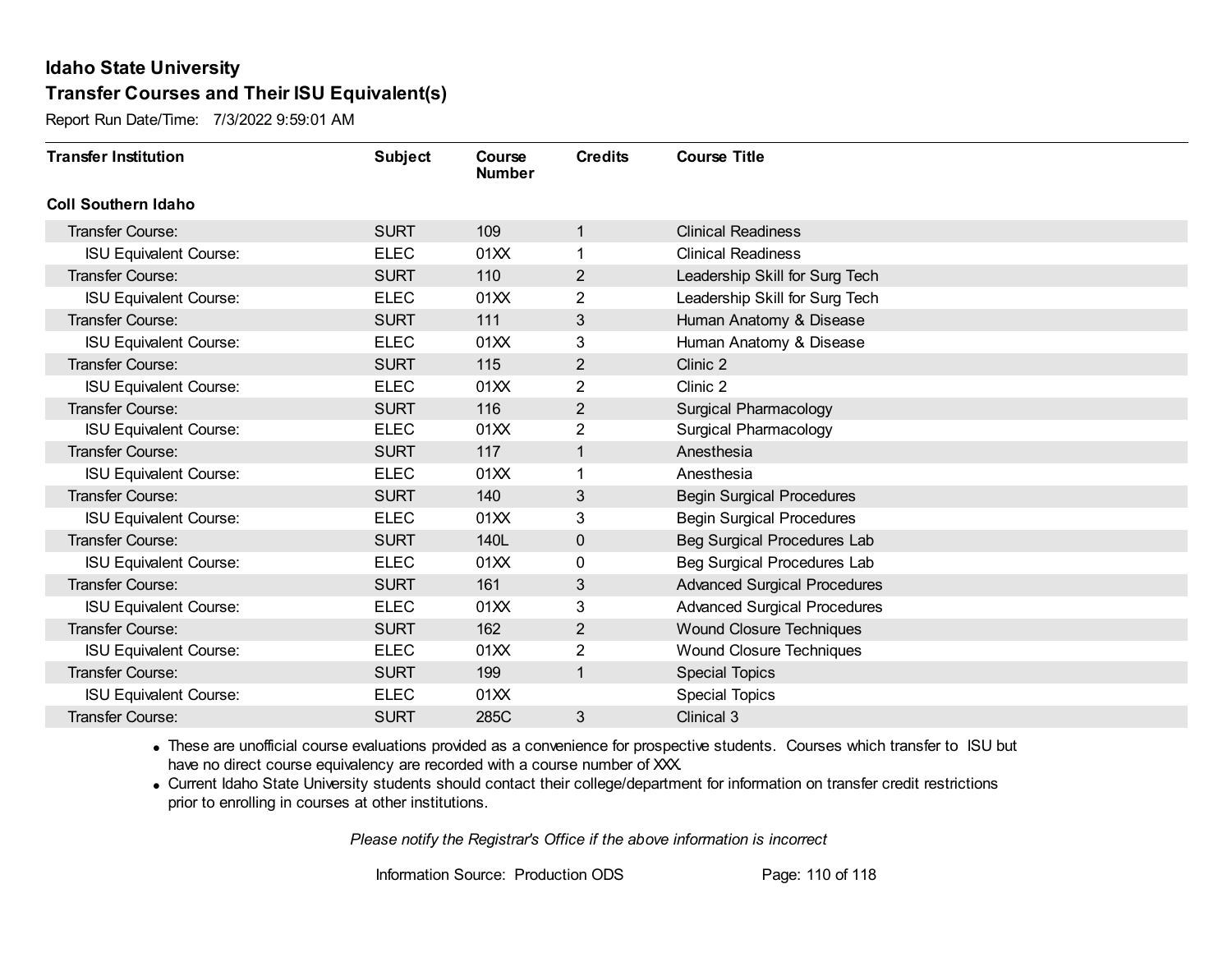Report Run Date/Time: 7/3/2022 9:59:01 AM

| <b>Transfer Institution</b>   | <b>Subject</b> | Course<br><b>Number</b> | <b>Credits</b> | <b>Course Title</b>           |
|-------------------------------|----------------|-------------------------|----------------|-------------------------------|
| <b>Coll Southern Idaho</b>    |                |                         |                |                               |
| Transfer Course:              | <b>SURT</b>    | 285C                    | $\mathbf{3}$   | Clinical 3                    |
| <b>ISU Equivalent Course:</b> | <b>ELEC</b>    | 02XX                    | 3              | Clinical 3                    |
| <b>Transfer Course:</b>       | <b>SURT</b>    | 286C                    | $\,6$          | Clinic 4                      |
| <b>ISU Equivalent Course:</b> | <b>ELEC</b>    | 02XX                    | 6              | Clinic 4                      |
| <b>Transfer Course:</b>       | <b>THEA</b>    | 101                     | 3              | Theatre Appreciation GM5A     |
| <b>ISU Equivalent Course:</b> | <b>THEA</b>    | 1101                    | 3              | Appreciation of Drama GM5A    |
| <b>Transfer Course:</b>       | <b>THEA</b>    | 111                     | 3              | <b>Fundamentals of Acting</b> |
| <b>ISU Equivalent Course:</b> | <b>THEA</b>    | 2251                    | 3              | <b>Fundamentals of Acting</b> |
| <b>Transfer Course:</b>       | <b>THEA</b>    | 112                     | 3              | Intermediate Acting           |
| <b>ISU Equivalent Course:</b> | <b>THEA</b>    | 2252                    | 3              | <b>Intermediate Acting</b>    |
| <b>Transfer Course:</b>       | <b>THEA</b>    | 117                     | 3              | Theatre 1                     |
| <b>ISU Equivalent Course:</b> | <b>THEA</b>    | 1XXX                    | 3              | Theatre 1                     |
| Transfer Course:              | <b>THEA</b>    | 127                     | 3              | Theatre 2                     |
| <b>ISU Equivalent Course:</b> | <b>THEA</b>    | 1XXX                    | 3              | Theatre 2                     |
| Transfer Course:              | <b>THEA</b>    | 130                     | 3              | Stagecraft                    |
| <b>ISU Equivalent Course:</b> | <b>THEA</b>    | 1111                    | 3              | Stagecraft                    |
| <b>Transfer Course:</b>       | <b>THEA</b>    | 151                     | 1              | <b>Play Production</b>        |
| <b>ISU Equivalent Course:</b> | <b>THEA</b>    | 1191                    | 1              | <b>Theatre Production</b>     |
| Transfer Course:              | <b>THEA</b>    | 2001                    | 1              | Theatre Independent Study     |
| <b>ISU Equivalent Course:</b> | <b>THEA</b>    | 2XXX                    |                | Theatre Independent Study     |
| <b>Transfer Course:</b>       | <b>THEA</b>    | 201                     | $\mathfrak{S}$ | Theatre History I GM5         |
| <b>ISU Equivalent Course:</b> | THEA           | 4400                    | 3              | Theatre Background I (LD)     |
| Transfer Course:              | <b>THEA</b>    | 202                     | 3              | Theatre History 2 GM5A        |

· These are unofficial course evaluations provided as a convenience for prospective students. Courses which transfer to ISU but have no direct course equivalency are recorded with a course number of XXX.

· Current Idaho State University students should contact their college/department for information on transfer credit restrictions prior to enrolling in courses at other institutions.

*Please notify the Registrar's Office if the above information is incorrect*

Information Source: Production ODS Page: 111 of 118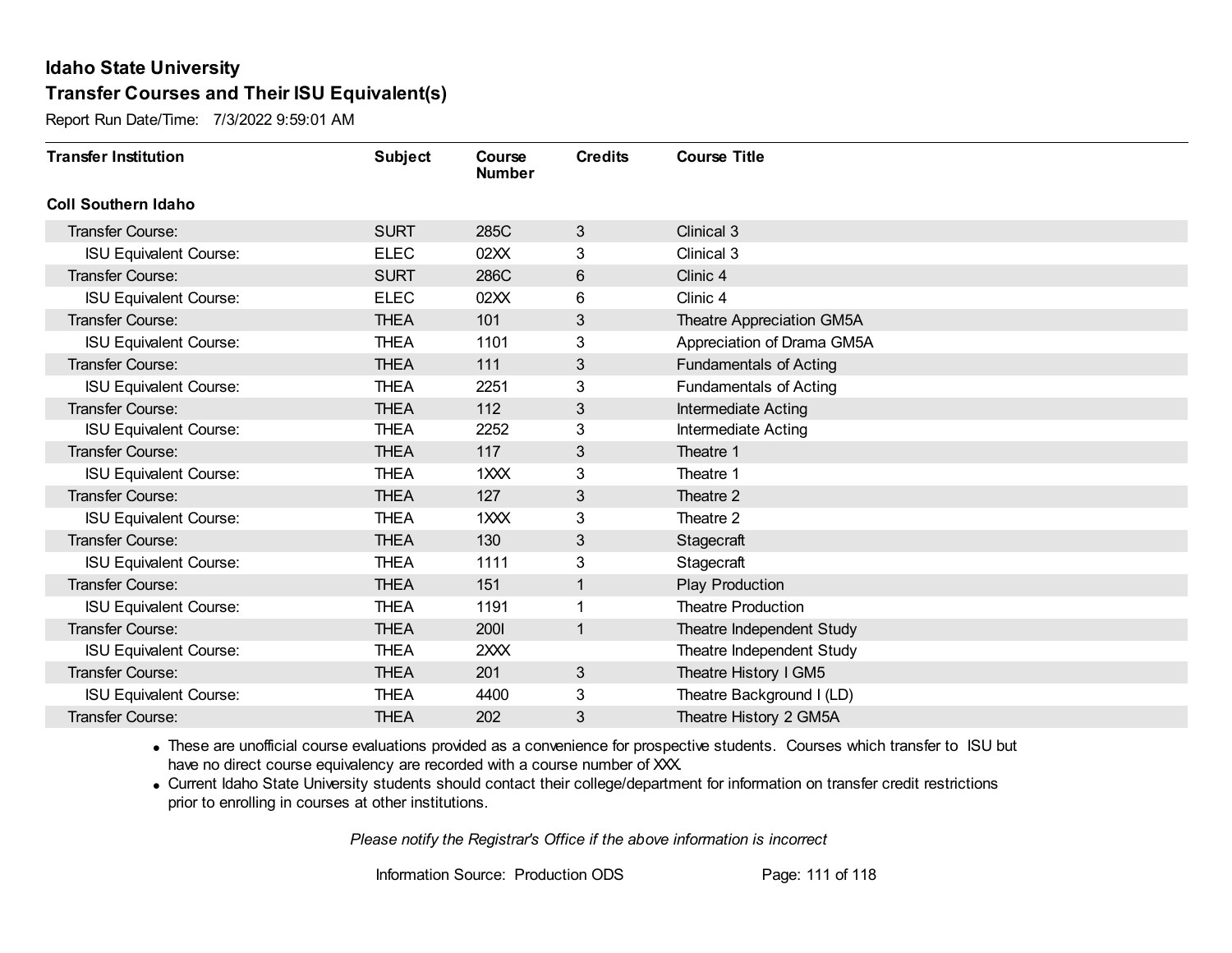Report Run Date/Time: 7/3/2022 9:59:01 AM

| <b>Transfer Institution</b>   | <b>Subject</b> | Course<br><b>Number</b> | <b>Credits</b> | <b>Course Title</b>         |
|-------------------------------|----------------|-------------------------|----------------|-----------------------------|
| <b>Coll Southern Idaho</b>    |                |                         |                |                             |
| Transfer Course:              | <b>THEA</b>    | 202                     | 3              | Theatre History 2 GM5A      |
| <b>ISU Equivalent Course:</b> | <b>THEA</b>    | 4401                    | 3              | Theatre Background II (LD)  |
| <b>Transfer Course:</b>       | <b>THEA</b>    | 211                     | 2              | Voice for the Theatre       |
| <b>ISU Equivalent Course:</b> | <b>THEA</b>    | 1131                    | $\overline{2}$ | Voice and Diction           |
| <b>Transfer Course:</b>       | <b>THEA</b>    | 217                     | 3              | Theatre 3                   |
| <b>ISU Equivalent Course:</b> | <b>THEA</b>    | 2XXX                    | 3              | Theatre 3                   |
| <b>Transfer Course:</b>       | <b>THEA</b>    | 227                     | 3              | Theatre 4                   |
| <b>ISU Equivalent Course:</b> | <b>THEA</b>    | 2XXX                    | 3              | Theatre 4                   |
| <b>Transfer Course:</b>       | <b>THEA</b>    | 232                     | $\mathfrak{B}$ | <b>Stage Lighting</b>       |
| <b>ISU Equivalent Course:</b> | <b>THEA</b>    | 2XXX                    | 3              | <b>Stage Lighting</b>       |
| <b>Transfer Course:</b>       | <b>THEA</b>    | 240                     | 2              | Stage Makeup                |
| <b>ISU Equivalent Course:</b> | <b>THEA</b>    | 2214                    | $\overline{2}$ | Makeup                      |
| <b>Transfer Course:</b>       | <b>THEA</b>    | 280                     | 1              | Theatre Portfolio           |
| <b>ISU Equivalent Course:</b> | <b>THEA</b>    | 2XXX                    | 1              | Theatre Portfolio           |
| Transfer Course:              | <b>VETT</b>    | 101                     | 2              | Intro to Veterinary Tech    |
| <b>ISU Equivalent Course:</b> | <b>ELEC</b>    | 01XX                    | $\overline{2}$ | Intro to Veterinary Tech    |
| <b>Transfer Course:</b>       | <b>VETT</b>    | 102                     | 3              | Animal Nursing & Restraint  |
| <b>ISU Equivalent Course:</b> | <b>ELEC</b>    | 01XX                    | 3              | Animal Nursing & Restraint  |
| Transfer Course:              | <b>VETT</b>    | 102L                    | $\mathbf 0$    | Animal Nrsg & Restraint Lab |
| <b>ISU Equivalent Course:</b> | <b>ELEC</b>    | 01XX                    | 0              | Animal Nrsg & Restraint Lab |
| <b>Transfer Course:</b>       | <b>VETT</b>    | 103                     | 3              | Animal Health Records Syst  |
| <b>ISU Equivalent Course:</b> | <b>ELEC</b>    | 01XX                    | 3              | Animal Hith Records Syst    |
| Transfer Course:              | <b>VETT</b>    | 104                     | 1              | Integrative Medicine        |

· These are unofficial course evaluations provided as a convenience for prospective students. Courses which transfer to ISU but have no direct course equivalency are recorded with a course number of XXX.

· Current Idaho State University students should contact their college/department for information on transfer credit restrictions prior to enrolling in courses at other institutions.

*Please notify the Registrar's Office if the above information is incorrect*

Information Source: Production ODS Page: 112 of 118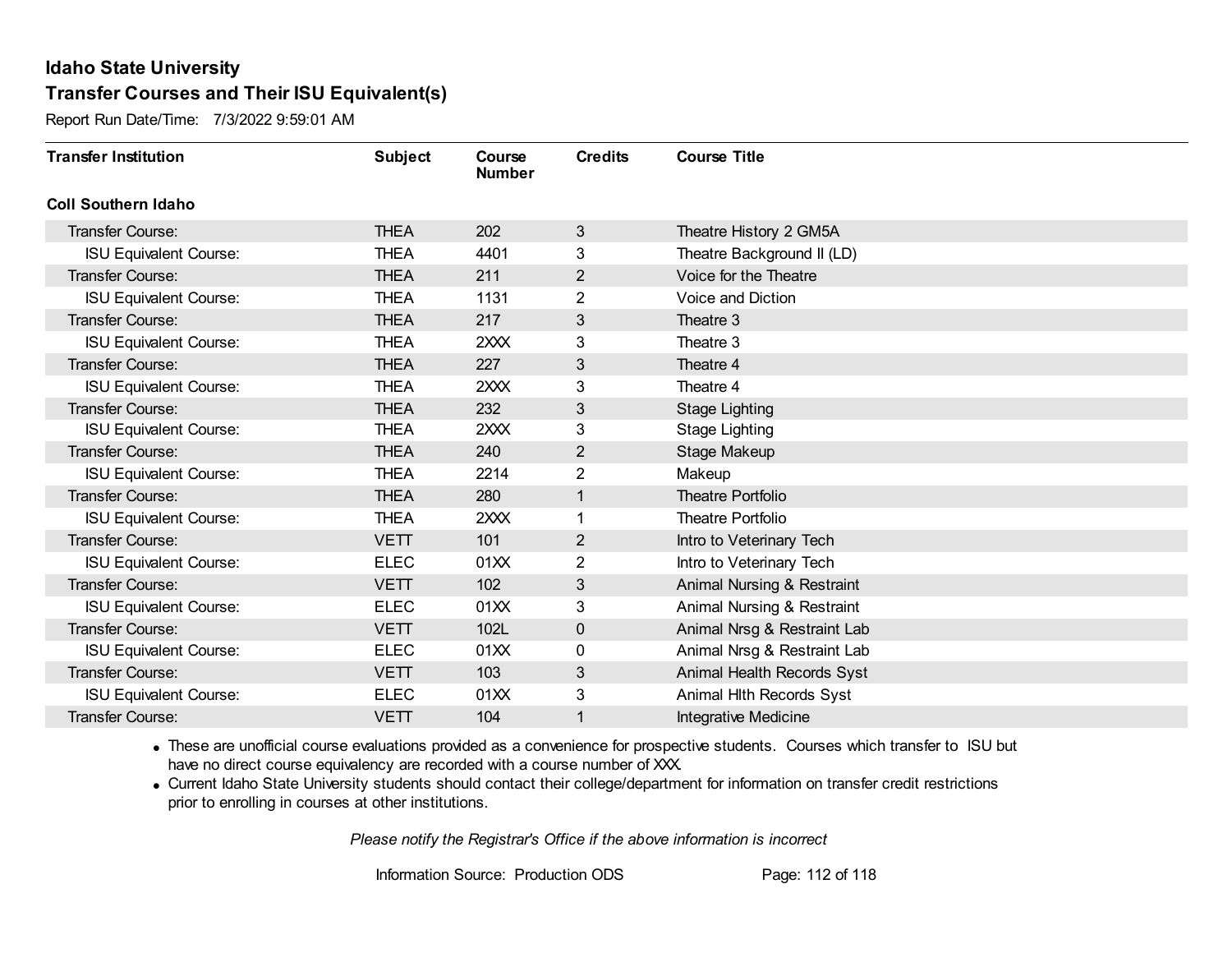Report Run Date/Time: 7/3/2022 9:59:01 AM

| <b>Transfer Institution</b>   | <b>Subject</b> | Course<br><b>Number</b> | <b>Credits</b> | <b>Course Title</b>                  |
|-------------------------------|----------------|-------------------------|----------------|--------------------------------------|
| <b>Coll Southern Idaho</b>    |                |                         |                |                                      |
| <b>Transfer Course:</b>       | <b>VETT</b>    | 104                     | 1              | Integrative Medicine                 |
| <b>ISU Equivalent Course:</b> | <b>ELEC</b>    | 01XX                    |                | <b>Integrative Medicine</b>          |
| Transfer Course:              | <b>VETT</b>    | 105                     | 4              | Comp Vet Anat & Phys I               |
| <b>ISU Equivalent Course:</b> | <b>ELEC</b>    | 01XX                    | 4              | Comp Vet Anat & Phys I               |
| <b>Transfer Course:</b>       | <b>VETT</b>    | 105L                    | $\mathbf 0$    | Comp Vet Anat & Phys I Lab           |
| <b>ISU Equivalent Course:</b> | <b>ELEC</b>    | 01XX                    | 0              | Comp Vet Anat & Phys I Lab           |
| <b>Transfer Course:</b>       | <b>VETT</b>    | 110L                    | 3              | Specimen Collection Lab              |
| <b>ISU Equivalent Course:</b> | <b>ELEC</b>    | 01XX                    | 3              | Specimen Collection Lab              |
| <b>Transfer Course:</b>       | <b>VETT</b>    | 120                     | 4              | <b>Clinical Lab Procedures 1</b>     |
| <b>ISU Equivalent Course:</b> | <b>ELEC</b>    | 01XX                    | 4              | Clin Lab Procedures 1                |
| <b>Transfer Course:</b>       | <b>VETT</b>    | 121                     | 4              | <b>Clinical Lab Procedures 2</b>     |
| <b>ISU Equivalent Course:</b> | <b>ELEC</b>    | 01XX                    | 4              | Clin Lab Procedures 2                |
| Transfer Course:              | <b>VETT</b>    | 121L                    | $\mathbf 0$    | Clin Lab Proced 2 Lab                |
| <b>ISU Equivalent Course:</b> | <b>ELEC</b>    | 01XX                    | 0              | Clin Lab Proced 2 Lab                |
| <b>Transfer Course:</b>       | <b>VETT</b>    | 199                     | 1              | Veterinary Tech Workshop             |
| <b>ISU Equivalent Course:</b> | <b>ELEC</b>    | 01XX                    | $\mathbf{1}$   | Veterinary Tech Workshop             |
| Transfer Course:              | VETT           | 201                     | 4              | Anesthesiology                       |
| <b>ISU Equivalent Course:</b> | <b>ELEC</b>    | 02XX                    | 4              | Anesthesiology                       |
| <b>Transfer Course:</b>       | <b>VETT</b>    | 201L                    | $\mathbf 0$    | Anesthesiology Lab                   |
| <b>ISU Equivalent Course:</b> | <b>ELEC</b>    | 02XX                    | 0              | Anesthesiology Lab                   |
| <b>Transfer Course:</b>       | <b>VETT</b>    | 202                     | 4              | <b>Veterinary Surgical Assisting</b> |
| <b>ISU Equivalent Course:</b> | <b>ELEC</b>    | 02XX                    | 4              | <b>Veterinary Surgical Assisting</b> |
| <b>Transfer Course:</b>       | <b>VETT</b>    | 202L                    | 0              | Vet Surgical Assisting Lab           |

· These are unofficial course evaluations provided as a convenience for prospective students. Courses which transfer to ISU but have no direct course equivalency are recorded with a course number of XXX.

· Current Idaho State University students should contact their college/department for information on transfer credit restrictions prior to enrolling in courses at other institutions.

*Please notify the Registrar's Office if the above information is incorrect*

Information Source: Production ODS Page: 113 of 118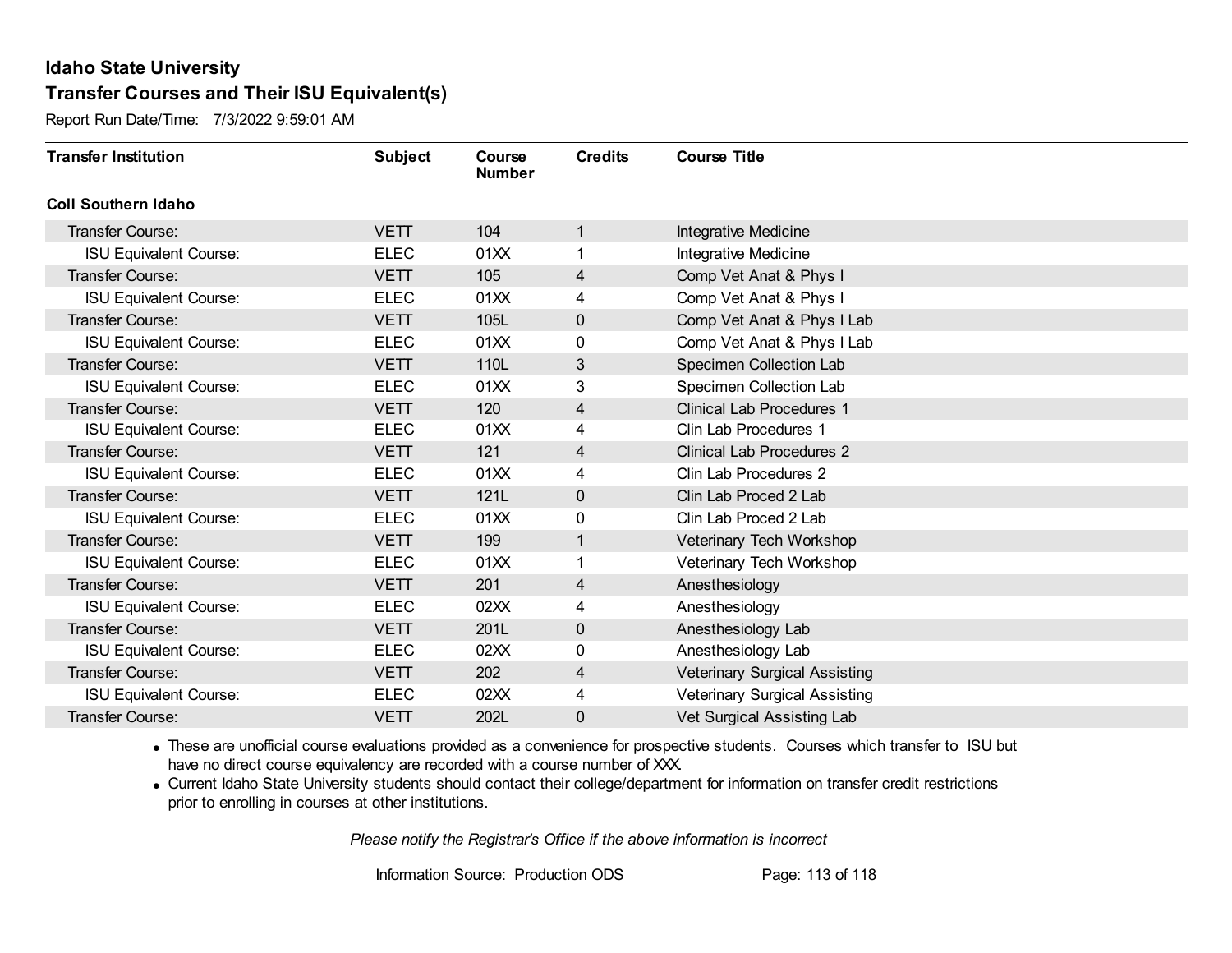Report Run Date/Time: 7/3/2022 9:59:01 AM

| <b>Transfer Institution</b>   | <b>Subject</b> | Course<br><b>Number</b> | <b>Credits</b> | <b>Course Title</b>          |
|-------------------------------|----------------|-------------------------|----------------|------------------------------|
| <b>Coll Southern Idaho</b>    |                |                         |                |                              |
| Transfer Course:              | <b>VETT</b>    | 202L                    | $\mathbf 0$    | Vet Surgical Assisting Lab   |
| <b>ISU Equivalent Course:</b> | <b>ELEC</b>    | 02XX                    | 0              | Vet Surgical Assisting Lab   |
| Transfer Course:              | <b>VETT</b>    | 203                     | 4              | Veterinary Procedures Sem    |
| <b>ISU Equivalent Course:</b> | <b>ELEC</b>    | 02XX                    | 4              | Veterinary Procedures Sem    |
| Transfer Course:              | <b>VETT</b>    | 203L                    | $\mathbf 0$    | Vet Proced Seminar Lab       |
| <b>ISU Equivalent Course:</b> | <b>ELEC</b>    | 02XX                    | 0              | Vet Proced Seminar Lab       |
| Transfer Course:              | <b>VETT</b>    | 204                     | 3              | <b>Applied Radiology</b>     |
| <b>ISU Equivalent Course:</b> | <b>ELEC</b>    | 02XX                    | 3              | <b>Applied Radiology</b>     |
| <b>Transfer Course:</b>       | <b>VETT</b>    | 205                     | 3              | Veterinary Pharmacology      |
| <b>ISU Equivalent Course:</b> | <b>ELEC</b>    | 02XX                    | 3              | Veterinary Pharmacology      |
| <b>Transfer Course:</b>       | <b>VETT</b>    | 210                     | 4              | <b>Animal Diseases</b>       |
| <b>ISU Equivalent Course:</b> | <b>ELEC</b>    | 02XX                    | 4              | <b>Animal Diseases</b>       |
| Transfer Course:              | <b>VETT</b>    | 285                     | 1              | Cooperative Education        |
| <b>ISU Equivalent Course:</b> | <b>ELEC</b>    | 02XX                    | 1              | <b>Cooperative Education</b> |
| Transfer Course:              | <b>VETT</b>    | 286                     | 1              | <b>Clinical Experience</b>   |
| <b>ISU Equivalent Course:</b> | <b>ELEC</b>    | 02XX                    | 1              | <b>Clinical Experience</b>   |
| Transfer Course:              | <b>WATR</b>    | 120                     | $\overline{2}$ | <b>Water Quality 1</b>       |
| <b>ISU Equivalent Course:</b> | <b>ELEC</b>    | 01XX                    | 2              | <b>Water Quality 1</b>       |
| Transfer Course:              | <b>WATR</b>    | 120L                    | $\mathbf 0$    | Water Quality 1 Lab          |
| <b>ISU Equivalent Course:</b> | <b>ELEC</b>    | 01XX                    | 0              | Water Quality 1 Lab          |
| Transfer Course:              | <b>WATR</b>    | 130                     | 3              | <b>Water Measurement</b>     |
| <b>ISU Equivalent Course:</b> | <b>ELEC</b>    | 01XX                    | 3              | <b>Water Measurement</b>     |
| Transfer Course:              | <b>WATR</b>    | 130L                    | 0              | Water Measurement Lab        |

· These are unofficial course evaluations provided as a convenience for prospective students. Courses which transfer to ISU but have no direct course equivalency are recorded with a course number of XXX.

· Current Idaho State University students should contact their college/department for information on transfer credit restrictions prior to enrolling in courses at other institutions.

*Please notify the Registrar's Office if the above information is incorrect*

Information Source: Production ODS Page: 114 of 118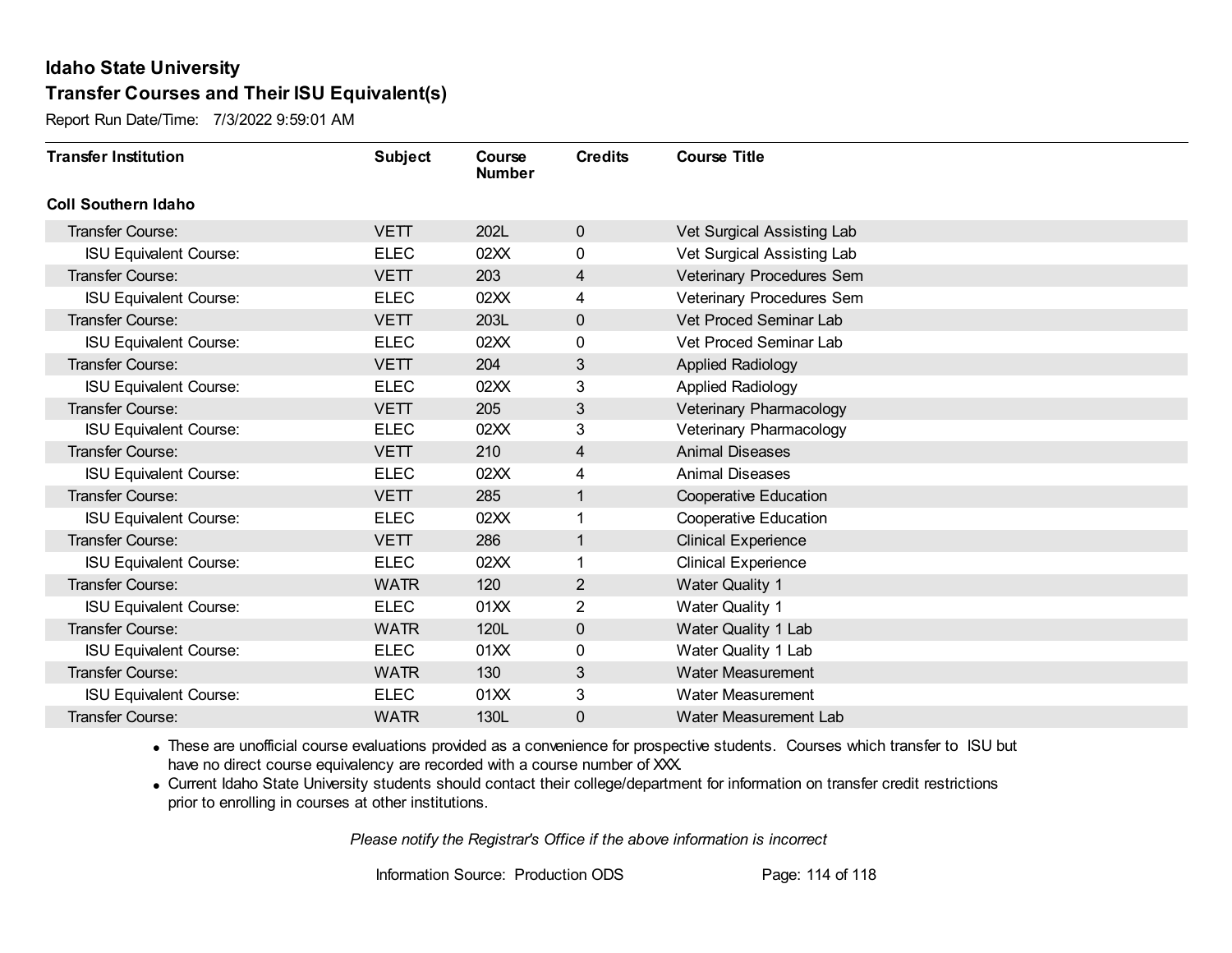Report Run Date/Time: 7/3/2022 9:59:01 AM

| <b>Transfer Institution</b>   | <b>Subject</b> | Course<br><b>Number</b> | <b>Credits</b> | <b>Course Title</b>            |
|-------------------------------|----------------|-------------------------|----------------|--------------------------------|
| <b>Coll Southern Idaho</b>    |                |                         |                |                                |
| Transfer Course:              | <b>WATR</b>    | 130L                    | $\mathbf 0$    | Water Measurement Lab          |
| <b>ISU Equivalent Course:</b> | <b>ELEC</b>    | 01XX                    | 0              | Water Measurement Lab          |
| Transfer Course:              | <b>WATR</b>    | 140                     | $\overline{2}$ | Irrigation                     |
| <b>ISU Equivalent Course:</b> | <b>ELEC</b>    | 01XX                    | $\overline{2}$ | Irrigation                     |
| <b>Transfer Course:</b>       | <b>WATR</b>    | 140L                    | 1              | <b>Irrigation Lab</b>          |
| <b>ISU Equivalent Course:</b> | <b>ELEC</b>    | 01XX                    | 1              | Irrigation Lab                 |
| <b>Transfer Course:</b>       | <b>WATR</b>    | 199                     | $\mathbf{1}$   | Water Resource Workshop        |
| <b>ISU Equivalent Course:</b> | <b>ELEC</b>    | 01XX                    |                | Water Resource Workshop        |
| <b>Transfer Course:</b>       | <b>WATR</b>    | 2001                    | $\mathbf{1}$   | Water Resource Indep Stdy      |
| <b>ISU Equivalent Course:</b> | <b>ELEC</b>    | 02XX                    |                | Water Resource Indep Stdy      |
| <b>Transfer Course:</b>       | <b>WATR</b>    | 210                     | $\overline{2}$ | Introduction to Hydrology      |
| <b>ISU Equivalent Course:</b> | <b>ELEC</b>    | 02XX                    | 2              | Introduction to Hydrology      |
| Transfer Course:              | <b>WATR</b>    | 230                     | 2              | <b>Water Delivery Systems</b>  |
| <b>ISU Equivalent Course:</b> | <b>ELEC</b>    | 02XX                    | $\overline{2}$ | <b>Water Delivery Systems</b>  |
| Transfer Course:              | <b>WATR</b>    | 230L                    | $\mathbf 0$    | Water Delivery Syst Lab        |
| <b>ISU Equivalent Course:</b> | <b>ELEC</b>    | 02XX                    | 0              | Water Delivery Syst Lab        |
| <b>Transfer Course:</b>       | <b>WATR</b>    | 240                     | 2              | Wastewater Systems & Trtmt     |
| <b>ISU Equivalent Course:</b> | <b>ELEC</b>    | 02XX                    | $\overline{2}$ | Wastewater Systems & Trtmt     |
| <b>Transfer Course:</b>       | <b>WELD</b>    | 100                     | 3              | <b>Beginning Welding</b>       |
| <b>ISU Equivalent Course:</b> | <b>WELD</b>    | 01XX                    | 3              | <b>Beginning Welding</b>       |
| <b>Transfer Course:</b>       | <b>WELD</b>    | 107                     | $\overline{2}$ | Safety and Leadership          |
| <b>ISU Equivalent Course:</b> | WELD           | 01XX                    | $\overline{2}$ | Safety and Leadership          |
| Transfer Course:              | <b>WELD</b>    | 132                     | 2              | <b>Thermal Cutting Process</b> |

· These are unofficial course evaluations provided as a convenience for prospective students. Courses which transfer to ISU but have no direct course equivalency are recorded with a course number of XXX.

· Current Idaho State University students should contact their college/department for information on transfer credit restrictions prior to enrolling in courses at other institutions.

*Please notify the Registrar's Office if the above information is incorrect*

Information Source: Production ODS Page: 115 of 118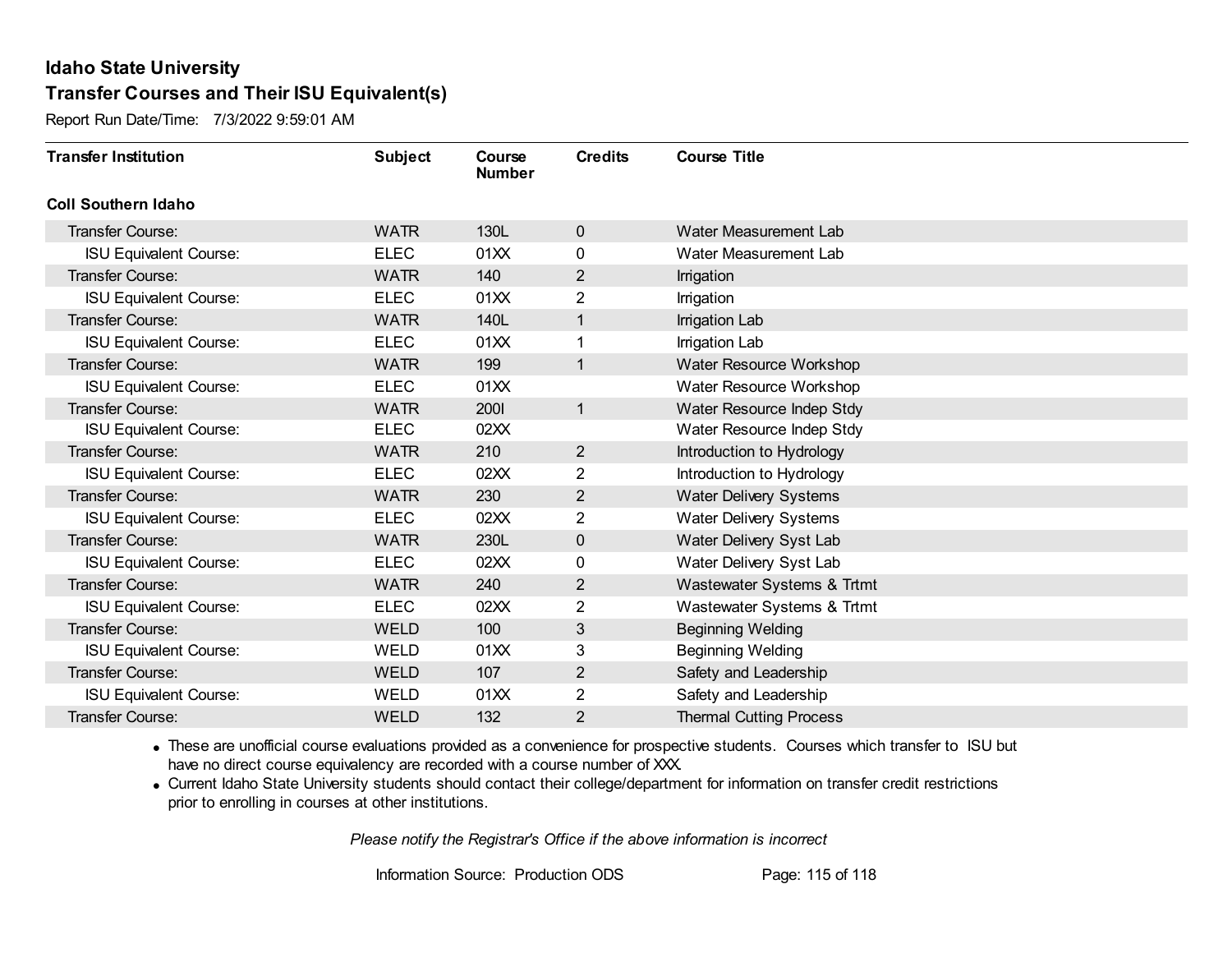Report Run Date/Time: 7/3/2022 9:59:01 AM

| <b>Transfer Institution</b>   | <b>Subject</b> | Course<br><b>Number</b> | <b>Credits</b> | <b>Course Title</b>                  |
|-------------------------------|----------------|-------------------------|----------------|--------------------------------------|
| <b>Coll Southern Idaho</b>    |                |                         |                |                                      |
| Transfer Course:              | <b>WELD</b>    | 132                     | $\overline{2}$ | <b>Thermal Cutting Process</b>       |
| <b>ISU Equivalent Course:</b> | <b>WELD</b>    | 01XX                    | $\overline{2}$ | <b>Thermal Cutting Process</b>       |
| Transfer Course:              | <b>WELD</b>    | 149                     | $\overline{2}$ | <b>Blueprint Reading for Welders</b> |
| <b>ISU Equivalent Course:</b> | <b>WELD</b>    | 01XX                    | $\overline{2}$ | <b>Blueprint Reading for Welders</b> |
| Transfer Course:              | <b>WELD</b>    | 150                     | $\overline{2}$ | Intermediate Blueprint Reading       |
| <b>ISU Equivalent Course:</b> | <b>WELD</b>    | 01XX                    | 2              | Intermediate Blueprint Reading       |
| <b>Transfer Course:</b>       | <b>WELD</b>    | 151                     | $\overline{2}$ | <b>Welding Theory</b>                |
| <b>ISU Equivalent Course:</b> | <b>WELD</b>    | 01XX                    | 2              | <b>Welding Theory</b>                |
| <b>Transfer Course:</b>       | <b>WELD</b>    | 154                     | 4              | <b>SMAW Practical</b>                |
| <b>ISU Equivalent Course:</b> | <b>WELD</b>    | 01XX                    | 4              | <b>SMAW Practical</b>                |
| <b>Transfer Course:</b>       | <b>WELD</b>    | 156                     | 4              | <b>GMAC &amp; FCAW</b>               |
| <b>ISU Equivalent Course:</b> | <b>WELD</b>    | 01XX                    | 4              | <b>GMAC &amp; FCAW</b>               |
| Transfer Course:              | <b>WELD</b>    | 158                     | 4              | <b>GTAW</b>                          |
| <b>ISU Equivalent Course:</b> | WELD           | 01XX                    | 4              | <b>GTAW</b>                          |
| <b>Transfer Course:</b>       | <b>WELD</b>    | 199                     | 1              | <b>Special Topics</b>                |
| <b>ISU Equivalent Course:</b> | <b>WELD</b>    | 01XX                    |                | Special Topics                       |
| <b>Transfer Course:</b>       | <b>WELD</b>    | <b>2001</b>             | $\mathbf{1}$   | <b>Independent Studies</b>           |
| <b>ISU Equivalent Course:</b> | <b>WELD</b>    | 02XX                    |                | Independent Studies                  |
| Transfer Course:              | <b>WELD</b>    | 235                     | $\mathfrak{S}$ | GMAW/FCAW                            |
| <b>ISU Equivalent Course:</b> | <b>WELD</b>    | 02XX                    | 3              | <b>GMAW/FCAW</b>                     |
| <b>Transfer Course:</b>       | <b>WELD</b>    | 237                     | 3              | <b>GTAW Project Application</b>      |
| <b>ISU Equivalent Course:</b> | <b>WELD</b>    | 02XX                    | 3              | <b>GTAW Project Application</b>      |
| <b>Transfer Course:</b>       | <b>WELD</b>    | 238                     | 5              | Pipe Welding                         |

· These are unofficial course evaluations provided as a convenience for prospective students. Courses which transfer to ISU but have no direct course equivalency are recorded with a course number of XXX.

· Current Idaho State University students should contact their college/department for information on transfer credit restrictions prior to enrolling in courses at other institutions.

*Please notify the Registrar's Office if the above information is incorrect*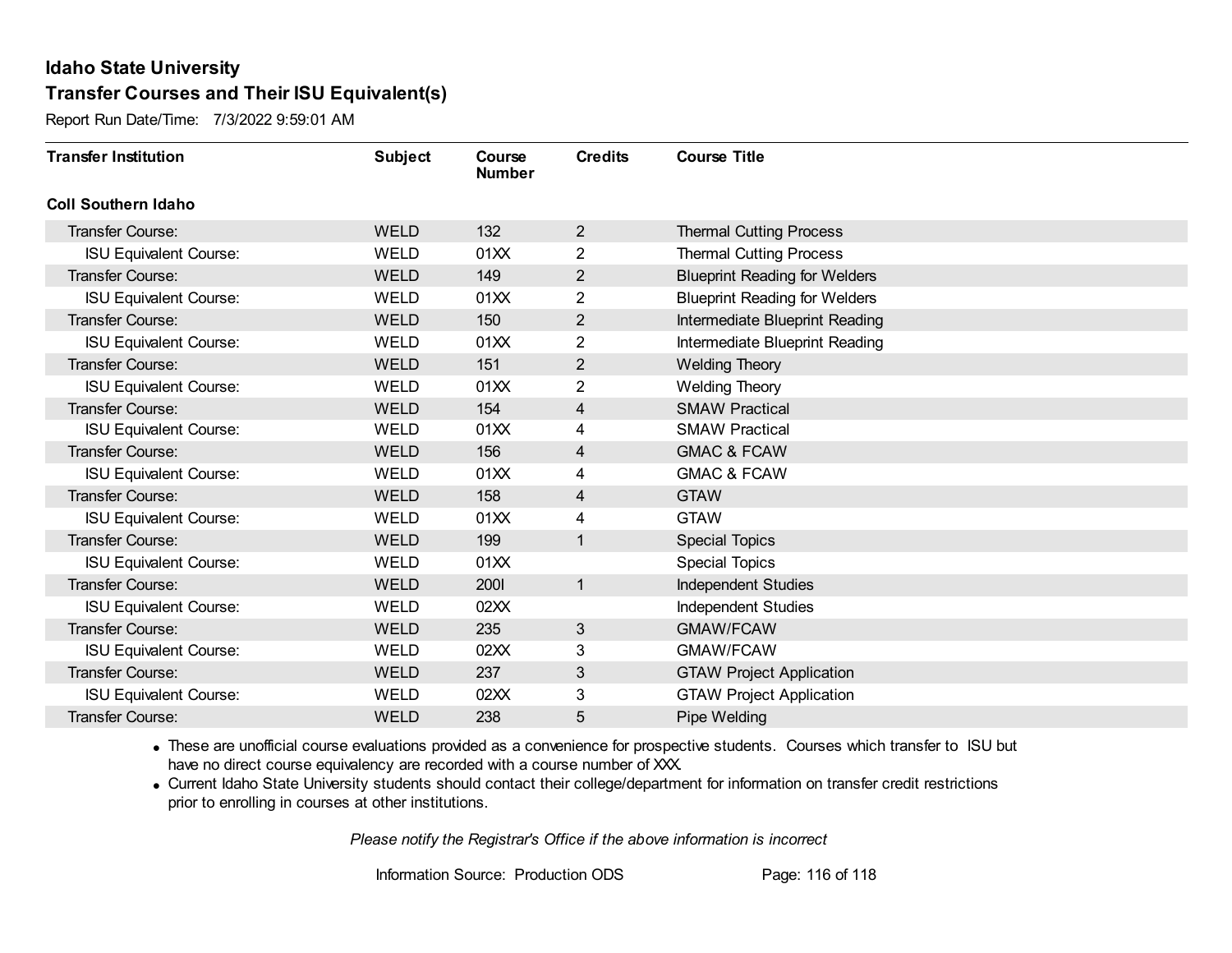Report Run Date/Time: 7/3/2022 9:59:01 AM

| <b>Transfer Institution</b>   | <b>Subject</b> | Course<br><b>Number</b> | <b>Credits</b> | <b>Course Title</b>                 |
|-------------------------------|----------------|-------------------------|----------------|-------------------------------------|
| <b>Coll Southern Idaho</b>    |                |                         |                |                                     |
| Transfer Course:              | <b>WELD</b>    | 238                     | 5              | Pipe Welding                        |
| <b>ISU Equivalent Course:</b> | WELD           | 02XX                    | 5              | Pipe Welding                        |
| <b>Transfer Course:</b>       | <b>WELD</b>    | 239                     | 5              | <b>Structural Steel Welding</b>     |
| <b>ISU Equivalent Course:</b> | <b>WELD</b>    | 02XX                    | 5              | <b>Structural Steel Welding</b>     |
| <b>Transfer Course:</b>       | <b>WELD</b>    | 240                     | 5              | Sanitary Welding                    |
| <b>ISU Equivalent Course:</b> | <b>WELD</b>    | 02XX                    | 5              | Sanitary Welding                    |
| <b>Transfer Course:</b>       | <b>WELD</b>    | 268                     | $6\,$          | <b>GTAW Welding/Qualification</b>   |
| <b>ISU Equivalent Course:</b> | WELD           | 02XX                    | 6              | <b>GTAW Welding/Qualification</b>   |
| <b>Transfer Course:</b>       | <b>WELD</b>    | 280                     | 3              | Project Capstone                    |
| <b>ISU Equivalent Course:</b> | <b>WELD</b>    | 02XX                    | 3              | Project Capstone                    |
| Transfer Course:              | <b>WELD</b>    | 285                     | $\mathbf 1$    | <b>Cooperative Education</b>        |
| <b>ISU Equivalent Course:</b> | <b>WELD</b>    | 02XX                    |                | <b>Cooperative Education</b>        |
| <b>Transfer Course:</b>       | <b>WELL</b>    | 100                     | 1              | <b>Wellness Sandbox IGM</b>         |
| <b>ISU Equivalent Course:</b> | <b>CPH</b>     | 1XXX                    |                | Wellness Sandbox IGM                |
| Transfer Course:              | WELL           | 101                     | 1              | Lifelong Wellness 1 IGM             |
| <b>ISU Equivalent Course:</b> | <b>CPH</b>     | 1XXX                    | 1              | Lifelong Wellness 1 IGM             |
| <b>Transfer Course:</b>       | <b>WELL</b>    | 102                     | $\overline{2}$ | Lifelong Wellness 2 IGM             |
| <b>ISU Equivalent Course:</b> | <b>CPH</b>     | 1XXX                    | 2              | Lifelong Wellness 2 IGM             |
| <b>Transfer Course:</b>       | <b>WELL</b>    | 255                     | 3              | Wellness/Healthy Living IGM         |
| <b>ISU Equivalent Course:</b> | <b>CPH</b>     | 2200                    | 3              | Promoting Wellness (IGM)            |
| <b>Transfer Course:</b>       | <b>WIND</b>    | 123                     | 3              | Wind Energy Internship              |
| <b>ISU Equivalent Course:</b> | <b>ELEC</b>    | 01XX                    |                | Wind Energy Internship              |
| Transfer Course:              | <b>WIND</b>    | 210                     | 3              | <b>Resident Wind Energy Systems</b> |

· These are unofficial course evaluations provided as a convenience for prospective students. Courses which transfer to ISU but have no direct course equivalency are recorded with a course number of XXX.

· Current Idaho State University students should contact their college/department for information on transfer credit restrictions prior to enrolling in courses at other institutions.

*Please notify the Registrar's Office if the above information is incorrect*

Information Source: Production ODS Page: 117 of 118